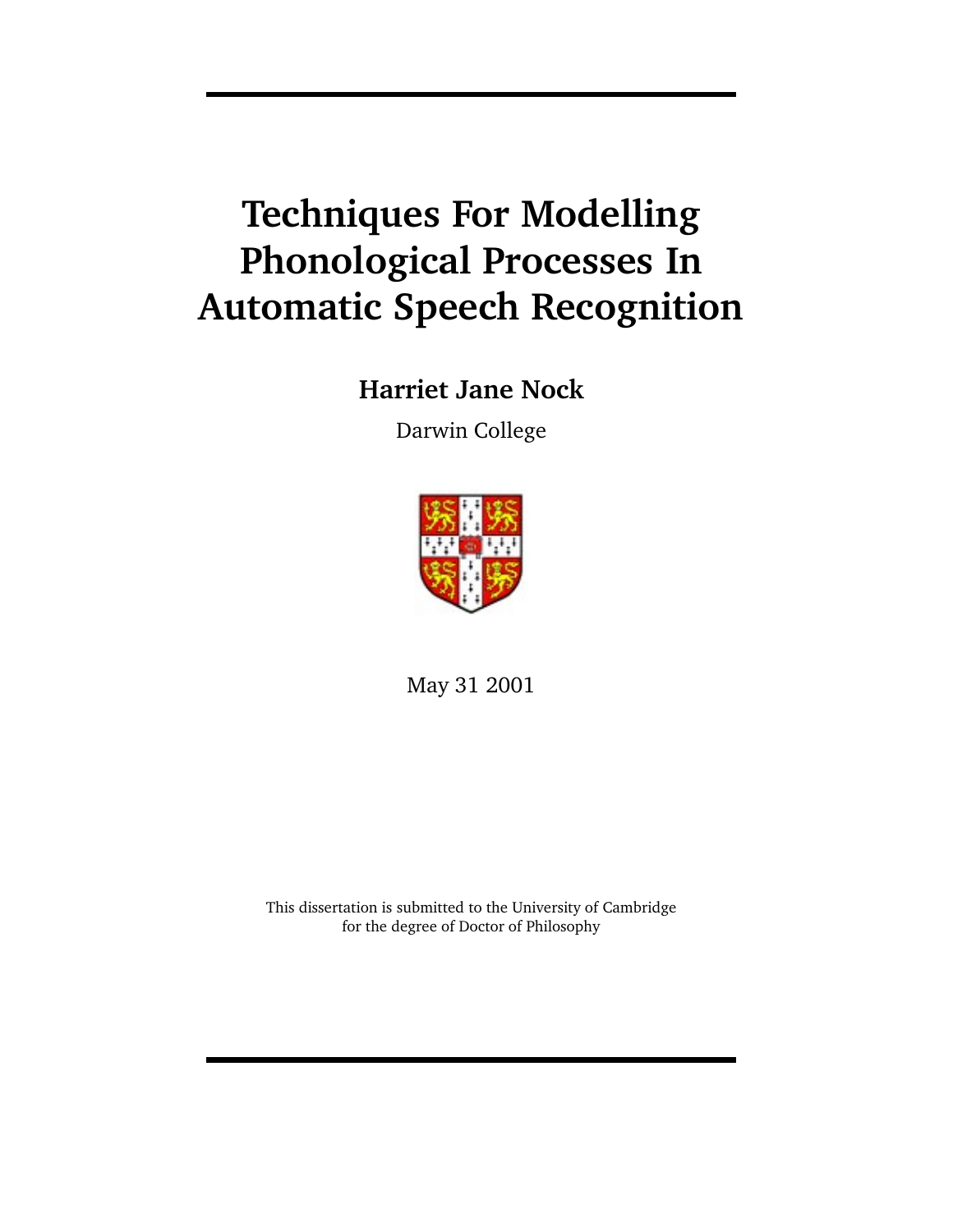## **Declaration**

This dissertation is the result of my own work and includes nothing which is the outcome of work done in collaboration, except where stated. It has not been submitted in whole or part for a degree at any other university. The length of this thesis including footnotes and appendices does not exceed 29,500 words and includes no more than 40 figures.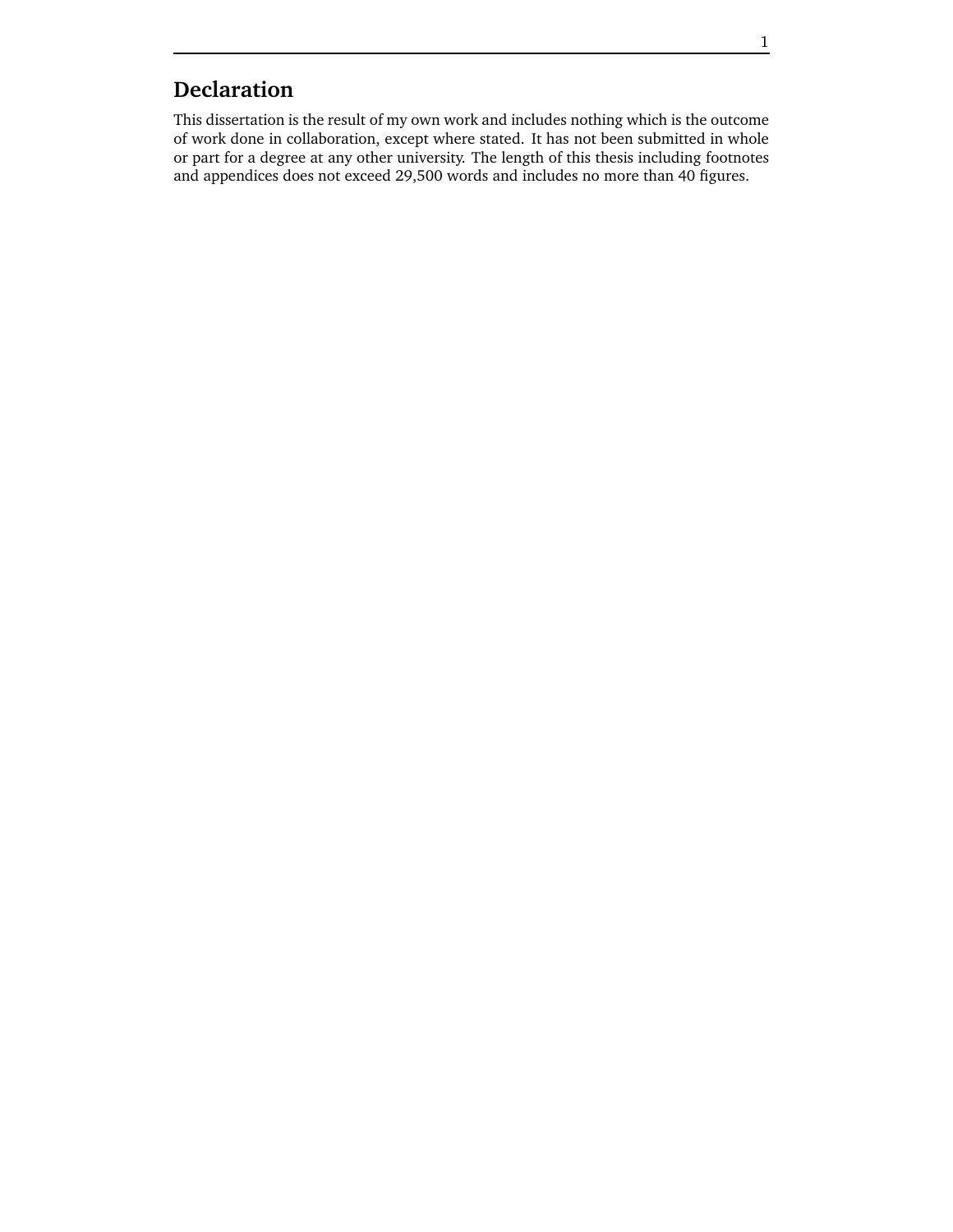#### **Abstract**

Systems which automatically transcribe carefully dictated speech are now commercially available, but their performance degrades dramatically when the speaking style of users becomes more relaxed or conversational. This dissertation focuses on techniques that aim to improve the robustness of statistical speech transcription systems to conversational speaking styles.

The dissertation shows first that the performance degradation occuring as speech becomes more conversational is severe and is partially attributable to differences in the acoustic realizations of sentences. Hypothesizing that the quantifiably wider range of pronunciation in conversational speech contributes to these differences, the dissertation then focuses on techniques for modelling the phonological processes underlying pronunciation change. Such techniques may be classified as *explicit* (operating at or close to the level of the word pronunciation dictionary) or *implicit* (operating at or close to the subword statistical models of the acoustic signal) and both types are considered.

An existing explicit technique, motivated by linear phonology and originally evaluated on a dictated speech task, has recently been extended for conversational speech tasks. Rather than model pronunciations using phonemic units (which are by definition abstract units with highly variable acoustic realizations), a statistical mapping is constructed from the abstract phonemic units to their context-dependent realizations as surface phonetic units (which are by definition less abstract and less variable in acoustic realizations). If the map from phonemic units to phonetic realizations is sufficiently accurate, the task of modelling the acoustic realizations of words should be simplified. Small but statistically significant performance improvements can be obtained on the SWITCHBOARD transcription task. However, further experiments by the author and by other researchers suggest that schemes modelling pronunciation change in terms of speech "segments" have only limited potential.

This analysis suggests a more implicit approach capable of describing variable degrees of pronunciation change at levels below the segment may be more appropriate. This motivates investigation into a family of statistical models that could form the basis of such an approach: *Loosely-coupled* or *Factorial Hidden Markov Models* (FHMMs). The theory of FHMMs is described and it is then shown that they generalize several standard speech models. Two specific FHMMs are investigated. Analysis of an existing FHMM in the literature - the *Mixed-Memory Assumption* FHMM - finds it has potential weaknesses for speech modelling. This leads us to propose a new FHMM - the *Parameter-Tied* FHMM - which makes fewer a-priori assumptions about the data to be modelled. Estimation and decoding of FHMMs is potentially computationally expensive, so approximate algorithms are also developed. Empirical studies using the ISOLET speech classification task show (1) FHMMs scale to speech modelling tasks (2) the Parameter-Tied FHMM achieves performance comparable to the Mixed-Memory Assumption FHMM for speech modelling and (3) identify an approximate algorithm for decoding and estimation that is adequate for more extensive experimentation. A short study using the TI DIGITS task shows that FHMMs can be scaled to continuous speech recognition whilst continuing to achieve classification performance competitive with more conventional models.

The thesis ends with a summary and possible directions for future research.

**Keywords**: speech recognition, pronunciation variability, pronunciation modelling, decision tree pronunciation model, Hidden Markov Model, Factorial Hidden Markov Model, multiple loosely-coupled time series, variational approximation, chainwise Viterbi algorithm, ISOLET, TI DIGITS, SWITCHBOARD, MULTIREG.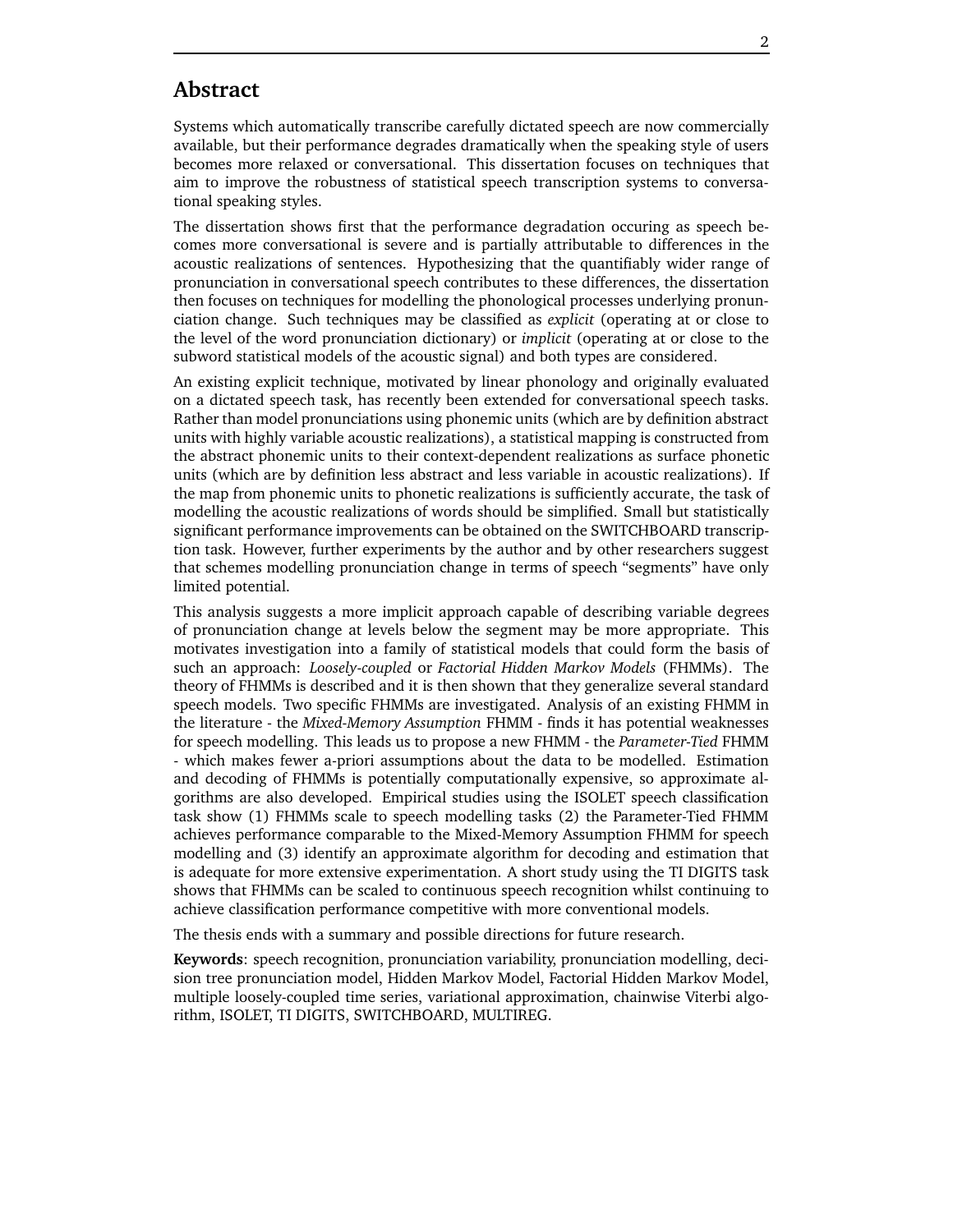## **Acknowledgements**

I would like to thank my primary supervisor Steve Young and my secondary advisors or mentors Bill Byrne, Mark Gales, Sanjeev Khudanpur, Mari Ostendorf and Mike Riley for their guidance at different points during my postgraduate career. It has been a privilege to work with them.

I am indebted to Fred Jelinek, Mari Ostendorf and Steve Young for giving me the opportunity to work in their research groups and at the WS97 workshop and also to the members of those groups for technical guidance and for broadening my academic and non-academic horizons.

The systems administrators and administrative staff at CUED, CLSP and SSLI have provided assistance beyond the call of duty, as have those who proof-read.

I am grateful to Cambridge University Engineering Department, the Center for Language and Speech Processing at The Johns Hopkins University, Darwin College, EPSRC, the Royal Academy of Engineering, the Signal, Speech and Language Interpretation Lab at the University of Washington and to Tony Robinson, Phil Woodland and Steve Young for financial assistance.

My final thanks are due to friends, housemates and family.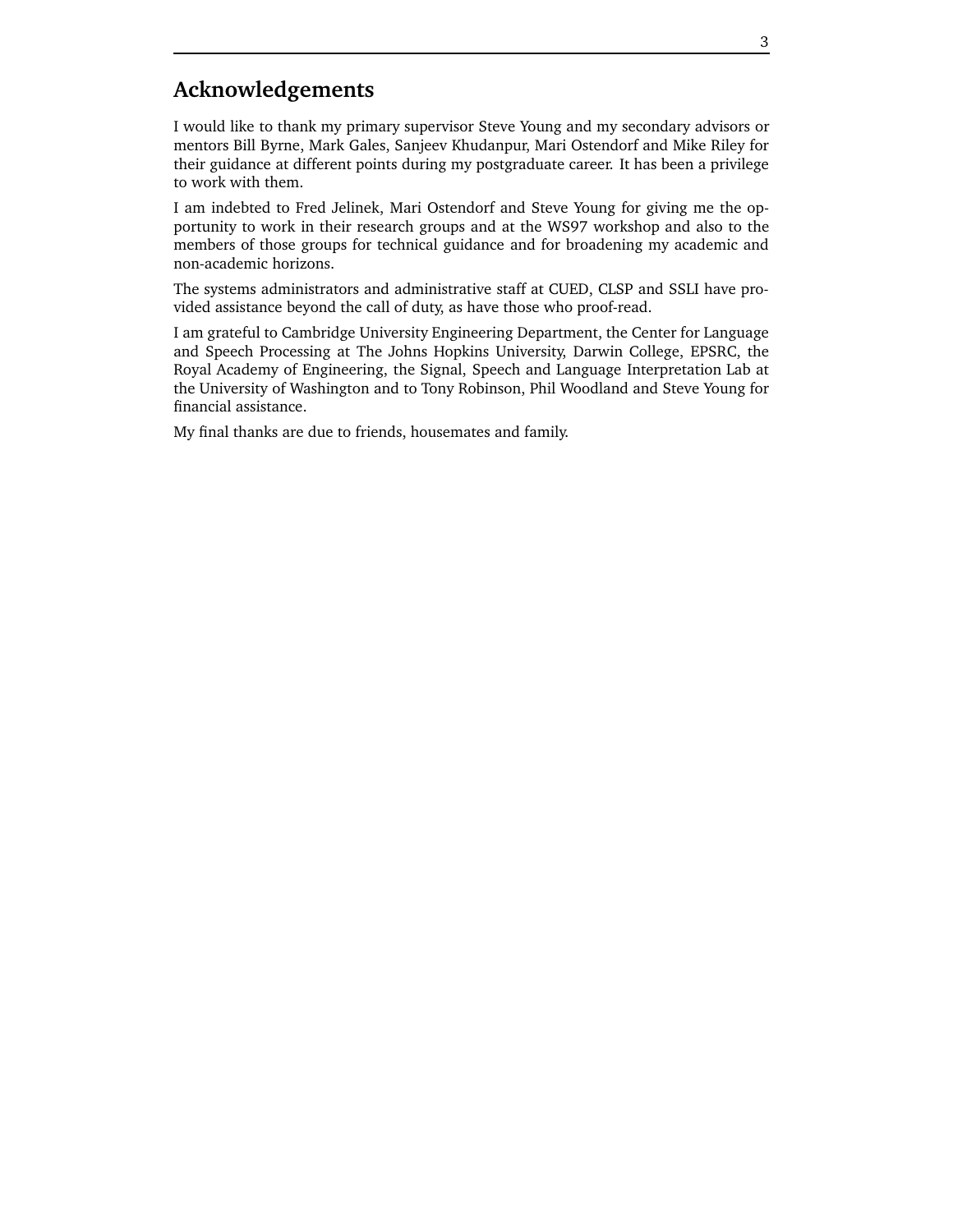## **Abbreviations**

| ASR         | <b>Automatic Speech Recognition</b>                      |
|-------------|----------------------------------------------------------|
| <b>DBN</b>  | Dynamic Bayesian Network                                 |
| <b>FHMM</b> | Factorial Hidden Markov Model                            |
| <b>HMM</b>  | Hidden Markov Model                                      |
| LWER        | Lattice Word Error Rate                                  |
| ML          | Maximum Likelihood                                       |
| MM-FHMM     | Mixed-Memory Assumption Factorial Hidden Markov Model    |
| <b>PDF</b>  | Probability Density Function                             |
| <b>PER</b>  | Phone Error Rate                                         |
| <b>PMF</b>  | <b>Probability Mass Function</b>                         |
| PT-FHMM     | Parameter-tied Factorial Hidden Markov Model             |
| <b>SWB</b>  | Switchboard Conversational Speech Corpus                 |
| WER         | Word Error Rate                                          |
| % $C$       | % Correct (classification tasks)                         |
| $%$ Acc     | % Accuracy (recognition tasks) where % Acc $= 100$ - WER |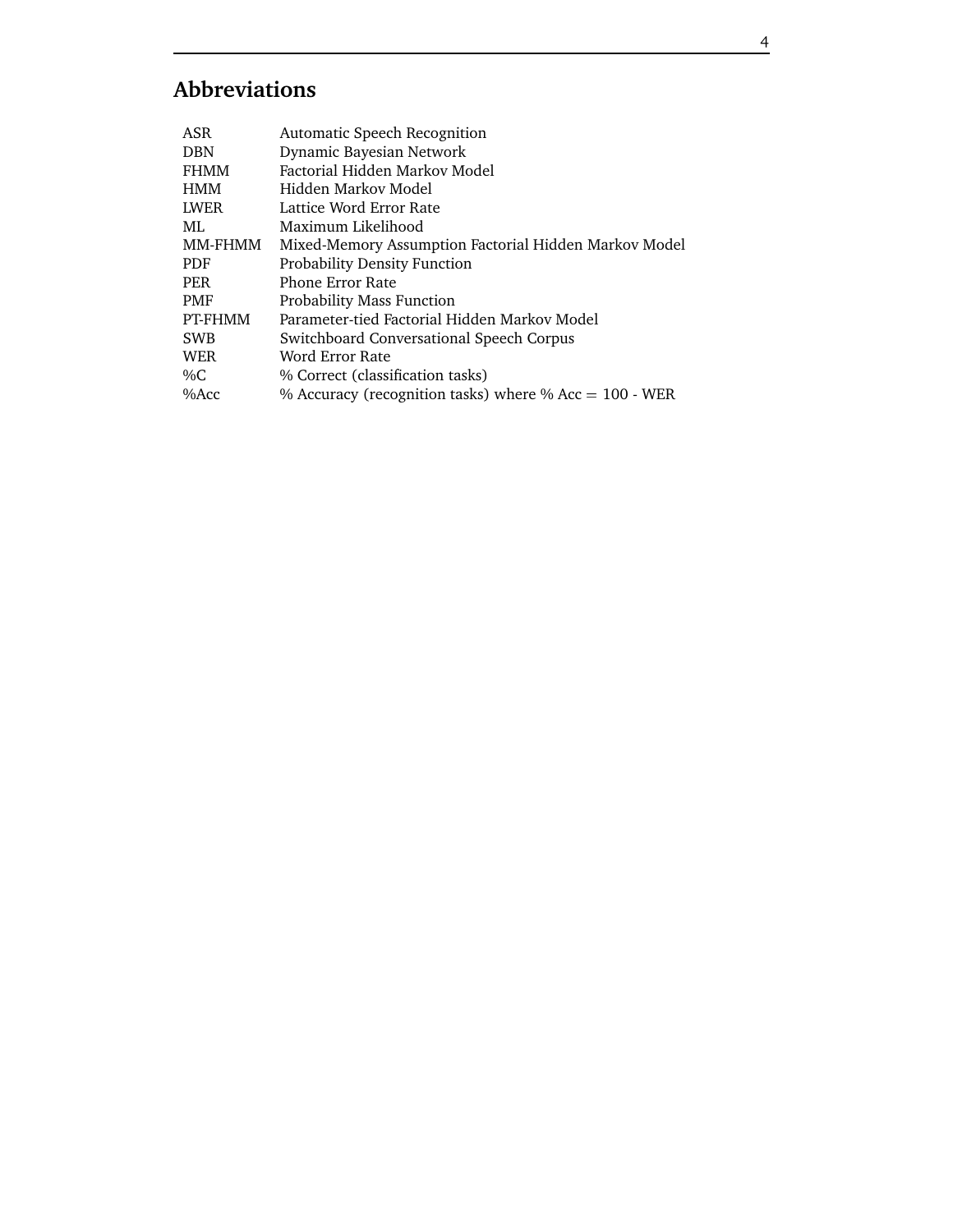## **Mathematical Notation**

| determinant of matrix A      |
|------------------------------|
| cofactor of $A_{ij}$ in A    |
| inverse of matrix A          |
| transpose of vector/matrix A |
| cardinality of a set S       |
| probability mass function    |
| probability density function |
|                              |

## **General Model Notation**

| $\lambda$                | current values for all model parameters                                     |
|--------------------------|-----------------------------------------------------------------------------|
| $\hat{\lambda}$          | updated values for all model parameters                                     |
| $\hat{\theta}$           | updated model parameter $\theta$                                            |
| $i^k$                    | state in $k$ -th chain                                                      |
| $j^k$                    | state in $k$ -th chain                                                      |
| $\theta_k$               | set of states in $k$ -th chain                                              |
|                          | $N_k = Card(\theta_k)$ number of states in k-th chain                       |
| N                        | number of states in each chain, when all chains are assumed to have         |
|                          | same number of states                                                       |
| $I = (i^1, \ldots, i^K)$ | metastate                                                                   |
| $J=(j^1,\ldots,j^K)$     | metastate                                                                   |
| $\Theta_{meta}$          | set of metastates in a loosely-coupled model                                |
| $S s^k = j^k$            | the set of $S = (s^1, \ldots, s^K) \in \Theta_{meta}$ such that $s^k = j^k$ |
| $D_k$                    | dimensionality of observations in $k$ th time series                        |
| D                        | dimensionality of observations in each time series, when all streams        |
|                          | are assumed to have same dimensionality                                     |
| $o_t^k$                  | observation at time $t$ in time series $k$                                  |
| $\mathbf{O}_t$           | combined observation vector $(o_t^1, \ldots, o_t^K)$                        |
| $\mathbf 0$              | observation sequence $O_1, \ldots, O_T$                                     |
| $s_t^k$                  | state occupied in chain $k$ at time $t$                                     |
| $\mathbf{S}_t$           | metastate $(s_t^1, \ldots, s_t^K)$ occupied at time t                       |
| S                        | sequence of metastates $S_1, \ldots, S_T$                                   |
| S                        | set $\{S\}$ of possible metastate sequences S of length T                   |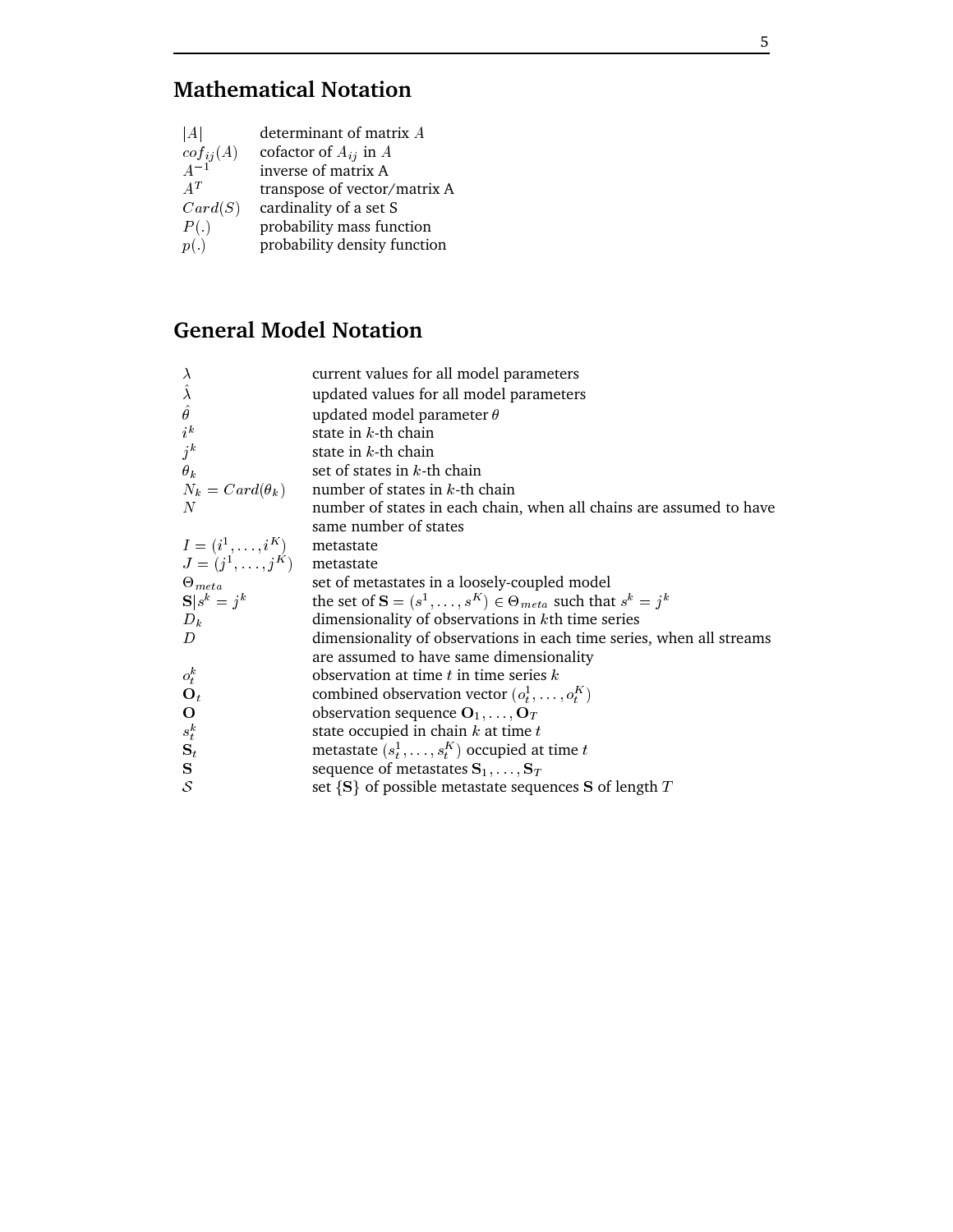## **MM-FHMM Notation**

| $x_i^k$         | hidden variable $\in \{1, \ldots, K\}$ indicating the component of $S_{t-1}$ |
|-----------------|------------------------------------------------------------------------------|
|                 | which determines the matrix used for the transition into $s_t^k$             |
| $\mathbf{X}_t$  | vector of hidden variables $(x_t^1, \ldots, x_t^K)$                          |
| $\mathbf x$     | the sequence $X_1, \ldots, X_T$                                              |
| X               | set $\{X\}$ of possible X sequences of length T                              |
| $y_t^k$         | hidden variable $\in \{1, \ldots, K\}$ indicating the component of $S_t$     |
|                 | which determines the output probability for $o_t^k$                          |
| $\mathbf{Y}_t$  | vector of hidden variables $(y_t^1, \ldots, y_t^K)$                          |
| Y               | the sequence $Y_1, \ldots, Y_T$                                              |
| $\mathcal{Y}$   | set ${Y}$ of possible Y sequences of length T                                |
| $\pi^{kl}(i^k)$ | MM-FHMM cross-prior matrix                                                   |
|                 | $a^{kl}(j^k i^l)$ MM-FHMM cross-transition matrix                            |
|                 | $b^{kl}(o_i^k i^l)$ MM-FHMM cross-emission distribution                      |
| $\phi^k(l)$     | MM-FHMM transition-related mixture weights                                   |
| $\psi^k(l)$     | MM-FHMM observation-related mixture weights                                  |
|                 |                                                                              |

## **PT-FHMM Notation**

| $C^{obs,k}$             | an equivalence class of metastates for stream $k$ observation distributions |
|-------------------------|-----------------------------------------------------------------------------|
| $\mathcal{C}^{obs,k}$   | set of all such equivalence classes $C^{obs,k}$ for stream k                |
| $C^{trans,k}$           | an equivalence class of metastates for chain $k$ transition distributions   |
| $\mathcal{C}^{trans,k}$ | set of all such equivalence classes $C^{trans,k}$ for chain k               |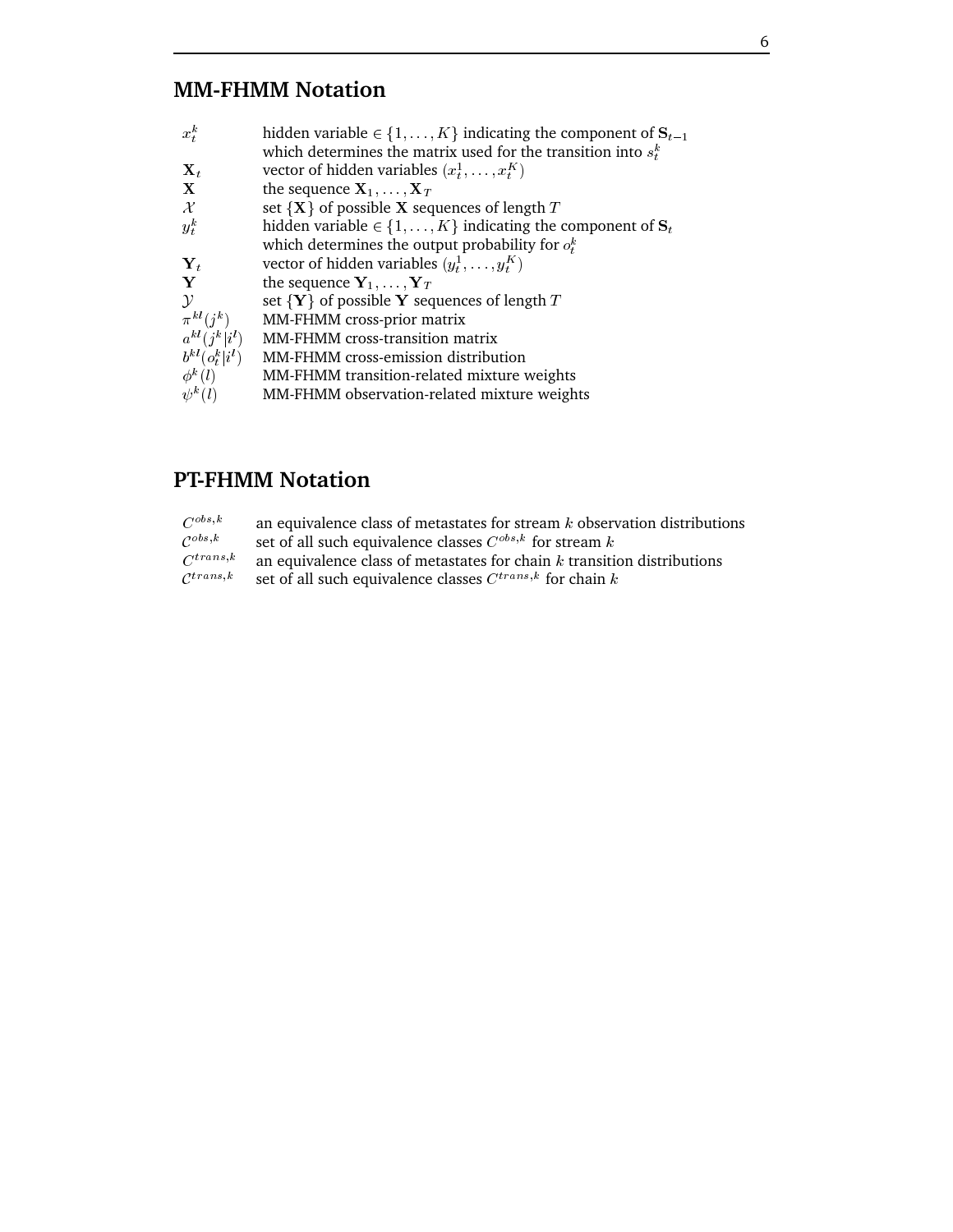## *Contents*

| 1            | Introduction |                                                                 | 12 |
|--------------|--------------|-----------------------------------------------------------------|----|
|              |              | 1.1 Detailed Organization Of Thesis                             | 13 |
| $\mathbf{2}$ |              | <b>Statistical Framework For Speech Recognition</b>             | 14 |
|              |              | 2.1 Basic Framework                                             | 14 |
|              |              | 2.2 Acoustic Preprocessing                                      | 14 |
|              |              | 2.3 Acoustic Modelling Using HMMs                               | 15 |
|              |              | 2.4 Language Modelling                                          | 16 |
|              | 2.5 Decoding |                                                                 | 16 |
|              |              | 2.6 Adaptation and Normalization                                | 17 |
|              |              | 2.7 Obtaining State-of-the-Art Performance                      | 17 |
| 3            |              | <b>Speaking Style and Its Effects</b>                           | 18 |
|              |              | 3.1 Effects Of Speaking Style On Transcription Accuracy         | 18 |
|              |              | 3.1.1 Evidence Obtained Using The MULTI-REG Corpus              | 18 |
|              |              | 3.1.2 Evidence From Other Authors                               | 19 |
|              | 3.2          | Differences Between Dictated And Casual Speech                  | 20 |
|              | 3.3          | Potential Problems In Current Recognizer Design                 | 21 |
|              |              | 3.3.1 Inadequate Dictionaries                                   | 22 |
|              |              | 3.3.2 Inadequate Modelling of Relative Timing Effects           | 23 |
|              |              | 4 Techniques for Explicit Pronunciation Modelling               | 25 |
|              |              | 4.1 Formation of Acoustic Probabilities                         | 25 |
|              |              | 4.2 Explicit Pronunciation Modelling Techniques                 | 27 |
|              |              | 4.2.1 Word-Level Techniques                                     | 27 |
|              |              | 4.2.2 Phoneme-Level Techniques                                  | 27 |
|              |              | 4.3 Use of Explicit Pronunciation Models                        | 28 |
| 5            |              | <b>Explicit Pronunciation Modelling Using Decision Trees</b>    | 30 |
|              |              | 5.1 Basic Pronunciation Modelling Framework                     | 30 |
|              |              | 5.2 Experimental Results                                        | 31 |
|              |              | 5.2.1 Corpus                                                    | 31 |
|              |              | 5.2.2 Baseline Recognizer and Recognition Results               | 31 |
|              |              | 5.2.3 Performance Measures                                      | 32 |
|              |              | 5.2.4 Comparison: New Pronunciations in Recognition             | 32 |
|              |              | 5.2.5 Comparison: New Pronunciations in Acoustic Model Training | 32 |
|              |              | 5.3 Conclusions                                                 | 37 |
| 6            |              | <b>Techniques for Modelling Asynchrony</b>                      | 38 |
|              |              | 6.1 Modelling Multiple Loosely-Coupled Time Series              | 39 |
|              |              | 6.1.1 Hidden Markov Models                                      | 40 |
|              |              | 6.1.2 HTK Multiple Stream Model                                 | 40 |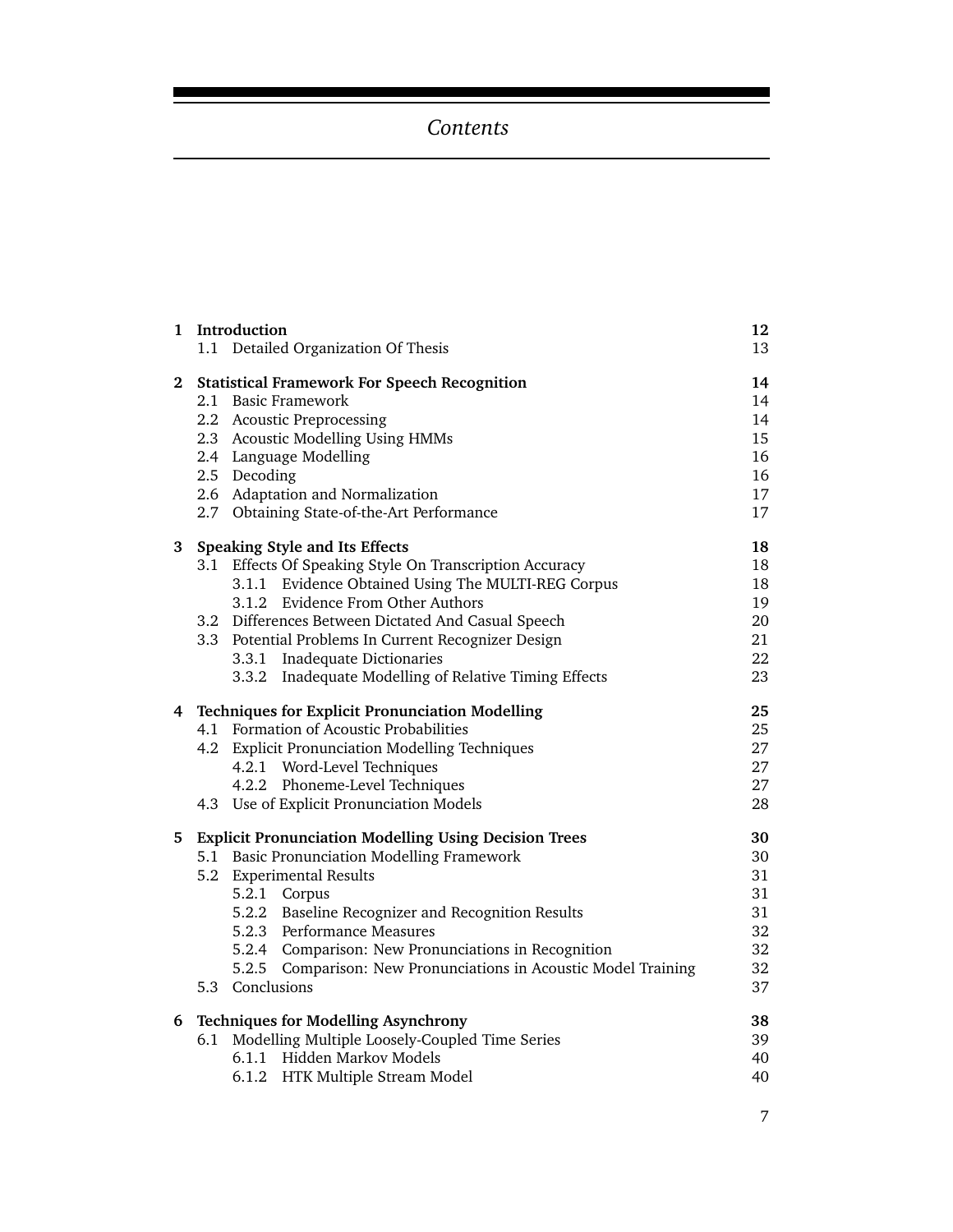|    |            | 6.2 Discussion                                            | 6.1.3 Independent Streams and Multiband Models<br>6.1.4 State-Coupled Model<br>6.1.5 Extended-PMC Model                                                                                                                                                                                                                                                                                                                                                                                                                                                        | 41<br>41<br>42<br>42                                                 |
|----|------------|-----------------------------------------------------------|----------------------------------------------------------------------------------------------------------------------------------------------------------------------------------------------------------------------------------------------------------------------------------------------------------------------------------------------------------------------------------------------------------------------------------------------------------------------------------------------------------------------------------------------------------------|----------------------------------------------------------------------|
| 7  | 7.4        |                                                           | Loosely-Coupled Hidden Markov Models<br>7.1 Loosely-Coupled or Factorial HMMs<br>7.2 Basic Loosely-Coupled Model<br>7.3 Mixed-Memory Assumptions<br>7.3.1 Parameter Reduction Scheme<br>7.3.2 Estimation of Model Parameters<br>Data-Driven Parameter Reduction<br>7.4.1 Parameter Reduction Scheme<br>7.4.2 Estimation of Model Parameters                                                                                                                                                                                                                    | 44<br>44<br>45<br>49<br>49<br>50<br>52<br>52<br>55                   |
|    | 8.3        |                                                           | 8 Approximate Algorithms For Loosely-Coupled Models<br>8.1 More Efficient Forward-Backward Algorithm<br>8.2 Variational Approximations<br>8.2.1 Introduction to Variational Approximations<br>8.2.2 Mean-Field Variational Approximation<br>Algorithms Using Most-Likely Metastate Sequences                                                                                                                                                                                                                                                                   | 56<br>56<br>58<br>58<br>59<br>62                                     |
|    |            |                                                           | 8.3.1 Viterbi Metastate Sequences<br>8.3.2 Chain Viterbi Metastate Sequences                                                                                                                                                                                                                                                                                                                                                                                                                                                                                   | 62<br>63                                                             |
| 9. |            |                                                           | <b>Experimental Evaluation</b><br>9.1 Evaluation on a Letter Classification Task<br>9.1.1 Corpus<br>9.1.2 Procedure for Subband Cepstra Extraction<br>9.1.3 Comparison: Factorial and Conventional Speech Models<br>9.1.4 Comparison: Parameter Reduction Schemes<br>9.1.5 Comparison: Approximate Decoding Schemes<br>9.1.6 Comparison: Approximate Training Schemes<br>9.2 Evaluation on a Continuous Digit Recognition Task<br>9.2.1 Corpus<br>9.2.2 Procedure for Subband Cepstra Extraction<br>9.2.3 Comparison: Factorial and Conventional Speech Models | 66<br>66<br>66<br>67<br>67<br>74<br>78<br>80<br>83<br>83<br>83<br>84 |
|    |            | <b>10 Conclusions</b><br>10.1 Summary<br>10.2 Future Work |                                                                                                                                                                                                                                                                                                                                                                                                                                                                                                                                                                | 91<br>91<br>92                                                       |
|    |            | A Proof of Lemma                                          |                                                                                                                                                                                                                                                                                                                                                                                                                                                                                                                                                                | 94                                                                   |
| B  |            |                                                           | <b>Symbolic Differentiation Rules</b>                                                                                                                                                                                                                                                                                                                                                                                                                                                                                                                          | 95                                                                   |
|    |            |                                                           | <b>C</b> ML Estimates for Multivariate Normal Density                                                                                                                                                                                                                                                                                                                                                                                                                                                                                                          | 97                                                                   |
|    |            |                                                           | D Parameter Estimation For MM-FHMM<br>D.1 Deriving ML parameter estimates<br>D.2 Evaluation of Posterior Probabilities                                                                                                                                                                                                                                                                                                                                                                                                                                         | 98<br>98<br>103                                                      |
|    | E.1<br>E.2 |                                                           | <b>E</b> Parameter Estimation For PT-FHMM<br>Deriving ML Parameter Estimates<br><b>Evaluation of Posterior Probabilities</b>                                                                                                                                                                                                                                                                                                                                                                                                                                   | 106<br>106<br>107                                                    |

8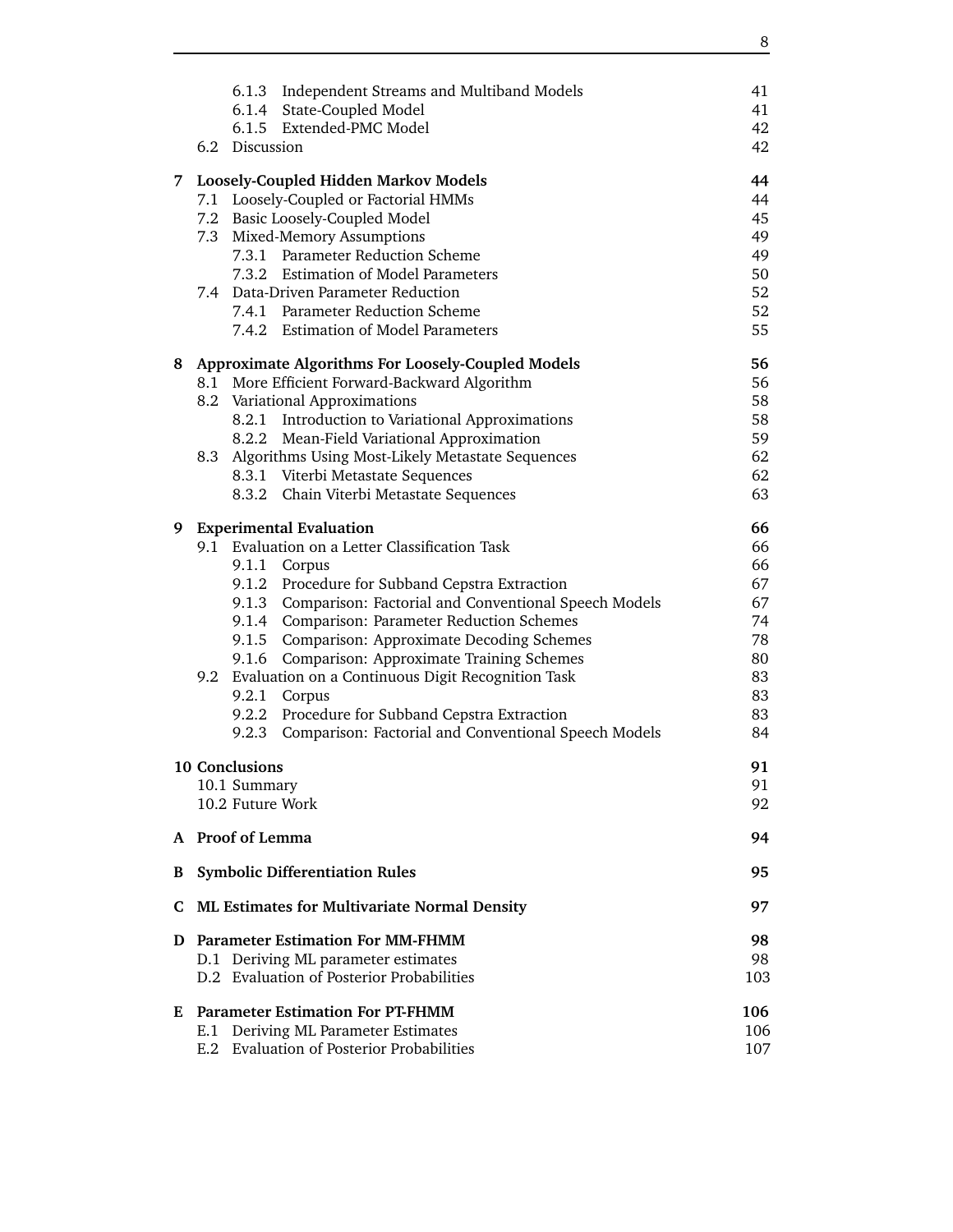| F. | <b>Changes To Equations for Non-Emitting States</b>                   | 109 |
|----|-----------------------------------------------------------------------|-----|
|    | Modified Forward and Backward Algorithms<br>F.1                       | 109 |
|    | Modified MM-FHMM Transition Reestimation Equations<br>F <sub>12</sub> | 110 |
|    | Modified PT-FHMM Transition Reestimation Equations<br>F <sub>13</sub> | 110 |
|    | <b>G</b> Efficient Calculations for PT-FHMM Partitioning Procedure    | 111 |
|    | G.1 Auxiliary Function Terms                                          | 111 |
|    | G.2 Distance Calculations in Repartitioning                           | 112 |
|    | G.3 Centroid Reestimation                                             | 112 |
|    | H Proof: Suboptimality of Chain Viterbi Algorithm                     | 113 |
| L  | <b>Mean-Field Variational Learning Algorithm</b>                      | 114 |
|    | Mean-Field Variational Lower Bound<br>L1                              | 114 |
|    | I.2 Step 1: Minimizing KL Divergence                                  | 114 |
|    | <b>I.2.1</b> Exact Posterior Distribution                             | 114 |
|    | I.2.2 Variational Approximation                                       | 115 |
|    | I.2.3 KL Divergence                                                   | 115 |
|    | I.2.4 Useful Derivatives                                              | 115 |
|    | I.2.5 Derivatives of KL Divergence                                    | 116 |
|    | Step 2: Maximization Step<br>1.3                                      | 117 |
| J  | Directed Acyclic Graphical Models (Bayesian Networks)                 | 118 |
|    | K Switchboard Transcription Project Phone Set                         | 120 |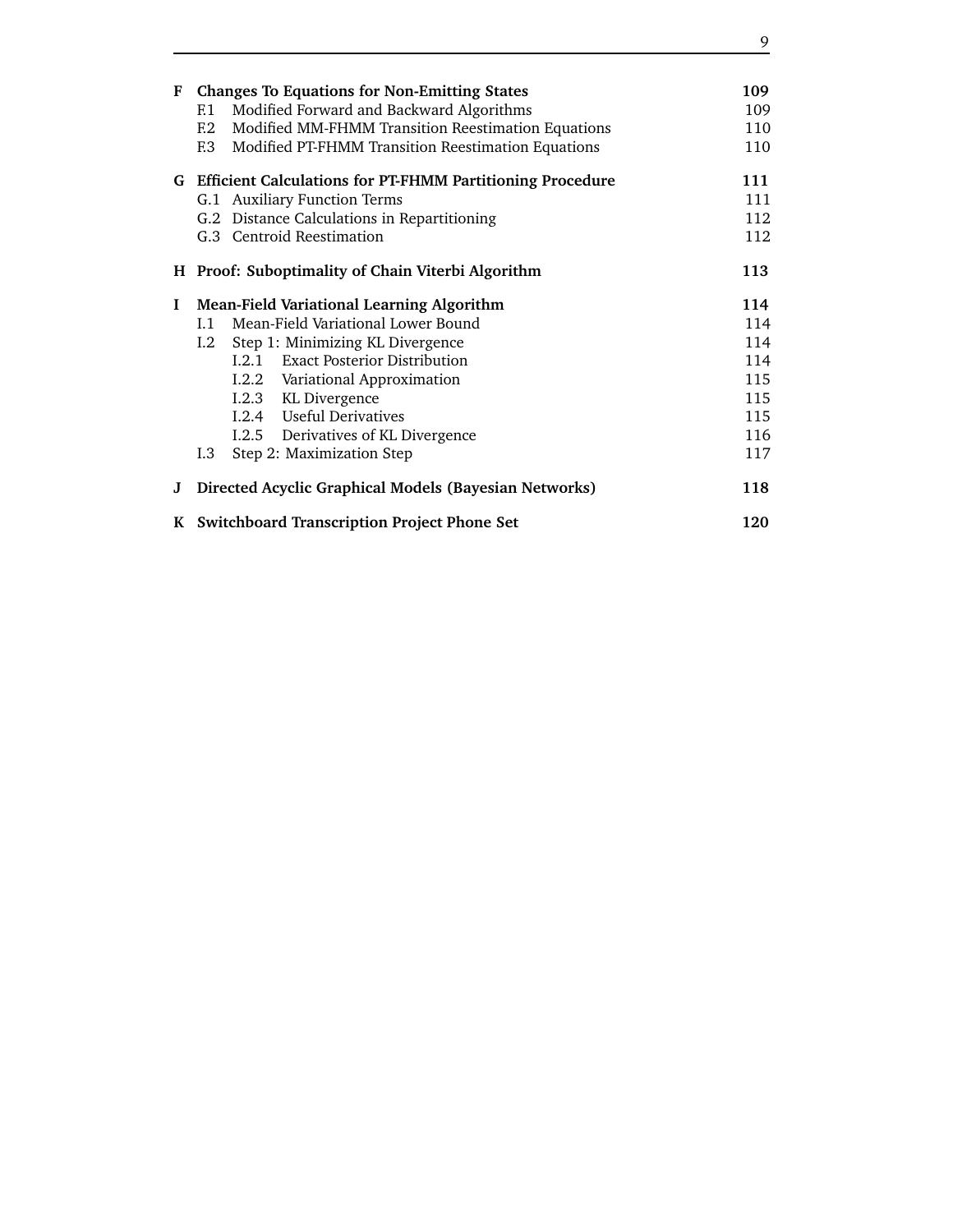## *List of Figures*

| 2.1        | Statistical Framework For Speech Transcription                                                                                                                                                                                                                                                                                | 14       |
|------------|-------------------------------------------------------------------------------------------------------------------------------------------------------------------------------------------------------------------------------------------------------------------------------------------------------------------------------|----------|
| 4.1<br>4.2 | Formation of the Acoustic Model<br>Formation of the Acoustic Model via Surface Phones                                                                                                                                                                                                                                         | 26<br>28 |
| 5.1        | Pronunciation Modeling Framework                                                                                                                                                                                                                                                                                              | 33       |
| 5.2<br>5.3 | Phonemic (Step 1), Phonetic (Step 2) and Automatic (Step 6) Transcrip-<br>tions and Estimating a Decision Tree Pronunciation Model (Step 4)<br>Phoneme and Phone Level Networks for "HAD YOUR" (!NULL indicates<br>a deletion) (Reproduced from the WS97 pronunciation modeling group<br>final presentation by Michael Riley) | 33<br>34 |
|            |                                                                                                                                                                                                                                                                                                                               |          |
| 6.1        | Hidden Markov Model                                                                                                                                                                                                                                                                                                           | 40       |
| 6.2        | HTK Multiple Streams Model                                                                                                                                                                                                                                                                                                    | 41       |
| 6.3        | Independent Streams Model                                                                                                                                                                                                                                                                                                     | 41       |
| 6.4        | State-Coupled Model                                                                                                                                                                                                                                                                                                           | 42       |
| 7.1        | Metastate Space From Combined HMMs A, B                                                                                                                                                                                                                                                                                       | 44       |
| 7.2        | Conditional independence structure for state transitions in the Basic FHMM<br>(for cases $L=2$ and $L=3$ ). Metastates are represented by dashed lines;<br>component states by solid lines.                                                                                                                                   | 46       |
| 7.3        | Conditional independence structure for observations in the basic FHMM<br>(for cases (1) $K=L=2$ , (2) $K=L=3$ , and (3) $K=3$ , $L=2$ ). Metastates and<br>combined observations are represented by dashed lines; component states                                                                                            |          |
|            | and observations by solid lines.                                                                                                                                                                                                                                                                                              | 46       |
| 7.4        | Transition-Only Coupled Basic FHMM                                                                                                                                                                                                                                                                                            | 47       |
| 7.5        | Observation-Only Coupled Basic FHMM                                                                                                                                                                                                                                                                                           | 47<br>48 |
| 7.6<br>7.7 | Fully-Coupled Basic FHMM<br>Bold lines show information specified by the hidden (vector) variables<br>$Y_{t-1}$ , $X_t$ , $Y_t$ . Metastates and combined observations are represented by                                                                                                                                     |          |
|            | dashed lines; component states and observations by solid lines.                                                                                                                                                                                                                                                               | 51       |
| 9.1        | Left-to-right Metastate Space Topology                                                                                                                                                                                                                                                                                        | 68       |
| 9.2        | Transitions Removed in Restricted Metastate Space Transition Topology                                                                                                                                                                                                                                                         | 69       |
| 9.3        | Pruning metastate space to maximum asynchrony of one state per chain                                                                                                                                                                                                                                                          | 75       |
| 9.4        | Effect of varying number of observation and transition parameters in PT-<br><b>FHMM</b>                                                                                                                                                                                                                                       | 78       |
| 9.5        | Approximations to Test-Set Likelihoods for 2 streams, 2 chains, 3 state                                                                                                                                                                                                                                                       |          |
| 9.6        | models (X-axis corresponds to classes A-Z)<br>Approximations to Test-Set Likelihoods for 2 streams, 2 chains, 6 state                                                                                                                                                                                                         | 80       |
|            | models (X-axis corresponds to classes A-Z)                                                                                                                                                                                                                                                                                    | 81       |

۰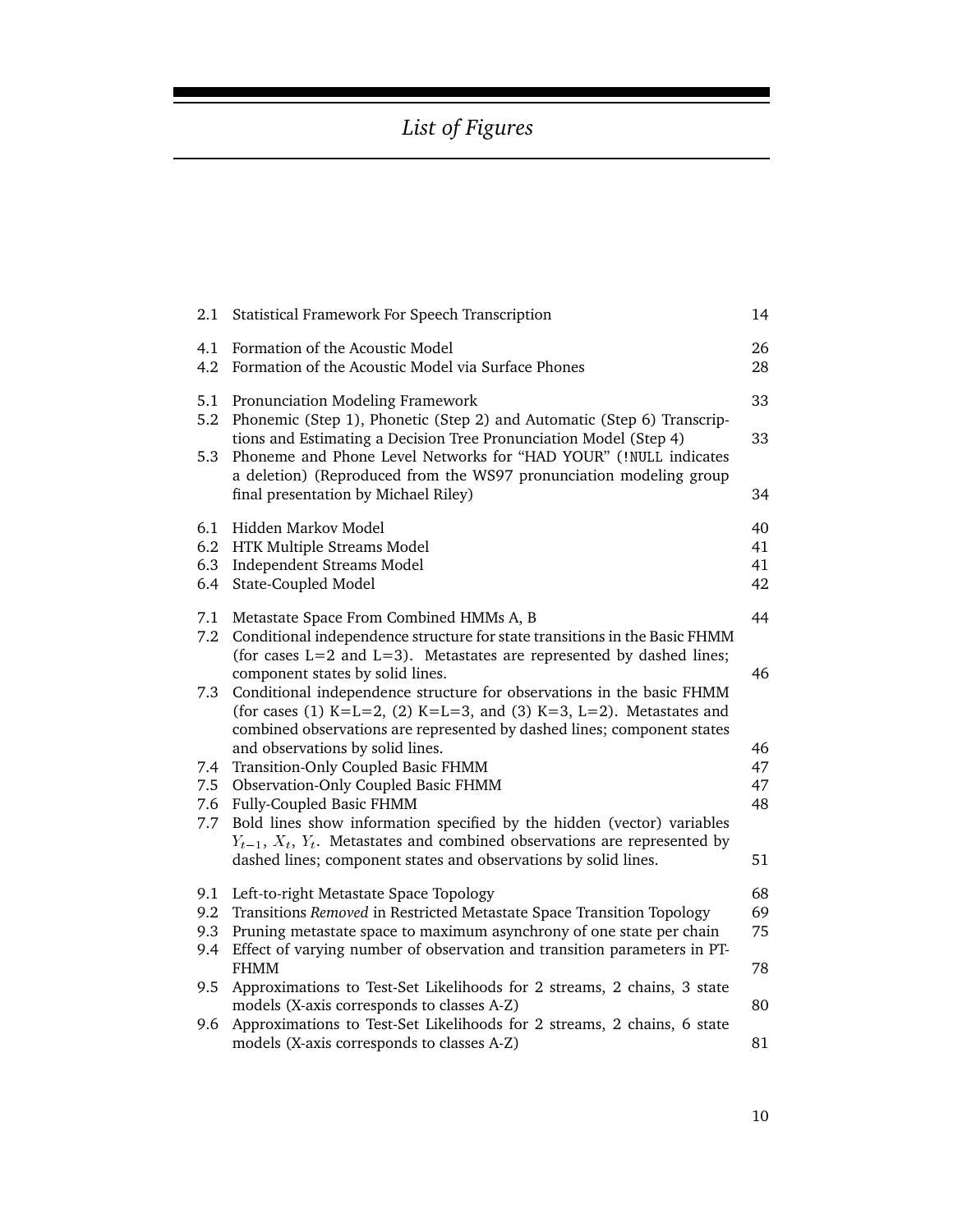| 9.7 Approximations to Test-Set Likelihoods for 2 streams, 2 chains, 8 state<br>models (X-axis corresponds to classes A-Z) | 82. |
|---------------------------------------------------------------------------------------------------------------------------|-----|
| 9.8 Approximations to Test-Set Likelihoods for 3 streams, 3 chains, 3 state                                               |     |
| models (X-axis corresponds to classes A-Z)                                                                                | 83  |
| 9.9 Approximations to Test-Set Likelihoods for 3 streams, 3 chains, 6 state                                               |     |
| models (X-axis corresponds to classes A-Z)                                                                                | 84  |
| 9.10 Approximations to Test-Set Likelihoods for 3 streams, 3 chains, 8 state                                              |     |
| models (X-axis corresponds to classes A-Z)                                                                                | 85  |
| 9.11 TI Digits Recognition Network                                                                                        | 87  |
| 9.12 Results: Single Gaussian PT-FHMMs (observation vectors derived from 2                                                |     |
| frequency subbands and 2 chains)                                                                                          | 88  |
| D.1 Bold lines show information specified by the hidden (vector) variables                                                |     |
| $Y_{t-1}, X_t, Y_t$                                                                                                       | gg  |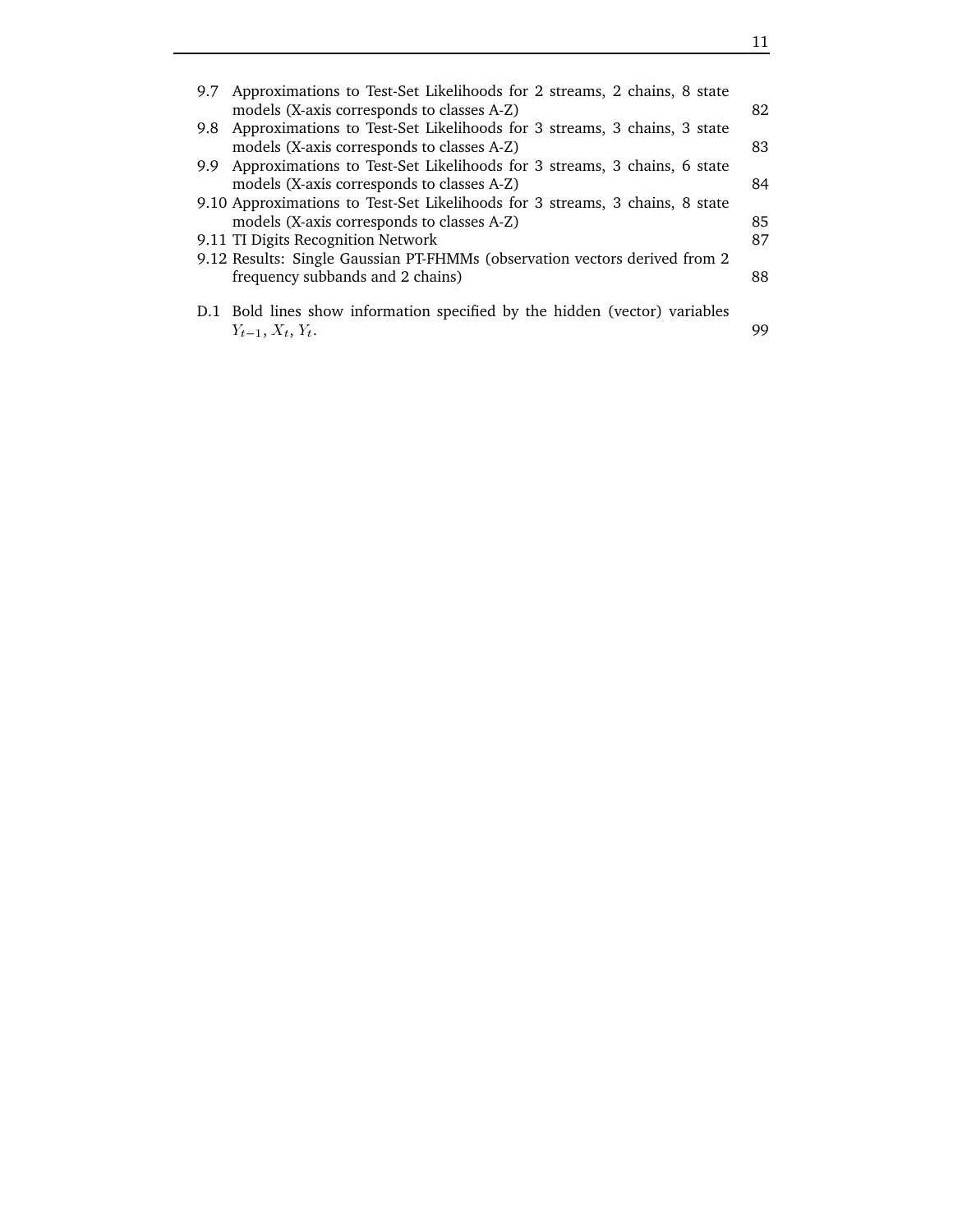## *Introduction*

**1**

Voice-controlled systems and software which automatically produce transcriptions of speech are becoming increasingly common. The performance of these systems has improved sufficiently that people are often surprised to learn that the automatic speech transcription (or recognition) problem is far from solved. The reason for this discrepancy is clear once we examine the dimensions of difficulty in the task:

- *noise*: quiet  $\leftrightarrow$  environmental and channel noise;
- *speaker diversity*: small set of known speakers  $\leftrightarrow$  multiple, unknown speakers;
- *fluency of speech*: isolated words  $\leftrightarrow$  continuous speech;
- speaking style: carefully articulated speech  $\leftrightarrow$  casual or conversational speech;
- $accept:$  native speaker  $\leftrightarrow$  non-native speaker;
- *vocabulary words and vocabulary size*: restricted, easily distinguishable words  $\leftrightarrow$ unconstrained vocabulary;
- dialogue initiative (for interactive systems): tightly constrained by system  $\leftrightarrow$  mixedor user-controlled.

Today's systems achieve good performance by restricting tasks along one or more of these axes. Voice-controlled systems such as air ticket reconfirmation or cinema information lines typically use a highly restricted, system-controlled dialogue structure to ensure that responses are (mostly) short utterances using a restricted vocabulary. Transcription systems for desktop PCs perform best when used in a quiet environment by a known user employing carefully dictated speech. In contrast, the goal of current speech research is to design systems which operate well at the extremes of all dimensions of difficulty. Tasks being addressed by the research community at the time of writing include the transcription of real radio and television news broadcasts (eg. [57]) and the transcription of informal telephone conversations between strangers (eg. [54]). The most ambitious task under consideration requires the "processing (transcription, query, search and structural representation) of audio recorded from informal, natural, and even impromptu meetings

... where the conversation may take place without any preparation, so that we cannot require special instrumentation to facilitate later speech processing (such as close-talking or array microphones)" [111]. These types of problem are not yet solved: recently reported benchmark error rates are 12-15% for broadcast news transcription [66], 25-40% for conversational telephone speech transcription [67] and 46.5% for preliminary attempts at meeting transcription [111].

This thesis focuses on just one dimension of difficulty, *speaking style*, and more specifically issues associated with transcribing speech which is conversational, as opposed to read or dictated. It begins by showing that casual or conversational speaking styles pose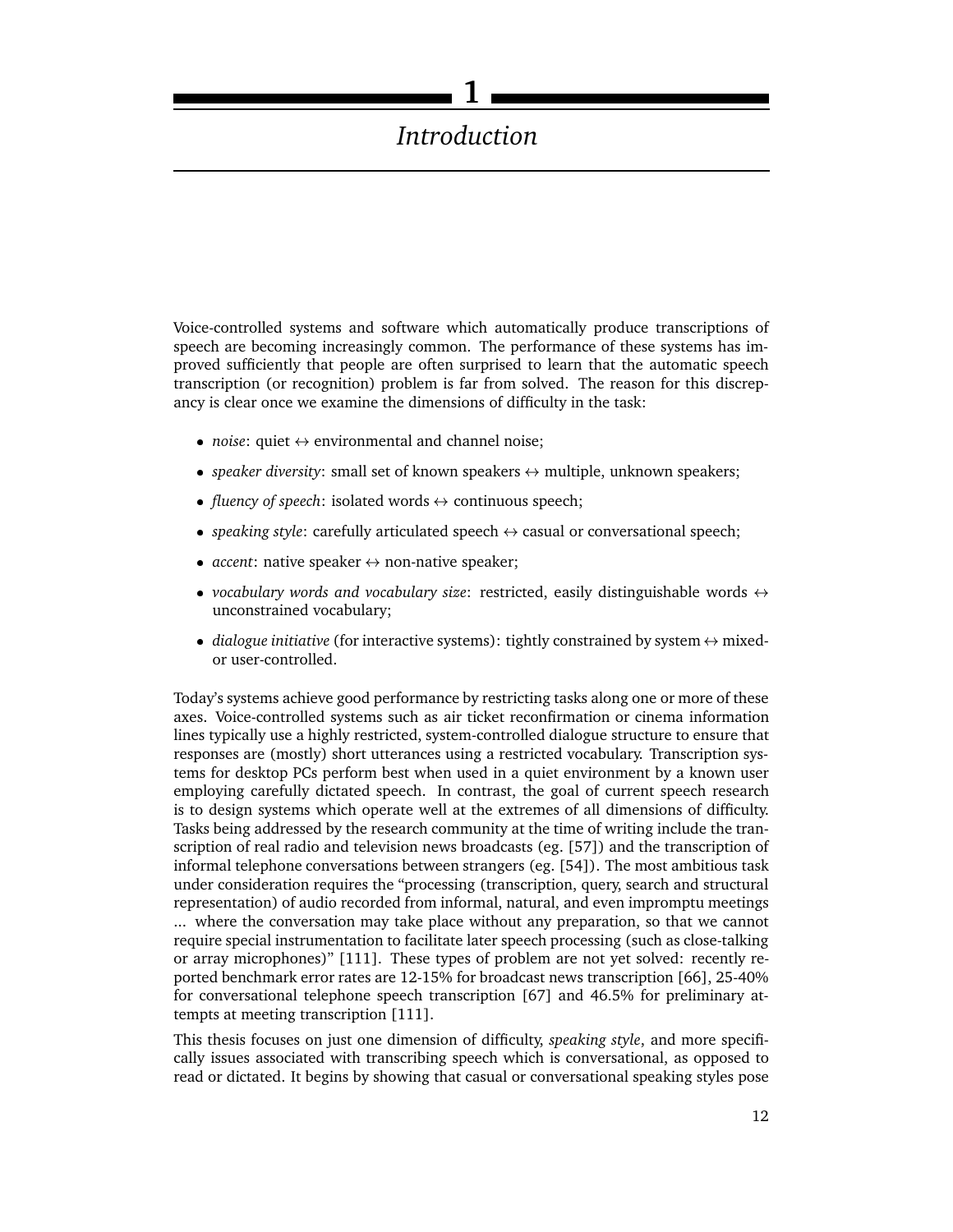greater difficulty to today's state-of-the-art transcription systems than do formal or dictated speaking styles; it then supplies evidence to suggest that this may be attributed, at least in part, to the increased *pronunciation* or *phonological variability* found in conversational speech. The thesis then identifies assumptions made by current recognizer designs that may underlie this lack of robustness to conversational pronunciation variability. The background is then set for the main part of the thesis, which proposes and evaluates schemes for improving transcription accuracy on this type of speech.

### **1.1 Detailed Organization Of Thesis**

The next chapter introduces terminology by briefly reviewing the statistical framework for speech transcription used in almost all conventional systems. Chapter 3 begins by presenting an empirical study which shows conversational speaking styles are more "difficult" for current state-of-the-art transcription systems. It then discusses the differences between read or dictated speech and casual, conversational speech and uses the results of the empirical study to conclude that at least part of the difficulties associated with conversational speech transcription may be attributed to the increased phonological variability found in conversational speech. The chapter then highlights aspects of current recognizer designs that may be inadequate to model this increased variability: the *pronunciation dictionary* and the *stochastic model of acoustic observations*. Schemes having the ultimate goal of improving robustness to phonological variability fall into two broad classes. The distinction will be defined more carefully in Chapter 4 but in general terms *explicit* approaches modify the pronunciation dictionary to be more representative of the style of speech to be transcribed whereas *implicit* approaches operate closer to the level of the model of the acoustic observations. The main part of this thesis considers both explicit and implicit schemes. Chapter 4 reviews explicit pronunciation modelling schemes and Chapter 5 extends a standard technique for dictated speech pronunciation modelling to conversational speech. Analysis of the results motivates investigation into an implicit pronunciation modelling approach: specifically, an approach that would allow more information about speech production and phonological processes to be incorporated into the acoustic modelling scheme. Chapter 6 reviews related modelling schemes, many of which are generalized by the models discussed in Chapter 7. Parameter estimation and decoding for this family of models is potentially computationally intensive. New algorithms may be necessary to apply them to large vocabulary speech tasks and Chapter 8 presents some possible schemes. Chapter 9 evaluates the new models and algorithms. The thesis ends with conclusions and an outline of possible future work.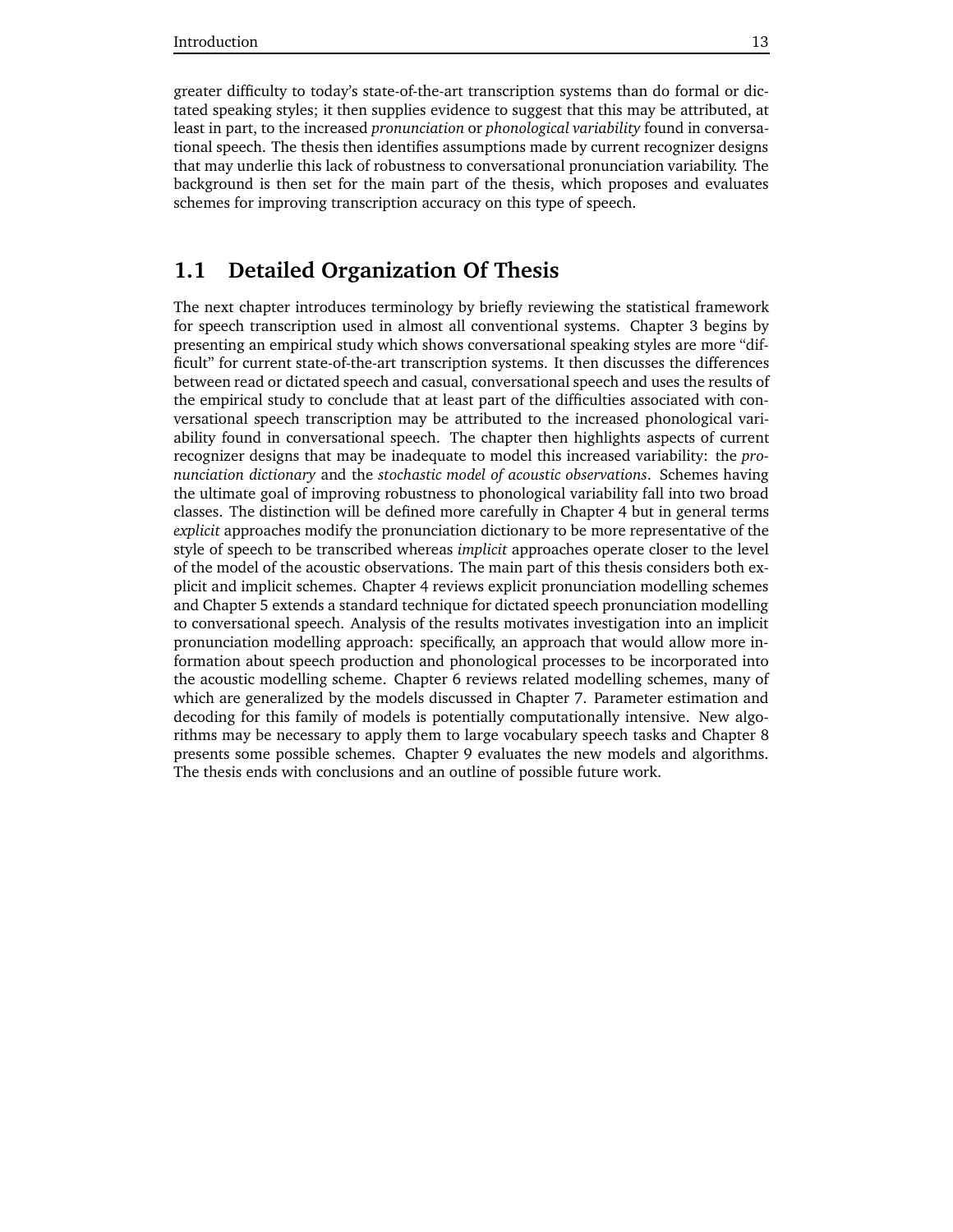## *Statistical Framework For Speech Recognition*

This chapter introduces terminology used in later chapters by briefly reviewing the statistical framework for speech transcription used in almost all conventional systems.

### **2.1 Basic Framework**

The statistical formulation of the automatic speech recognition (ASR) problem is due to [9]. An *acoustic preprocessor* converts the speech waveform into a sequence of observations or acoustic vectors  $\mathbf{O} = \mathbf{o}_1, \dots, \mathbf{o}_T$ , which represents the acoustic evidence upon which the recognizer will make a decision. The recognizer seeks the word sequence  $W^*$ such that

$$
\mathbf{W}^* = \arg \max_{\mathbf{W}} p(\mathbf{W}|\mathbf{O}) \tag{2.1}
$$

$$
= \arg \max_{\mathbf{W}} p(\mathbf{O}|\mathbf{W}) P(\mathbf{W}) \tag{2.2}
$$

where  $\mathbf{W} = w_1, \dots, w_N$  denotes a valid word sequence. Probability  $p(\mathbf{O}|\mathbf{W})$  is provided by an *acoustic model* and <sup>P</sup> (W) by a *language model*; the parameters of these models are typically estimated independently. Maximization of Equation 2.1 over all <sup>W</sup> is referred to as *decoding*. These stages will now be described in more detail.

#### **2.2 Acoustic Preprocessing**

The acoustic preprocessing scheme is often dictated by the distributional assumptions made by the chosen acoustic modelling scheme. Thus, when the acoustic modelling



Figure 2.1 *Statistical Framework For Speech Transcription*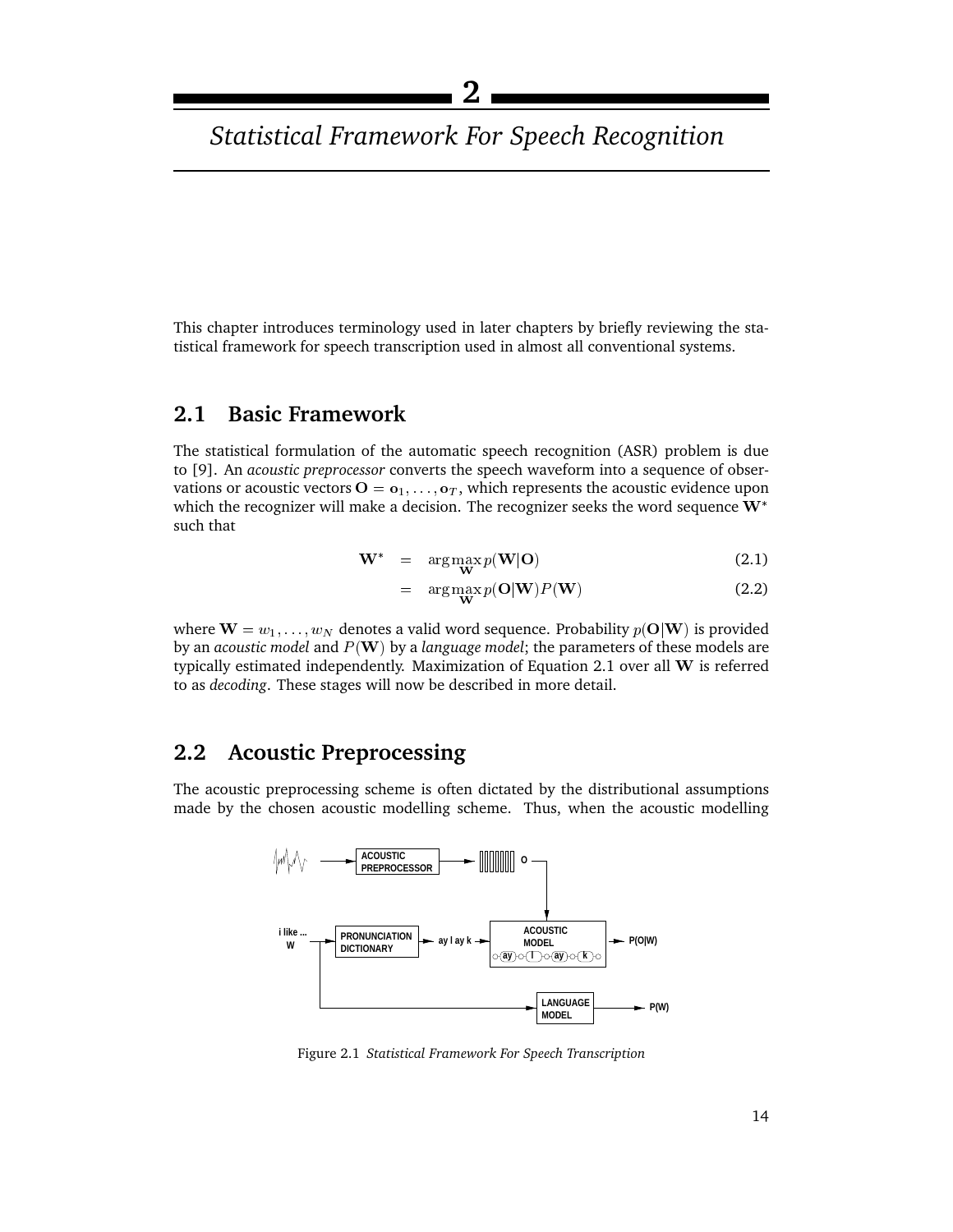scheme is based on Hidden Markov Models (HMMs) using diagonal covariance, multivariate Gaussian observation distributions (see Chapter 6), the acoustic representation is generally chosen to be vectors of Mel-frequency Cepstral Coefficients (MFCCs) since the elements are approximately decorrelated.

MFCCs [32] are obtained using the following procedure. The digitized speech waveform is divided into (possibly overlapping) sections or *frames* of equal length. A window (eg. Hamming) is applied to each frame to remove boundary effects. The Fast Fourier Transform is then used to produce a spectral representation eg. [132], which is filtered using Mel-scale-spaced [159] filter banks, as in eg. [180]. The final step takes the log of the Fourier components, and then rotates the resulting vector using a Discrete Cosine Transform eg. [132]. An optional cepstral truncation step drops high order cepstral coefficients to reduce the dimensionality of the acoustic vector, which can be viewed simply as a procedure for spectral smoothing or as a means of retaining the more perceptually important parts of the speech spectrum. In a typical final step, first-order (*delta*)and second-order (*delta-delta*) regression coefficients are appended to the acoustic vector [4, 46]. This is a heuristic but effective technique compensating for conditional independence assumptions made by HMMs (which are discussed in more detail in Chapter 6).

## **2.3 Acoustic Modelling Using HMMs**

The acoustic model estimates  $p(\mathbf{O}|\mathbf{W})$ . Most current commercial and research systems use HMMs, a stochastic model of discrete time series data. This is partly due to the existence of efficient algorithms for maximum likelihood parameter estimation and for recognition, as described in eg. [131].

For isolated word classification tasks with sufficient training data, each  $W$  is a single word and can be modelled by a single HMM. For tasks with insufficient data or for continuous speech tasks, an HMM is formed for each word or word sequence <sup>W</sup> by concatenating HMMs modelling subword units; these are generally *phoneme-like units*, although other units have been considered eg. syllables [50] and diphones [137, 134]. The mapping from word sequences to sequences of subword units is performed by a *pronunciation dictionary* or *lexicon*. This scheme for creating a sentence-level acoustic model is often termed the *beads-on-a-string* procedure.

*Context-dependent models* acknowledge the influence of context on the realization of sounds. A separate model is constructed for each subword unit in the context of an arbitrary number of units to the left and/or right. *Triphone*-based systems are common, in which sub-word units are phonemes and each HMM represents a phoneme in the context of a distinct preceding and following phoneme. Triphone models may or may not be used across word boundaries, and may or may not be made additionally dependent upon presence or absence of a word-boundary. Context-dependent modelling significantly increases the number of model parameters to be estimated: the most common solution uses some form of *parameter* or *distribution tying*, in which equivalence classes are defined between model constructs (eg. HMM states) and then constructs in the same class share the same parameters for associated distributions. Schemes for determining classes include [7, 95, 122].

Chapter 4 discusses formation of the acoustic model in more detail.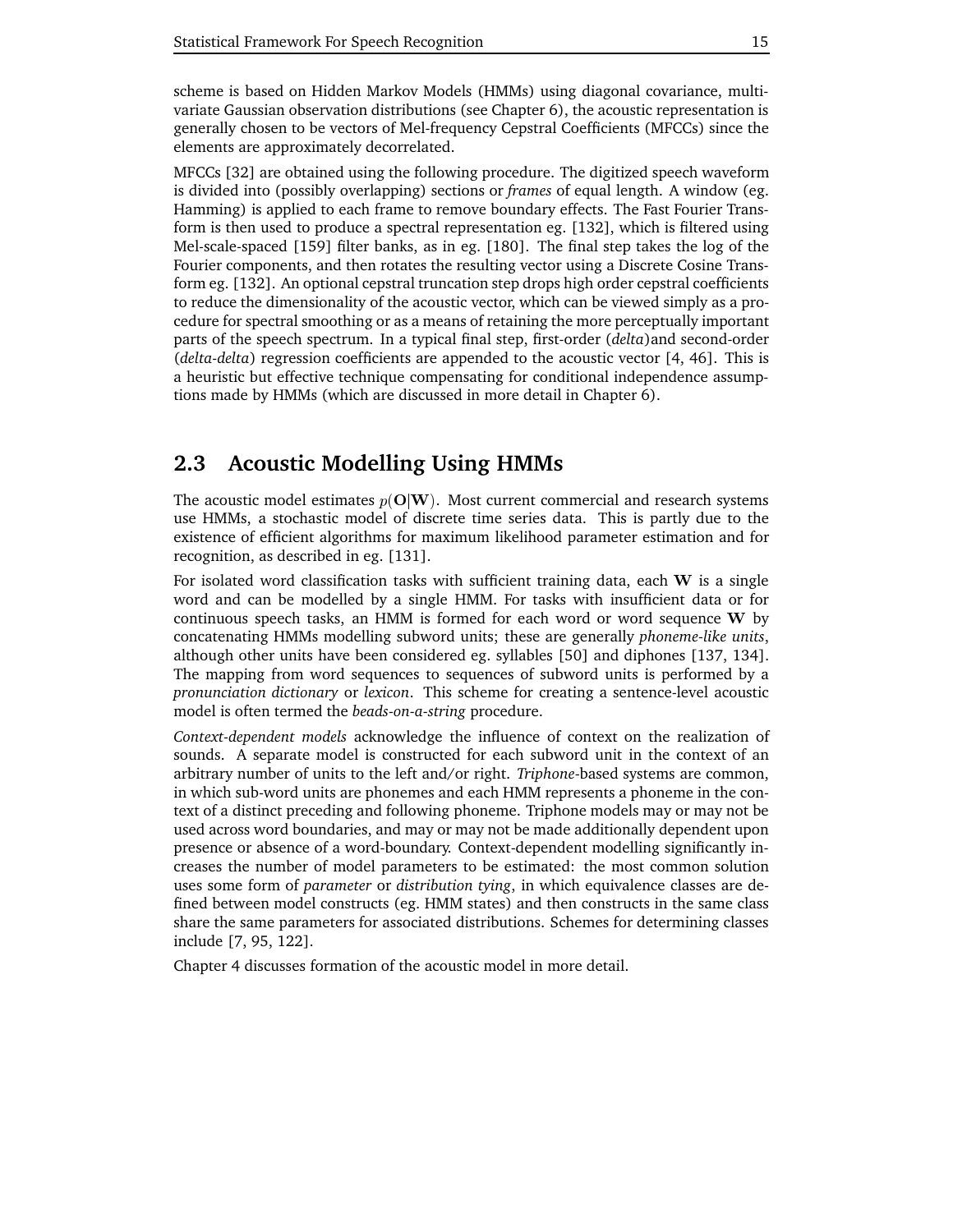#### **2.4 Language Modelling**

The language model provides estimates of

$$
P(\mathbf{W}) = \prod_{n=1}^{N} P(w_n | w_{n-1}, \dots, w_1)
$$

where this follows by the chain rule. Since typical vocabulary sizes  $V$  are in the tens of thousands or more, the parameter space is too large to allow robust estimation. The number of parameters can be reduced by defining equivalence classes between word histories using a function  $h(w_{n-1},...,w_1)$  and assuming

$$
P(\mathbf{W}) = \prod_{n=1}^{N} P(w_n | h(w_{n-1}, \ldots, w_1))
$$

Language Modelling research considers functions  $h$  and methods for obtaining robust model parameters  $p(w_n|h(w_{n-1},...,w_1))$  from finite training data. Most state-of-the-art recognizers use the  $N$ -gram model in which:

$$
h(w_{n-1},\ldots,w_1)\stackrel{\scriptscriptstyle\rm def}{=} w_{n-1},\ldots,w_{n-N+1}
$$

Typically  $N = 2, 3, 4$  (termed bi-, tri- or four-gram models respectively). Maximumlikelihood estimates for <sup>N</sup>-gram model parameters are simply relative frequency estimates. However, for a vocabulary of V words, there are  $V^N$  potential N-grams and training data is finite: even for  $N = 2, 3$  it may be too sparse to obtain reliable estimates if  $V$  is relatively large. Smoothing techniques attempt to improve the robustness of parameter estimates; examples include deleted interpolation [74], discounting eg. [116], back-off [80] and maximum entropy models eg. [145]; an empirical comparison of techniques is provided by [24].

The <sup>N</sup>-gram model captures only local constraints and ignores higher-level structure. Many more sophisticated models have been investigated. Most have limited success eg. [8] although some recent papers report interesting results eg. [11, 179, 22].

#### **2.5 Decoding**

The decoder seeks  $\arg \max_{\mathbf{W}} p(\mathbf{O}|\mathbf{W})P(\mathbf{W})$ . Decoding using full acoustic likelihoods p(OjW) is possible eg. [9]. However, for efficiency most decoders make a *Viterbi approximation* ie. letting  $S = S_1, \ldots, S_T$  denote a state sequence through the HMM for word sequence W, then it is assumed  $p(\mathbf{O}|\mathbf{W}) \approx \arg \max_{\mathbf{S}} p(\mathbf{O}, \mathbf{S}|\mathbf{W})$ . The maximizing state sequence can be obtained using the efficient Viterbi algorithm [168, 131, 181].

Decoding is a search problem. Since exhaustive search is generally intractable for large vocabulary tasks, search reduction strategies such as path pruning are employed and consequently the hypothesis obtained may not be optimal. Decoding research attempts to improve the organization and representation of the search space, the schemes for reducing search and the computation required to evaluate hypothesis costs under particular search schemes eg. [115, 122, 41]. A standard high-level scheme for reducing search costs uses a multiple stage approach to the search: *lattices* of alternative hypotheses are produced for each utterance using simple language and acoustic models; each lattice represents a reduced search space which can be explored using more sophisticated models eg. [112, 136, 152, 183].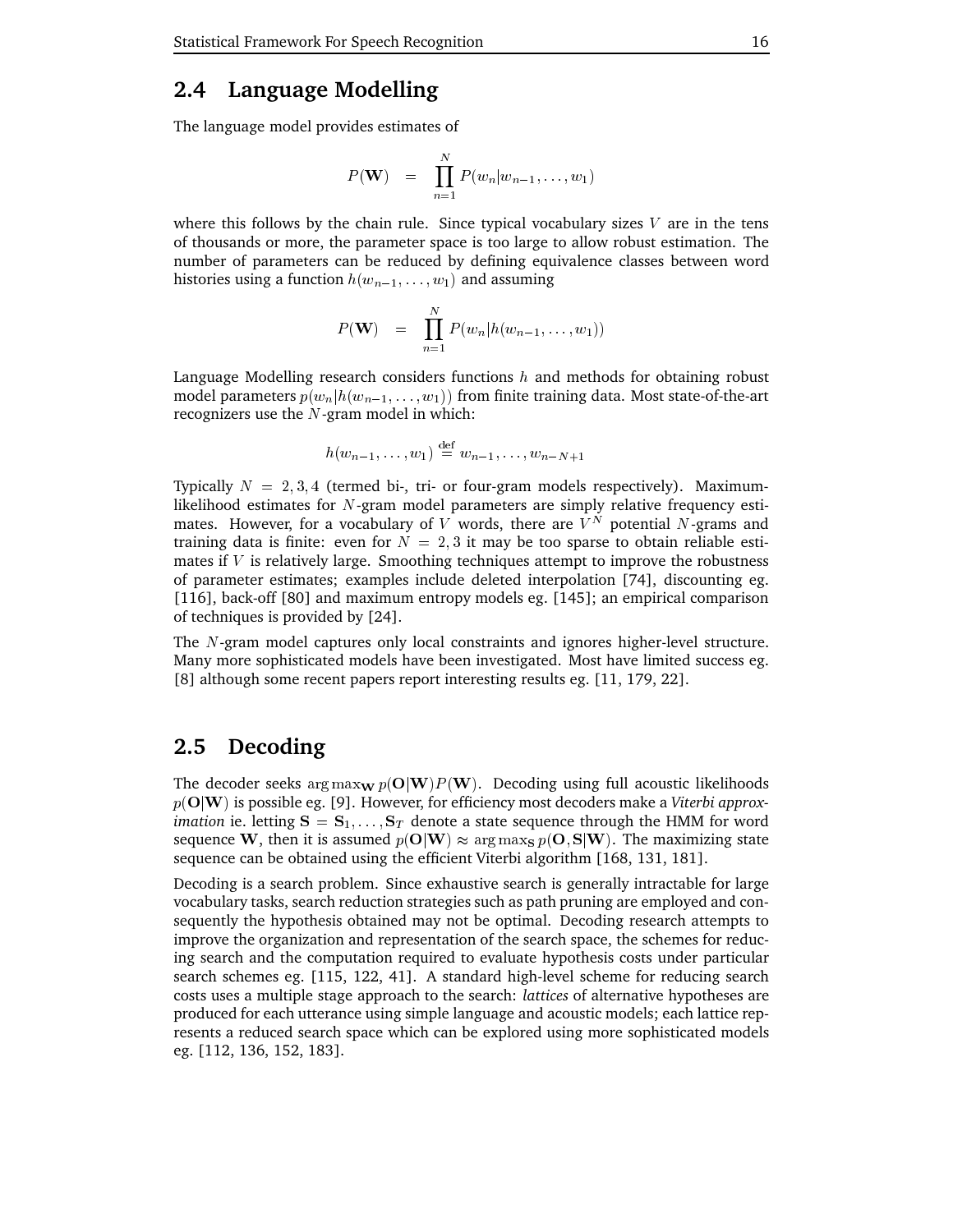## **2.6 Adaptation and Normalization**

Models trained on domain-specific data generally outperform models trained on data from other domains where adequate domain-specific data is available. Similarly, models trained on speaker-specific data outperform models trained on data from several speakers where sufficient data exists. *Model-based adaptation* techniques attempt to modify generic language or acoustic models to achieve performance of domain- or speakerspecific models by adjusting model parameters to be more appropriate for the speech to be transcribed (with respect to eg. individual speaker or speaker group characteristics, noise characteristics, topic etc). *Normalization* techniques attempt to map all test speech to have characteristics closer to some canonical representation. Later chapters mention two techniques.

Maximum Likelihood Linear Regression (MLLR) is a successful acoustic model adaptation technique [35, 97]. Given data representative of the new speech to be transcribed (*adaptation data*), one or more linear transformations of model parameters are estimated using an ML criterion and then applied to transform the existing model set. These transformations capture general relationships between the original model set and the current speaker and (or) new acoustic environment and can adapt all model distributions based on limited adaptation data. Variations upon this basic theme include [49, 47, 61, 177].

Vocal Tract Length Normalization (VTLN) is a technique for normalizing the data from particular speakers to compensate for variability in vocal tract length eg. [3, 96]. A generic approach estimates "vocal tract length" parameters for each speaker and then warps test speech accordingly. As with MLLR, many variations have been investigated eg. [37, 170].

Many other adaptation and normalization techniques exist. Language model adaptation is considered in eg. [25, 71, 89, 90]. Acoustic model adaptation is considered in eg. [1, 48, 51, 106]. Normalization techniques are considered in eg. [88, 164]. Combinations of adaptation and normalization techniques, which may also be incorporated into model estimation, are discussed in eg. [129, 165, 182].

## **2.7 Obtaining State-of-the-Art Performance**

Research systems typically incorporate many additional techniques to obtain state-ofthe-art performance. Techniques falling into this category include (but are not restricted to): use of alternative criteria in estimation or decoding eg. [55, 176], more complicated acoustic models eg. [64, 103], more sophisticated language models eg. [117, 64, 89, 90], multiple pronunciation lexicons, possibly including pronunciation probabilities eg. [26, 139], confidence estimation eg. [21] and multiple recognizer hypothesis combination techniques eg. [43].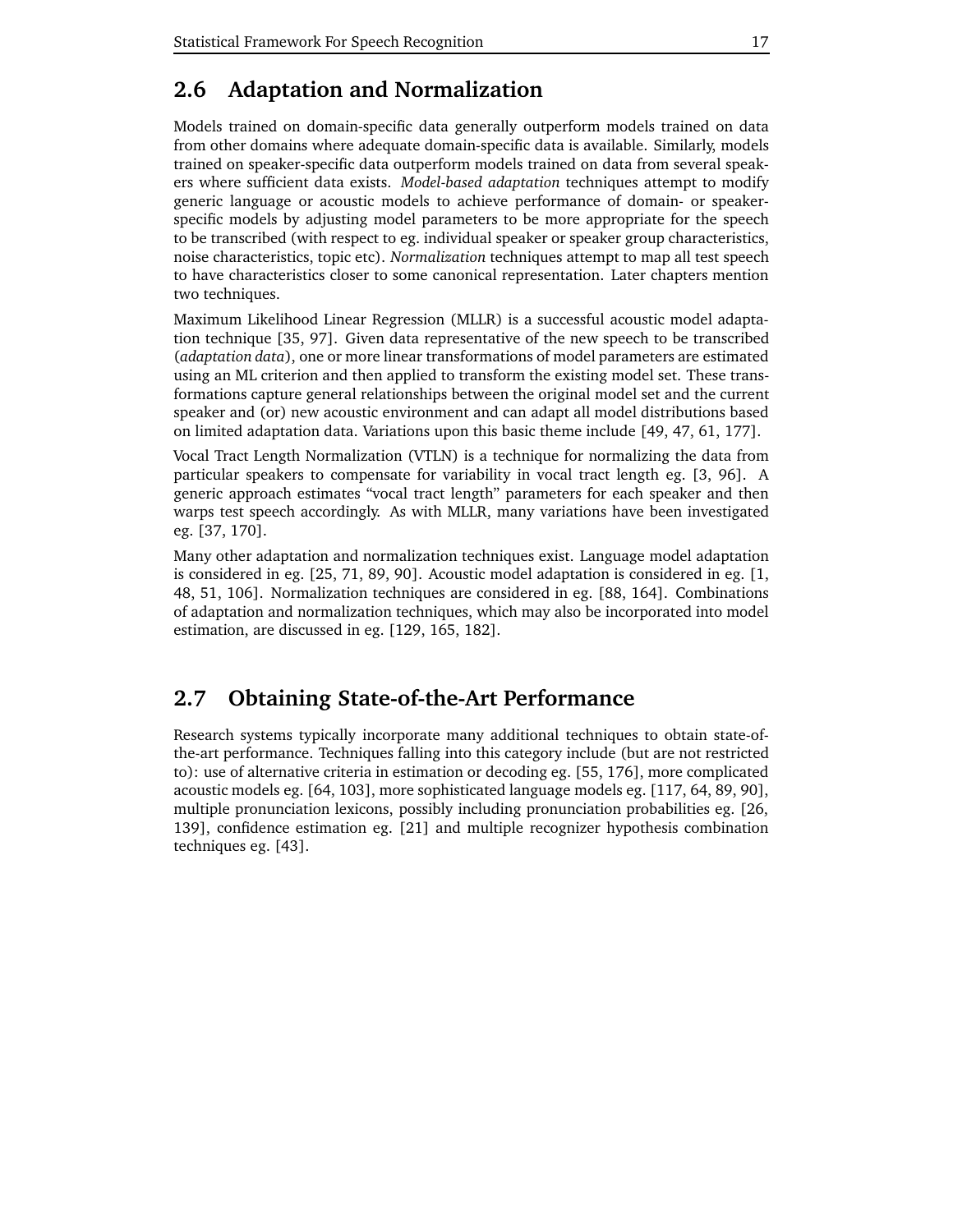## *Speaking Style and Its Effects*

The introduction stated that conversational (as opposed to read or dictated) speech poses serious problems for current transcription systems. This chapter begins by presenting experimental results to quantify that statement. It then discusses differences between dictated and conversational speech and, based on the experimental results, identifies increased pronunciation or phonological variability as one particular aspect of conversational speech that may create difficulties for current systems. This leads us to consider design assumptions in current recognizers that may result in an inadequate model of this type of variability. These potential weaknesses in current designs are used to motivate the research reported in the remainder of the thesis.

### **3.1 Effects Of Speaking Style On Transcription Accuracy**

This section uses results obtained by the author and other researchers to demonstrate the effects of speaking style on current state-of-the-art transcription systems.

#### **3.1.1 Evidence Obtained Using The MULTI-REG Corpus**

The following experiment, performed by the author, illustrates the extreme variation in automatic transcription accuracy that results when speaking style changes from dictated to conversational. It investigates the hypothesis that relatively poor conversational speech transcription performance may be attributed to factors associated with speaking style.

The experiment extends work performed at SRI [171, 172] and is based upon their MULTI-REG corpus, which comprises conversations recorded in different speaking styles. The two-phase data collection procedure is outlined below; [171, 172] give more details.

The initial phase of data collection recorded fifteen *spontaneous* conversations on preassigned topics between newly acquainted individuals. *Narrow-band* (telephone bandwidth) and *wide-band* versions were recorded simultaneously<sup>1</sup>. The original speakers were later recalled to make two further recordings. They were handed transcripts of their original spontaneous conversations and asked to read them in two ways: first *reading* the transcript as if dictating it to a computer, then re-reading the same transcript as if *imitating* a conversation. Again, simultaneous narrow- and wide-band recordings were made for each of the two speaking styles. The resulting six renditions of the same conversation, controlled for two principle axes of variability (speaking style and recording bandwidth), were used to test the basic hypothesis.

 $1$ The narrow-band recordings thus resemble Switchboard in content and bandwidth [54].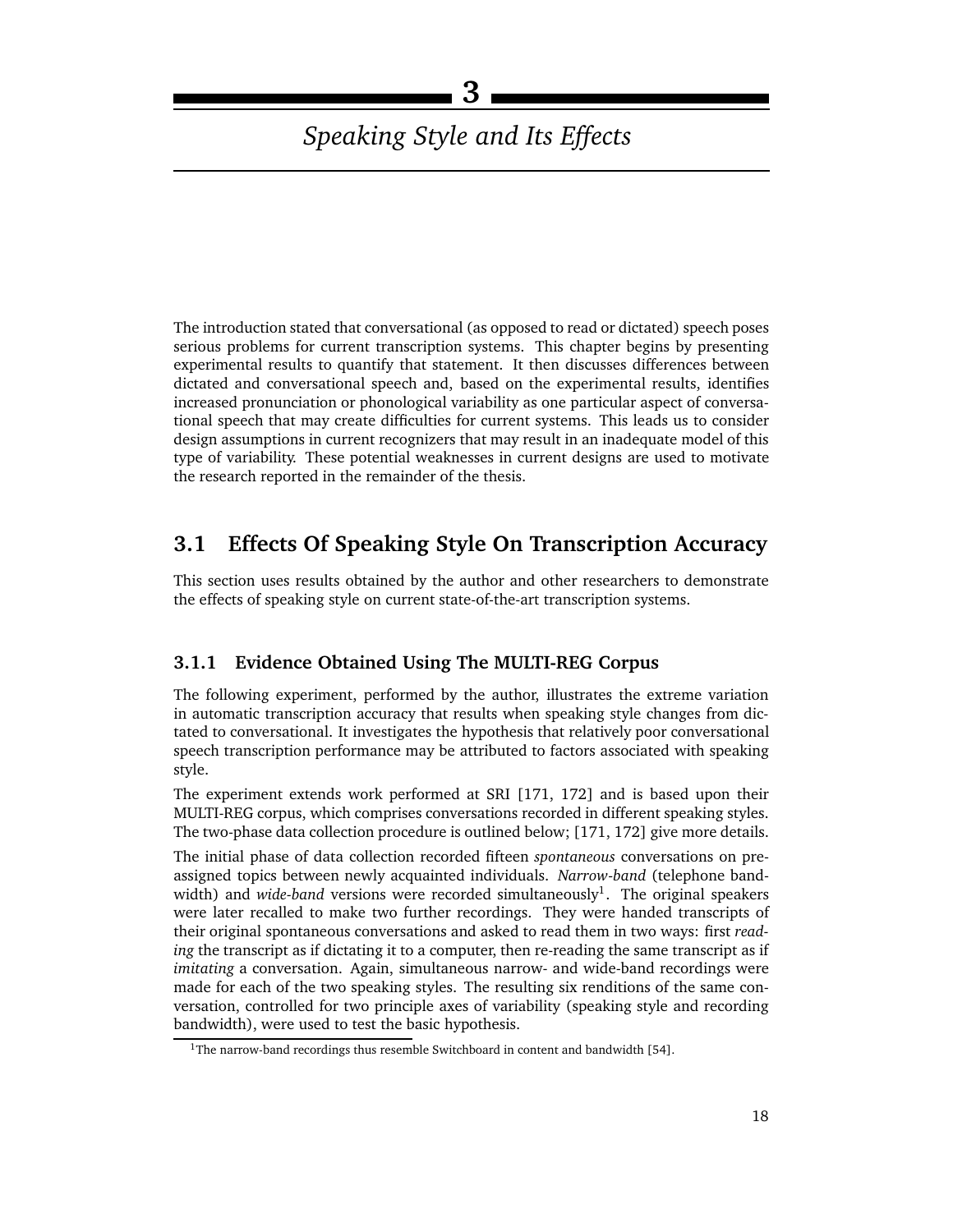| Speaking    | Wideband     | Narrowband   |
|-------------|--------------|--------------|
| Style       | (WSJ models) | (SWB models) |
| reading     | 26.2%        | 26.1%        |
| imitating   | 39.7%        | 29.5%        |
| spontaneous | 62.4%        | 43.2%        |

Table 3.1 *WER for different speaking styles on the MULTI-REG test set*

The experiment uses two HMM-based acoustic model sets, trained using the standard HTK "recipe" as described in the HTK Book [180] or the Resource Management component of the HTK V2.2 release. The first model set is trained using narrow-band, conversational Switchboard (SWB) data [54]; the second is trained using wide-band, dictated Wall Street Journal (WSJ) data [128]. Both model sets were used to transcribe all of the MULTI-REG spoken utterances which have identical word-level reference transcriptions across the six conditions<sup>2</sup>, whilst language model and decoder were fixed; the wideband, WSJ models were used to transcribe the wide-band versions of the MULTI-REG recordings and the narrow-band, SWB models were used to transcribe the narrow-band (telephone-bandwidth) versions of the MULTI-REG recordings. Table 3.1 presents the corresponding word error rate (WER) results.

The first column shows the wide-band models trained on WSJ dictated speech are better at transcribing read (dictated) MULTI-REG data than the more spontaneous versions of the same utterances<sup>3</sup>. Note that the bandwidth of the test data is fixed (wide-band) across all three tests in the first column. The second column shows degradation cannot simply be attributed to the mismatch between the speaking styles in the training and test sets, since (reconfirming the results of [171]) narrow-band models trained on spontaneous speech are again better at transcribing read and imitated-spontaneous speech than truly spontaneous speech. Again, the bandwidth of the test data is fixed (narrowband) across all three tests in this second column. Note that although general trends in results *degradation* can be compared between the wide and narrow-band experiments in the first and second columns, the absolute error rate results are not directly comparable across columns due to differences in the parameterization and model complexity of the WSJ wide-band and SWB narrow-band models.

Decreasing accuracy with increasingly casual speaking style is seen across both bandwidths, whilst the recording conditions and the words pronounced in the test data remained unchanged. The results suggest there are factors related to the acoustics associated with conversational speaking styles that are handled poorly by conventional HMMbased speech recognition systems. The results emphasise the importance of including spontaneous speech data in training when spontaneous data is to be encountered in testing, but it also seems that even training and testing on data with matched speaking styles offers only partial robustness to the degradation caused by style effects.

#### **3.1.2 Evidence From Other Authors**

The DARPA HUB4E Broadcast News Evaluation includes both spontaneous and more formal utterances in studio recording conditions. Every system entered into the 1998 evaluation produced less accurate transcriptions for the spontaneous speech condition

 $^{2}$ To be precise, the utterances correspond to the six-idnt.txt subset of files on the MULTIREG CDs. These utterances have identical word-level reference transcriptions across the six conditions, excepting noises and special characters, and considering UM and UH identical.

 $3$ The word error rate for read speech under WSJ models in Table 3.1 is much higher than those typically reported on WSJ test sets. The material being read here however is the transcript of a spontaneous conversation which differs significantly from newspaper text [38].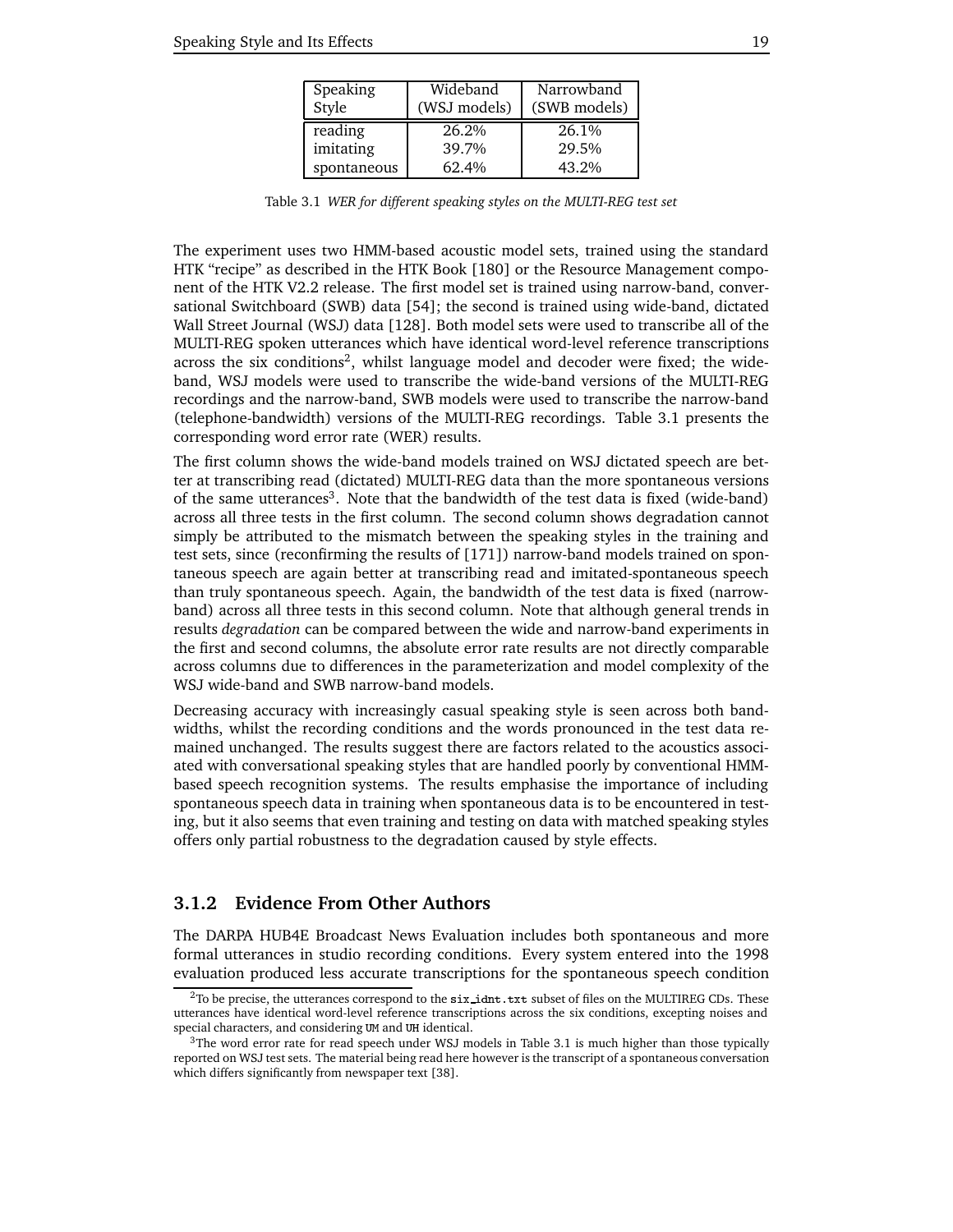(F1) than for the more formal, planned studio speech condition (F0) [126].

There are earlier papers examining the effects of speaking style upon recognition performance, but there is little focus on issues associated with natural conversational speech and large vocabulary tasks. The papers [133, 127] study small vocabulary, isolated and connected word recognition from a large range of speech styles (eg. normal, lombard, loud, soft), under motion and in different vibration conditions, and find that speaking style affects transcription performance. The studies by [169, 19] report that transcription performance improved as users interacted with one particular airline reservation system over time, and attribute the effect to changes in user speaking style.

### **3.2 Differences Between Dictated And Casual Speech**

In the following discussion, typeface AND denotes a word, /ae n d/ represents a phonemic baseform pronunciation and  $[a \times n]$  denotes a phonetic realization of that pronunciation; phonemic and phonetic transcriptions use the ICSI Switchboard Transcription Project phone set (Appendix K).

The previous section showed there must be differences between dictated and conversational speech which make transcription more difficult for current transcription systems. However, whilst humans easily distinguish dictated and conversational utterances [99], linguists have found it hard to identify the distinguishing factors [185, 5]. The differences reported include:

- *phonetic and lexical deletions*: [12] reports that people asked to read text faster will increase the rate mostly by shortening each segment that is spoken; in contrast, a fast rate is accomplished in spontaneous speech by deleting phonemes eg. NEXT+WEEK/n eh k s t/ + /w iy k/  $\rightarrow$  [n eh k s w iy k]. [60] finds some words 'swallowed whole' in SWB. [60] illustrates these effects using the utterance UNIVERSITY+OF+NEBRASKA, which was pronounced [y ux <sup>n</sup> ix <sup>v</sup> er <sup>s</sup> ix n d ax bcl b r ae s kcl k ae] with OF deleted and the final syllable /d ix/ of UNIVERSITY delayed until after the initiation of the nasal consonant in NEBRASKA<sup>4</sup>;
- *changes in phoneme realizations*: occur more frequently in conversational speech. They may occur due to *assimilation* in manner or place of articulation eg. GRANDPA /g r ae n p aa/  $\rightarrow$  [g r ae m p aa] or *monophthongization* of diphthongs eg.  $\langle$ ay $/ \rightarrow$  [ah]. [60] reports a high frequency of glottal stops  $\langle q \rangle$  in SWB acoustics, which replace syllable-final, usually voiceless, stops and occur at the beginning of many syllable-initial vocalic segments. Such changes are also found near phonetic deletions, since adjacent phones are often modified in order to preserve intelligibility [12] eg. CAN'T /k ae n  $t$  /  $\rightarrow$  [k ae n t];
- *phonetic insertions*: insertions may be caused by asynchronous articulation errors eg. (in certain dialects of British English) WARMTH /w ao m th/  $\rightarrow$  [w ao m p th] or linking r in vowel-vowel transitions eg. DIRECTOR+OF /d ay r eh k t ao/ + /aa v/  $\rightarrow$  [d ay r eh k t ao r aa v];
- *spectral cues*: only the vaguest hint of "appropriate" spectral cues are present in spectrograms of conversational speech: formant transitions typically associated with specific segment types are missing or differ markedly from the form seen in more formal speech [60];

<sup>&</sup>lt;sup>4</sup>This transcription differs very slightly from the transcription in [60]; the transcription here was taken from the November 1, 1996 data release.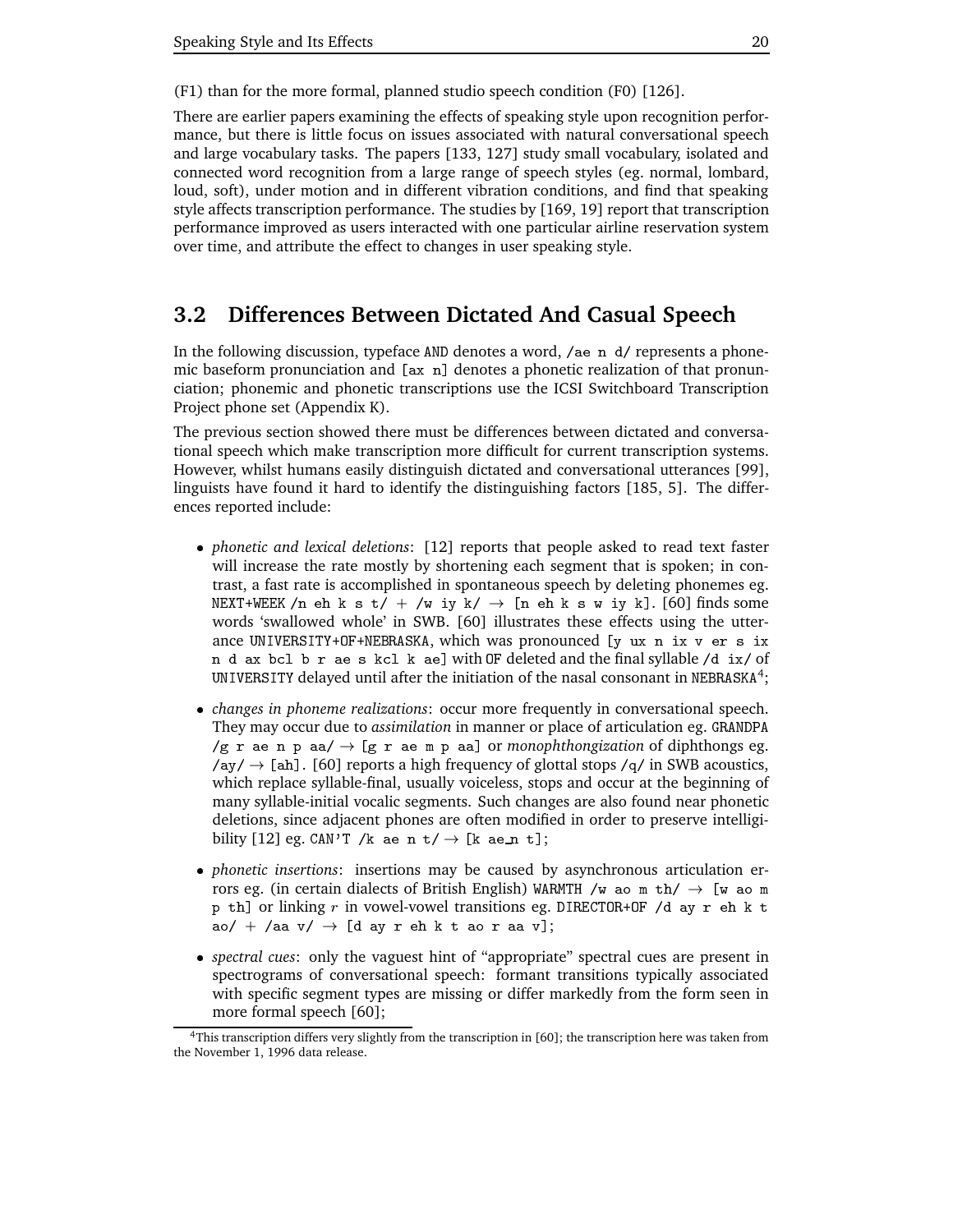- *syllable length*: [15, 40] find read syllables longer on average than spontaneous syllables;
- *prosody*: the experiments of [99, 91] show intonation and pause structure of utterances carry information useful for human distinction between spontaneous and planned utterances;
- *misarticulations*: [60] report misarticulation effects such as transposition of specific phonetic segments;
- *disfluencies*: [72] discusses the presence of restarts in conversational Switchboard data [54] eg. *"people will get, I mean, I've, - my brother lives where I work"*. Disfluencies in the spontaneous speech of adult normal speakers of American English are studied extensively in [153];
- *vocabulary and usage of words*: conversational speech contains more monosyllabic words. [44] reports one syllable tokens comprise 9% more of the spontaneous portion of Broadcast News than the planned speech portion. [14, 72] report greater use of pronouns in transcriptions of conversational speech as opposed to written newspaper text of the type commonly in dictated speech tasks. Words are reused more frequently in relaxed speech [44]. [72] also discusses conversational speech markers, known as *discourse markers* such as coordinating conjunctions used at the beginning of segments (SO, WELL, AND), acknowledgements, back-channel cues and *filled pauses* (UM, UH-HUH etc) and editing phrases (<sup>I</sup> MEAN, YOU KNOW), and reports that disfluencies and discourse markers comprise 10% of the Switchboard corpus [54];
- *sentence structure*: the syntactic structure of sentences becomes less hierarchical, following a more linear structure [44]. [72] finds differences in part-of-speech distributions found in the conversational Switchboard [54], dictated Wall Street Journal [128] and the mixed speaking style Broadcast News [57] corpora.

Recall that in the MULTIREG experiment of Section 3.1.1, the word transcriptions for the utterances to be transcribed were deliberately chosen to be *identical* across all speaking styles (excepting noises and special characters, and considering UM and UH identical). Therefore, differences due to *disfluencies*, *vocabulary and usage of words* and *sentence structure* should not contribute to the results. The remaining differences may be grouped under a general heading of *pronunciation* or *phonological change*: conversational speech differs from read speech in exhibiting greater phonological variability. We believe this specific type of variability may contribute significantly to the results of Section 3.1.1 and more generally to the poor performance of current transcription systems on conversational speech. But whilst this explanation is plausible, for the reasons discussed in the next section, the reader should note that the experiment above does *not* show conclusively that increased phonological variability leads to increased error rates since the MULTIREG data is not controlled for factors such as speech rate. Adopting this as our working hypothesis, however, the next section will discuss aspects of current recognizer design that may lead to an inadequate model of the increased phonological variability in conversational speech.

### **3.3 Potential Problems In Current Recognizer Design**

Recall from Chapter 1 that sentence-level acoustic models are created using the beadson-a-string procedure: acoustic models of sub-word units are concatenated according to a word-to-model-sequence mapping(s) in the pronunciation lexicon. This procedure is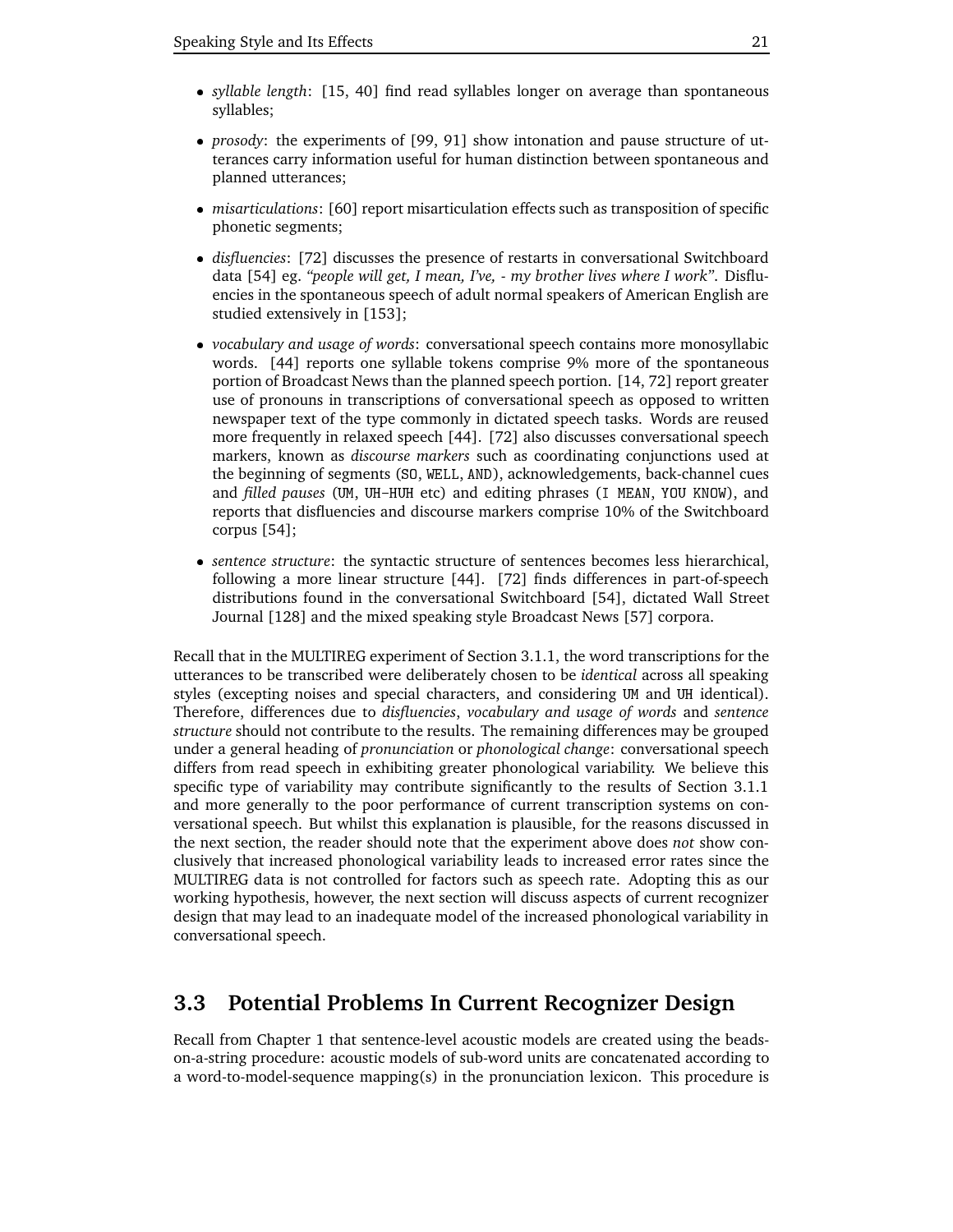a potential source of weakness when speech becomes conversational, for one or both of the following reasons:

- *inadequate dictionaries*;
- *assumption of segmental nature of speech*.

These problems are discussed in more detail next.

#### **3.3.1 Inadequate Dictionaries**

Recognition dictionaries are typically perceived as inadequate for conversational speech recognition due to the limited number of pronunciations per word and because of the source of those pronunciations.

**Limited Pronunciations** A typical dictionary contains only a few pronunciations for each word. The PronLex-based test dictionary [84] used in the HTK-based recognizer at The Johns Hopkins University Summer Research Workshop on Large Vocabulary Speech Recognition has a single pronunciation for approximately 94% of the words in the test vocabulary, two pronunciations for more than 5% of the words and three or four pronunciations for the remaining (less than 0.5%) words. The LIMSI dictionary-based test dictionary [93, 64] used in the Cambridge University Engineering Department Switchboard recognizer for the 2000 evaluation has a single pronunciation for just under 91% of words in test set vocabulary, two pronunciations for just under 9% of words and three or more pronunciations for the remaining (less than  $0.6\%$ ) words<sup>5</sup>. Most recognition dictionaries contain even fewer pronunciations per word.

**Inappropriate Pronunciations** The source of dictionary pronunciations varies, but they are rarely derived from conversational speech. The LIMSI dictionary [93] has been carefully hand-crafted for recognition performance but the tuning was based upon dictated speech. Most dictionaries use pronunciations based on dictated speech, but at an extreme, they may be created using only text-to-speech technology.

Given any pronunciation dictionary, it is assumed that the subword acoustic modelling scheme adequately represents all remaining variability. This is a strong assumption regardless of speaking style. Context-dependent modelling does acknowledge the influence of context on the realization of sounds and mixture of Gaussian output distributions in HMMs can capture variability in segment realizations. However, it can be argued that neither technique is an efficient model of these types of pronunciation change. Furthermore, acoustic models based on phone-level HMMs without skip transitions<sup>6</sup> are unlikely to be an adequate model of phonetic and lexical deletions. Use of limited dictionaries and reliance on the acoustic models to mop up remaining variability proved sufficient for dictated speech, but may not be adequate for capturing the increased range of pronunciations per lexical type that occur in conversational speech. (More discussion and empirical evidence related to this issue may be found in [81, 123, 173]). The problems that might be expected to arise through working with small sets of word pronunciations that are not representative of acoustic realizations of those words would be twofold: direct recognition errors through incorrect pronunciations and broad variance models resulting from a training procedure in which each subword model is potentially trained on data from other subword classes.

<sup>&</sup>lt;sup>5</sup>Variants with the option of following silences were not counted as distinct pronunciations.

<sup>&</sup>lt;sup>6</sup>Skip transitions are rarely used in state-of-the-art systems, having been found to degrade performance.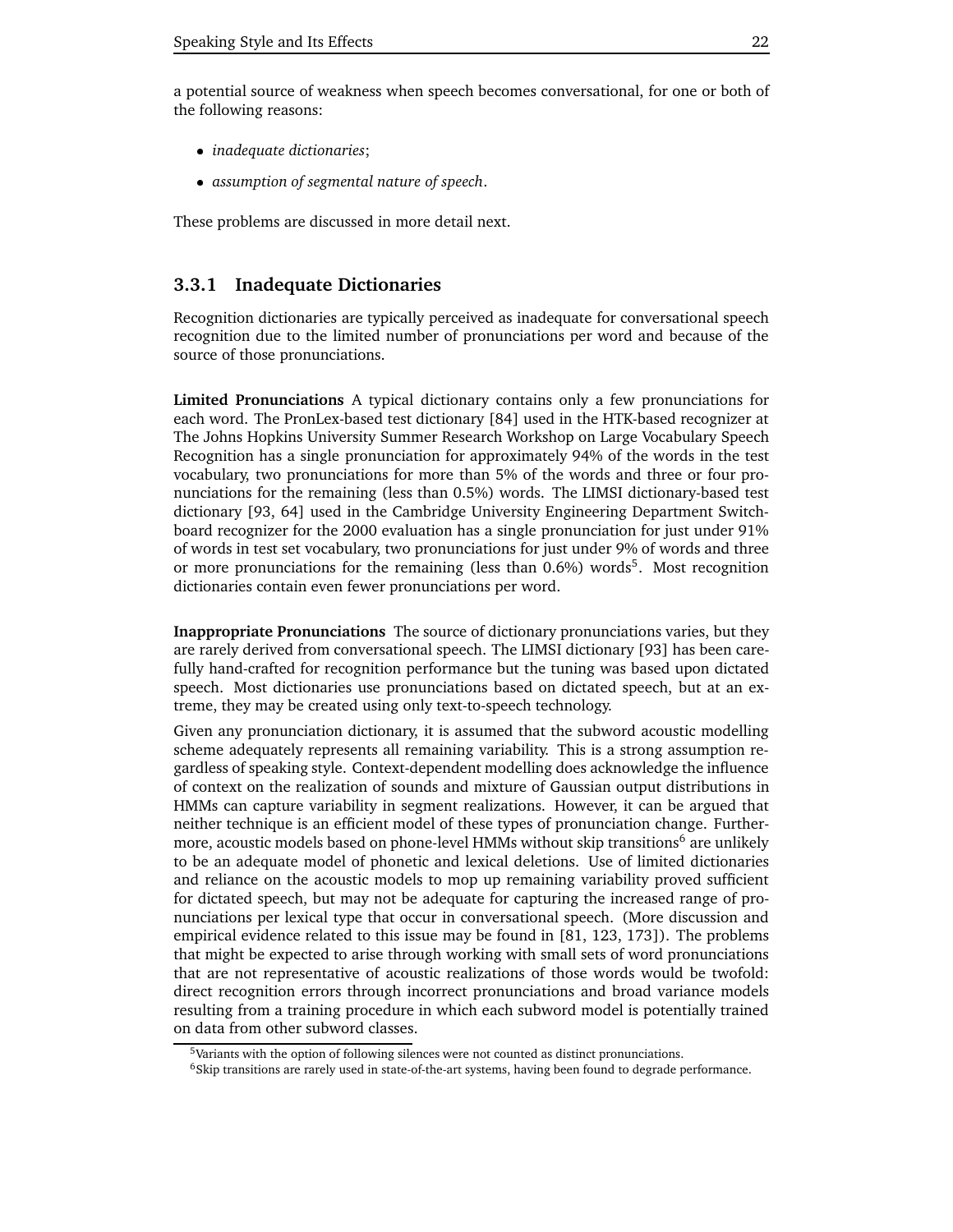The potential inadequacy of the lexicon motivates *explicit* pronunciation modelling schemes, which attempt to modify the pronunciation dictionary to contain one or more pronunciations per word which are more representative of pronunciations in the speech style to be modelled. A survey of techniques is given in the next chapter and one specific framework extended to conversational speech in Chapter 5.

There is evidence to support research into explicit pronunciation modelling. The papers [148, 149] use *cheating experiments*<sup>7</sup> to investigate the utility of explicit pronunciation modelling schemes. A set of test pronunciations is obtained by aligning a phone-level test set transcription with the reference transcription. These pronunciations are close to optimal for each token in a maximum likelihood (ML) sense, although they may differ from transcriptions by linguists. Adding all pronunciations into a *static* recognition dictionary fixed throughout recognition reduced WER from 47% to 38%; a *dynamic* recognition dictionary adjusted to contain word pronunciations appropriate for each utterance reduced WER to 27%.

#### **3.3.2 Inadequate Modelling of Relative Timing Effects**

Explicit pronunciation modelling techniques attempt to improve speech transcription whilst continuing to use the beads-on-a-string scheme for forming sentence-level acoustic models. However, there are reasons to object to the fundamental assumption made by this scheme: namely, the assumption that speech can be rigidly segmented into a linear sequence of (usually phone-like) segments. Speech scientists, linguists and engineers agree that the notion of a phoneme or speech segment is not a realistic one eg. [69, 100, 34, 83]. It takes no account of basic speech production mechanisms. Speech is produced by loosely-coupled articulators, and speech production studies show the amplitude and phase between these gestures varies with changes in speaking rate, manner and style eg. [167]. These changes in relative timing can have extreme effects on the resulting acoustic signal: it often appears that there has been colouring and merging of the underlying 'segments' or even 'segment-like' insertions due to interaction between articulatory gestures both within and across segment boundaries. Examples of these effects include (1) *feature spreading* in coalescence, eg. CAN'T /k ae n t/  $\rightarrow$  [k ae n  $t$  ] where nasality from deleted segment /n/ colours the neighbouring vowel, and (2) asynchronous articulation errors causing stop insertions eg. WARMTH /w ao m th/  $\rightarrow$  [ w ao m p th ].

Phoneme-based schemes were adequate for dictated speech recognition, in which the amplitude and phase relations between gestures are fairly consistent. But as speech becomes more conversational, relative timing effects become more significant eg. [167]. Whilst simple to explain at the articulatory or phonological level, this type of variability is difficult to capture within a segment-based acoustic modelling scheme. We believe these effects contribute to the poor performance of current systems when transcribing spectral representations of conversational speech.

Approaches attempting to better model relative timing effects are mostly *implicit* pronunciation modelling schemes operating at the level of the acoustic model and (or) the beads-on-a-string procedure. One approach introduces more flexible state-level parameter sharing schemes, perhaps incorporating more knowledge of phonology or measures of speaking rate and style eg. [62, 63, 123, 41, 148]. A more speculative direction of research has investigated schemes for modelling intermediate articulatory or phonetic representations of speech, which may be a simpler domain in which to model the phonological effects in fluent speech, and several authors report research into extracting such representations automatically from the speech signal eg. [87, 82, 158]. Rather than

<sup>7</sup>*Cheating Experiments* utilize prior knowledge of the test set properties when producing a transcription.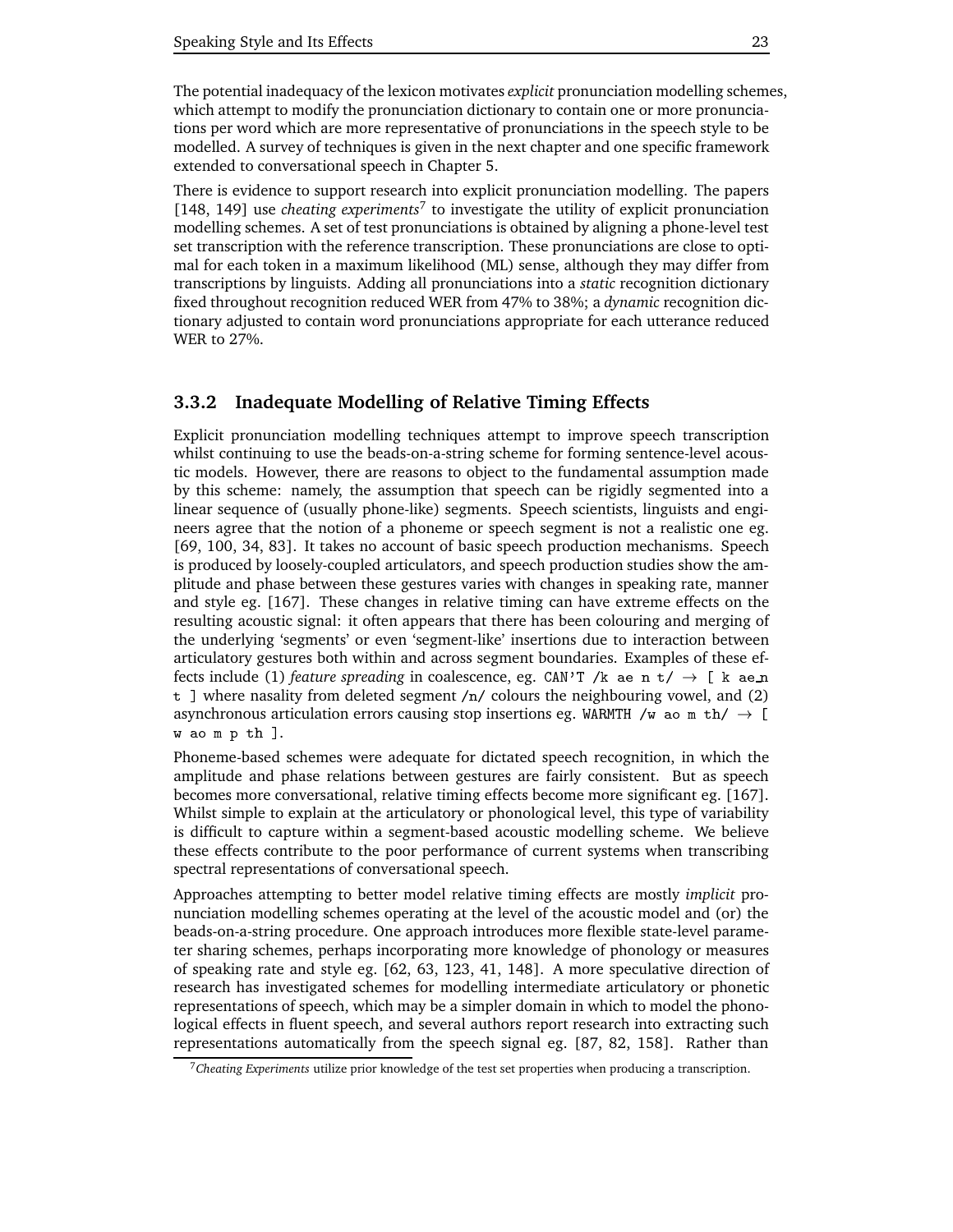model speech as a linear sequence of segments, authors advocating this type of approach to speech recognition attempt to model speech as a structured arrangement of phonetic or articulatory features between which there may be some degree of variation in the relative timing of phonetic events. Thus, for example, when nasality from nasal phoneme /m/ partially but not completely colours a neighbouring vowel /ae/, this would be modelled by asynchrony in the feature changes between the combination for  $/m/$  and for  $/ae/$ . However, whilst there has been considerable work on schemes for extracting appropriate intermediate representations of speech and much discussion of the desirability of this type of approach, there are rather fewer papers considering schemes for incorporating these ideas within the statistical framework for speech recognition. This will be the focus of the later part of this thesis. The problem of modelling articulatory or phonological feature streams whilst allowing some but not unlimited asynchrony between them can be considered as the problem of modelling several, loosely-coupled time series. Chapter 6 reviews conventional speech models that have or could be applied to modelling loosely-coupled times series, particularly with respect to the degree of asynchrony which these models allow between the different times series. Chapters 7 and 8 then present *Loosely-coupled* or *Factorial HMMs*, a more general family of models that are potentially applicable to this type of modelling problem, and develop the theory and algorithms associated with two specific cases.

There is evidence to support research into the acoustic modelling level in addition to improving the lexicon. [105] suggests improved acoustic modelling would be useful, perhaps in combination with improved pronunciation dictionaries. The authors use simulated data to investigate the gains which might be possible through an improved pronunciation dictionary. When simulated test data matches the acoustic modelling assumptions, then performance can be improved by extending a static pronunciation dictionary to cover all linguistic variants occurring in the test set. For speech data, for which our current acoustic modelling assumptions are not necessarily correct, additional variants added to the dictionary (even those in a linguistic transcription of the test set) degraded performance by increasing confusability. This result is explained in terms of the mismatch between model assumptions and speech data, and the broad variance of acoustic models trained using the poor phonemic transcription that results from an inadequate dictionary. In a separate study, [59] performs a diagnostic evaluation of recognizers for the Switchboard task and also concludes that improving the acoustic models used for phonetic classification, as well as the pronunciation dictionaries, would benefit transcription performance.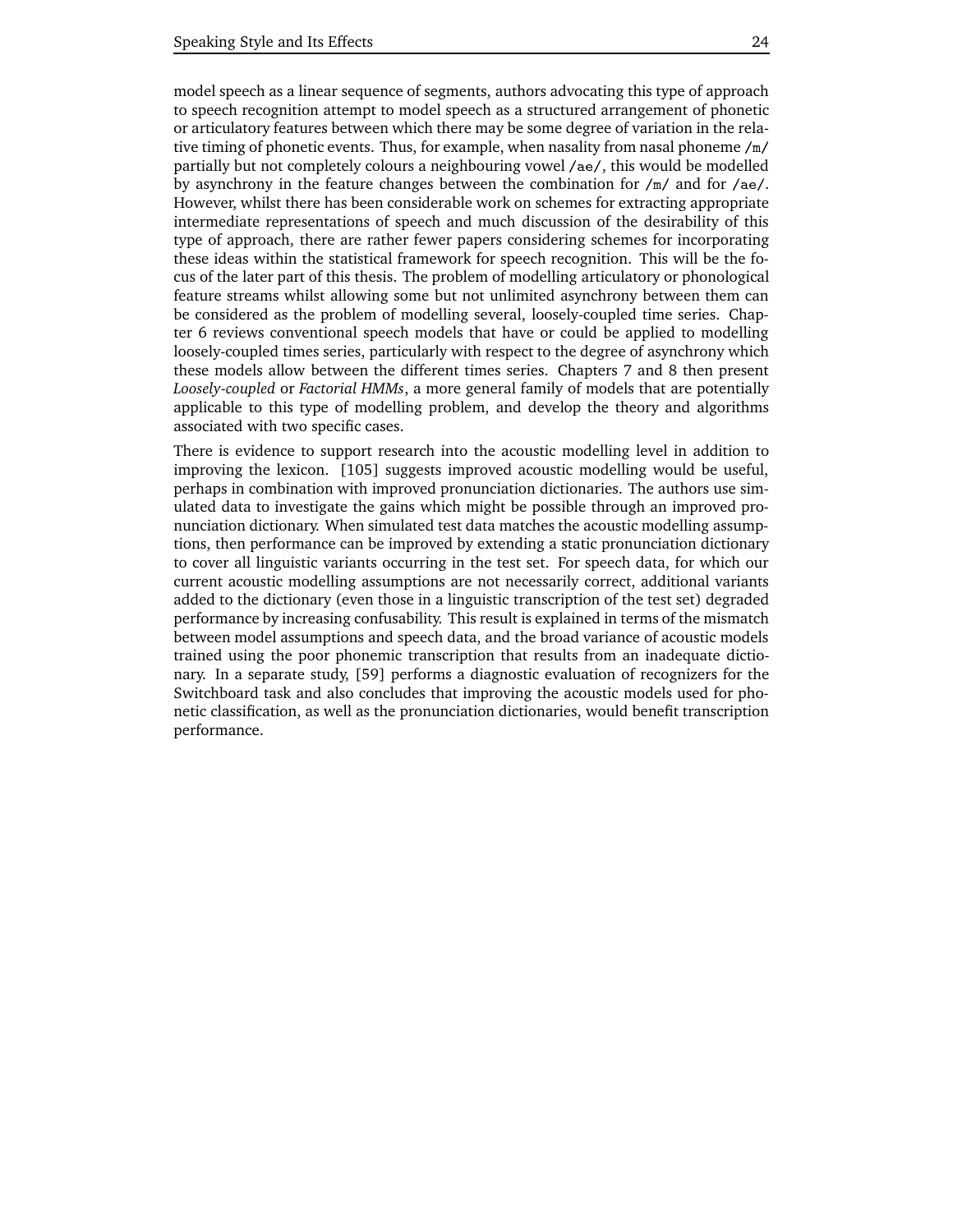**4**

The previous chapter discussed the difficulties that pronunciation variability can create for conventional speech transcription systems. This chapter begins by describing the levels at which previous research has addressed the pronunciation modelling problem and classifies schemes at different levels as being either *explicit* or *implicit*. It then surveys techniques proposed for *explicit* pronunciation modelling in more detail. This discussion provides background for the next chapter, which investigates the suitability of an explicit pronunciation modelling scheme for the conversational speech modelling task.

### **4.1 Formation of Acoustic Probabilities**

Figure 4.1 illustrates one view of the formation of acoustic probabilities  $p(\mathbf{O}|\mathbf{W})$ . The acoustic model is formed using a hierarchical procedure with the following levels:

- word sequence  $\mathbf{W} = w_1, \dots, w_{N_w}$  is mapped to baseform sequence  $\mathbf{B} = b_1, \dots, b_{N_b}$ ;
- baseform sequence **B** is mapped to a logical model index sequence  $\mathbf{L} = l_1, \ldots, l_{N_l}$ ;
- logical model sequence L is mapped to actual model indices  $\mathbf{M} = m_1, \dots, m_{N_m}$ .

and the acoustic probability  $p(\mathbf{O}|\mathbf{W})$  is obtained as:

$$
\begin{array}{rcl} p(\mathbf{O}|\mathbf{W}) & = & \displaystyle \sum_{\mathbf{M},\mathbf{L},\mathbf{B}} p(\mathbf{O},\mathbf{M},\mathbf{L},\mathbf{B}|\mathbf{W}) \\ & \approx & \displaystyle \sum_{\mathbf{M}} p(\mathbf{O}|\mathbf{M}) \{ \displaystyle \sum_{\mathbf{L}} P(\mathbf{M}|\mathbf{L}) ( \displaystyle \sum_{\mathbf{B}} P(\mathbf{L}|\mathbf{B}) P(\mathbf{B}|\mathbf{W})) \} \end{array}
$$

where the second line follows by assuming each level is conditionally independent of all higher levels except the immediately preceding level. This presentation assumes the model is *static*, meaning none of these distributions varies directly with properties of the speaker or the acoustics. *Dynamic* approaches introduce an additional conditioning variable <sup>X</sup> to represent such properties. The decoding criterion for the recognizer becomes  $p(\mathbf{W}|\mathbf{O}, \mathbf{X})$  and the acoustic component models  $p(\mathbf{O}|\mathbf{W}, \mathbf{X})$  in some fashion. Schemes for doing so are discussed in [124, 123].

The conventional approach to acoustic model construction fits into this framework as follows. Firstly a *pronunciation dictionary* or *lexicon* maps each word  $w_i$  in W to one or more sequences of baseform units  $B(w_i)$  which are concatenated to yield one or more sequences B. Baseform units are typically phoneme-like units. Probability  $P(\mathbf{B}|\mathbf{W})$  is typically ignored; where used, it is generally formed by assuming that each sequence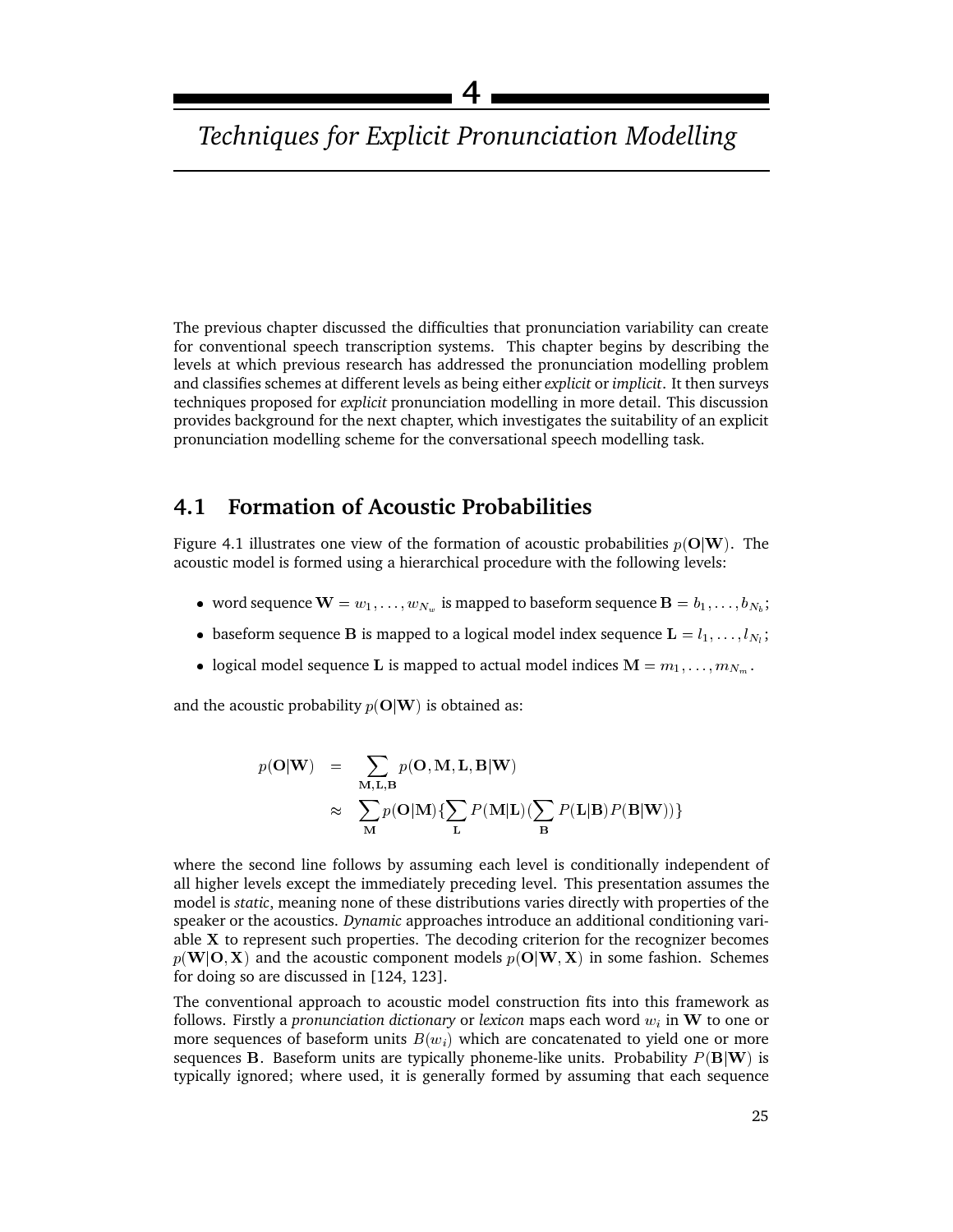

Figure 4.1 *Formation of the Acoustic Model*

 $B(w_i)$  is conditionally independent of all words except the corresponding word  $w_i$ . Thus  $P(B|W) = \prod_{i=1}^{N_w} P(B(w_i)|w_i)$  and the probabilities  $P(B(w_i)|w_i)$  are estimated using relative frequency in a forced alignment of the training set eg. [64]. Secondly, a *deterministic* mapping converts <sup>B</sup> to a logical model sequence <sup>L</sup>: typically, each phonemic baseform bi in some left and right phonemic context is mapped to a logical *triphone* model  $l_i$ . There is rarely sufficient data to estimate a distinct HMM for each possible  $l_i$ , so a third stage maps <sup>L</sup> to a sequence <sup>M</sup> specifying the models actually used to calculate acoustic probabilities  $p(\mathbf{O}|\mathbf{M})$ . This mapping is typically deterministic; it is often performed by a *decision-tree* eg. [122].

The problem of pronunciation variability has been attacked at various levels of this hierarchy. We characterize those modifying the conventional scheme at levels between <sup>B</sup> and <sup>L</sup> as *explicit* pronunciation modelling techniques and those which affect levels below <sup>L</sup> as more *implicit* techniques, where we intend the latter to encompass work investigating alternative families of stochastic models for calculating  $p(\mathbf{O}|\mathbf{M})^1.$ 

The next chapter will investigate an explicit technique, so the remainder of this chapter will present a brief survey of work in this area. Later chapters focus on a more implicit technique. There has been considerably more work of this type, not all of it motivated directly by pronunciation effects, and it is not appropriate to attempt to survey all such techniques within this thesis. The interested reader might start with [36, 62, 63, 148] as recent successful examples of implicit techniques directly motivated by the need to improve pronunciation modelling for conversational speech tasks.

 $1$ There are a few pronunciation modelling techniques which cannot be classified as explicit or implicit under this definition. For example, some techniques try to construct a mapping between  $W$  and  $M$ , as exemplified by [6].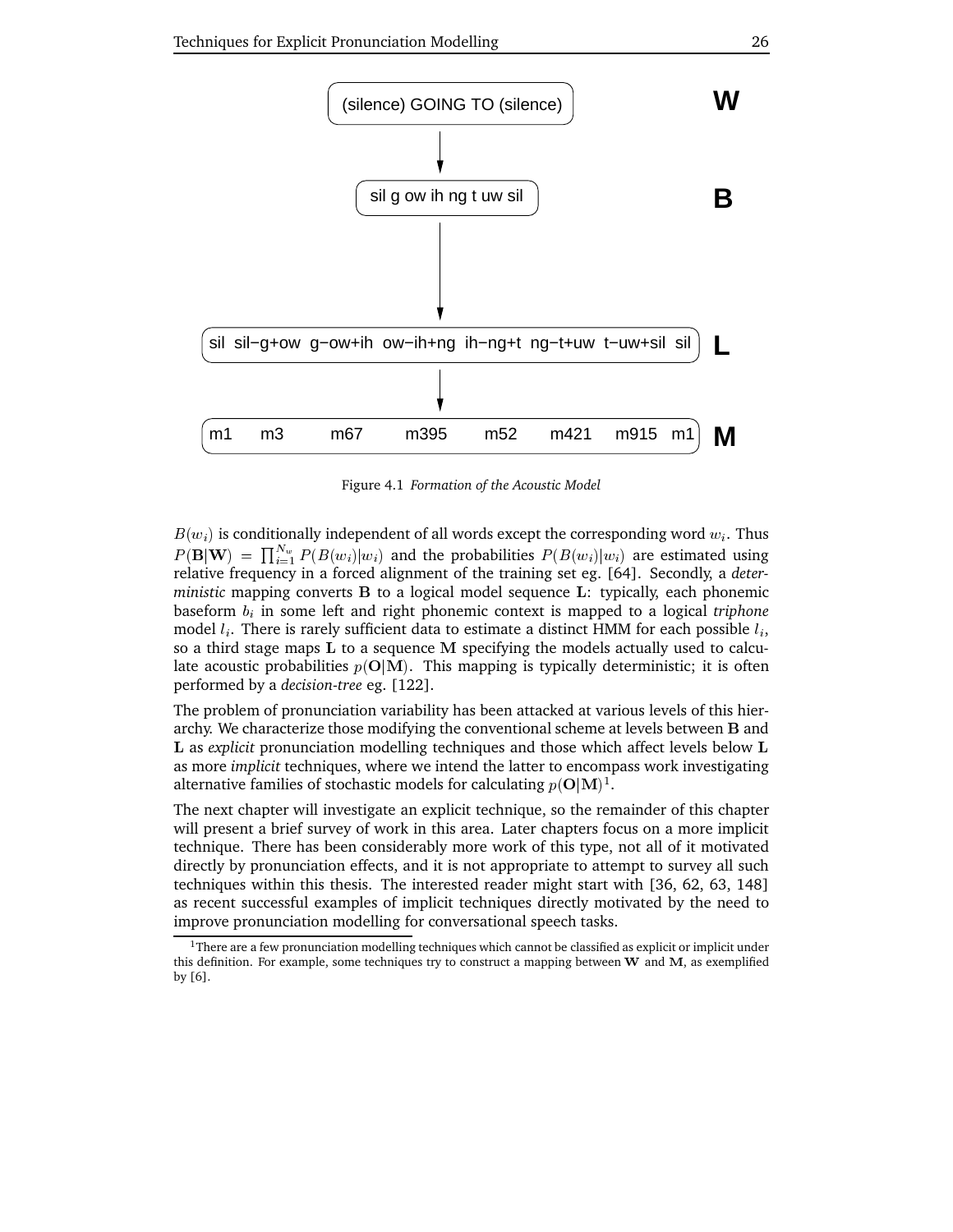### **4.2 Explicit Pronunciation Modelling Techniques**

This section gives a short overview of approaches to explicit pronunciation modelling. A more comprehensive survey may be found in [160].

#### **4.2.1 Word-Level Techniques**

Word-level techniques extend the mapping  $W$  to  $B$  by adding new word pronunciations to the lexicon. New pronunciations can be manually or automatically generated. Automatic schemes typically align phone-level training set transcriptions (produced manually or through phone recognition) with word-level transcriptions; new pronunciations are then extracted from these alignments. Examples include [154].

Word-level schemes have two problems. Firstly, new word-specific pronunciations do not generalize easily to words unseen in the training set. Secondly, word-specific pronunciations may inadequately represent coarticulation effects between words. Solutions have been proposed. The unseen word problem is addressed by [178]. A heuristic solution for better modelling coarticulation between words introduces compound word sequences as new lexical items in the dictionary, with their pronunciations capturing compoundspecific coarticulation effects, as in GOING+TO /g ax <sup>n</sup> ax/ eg. [42, 120].

#### **4.2.2 Phoneme-Level Techniques**

Until recently, most work in pronunciation modelling operated between levels <sup>B</sup> and <sup>M</sup>. There were two reasons for this. The first was based upon linguistic arguments. Phonologists, who study sound structure and patterns within languages, use two levels of representation to distinguish between systematic and more idiosyncratic aspects of pronunciation2. The abstract *phonological* representation is usually given in terms of *phonemes*, where each phoneme is the smallest unit of speech that distinguishes one word from another. For example, /p/ is phonemic, distinguishing TAP /t ae p/ from TAG /t ae  $g/$ . Phonemes may have more than one acoustic realization, from amongst the set of *phones*, which do not cause differences in meaning. For example, the realizations of  $/p/$  in PAT  $/p$  ae t/ and SPAT /s p ae t/ usually differ phonetically but the contrast never distinguishes words in English. In linear phonology, the *phonetic* or *surface* representation is derived from the phonemic representation through *phonological rules*, which predict the allophonic realizations of phonemes in context. Speech recognition researchers observed that most dictionaries in early recognition systems were defined using phonemes. Since the allophones of phonemes may be acoustically quite different, they hypothesized that the modelling task might be simplified by modelling classes defined in terms of these allophonic *phonetic* or *surface* units. Therefore an extra level of indirection was introduced,  $S = s_1, \ldots, s_{N_s}$  (shown in Figure 4.2), which was intended to represent the allophonic realizations of a phonemic baseform sequence <sup>B</sup> as given in the dictionary. Thus:

$$
p(\mathbf{O}|\mathbf{W}) = \sum_{\substack{\mathbf{M}, \mathbf{L}, \mathbf{S}, \mathbf{B} \\ \mathbf{M}}} p(\mathbf{O}, \mathbf{M}, \mathbf{L}, \mathbf{S}, \mathbf{B}|\mathbf{W})
$$
  
\n
$$
\approx \sum_{\substack{\mathbf{M} \\ \mathbf{M}}} p(\mathbf{O}|\mathbf{M}) \{ \sum_{\substack{\mathbf{L}}} P(\mathbf{M}|\mathbf{L}) [\sum_{\mathbf{S}} P(\mathbf{L}|\mathbf{S}) (\sum_{\mathbf{B}} P(\mathbf{S}|\mathbf{B}) P(\mathbf{B}|\mathbf{W}))] \}
$$

 $2$ This discussion is a simplification and does not refer to recent phonological theories. There are various approaches to phonology, not all of which are linear or rooted in the concept of phonemes. The interested reader is referred to [56, 79, 143].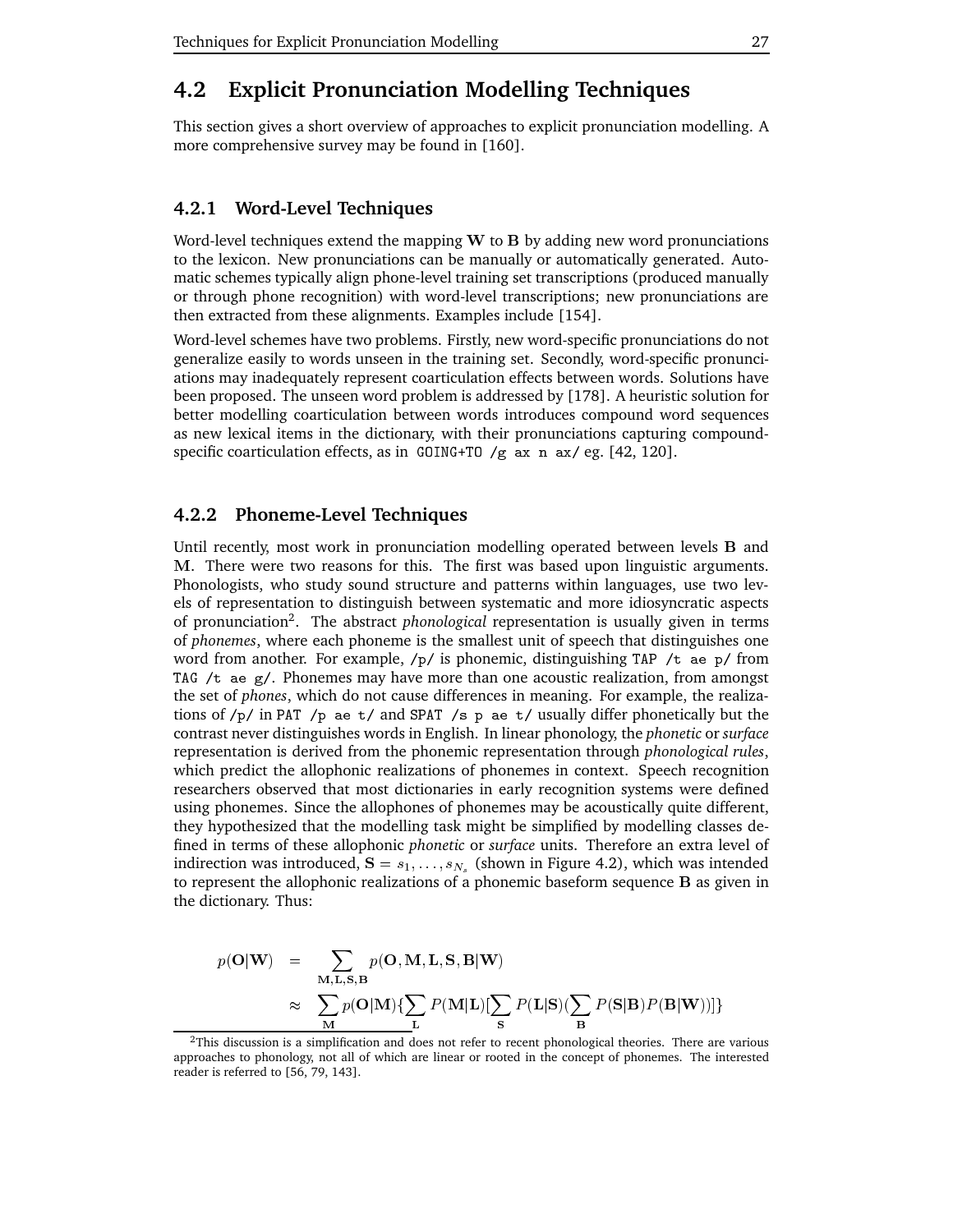

Figure 4.2 *Formation of the Acoustic Model via Surface Phones*

The mapping between <sup>B</sup> and <sup>S</sup> is analogous to linguistic phonological rules and can be constructed by hand or learnt automatically using a statistical classifier. Typically, these map between baseforms  $b_n$  in particular contexts and *surface* realizations of those phonemes  $s_n$ . This leads to the second motivation for pronunciation models at the level of phonemic variation: phoneme-level classifiers generalize to allow prediction of new pronunciations for words unseen in the training acoustics. The surface sequence(s) <sup>S</sup> predicted by the rules or classifiers are mapped deterministically to a sequence of logical models <sup>L</sup> (typically triphones).

Examples of this type of approach abound. A manually-generated rule set is investigated by [161]. Probabilities may be associated with rules to allow calculation of a probability  $P(S|W)$ . Hand-crafted rule sets suffer from the limitation that hand-crafted rules may not cover all changes that occur in practice. Approaches using statistical classifiers are investigated by eg. [26, 23, 70, 44, 173]. The approach investigated in the next chapter, proposed by [141], is also in this category. These schemes construct a statistical classifier  $T(b_i)$  between baseforms in context and surface realizations  $s_i$  (either in the form of manual transcriptions or output from a phone recognizer). The classifiers typically provide probabilities  $P(s|T(b_i))$ ; thus the required probabilities may be formed as  $P(S|B) \approx \prod_{n=1}^{N_b} P(s_n|T(b_n))$ , under appropriate conditional independence assumptions. (Note that these conditional independence assumptions are not necessarily justifiable, as discussed in [20]).

### **4.3 Use of Explicit Pronunciation Models**

Most work on the use of explicit pronunciation modelling techniques reports results for the incorporation of new pronunciations into the test lexicon, where improved pronunciations should reduce misrecognitions. However, an improved dictionary can also be incorporated into acoustic model training. Assuming the new pronunciations are representative of the speaking style, many researchers anticipate that a forced align-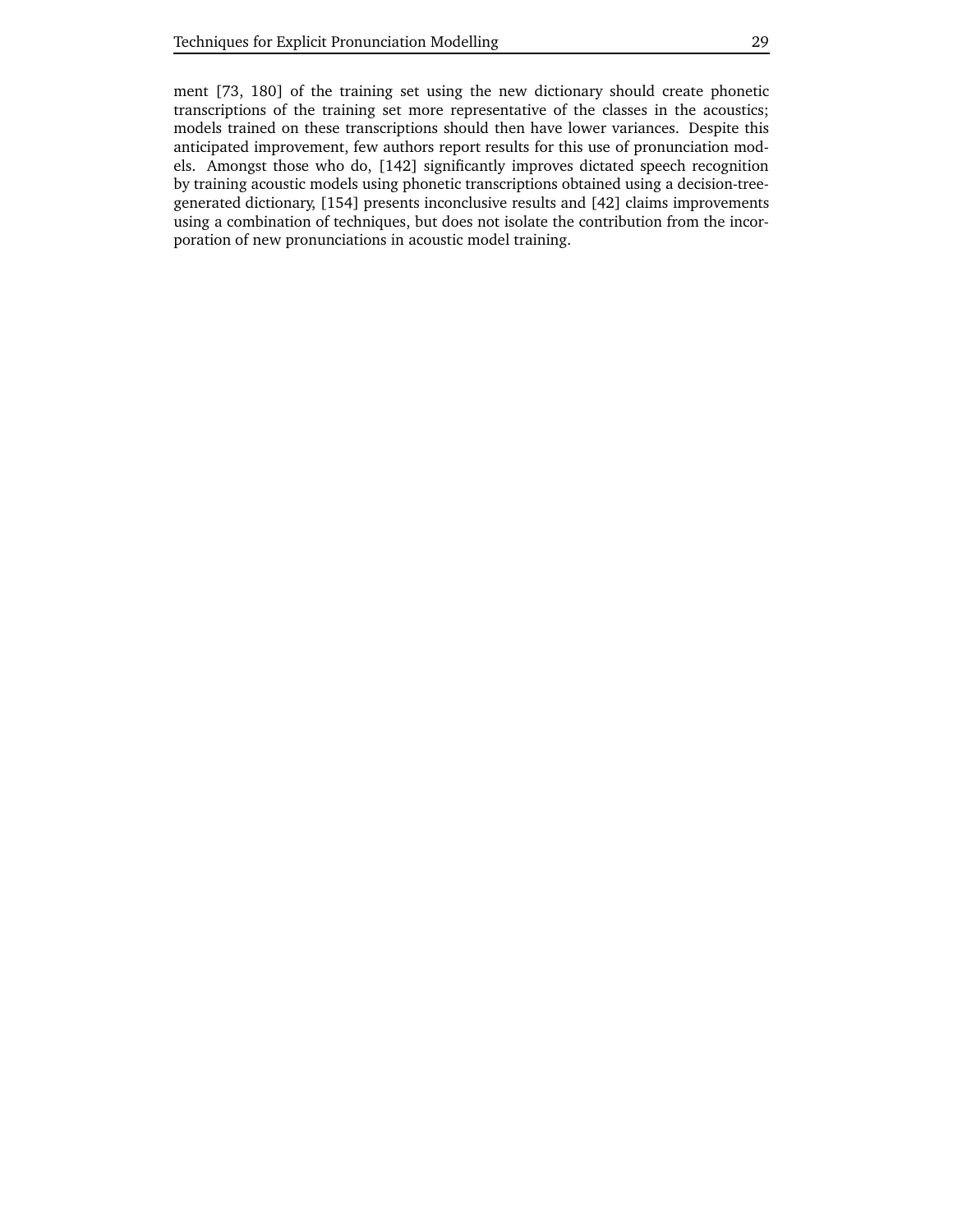## *Explicit Pronunciation Modelling Using Decision Trees*

This chapter investigates a phoneme-level, explicit pronunciation modelling technique. It builds upon the framework presented in [140, 141], which was reported to improve performance on the TIMIT [92] dictated speech task. This chapter evaluates the approach using the large-vocabulary, conversational speech Switchboard (SWB) task [54]. Direct application of the original technique to generate new pronunciations for use in recognition does not improve performance, but with appropriate modifications the technique can lead to a small but statistically significant reduction in the error rate for the conversational task. As discussed in the previous chapter, many researchers have also argued that explicit pronunciation models might also be usefully incorporated into acoustic model training. This chapter investigates a variety of schemes for doing so and discusses some of the difficulties that arise.

Some of the tools and experiments reported in this chapter are due to the Pronunciation Modelling group at WS97 (The Johns Hopkins University Summer Research Workshop on Large Vocabulary Speech Recognition) in which the author was a participant, some were performed by Murat Saraclar as part of his doctoral thesis [148] and the remainder were performed by the author whilst funded by a post-WS97 follow-up research grant. Experiments not performed solely by the author will be clearly indicated in the text.

## **5.1 Basic Pronunciation Modelling Framework**

The following framework proposed by [140, 141] makes the fundamental assumption that each realization of a word can be represented as an unambiguous sequence of phones and that linguists can transcribe this sequence accurately. The validity of the assumption is discussed in Section 5.3. A direct application of this approach to the Switchboard corpus involves the following basic steps, which are illustrated in Figure 5.1 and the example of Figure 5.2 (see also [139]):

- 1. **obtain canonical (phonemic baseform) transcription of training set**: a forced alignment procedure (see eg.[73, 180]) using a standard recognizer pronunciation dictionary will select amongst alternatives if they exist;
- 2. **obtain surface-form (phonetic) transcription of same training set**: linguists transcribed a four-hour portion of the Switchboard corpus using a broad phonetic symbol set for this purpose [58];
- 3. **align phonemic and phonetic transcriptions**: a dynamic programming procedure based on the [175] phonetic feature distances can be used for this purpose [139]. The resulting alignment determines the surface (or acoustic) realization of each phoneme in the canonical transcription;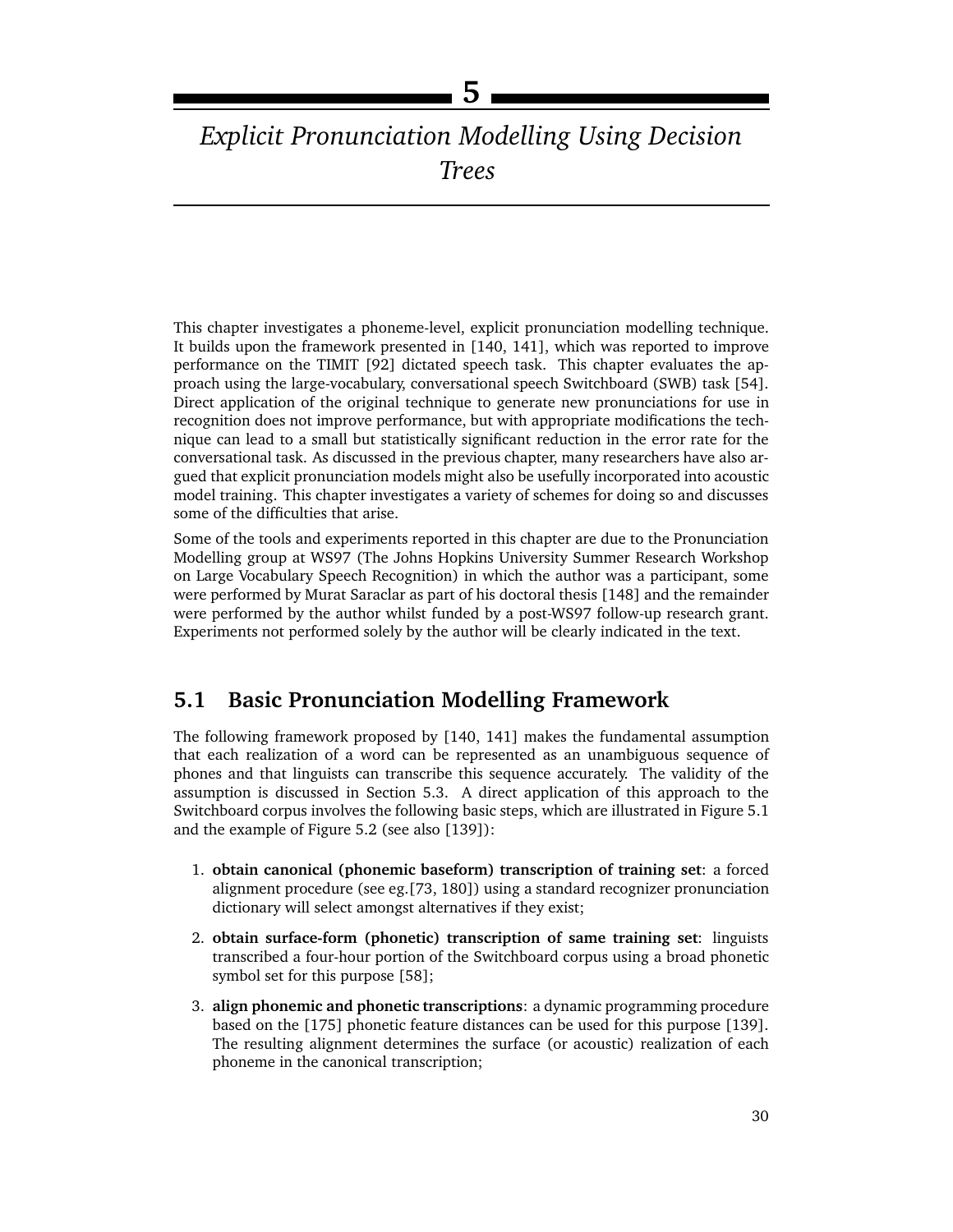- 4. **estimate a decision-tree pronunciation model**1: a decision tree is constructed to predict the surface or allophonic realization of each phoneme by asking questions about context, including neighbouring phonemes, lexical stress and syllable boundaries;
- 5. **perform recognition with this pronunciation model**: a language model or word lattice generated by an earlier recognition pass is expanded into a phoneme lattice using the standard pronunciation dictionary. The pronunciation model is then used to transduce the phoneme sequences in this network to yield a network of surface-form realizations weighted by their pronunciation probabilities. Figure 5.3 illustrates this expansion for a two word fragment. Recognition is performed using this surface phone-level network.

The next section outlines the basic experimental setup and then presents experimental results.

### **5.2 Experimental Results**

#### **5.2.1 Corpus**

All experiments use the Switchboard corpus, which is a corpus of spontaneous telephone conversations between two individuals about loosely specified topics such as AIDS, gardening or health-care for the elderly [54]. A vocabulary of approximately 20000 words provides adequate coverage for the corpus. Acoustic model training uses 60 hours of speech (about 100000 utterances or a million words) selected from about 2000 conversations. There are 383 different speakers in the training corpus. A speaker-disjoint set of about 1.5 hours of speech (19 entire conversations, 2427 utterances, 18100 words) is set aside for testing ASR systems. The Switchboard Transcription Project [58] has produced manual phonetic transcriptions (fairly broad) for a four hour subset of the corpus: these *ICSI transcriptions* include a 3.5 hour subset (3600 utterances, 100000 phones) of the training set and a 0.5 hour subset (451 utterances, 18000 phones) of the test set.

#### **5.2.2 Baseline Recognizer and Recognition Results**

The baseline acoustic models are state clustered cross-word triphone HMMs having 6700 shared states, each with 12 Gaussian densities per state. The PronLex lexicon [84] is used in the baseline system: this has a single pronunciation for approximately 94% of the words in the test vocabulary, two pronunciations for just over 5% of the words and three or four pronunciations for the remaining (less than 0.5%) words. Bigram and trigram models trained on 2.2 million words of transcribed Switchboard conversations are used as language models.

The experiments below are based on word lattices generated using the baseline system with a bigram language model. The lattices are then used as a word graph to constrain a second recognition pass in which a trigram language model is used. Use of the lattice rescoring paradigm reduces time required for experimentation while allowing a search over a large set of likely word sequences. Note that the best possible WER obtainable from hypotheses in these word lattices is less than 10%, which is generally considered adequate for experiments within the lattice rescoring paradigm.

All acoustic model training and lattice rescoring uses HTK [180]; the AT&T Weighted Finite State Transducer tools are used to manipulate word and phone lattices [109].

<sup>&</sup>lt;sup>1</sup>Other statistical mappings are also applicable, eg. neural networks.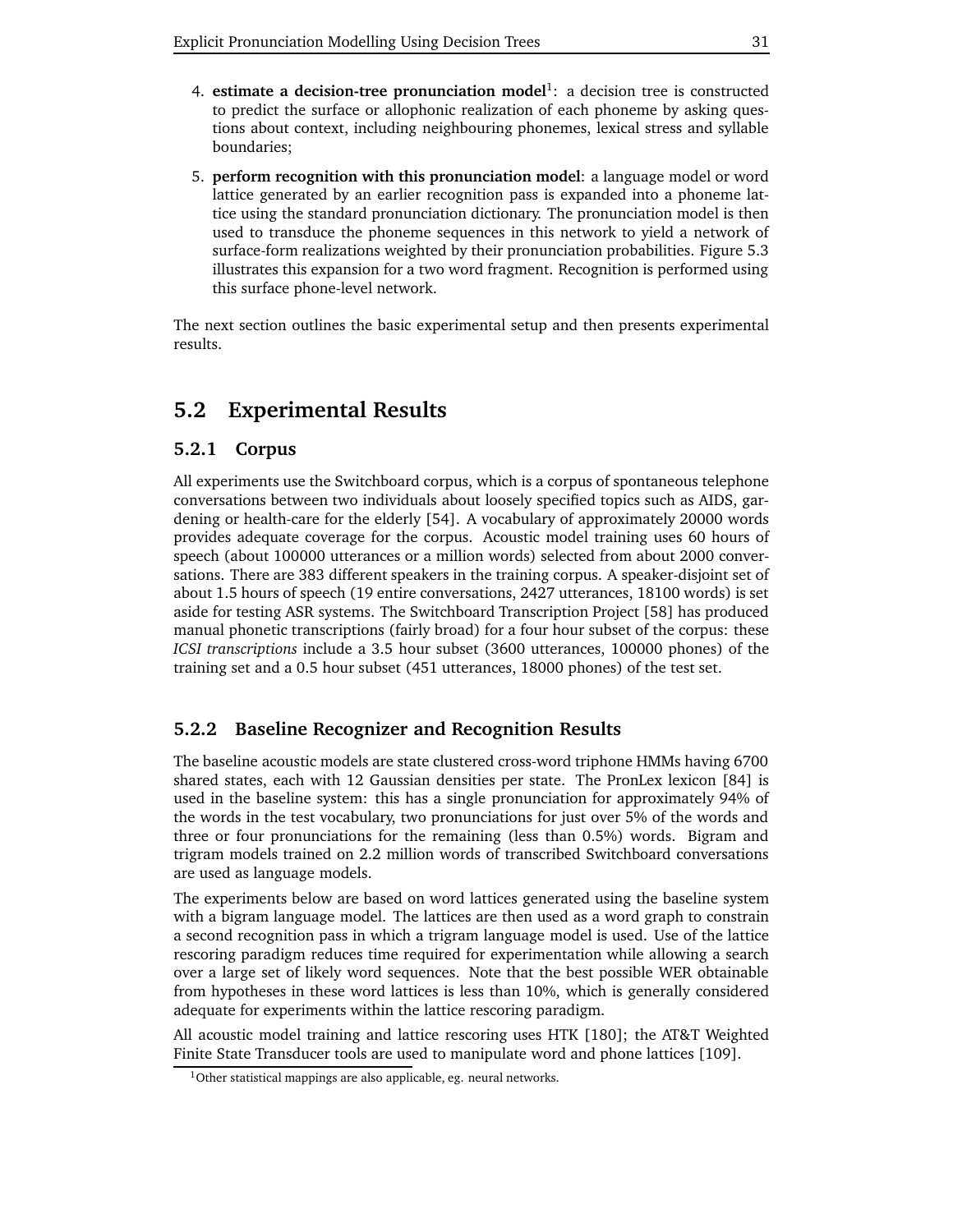#### **5.2.3 Performance Measures**

The effects of the pronunciation modelling technique are assessed using word error rate (WER) eg. [180]. State-of-the-art ASR systems at the time this research was performed (1997-98) achieved 30-35% WER on the Switchboard corpus; the baseline system described above has comparable performance. Phone error rate (PER) is also used as a measure of transcription accuracy. PER figures will be reported later on the 451 test set utterances and the 1800 of the 3600 training set utterances for which the correct phonetic transcription is available.

#### **5.2.4 Comparison: New Pronunciations in Recognition**

An experiment performed at WS97 by the pronunciation modelling group examined the effects of introducing pronunciations using the basic scheme of Section 5.1. The results showed that when only a small amount of phonetically labeled data is available in Step 2 (such as the ICSI transcriptions), the resulting WER (after Step 5) is *worse* (1.4% absolute) than the baseline result obtained using the canonical pronunciation dictionary [20, 139]. This is in contrast to the original results of [140, 141], in which a similar procedure applied to a dictated speech task improves performance. The most likely explanations for this effect are the mismatch between the acoustic models and the manually-generated transcriptions and the high degree of lexical confusion.

Researchers at WS97 hypothesized that increasing the amount and type of data available for tree-building in Step 2 [20], extending the original procedure with a new Step 6. Starting with the canonical transcription of the entire acoustic training set (instead of just the hand-labeled portion in Steps 1-2), the pronunciation model of Step 4 is used to create pronunciation networks representing possible phonetic realizations of each training utterance. The most likely phone-sequence through each network is chosen via Viterbi alignment using a set of *existing* acoustic models, giving a "refined" transcription of the entire training set. In the WS97 experiments, this yields around 60 hours of data to be used in pronunciation model building, as opposed to the four hours of data used in the initial experiments above.

Experiments performed at WS97 showed that replacing the small corpus of Step 2 with this larger corpus and then repeating Steps 3-5 gives a small but statistically significant  $(39.4\% \rightarrow 38.9\%, \sim 0.5\%$  absolute) WER reduction [20, 139]. Further iteration of these retranscription-reestimation steps does not yield further improvements [148].

#### **5.2.5 Comparison: New Pronunciations in Acoustic Model Training**

The results above show that the additional pronunciations can improve recognition performance. A logical progression incorporates the new pronunciations into acoustic model training: if a training transcription more accurately represents the classes in the acoustics, sharper acoustic models should result from training. With the exception of Section 5.2.5.4, these experiments were performed solely by the author.

Recall that the phonetic training set transcription of the new Step 6 (Section 5.2.4) made use of the new pronunciations. This transcription was compared with the ICSI manual phonetic transcriptions for a subset of 1800 sentences (40000 phones) to determine whether it did better represent the classes in the acoustics. The comparison metric is the string edit distance between the two phonetic transcriptions for each utterance, and does not incorporate information about the time alignment of phonetic segments. The number of errors in the automatic transcriptions is the total number of insertions, deletions and substitutions.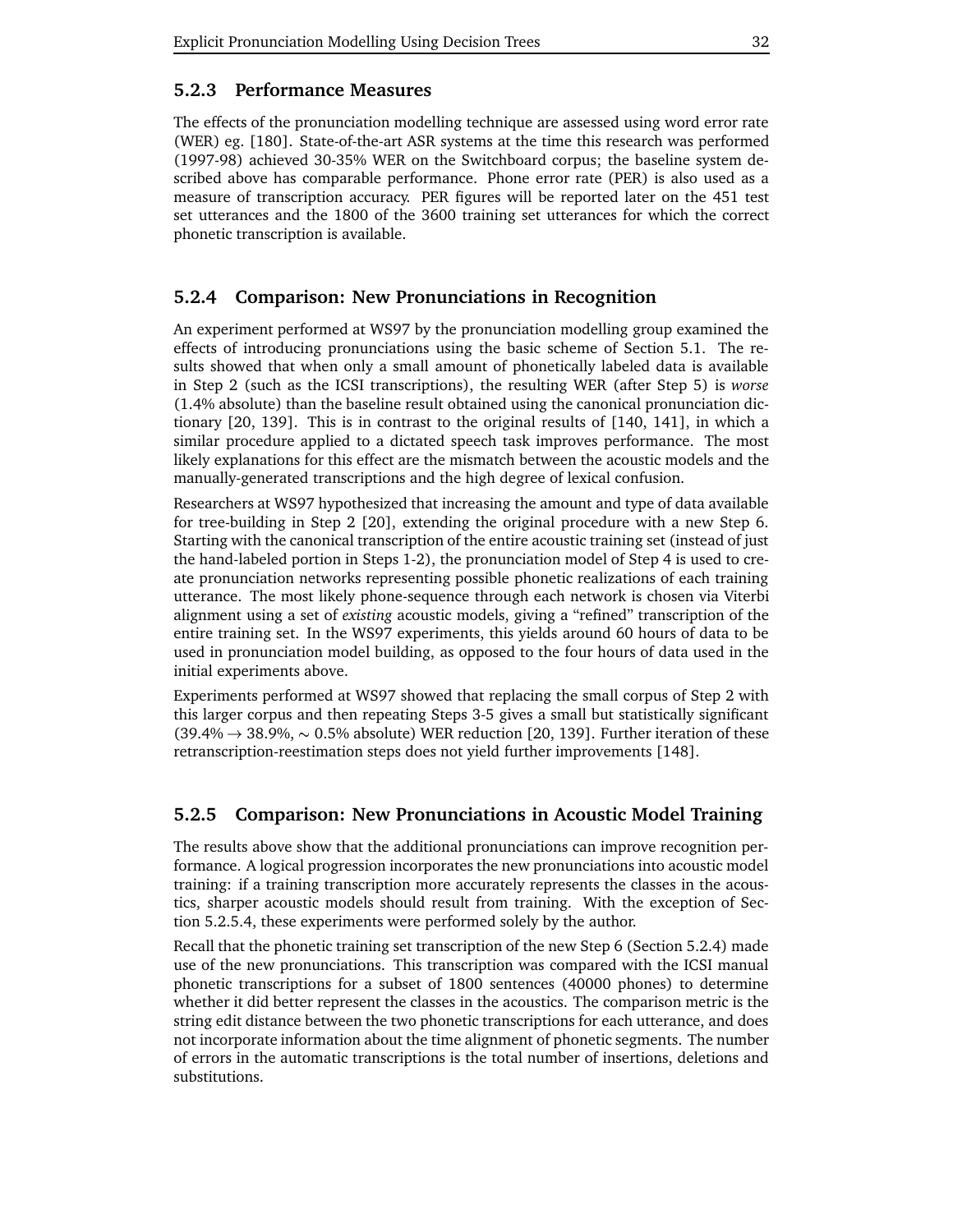

Figure 5.1 *Pronunciation Modeling Framework*



Step 2 w uh -- n -- ih-- b iy s ah m -- -- n -- ax hhae-- uw w er l -- ser--ih z -- -- t w iy n

```
Step 6 w uh -- n -- iht biy s ah m th -- n -- ax hhaev ax wer l -- sihriys b -- t wiyn
```
Figure 5.2 *Phonemic (Step 1), Phonetic (Step 2) and Automatic (Step 6) Transcriptions and Estimating a Decision Tree Pronunciation Model (Step 4)*

| Transcriptions       | PER vs manual labels PER vs baseforms |      |
|----------------------|---------------------------------------|------|
| Dictionary Baseforms | 28.3%                                 | 0%   |
| Automatic (Step 6)   | 26.1%                                 | 4.1% |

Table 5.1 *Improved Training Transcriptions for Acoustic Model Estimation*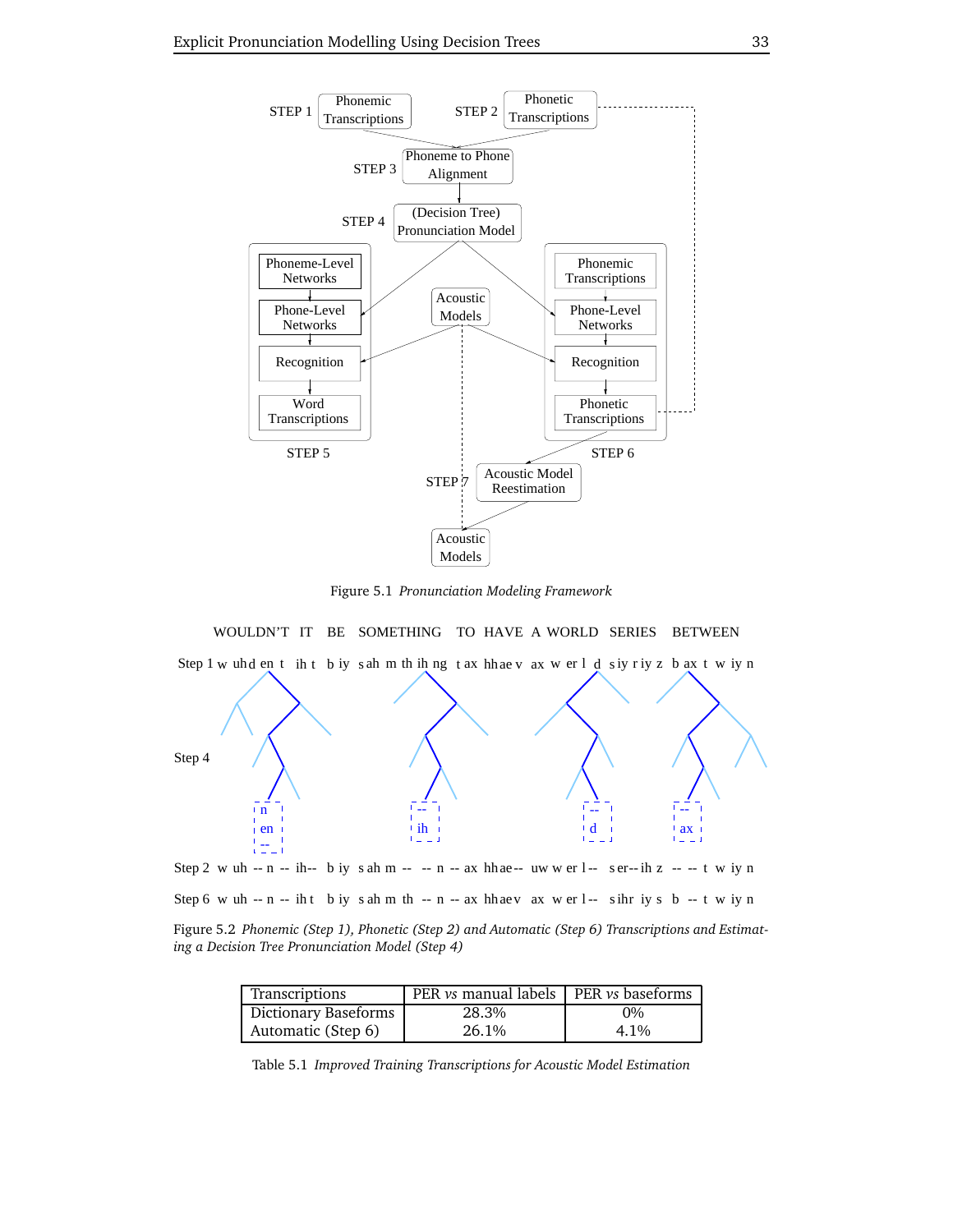

Phoneme Level Network for "HAD YOUR"



Phone Level Network for "HAD YOUR"

Figure 5.3 *Phoneme and Phone Level Networks for "HAD YOUR" (*!NULL *indicates a deletion) (Reproduced from the WS97 pronunciation modeling group final presentation by Michael Riley)*

| <b>Adaptation Method</b> | PER vs manual labels   PER vs baseforms |         |
|--------------------------|-----------------------------------------|---------|
| None                     | 26.1%                                   | 4.1%    |
| VTLN                     | 26.0%                                   | $4.2\%$ |
| MIIR                     | 26.0%                                   | $4.0\%$ |

Table 5.2 *Failed Attempts to Further Improve Training Transcriptions via Adaptation*

The results of this comparison, presented in Table 5.1, show the new (Step 6) phone transcriptions agrees more closely with the manual transcriptions than the baseform transcriptions. The new transcriptions were therefore used to estimate a *new* set of acoustic models, in an additional Step 7. The resulting, *new* acoustic models are then used in a repeat of the Step 6 retranscription, replacing the *original* acoustic models used in Section 5.2.4. The resulting phonetic transcription is then used for a pronunciation model estimation and recognition (repeating Steps 3-5). The repeat of Steps 6, 3-4 after the new Step 7 is done to ensure that the final pronunciation model in Step 4 is matched to the *new* acoustic models before performing the recognition test in Step 5.

An initial experiment showed that training on the Step 6 transcriptions in this fashion gives no improvement in recognition performance (38.9% WER) over the acoustic models trained on canonical baseforms. One explanation might be that the Step 6 transcriptions, whilst more accurate than the baseform transcriptions (Table 5.1), are still not sufficiently high quality to improve recognition accuracy. Four procedures were investigated with the goal of improving the phonetic accuracy of the training transcriptions: speaker adaptation, simpler models, cross transcription and bootstrapping. These are described next.

#### **5.2.5.1 Speaker and Channel Adaptation**

Initial experiments by the author investigated whether standard speaker and channel adaptation techniques can be used to adjust the acoustic models used in Step 6 to obtain more accurate phonetic transcriptions. Vocal Tract Length Normalization (VTLN) and Maximum Likelihood Linear Regression (MLLR), both described in Section 2.6, are used to adjust the acoustic models before performing the retranscription in Step 6.

The use of adaptation techniques leads to little change in transcription accuracy relative to the hand-labeled transcriptions (Table 5.2). It also results in little change in transcription content as evidenced by the comparison of the three automatic transcription techniques in Table 5.2. The new transcriptions remain fairly close to the original base-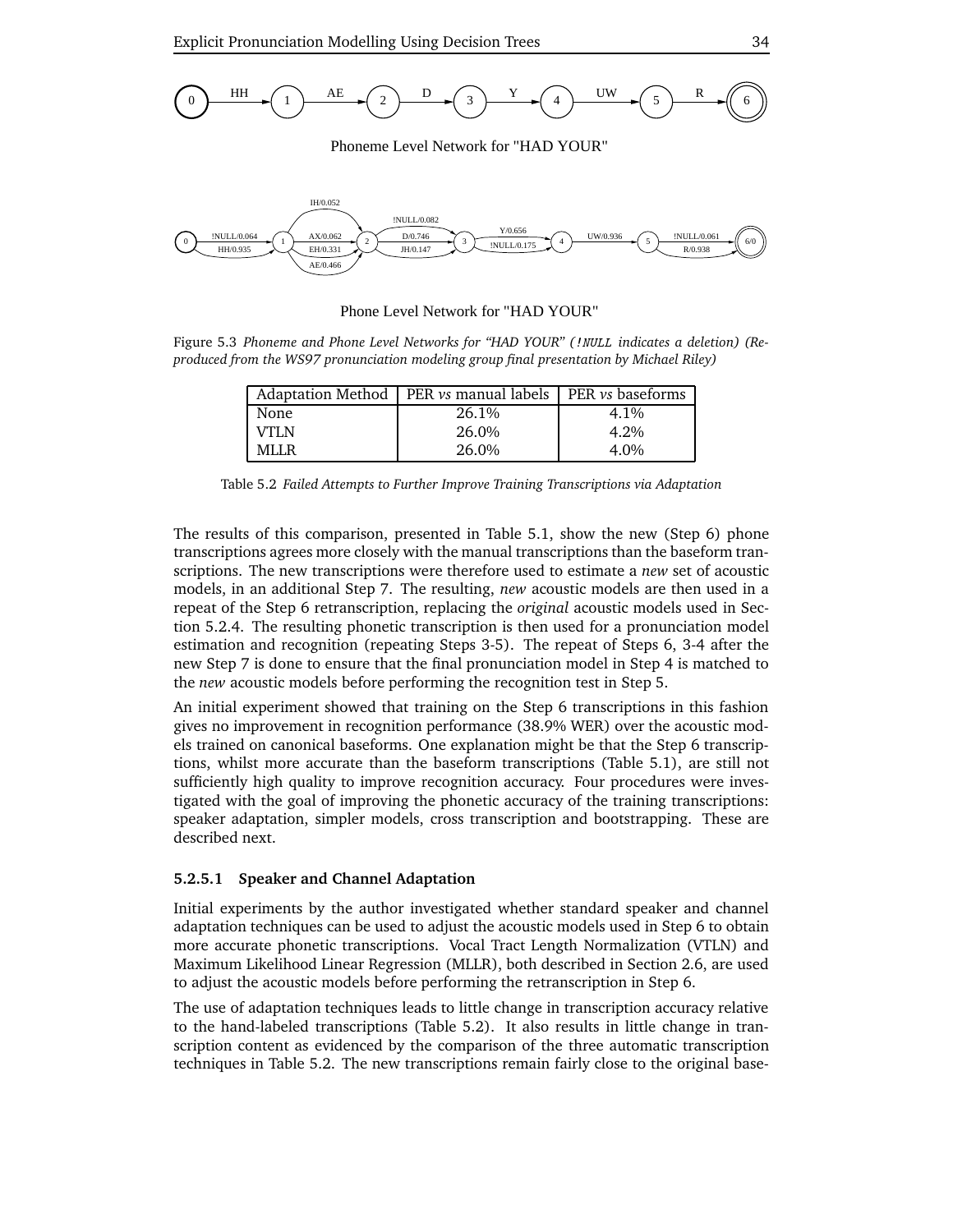| Acoustic Model Used in Step 6   PER vs manual labels   PER vs baseforms |       |         |
|-------------------------------------------------------------------------|-------|---------|
| 12-Gaussian triphone models                                             | 26.1% | $4.1\%$ |
| 8-Gaussian triphone models                                              | 25.7% | $5.0\%$ |
| Single Gaussian triphone models                                         | 25.5% | 9.3%    |

| Transcription Technique   PER vs manual labels   PER vs baseforms |       |         |
|-------------------------------------------------------------------|-------|---------|
| <b>Self Transcription</b>                                         | 25.7% | $5.0\%$ |
| <b>Cross Transcription</b>                                        | 25.3% | 8.1%    |

Table 5.3 *Simpler Acoustic Models Improve Phonetic Transcription*

Table 5.4 *Jack-knifing Improves Phonetic Transcription (8-Gaussian triphone models)*

form transcriptions both before and after adaptation.

The results suggest the original hypothesis – that the phone transcription accuracy in Step 6 can be substantially improved within this framework – is incorrect; it appears instead that the highly-parameterized acoustic models used here are well-tuned to match the acoustics to the PronLex baseforms on which they are trained so that only drastic mispronunciations can be discovered when using these models in the retranscription stage. Adaptation based on the training transcriptions simply reinforces the problem.

#### **5.2.5.2 Simpler Acoustic Models**

It seems likely that the accuracy of phonetic transcriptions is being limited by the ability of the highly parameterized acoustic models to match the realized acoustics to the canonical baseforms. Experiments by the author investigated performing Step 6 using simpler acoustic models. In particular, the 12-Gaussian mixtures in the HMM state output densities of the baseline system are replaced during Step 6 by 8-Gaussian mixtures or single Gaussian densities, whilst retaining the same state-tying structure.

The results in Table 5.3 shows that simpler acoustic models do slightly improve the phonetic accuracy of the training transcriptions, but this does not translate into changes in recognition performance.

#### **5.2.5.3 Cross Transcription**

The automatic transcription procedure of Step 6 may be hampered by the fact that the acoustic models used for transcription were trained on the *same* acoustics together with the canonical (baseform) transcription. A natural solution is to transcribe the training set using models trained on different data<sup>2</sup>. An experiment by the author partitioned the 60hour Switchboard training set into two speaker disjoint gender-balanced 30 hour subsets and model sets trained on one half are used to phonetically transcribe the acoustics for the other half of the data (as in Step 6). The resulting transcriptions are then used to train a set of acoustic models (as in Step 7). Steps 6, 3, 4 and 5 are then carried out to estimate and test a pronunciation model.

Phone recognition accuracy relative to the hand-labeled transcriptions improves only slightly when using the cross-transcription method as shown in Table 5.4, but the resulting transcriptions do deviate even more from the baseforms. Despite this, these "refined" transcriptions do not lead to significant changes in recognition performance.

<sup>2</sup>This experiment was suggested by Bill Byrne of the Center for Language and Speech Processing, The Johns Hopkins University.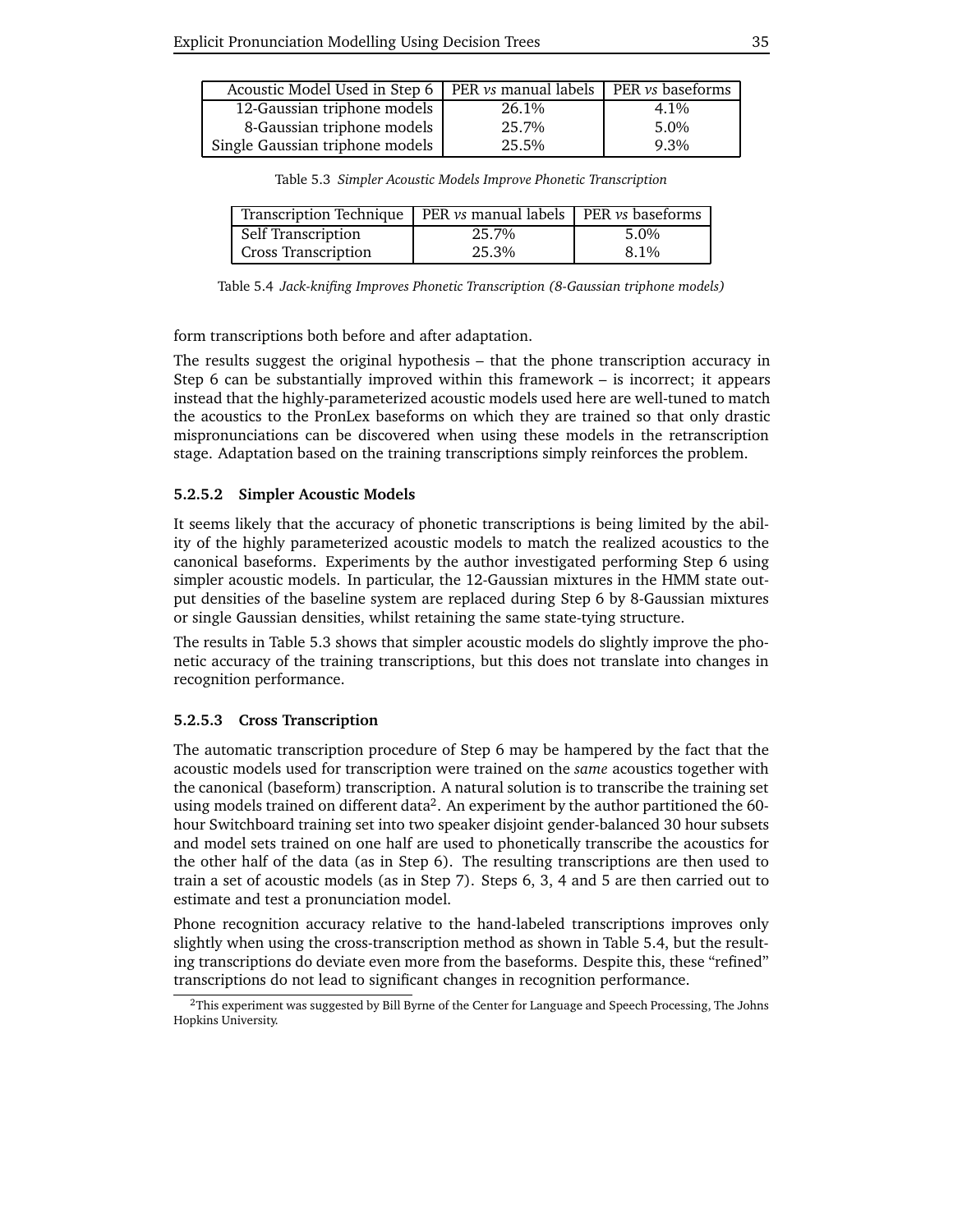| <b>Transcription Type</b>   | Models      | PER <i>vs</i> manual labels | $\mid$ PER <i>vs</i> baseforms |
|-----------------------------|-------------|-----------------------------|--------------------------------|
| <b>Dictionary Baseforms</b> |             | 33.6%                       | $0\%$                          |
| Automatic (Step 6)          | Standard    | 31.4%                       | 3.9%                           |
| Automatic (Step 6)          | ICSI-models | 26.6%                       | 20.7%                          |

Table 5.5 *Using Hand Labeled Data to Train Acoustic Models for Improved Phone Transcription given the Word Transcription (451-utterance subset of the test set)*

#### **5.2.5.4 Bootstrapping**

The results above suggest it is difficult to generate more accurate *automatic* phonetic transcriptions using acoustic models originally trained on canonical baseforms. This motivated Saraclar to investigate a more extreme procedure for improving the quality of training set transcriptions [149]. This experiment was not performed by the author. One way to obtain more accurate phonetic transcriptions of the entire acoustic training corpus (Step 6) is to use acoustic models which are trained directly on only the hand-labeled portion of the training corpus (ICSI portion of the corpus).

Only a small portion (3.5 hours) of the acoustic training data has been transcribed at the phone level by human labelers. Due to this limitation, a new set of context-independent phone models (henceforth called *ICSI-models*) were estimated using the hand-labeled portion of the training set. The limited amount of hand-labeled data has two unintended benefits. For one, most of the (60 hours of) speech to be transcribed is not used in model training, yielding some of the benefits of cross-transcription seen in Section 5.2.5.3. For another, the use of monophone models instead of triphones is another step in the direction of simpler acoustic models (for phonetic transcription) described in Section 5.2.5.2.

The automatic transcription of Step 6 is performed next, replacing the *existing* acoustic models with the *ICSI-models* described above. This results in considerably more accurate phonetic training transcription (see Table 5.5). Step 7, training acoustic models on the entire training set, is performed next. The resulting models are named *ICSI-bootstrap models*. This is followed by the usual procedure (Steps 6, 3, 4, and 5) of estimating and testing a new pronunciation model appropriate for these acoustic models.

The following results show that phone transcription accuracy is improved by models trained on hand labels. Since these models are bootstrapped from the phonetically labeled training utterances on which the results of Tables 5.1-5.3 are reported, it is inappropriate to compare transcription accuracy on that set. Instead, results are reported on a 451-utterance subset of our test set, which also has phonetic labels, to compare the transcription accuracy of the *ICSI-models* with models trained on canonical pronunciations. The task is the same as Step 6: choose the best phone-sequence given the word transcription and a pronunciation model. The results of Table 5.5 for the *ICSI-models* indicate that the transcriptions on which the *ICSI-bootstrap* models are trained are much more accurate than the baseforms or the transcriptions used in preceding sections.

A further experiment used the *ICSI-bootstrap* models for recognition. While the standard acoustic models (together with a pronunciation model) have a WER of 38.9%, the WER of the *ICSI-bootstrap* models is 41.3%. The performance of the model on the 451 phonetically labeled utterances in the test data was analyzed to better understand the cause of this degradation. In addition to the WER performance the phone error rate is measured against the hand transcriptions.

Table 5.6 shows the *ICSI-bootstrap* models improve phone accuracy by 4.5% on this subset of the test set, although the WER is worse by 1.4%.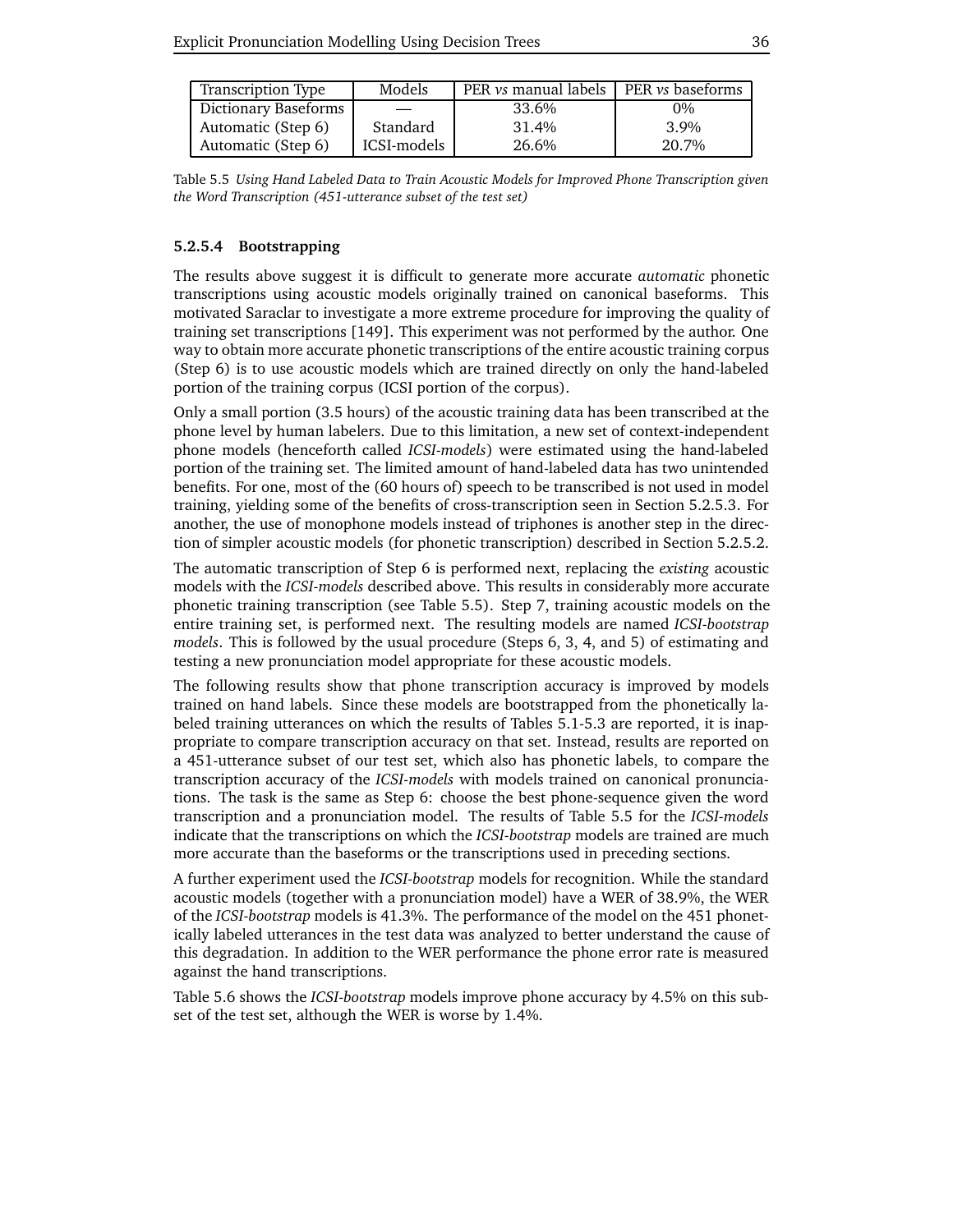| Pronunciation     |            |          | <b>Acoustic Model</b> |          |
|-------------------|------------|----------|-----------------------|----------|
| Model Used        |            | Standard | ICSI-bootstrap        |          |
| in Step 5 (Test)  | <b>PER</b> | WER.     | <b>PER</b>            | WER      |
| None (Dictionary) | 49.1%      | 49.1%    | 49.5%                 | 58.9%    |
| Tree Pron. Model  | 47.7%      | 48.7%    | 43.2%                 | $50.1\%$ |

Table 5.6 *Comparison of Word and Phone Error Rates of 1-best Recognition Hypothesis Under Different Acoustic and Pronunciation Models*

# **5.3 Conclusions**

It is clear from the results above that there is considerable deviation from canonical, phonemic baseform pronunciations in spontaneous speech. However, the results also demonstrate limitations of explicit pronunciation modelling techniques that operate by learning a mapping from phonemic to phone-level representations of words. There are two main difficulties.

The gains achieved through the recognition-time only introduction of the surface phonelevel pronunciations are limited. Saraclar [148] presents a detailed quantitative study which demonstrates why this is so. The study finds most deviation in pronunciation is not large enough to be represented well using a model which operates at the symbolic level. This is because the allophonic realizations of phonemes are not simply one of some restricted set of surface phones. Rather, their acoustic realizations lie on a continuum between the acoustic properties of the original phoneme and those of the surface phone. The pronunciation model used in this chapter does not take account of the residual influence of the original baseform on the surface realization. Although the surface phone-level pronunciations are slightly more accurate than the phonemic pronunciations, failure to model the effects of the underlying baseform on the acoustic realization means there are no great improvements in the acoustic model and therefore little change in recognition performance. The evidence supporting these claims is to be found in Saraclar [148].

There are also fundamental difficulties with introducing new surface phone-level pronunciations into acoustic model training, as exemplified by the previous section. A variety of techniques were investigated for producing quantifiably more accurate training transcriptions, but use of these transcriptions in acoustic model training did not lead to improved recognition performance. Analysis shows that the new transcriptions can lead to improved modelling of the acoustics of surface phones, but this does not translate into improved word recognition. The author and colleagues at The Johns Hopkins University attribute this to increased lexical confusion: many of the word pronunciations predicted by the decision-tree pronunciation model overlap with pronunciations of other words, increasing the difficulty of mapping back to word strings from the more accurate surface phone transcriptions.

The problems associated with use of the explicit pronunciation modelling technique discussed in this chapter arise because it attempts to describe pronunciation change at the level of segments. Pronunciation change is assumed to involve complete changes in segment identity, but it has been shown quantitatively by eg. [148] that this is not the case. The acoustic realizations of phonemes depend upon both the underlying phoneme and its phonemic context, but the changes are often only partial and do not represent substitution or deletion of a different phonetic unit. The remainder of this thesis will focus on an approach that might be more appropriate for modelling the influence of phonemic context and the subsegmental nature of pronunciation change.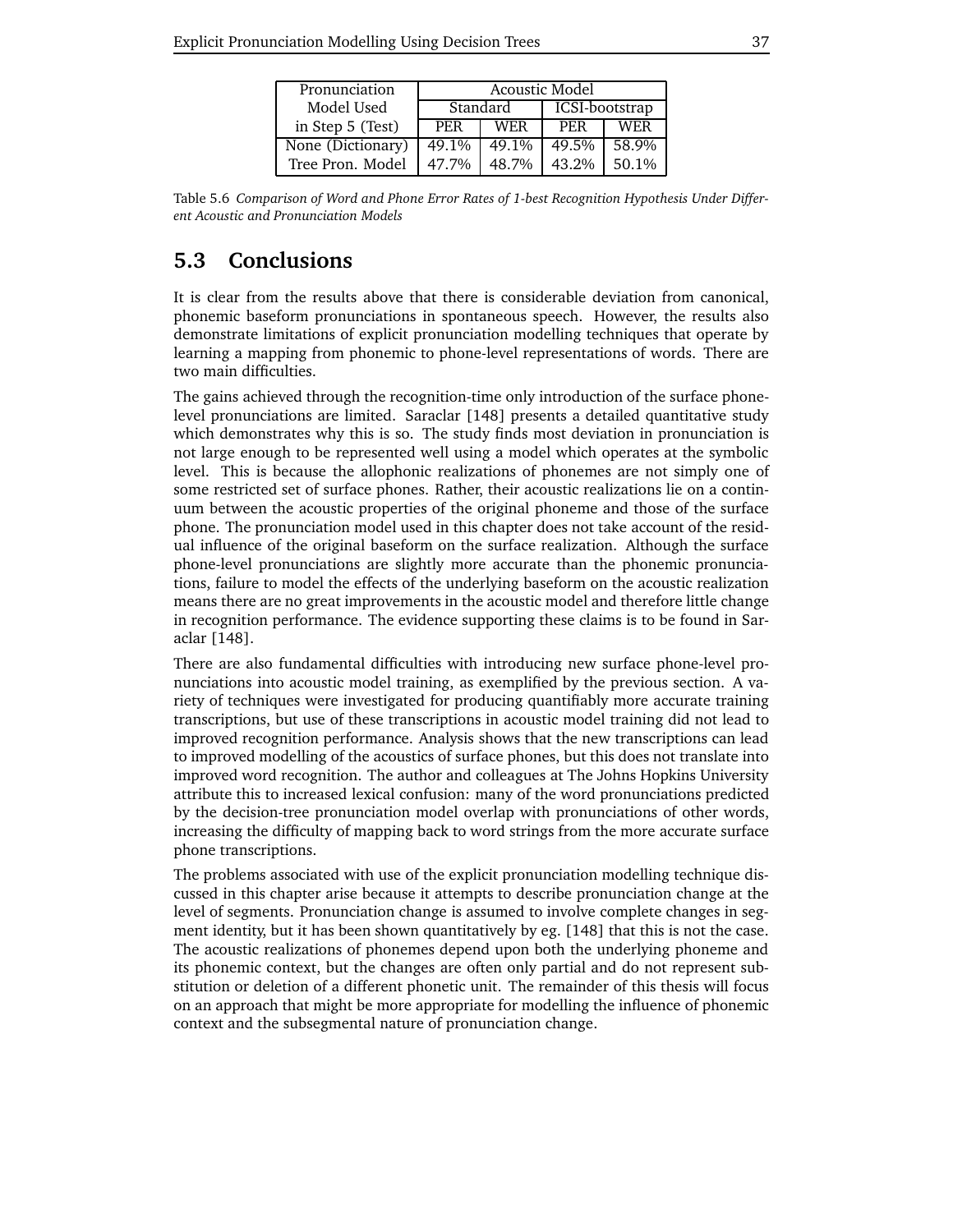# *Techniques for Modelling Asynchrony*

**6**

The previous chapter showed that only limited gains have been achieved through incorporating explicit pronunciation modelling techniques into conventional speech recognition systems. A framework assuming that words are pronounced as a sequence of concatenated phonemic segments which may be realized as one of a finite set of phonetic segments dependent upon their context is not an adequate model of pronunciation change. Pronunciation change involves changes at levels below the segment as well as at the segment level and the effects of context often lead only to partial and variable degrees of colouring of the realization of the underlying phoneme.

Many researchers and linguists hypothesize that pronunciation variability in conversational speech might be more easily modelled if more knowledge of speech production and linguistic theory was used in the recognizer: specifically, knowledge of relative timing effects as discussed in Chapter 3 eg.  $[68, 69, 100, 34, 83, 123]$ <sup>1</sup>. Subsegmental variation and differing degrees of colouring of phoneme realizations may be simpler to explain in terms of varying degrees of asynchrony between articulatory gestures or between phonological features. The arguments are similar to those in favour of *non-linear* or *autosegmental* rather than linear phonological models in linguistics [56].

The remainder of this thesis considers a model family that might provide the ability to better model relative timing effects within a statistical speech recognition system. It is hoped such an approach will ultimately lead to better modelling of the partial and subsegmental nature of pronunciation change whilst avoiding the confusability issues associated with segment-level schemes such as that in the previous chapter. Ideally, rather than model speech as a linear sequence of segments, such an approach would model speech as a structured arrangement of features between which there may be some variation in the relative timing of feature changes. To illustrate, one possible implementation of this approach uses a phonological, rather than spectral, feature representation of speech; when nasality from nasal phoneme  $/m/$  partially but not completely colours a neighbouring vowel /ae/, this would be modelled by timing differences in the feature changes between the combination for  $/m/$  and for  $/ae/$ . Pronunciation variability is then ascribed to asynchrony between feature changes. However, whilst changes between feature tiers may not be synchronous, there is still some dependence between the points at which they change: the tiers are *loosely-coupled*.

One way to incorporate these ideas into an ASR system is to use a two-stage approach to ASR, in which (i) the acoustic signal is mapped into an intermediate representation comprising a number of potentially asynchronous feature streams, likely to be related to phonologically-motivated distinctive features or articulatory parameters (although alternatives such as cepstra derived from sub-frequency bands or other automatically extracted feature sets are not incompatible), and then (ii) the intermediate representation is modelled in some statistical fashion, using a model somehow incorporating the notion

 $1$ More extensive discussion related to the potential utility of speech production knowledge in recognition systems can be found in eg. [110, 144, 147].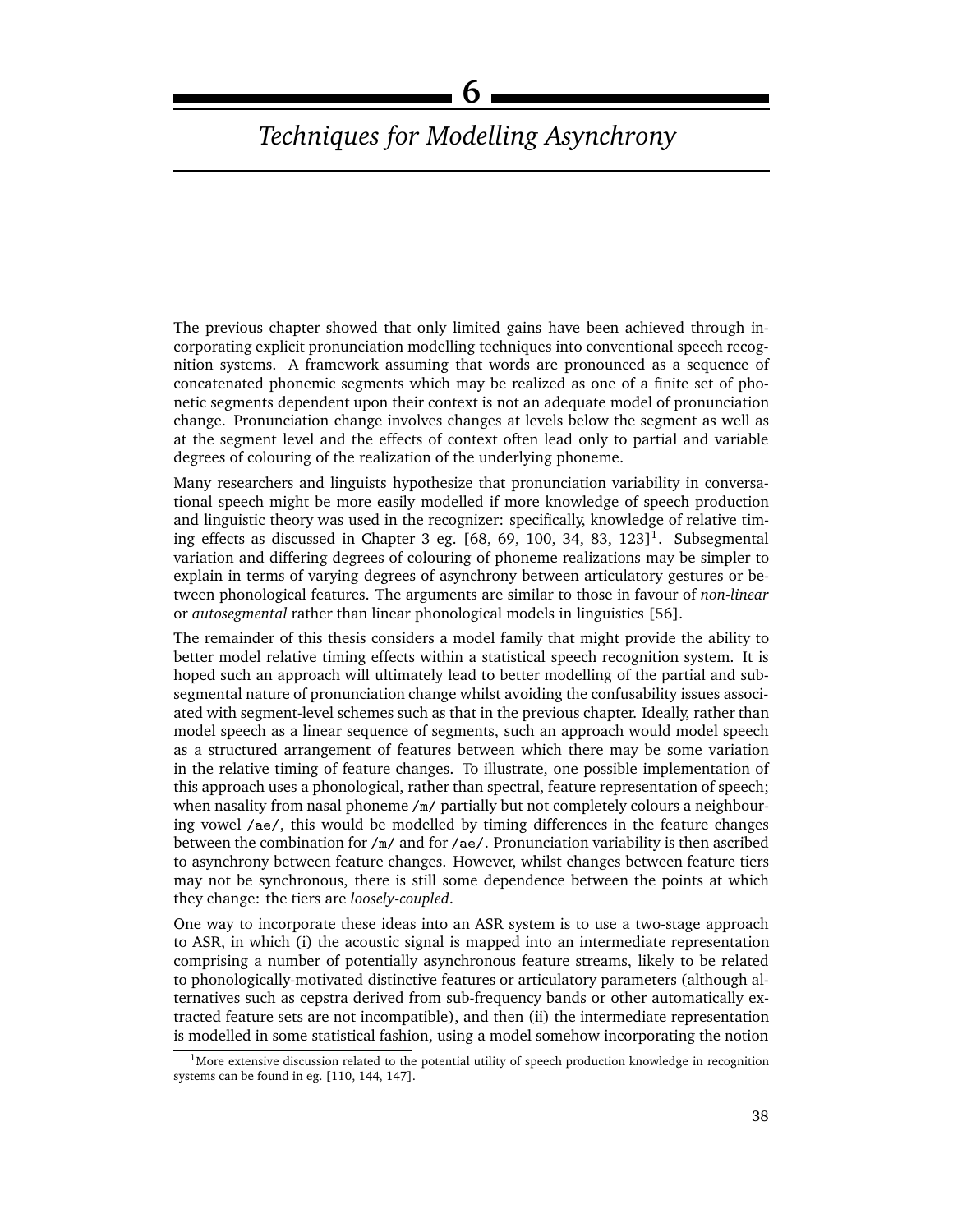of loose coupling between feature streams. This broad framework has been advocated by many authors eg. [69, 85, 83, 108], and papers proposing schemes for extracting intermediate representations of speech are ubiquitous. Most are phonological or articulatory representations [151, 83, 156, 39, 69, 2, 158, 86, 30, 119, 45]; an alternative is a frequency subband cepstra representation of speech, since there is reportedly asynchrony between changes in frequency subbands [108]. However, despite the wide variety of schemes for feature extraction, there has been little theoretical or practical work investigating the modelling problem although some recent papers [34, 86, 156, 45, 157, 138] take initial steps in this direction. The latter part of this thesis will focus specifically on this issue. Note that, whereas the work in the previous chapter represented an attempt to enhance a mature technology on cutting-edge tasks, the more implicit approach to pronunciation modelling that might result from the approach investigated in the remainder of the thesis represents new territory. The remainder of this dissertation will therefore focus on basic algorithmic issues, since these must be resolved before a feature-based approach to large vocabulary speech recognition can be investigated in a principled fashion.

The remainder of this chapter reviews conventional speech models that have been used for modelling potentially asynchronous, multiple time series data. The next chapter shows that, with the exception of the State-Coupled Model of Section 6.1.4, all are special cases of the general family of *loosely-coupled* or *factorial* HMMs (FHMMs). It will then go on to consider instances of the FHMM family which are more general than the models described here and that might be usefully applied to the task of modelling looselycoupled time series data. The reader familiar with directed acyclic graphical models will observe that all models discussed in this and later chapters are also instances of this very general model family<sup>2</sup>. However, restricting our investigations to the subset of factorial HMMs has some advantages. Firstly, the space of directed acyclic graphical models is vast and even with the sub-family of factorial HMMs there are still a large number of possibilities to be explored. Secondly, the close links between FHMMs and conventional HMMs means that many of the issues related to incorporating general graphical models into the statistical framework for speech recognition do not arise. (For a discussion of these issues, see [184]).

# **6.1 Modelling Multiple Loosely-Coupled Time Series**

The data to be modelled comprises K loosely-coupled, discrete-time series, where observations in each time series (or *stream*)  $k$ , denoted  $o_1^k, o_2^k, \ldots, o_T^k,$  are produced on the same time-scale and may be scalars or vectors. For speech recognition, each time series might correspond to a position trace for a particular articulator or to a phonological feature such as voicing or perhaps to cepstra derived from a frequency subband; for audio-visual speech recognition, one time series might correspond to acoustic features and another to features derived from visual features (see, for example, [17, 114]). The vector representing the concatenation of observations from the different streams is denoted  $\mathbf{O}_t = (o_t^1, \dots, o_t^K)$ .

This section presents a short survey of models that have been applied to this type of parallel time series data in a speech recognition context. The survey is not intended as a general review of techniques for modelling stochastic processes; the interested reader might start with [162]. It is also not a survey of techniques for incorporating phonological or articulatory information into recognizer design. The discussion further focuses only on model assumptions and not the issues that must be addressed when incorporat-

<sup>&</sup>lt;sup>2</sup>The paper by [155] also demonstrates that the standard HMM algorithms are special cases of more general algorithms for directed acyclic graphical models.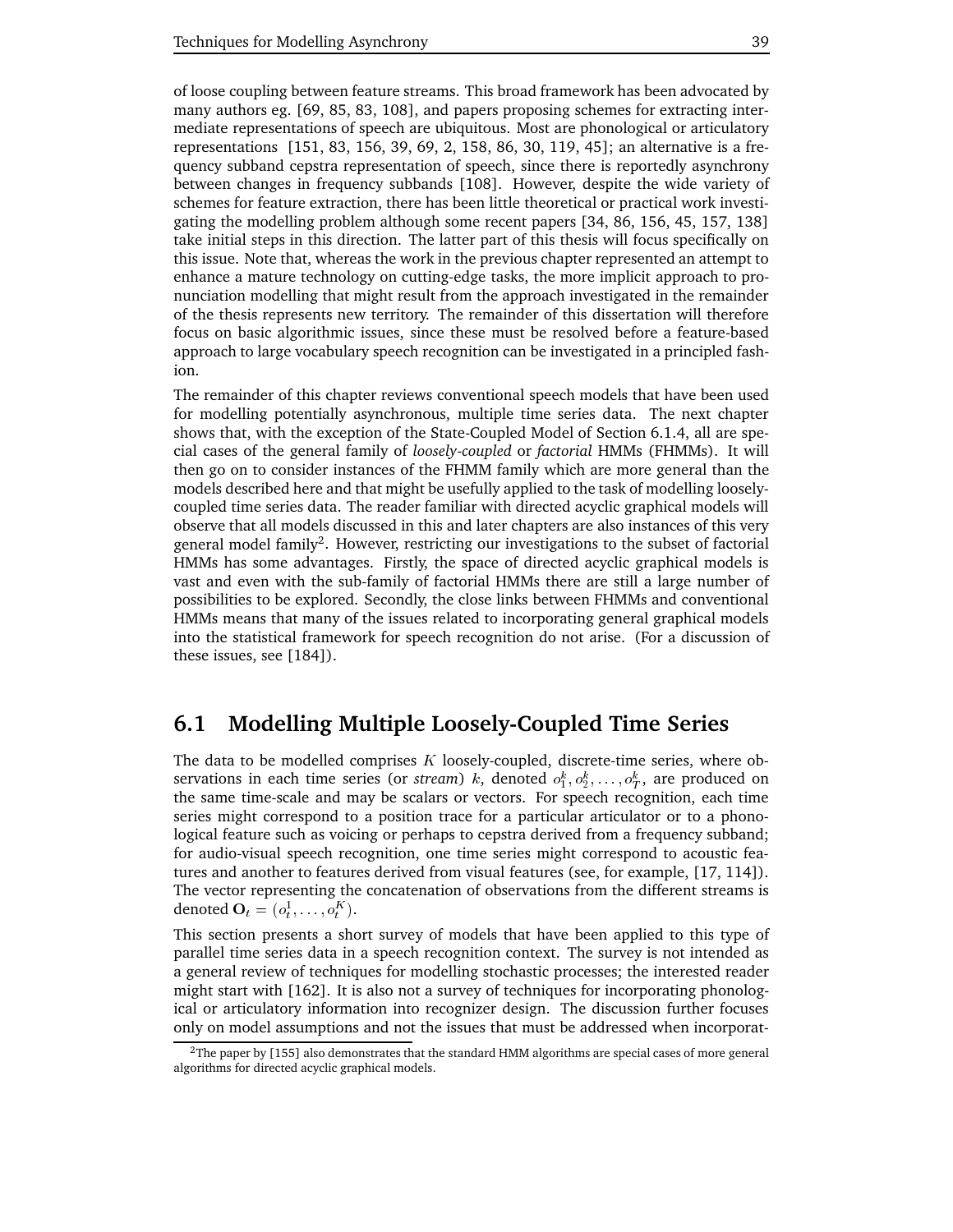ing such models into large vocabulary speech recognition systems; more discussion can be found in the original papers.

Each model will be illustrated as a *Directed Acyclic Graphical Model*, for the case  $K = 2$ , to facilitate comparison of the various conditional independence assumptions made. A brief introduction to this representation is included in Appendix J. Shaded nodes in the illustrations correspond to observed variables; unshaded nodes correspond to hidden or latent variables. The set of latent variables at time t is denoted  $S_t$  and a specific latent variable within that set (henceforth referred to as a hidden *state*) by <sup>s</sup> k . In all t the models discussed here, hidden variables are discrete; observations could be discrete or continuous. Conditional independence assumptions will also be stated for the case  $K = 2$ : the shorthand  $X \perp Y \parallel Z$  indicates the sets of random variables X and Y are conditionally independent given the set <sup>Z</sup>.

### **6.1.1 Hidden Markov Models**

The *Hidden Markov Model* (HMM) is a widely-used stochastic model for single discrete time series eg. [10, 131, 130]. It could be used to model data from parallel, looselycoupled time series if these were first concatenated into a single time series with observations  $O_t$  (defined above), although this may not lead to a parsimonious representation of the data. At each time t there is a single hidden state, denoted  $s_t$ . Figure 6.1 shows HMM structure. The conditional independence assumptions are:

- $\bullet$   $\bullet$   $\bullet$   $\bullet$   $\downarrow$   $\circ$   $\downarrow$ ,  $\circ$   $\downarrow$   $\downarrow$ ,  $\circ$   $\downarrow$   $\downarrow$ ,  $\circ$   $\downarrow$ ,  $\circ$   $\downarrow$ ,  $\circ$   $\downarrow$ ,  $\downarrow$ ,  $\downarrow$ ,  $\downarrow$ ,  $\downarrow$ ,  $\downarrow$ ,  $\downarrow$ ,  $\downarrow$ ,  $\downarrow$ ,  $\downarrow$ ,  $\downarrow$ ,  $\downarrow$ ,  $\downarrow$ ,  $\downarrow$ ,  $\downarrow$ ,  $\downarrow$ ,  $\downarrow$ ,
- st?fO1;:::; Ot1; s1;:::;st2gkst1



Figure 6.1 *Hidden Markov Model*

### **6.1.2 HTK Multiple Stream Model**

The *HTK multiple stream model* [180] is a generalization of the HMM that models data from parallel time series in a *synchronous* fashion. At each time <sup>t</sup> there is a single hidden state, denoted  $s_t$ . Figure 6.2 shows HTK Multiple Stream Model structure. The conditional independence assumptions for the case of two observation streams are:

- $\bullet$   $o_t^* \perp \{o_1^*, o_1^*, \ldots, o_{t-1}^*, o_{t-1}^*, o_t^*, o_{t+1}^*, o_{t+1}^*, \ldots, o_T^*, o_T^*, s_1, \ldots, s_{t-1}, s_{t+1}, \ldots, s_T\}$ ||st the contract of the contract of the contract of the contract of the contract of the contract of the contract of
- $\bullet \quad o_t^* \perp \{o_1^*, o_1^*, \ldots, o_{t-1}^*, o_{t-1}^*, o_t^*, o_{t+1}^*, o_{t+1}^*, \ldots, o_T^*, o_T^*, s_1, \ldots, s_{t-1}, s_{t+1}, \ldots, s_T\}$ the contract of the contract of the con-

• 
$$
s_t \perp \{o_1^1, o_1^2, \ldots, o_{t-1}^1, o_{t-1}^2, s_1, \ldots, s_{t-2}\}\|s_{t-1}
$$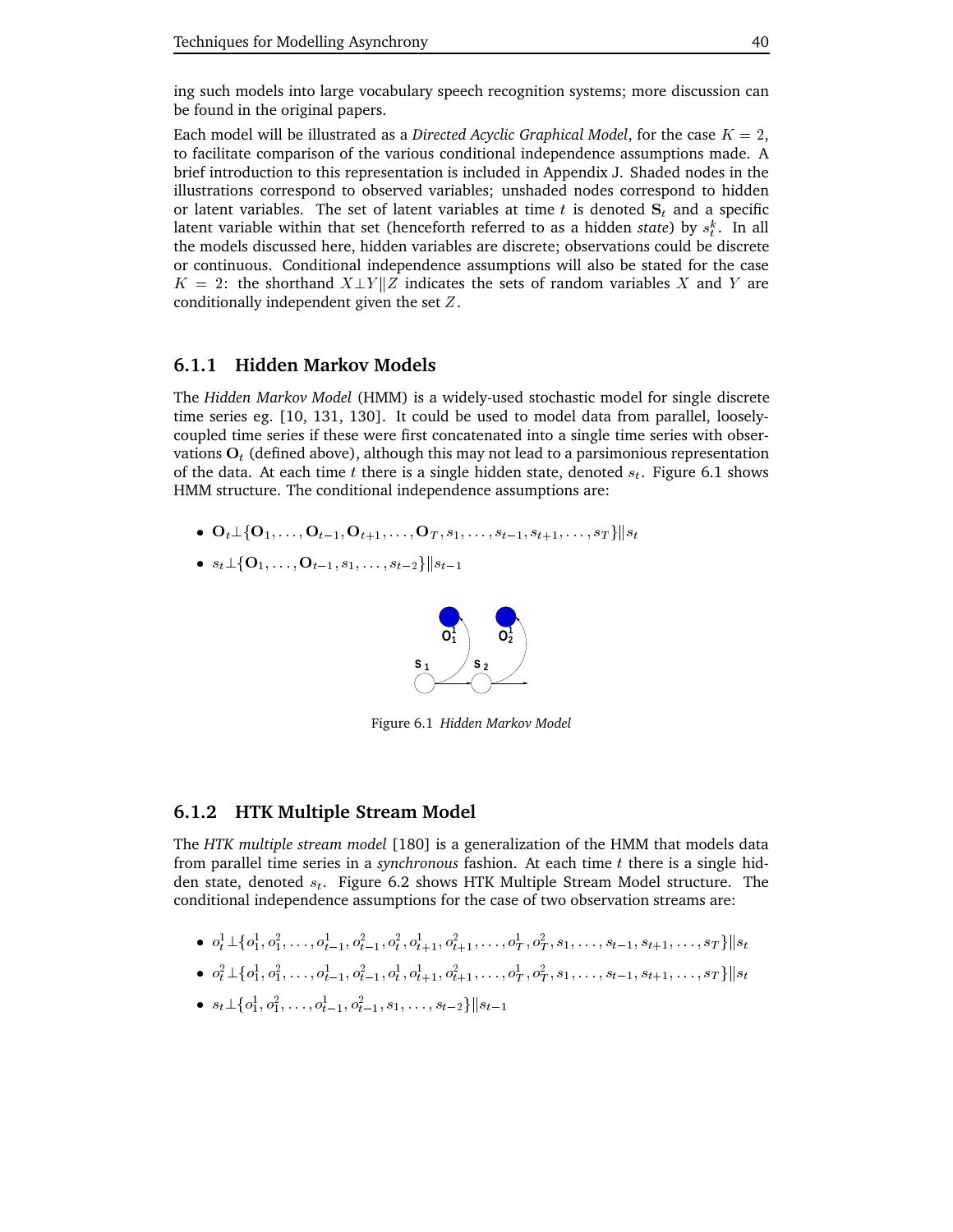

Figure 6.2 *HTK Multiple Streams Model*

## **6.1.3 Independent Streams and Multiband Models**

The *independent streams model* uses a separate HMM to model each time series independently. The model therefore allows complete asynchrony between the different observation streams. It is closely related to the *multiband* model investigated by [16, 65, 108]. At each time t there are K hidden states, denoted  $s_t^k$  for  $1 \leq k \leq K$ . Figure 6.3 shows t the independent streams model structure. The conditional independence assumptions for the case of two streams are:

- $\bullet \; o_t^1 \perp \{o_1^1, \ldots, o_{t-1}^1, o_{t+1}^1, \ldots, o_T^T, s_1^1, \ldots, s_{t-1}^1, s_{t+1}^1, \ldots, s_T^T, o_1^1, \ldots, o_T^T, s_1^1, \ldots, s_T^T\}|s_t^1$
- $\bullet \quad o_t \perp \{o_1, \ldots, o_{t-1}, o_{t+1}, \ldots, o_T, s_1, \ldots, s_{t-1}, s_{t+1}, \ldots, s_T, o_1, \ldots, o_T, s_1, \ldots, s_T\}$
- $s_{\bar{t}} \perp \{o_1^*, \ldots, o_{\bar{t}-1}^*, s_1^*, \ldots, s_{\bar{t}-2}^*, o_1^*, \ldots, o_{\bar{T}}^*, s_1^*, \ldots, s_{\bar{T}}^*\}$ || $s_{\bar{t}-1}$
- $s_{\bar{t}} \perp \{o_1^{\bar{t}}, \ldots, o_{\bar{t}-1}^{\bar{t}}, s_1^{\bar{t}}, \ldots, s_{\bar{t}-2}^{\bar{t}}, o_1^{\bar{t}}, \ldots, o_T^{\bar{t}}, s_1^{\bar{t}}, \ldots, s_T^{\bar{t}}\}| |s_{\bar{t}-1}^{\bar{t}}\rangle$  $t = 1$

The model has been investigated in this form only for isolated word recognition tasks, since (at least for the parallel time series representations of speech that have been investigated) it has been argued that allowing asynchrony between observation streams over entire utterances would not be desirable.



Figure 6.3 *Independent Streams Model*

### **6.1.4 State-Coupled Model**

The *State-Coupled Model* [31] is motivated by the observation that although asynchrony between observation streams may be beneficial, this does not mean that complete asynchrony (as in the independent streams model) is optimal. This motivation is similar to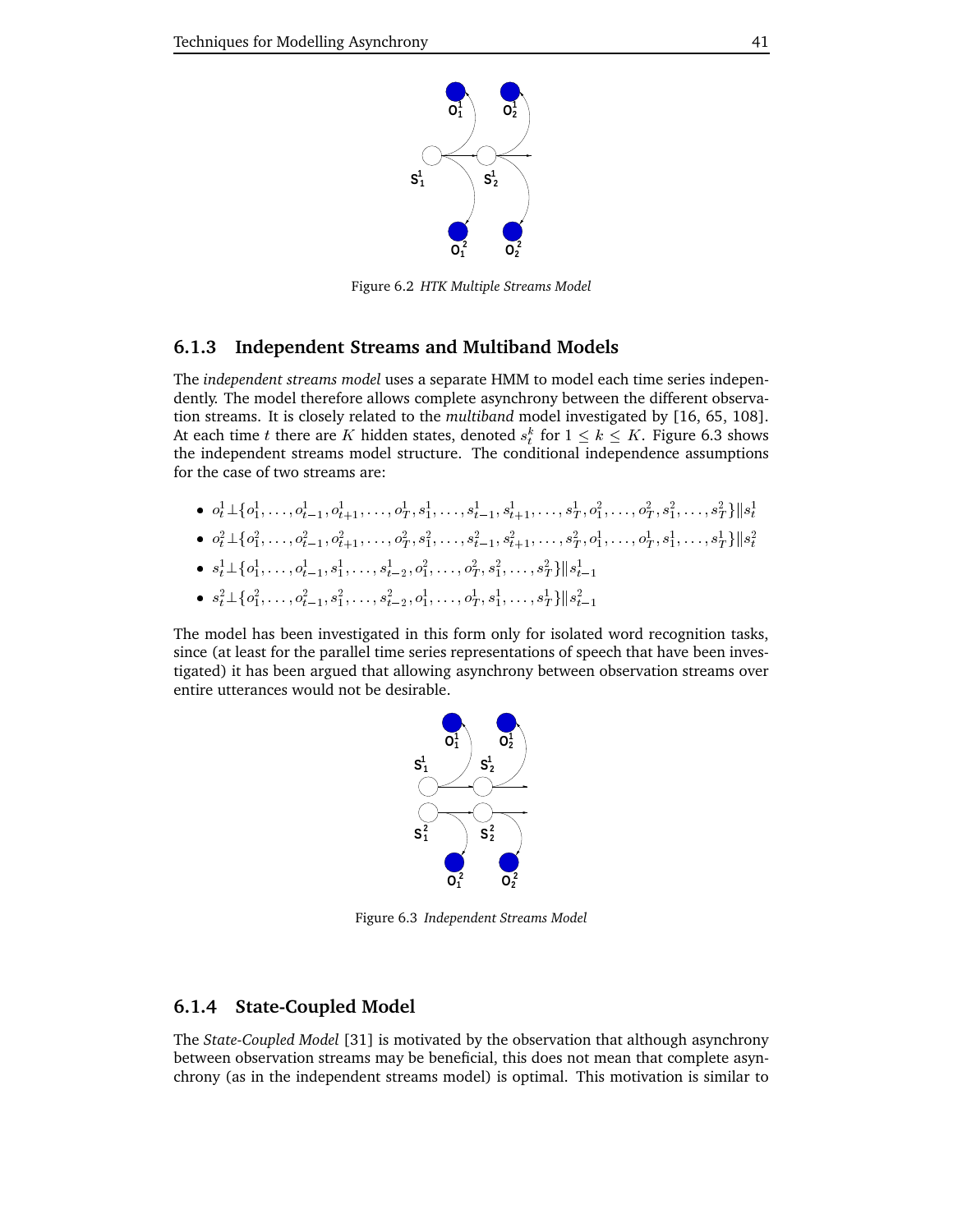that for the models in the next chapter. At each time  $t$  there are  $K$  hidden states, denoted  $s<sub>k</sub><sup>k</sup>$  for  $1 \leq k \leq K$ . Figure 6.4 shows the *state-coupled model* structure. The conditional t independence assumptions for the case of two streams are:

• 
$$
o_t^1 \perp \{o_1^1, \ldots, o_{t-1}^1, o_{t+1}^1, \ldots, o_T^1, s_1^1, \ldots, s_{t-1}^1, s_{t+1}^1, \ldots, s_T^1, o_1^2, \ldots, o_T^2, s_1^2, \ldots, s_T^2\} \|s_t^1
$$

- $\bullet$   $o_t$   $\perp$  { $o_1$ , ...,  $o_{t-1}$ ,  $o_{t+1}$ , ...,  $o_T$ ,  $s_1$ , ...,  $s_{t-1}$ ,  $s_{t+1}$ , ...,  $s_T$ ,  $o_1$ , ...,  $o_T$ ,  $s_1$ , ...,  $s_T$ }|| $s_t$
- $\bullet$   $s_t \perp \{o_1^*, \ldots, o_{t-1}^*, s_1^*, \ldots, s_{t-2}^*, o_1^*, \ldots, o_{t-1}^*, s_1^*, \ldots, s_{t-1}^*\}$ || $s_{t-1}$
- $\bullet$   $s_t \perp \{o_1^r, \ldots, o_T^r, s_1^r, \ldots, s_{t-1}^r, s_{t+1}^r, \ldots, s_T^r, o_1^r, \ldots, o_{t-1}^r, s_1^r, \ldots, s_{t-2}^r\}$ || $s_t^r, s_{t-1}^r$ t<sub>1</sub>



Figure 6.4 *State-Coupled Model*

# **6.1.5 Extended-PMC Model**

The *Extended-PMC Model* approach reflects the same motivation as the State-Coupled Model: asynchrony between observation streams may be beneficial but complete asynchrony (as in the independent streams model) is not necessarily optimal. The approach also retains the separate processing of subbands but introduces soft synchrony constraints. The model is investigated in [104, 163].

Note first that an independent streams model with fixed parameters can be converted into a equivalent HMM using a variant of HMM decomposition or Parallel Model Combination [48, 166]. The state space of this PMC-HMM is the Cartesian product of the state spaces of the individual, per-stream HMMs and the observations produced are  $\mathbf{O}_t = (o_t^1, \ldots, o_t^K)$ ; the transition- and output-probabilities are formed using  $P(J|I)$  =  $\prod_k P(j^k|I)$  and  $p(\mathbf{O}_t|J) = \prod_k p(o_t^k|J)$ , where  $j^k$  is a state in the kth per-stream HMM and  $I = (i^1, \ldots, i^K)$  is a state in the combined HMM. The Extended-PMC approach first trains an independent streams model allowing complete asynchrony between observation streams. The resulting independent streams model is converted into the equivalent PMC-HMM and a second stage then retrains only the *transition* probabilities within this PMC-HMM. This approach is essentially a knowledge-based initialization of an HTK multiple streams model as in Figure 6.2, with a specific choice of topology and in which only a subset of the parameters are reestimated after initialization, so a new diagram is not required.

# **6.2 Discussion**

All of the approaches above attempt to extend existing conventional HMMs to allow modeling of asynchrony, but they do it in an adhoc way. As a consequence none allows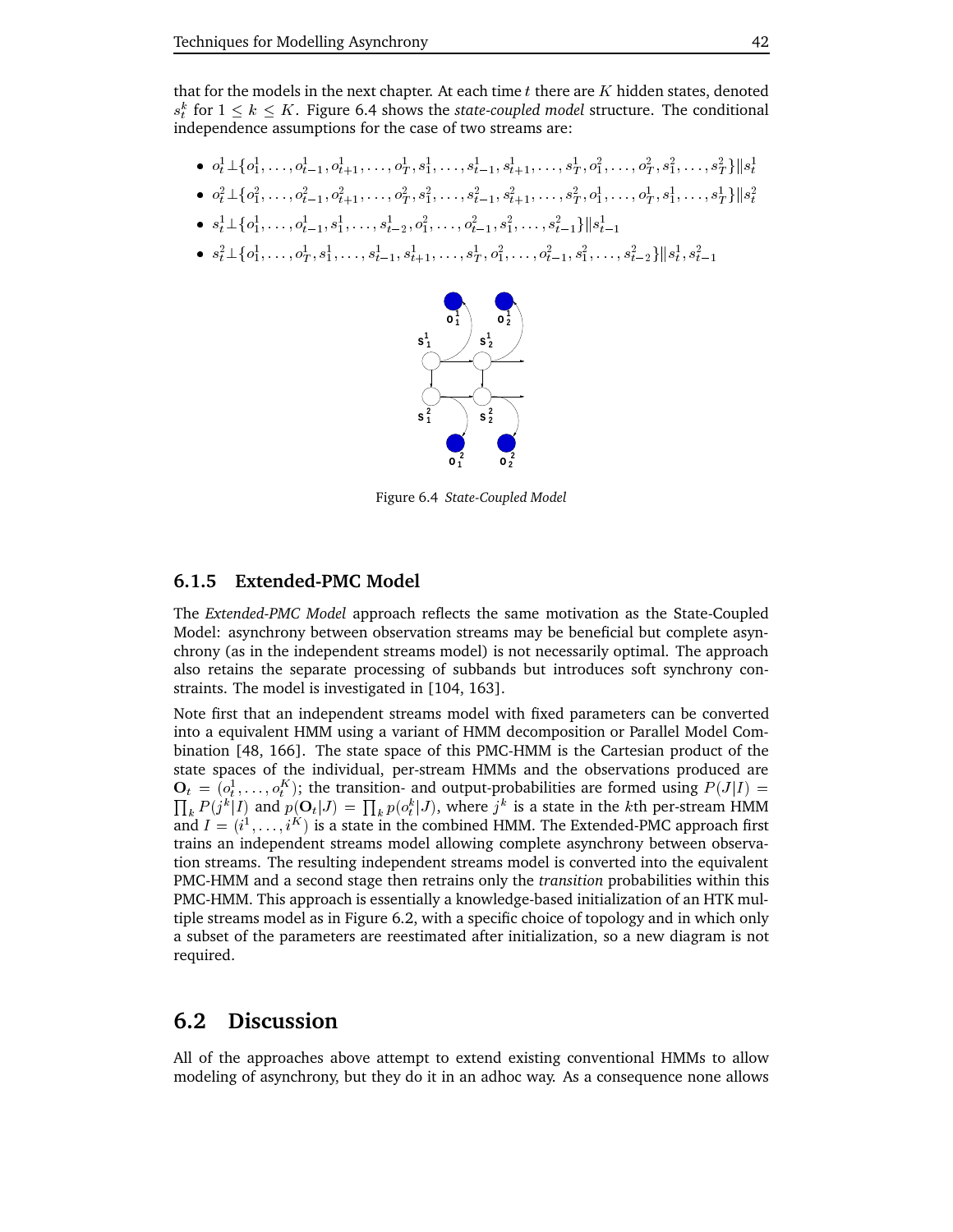the degree of allowable asynchrony to be varied to suit the underlying modelling requirements. The next chapter will discuss a general family of models that allows varying degrees of coupling between the different time series and will show that, with the exception of the State-Coupled Model of Section 6.1.4, the models discussed above may be considered as special cases.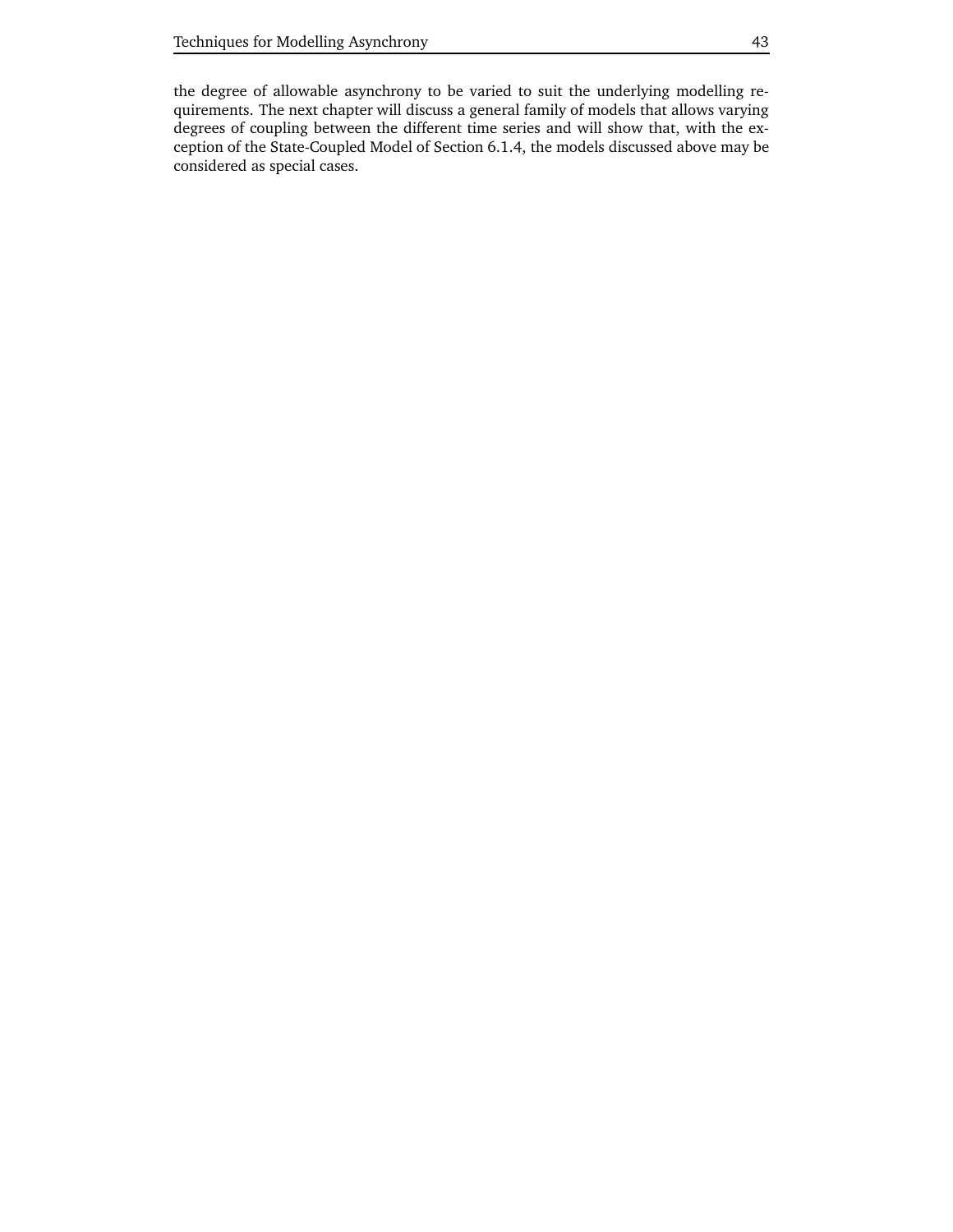**7**

This chapter introduces and develops the theory of loosely-coupled or factorial HMMs (FHMMs), which are potentially appropriate for modelling multiple loosely-coupled time series and were first discussed in [52]. As noted at the end of the previous chapter, this family generalizes many of the approaches to this problem that have been investigated within the speech community. Section 7.1 reviews the general factorial model and then introduces two members of the FHMM family that will be investigated in the empirical study of Chapter 9. The first is drawn from the machine learning literature [150]; the second, introduced here for the first time, makes fewer a-priori assumptions about the nature of the data to be modelled and has properties potentially better suited to speech modelling. Both of the models share some basic assumptions, which will be discussed in Section 7.2; the specifics of each model are developed in Sections 7.3 and 7.4.

# **7.1 Loosely-Coupled or Factorial HMMs**

As mentioned in the previous chapter, one obvious scheme for modelling loosely-coupled time series combines the  $K$  observations at each time  $t$  into a single observation vector  $\mathbf{O}_t = (o_t^1, \dots, o_t^K)$  and then models these combined observation vectors using a standard HMM. However, the resulting model may not be a parsimonious representation of the data. Alternatively, each observation stream  $k$  could be modelled independently using a single <sup>N</sup>-state HMM per stream. However, this scheme fails to capture any coupling between the different time series. An intermediate approach is to combine the  $K$  independent HMMs into a joint model which can capture something of the coupling between different streams. We can form a combined or *factorial* HMM (FHMM) in which (i) the hidden state space is the Cartesian product of the state spaces of the individual HMMs (see Figure 7.1), and (ii) the observations  $O_t$  are formed by concatenating the individual stream observations at time t, ie.  $\mathbf{O}_t = (o_t^1, \dots, o_t^K)$ . The Cartesian product hidden state space will be referred to as the *metastate space*, to distinguish it from the state spaces of the original independent HMMs for each stream.



Figure 7.1 *Metastate Space From Combined HMMs A, B*

The FHMM as just described is equivalent to a standard HMM, in which the metastates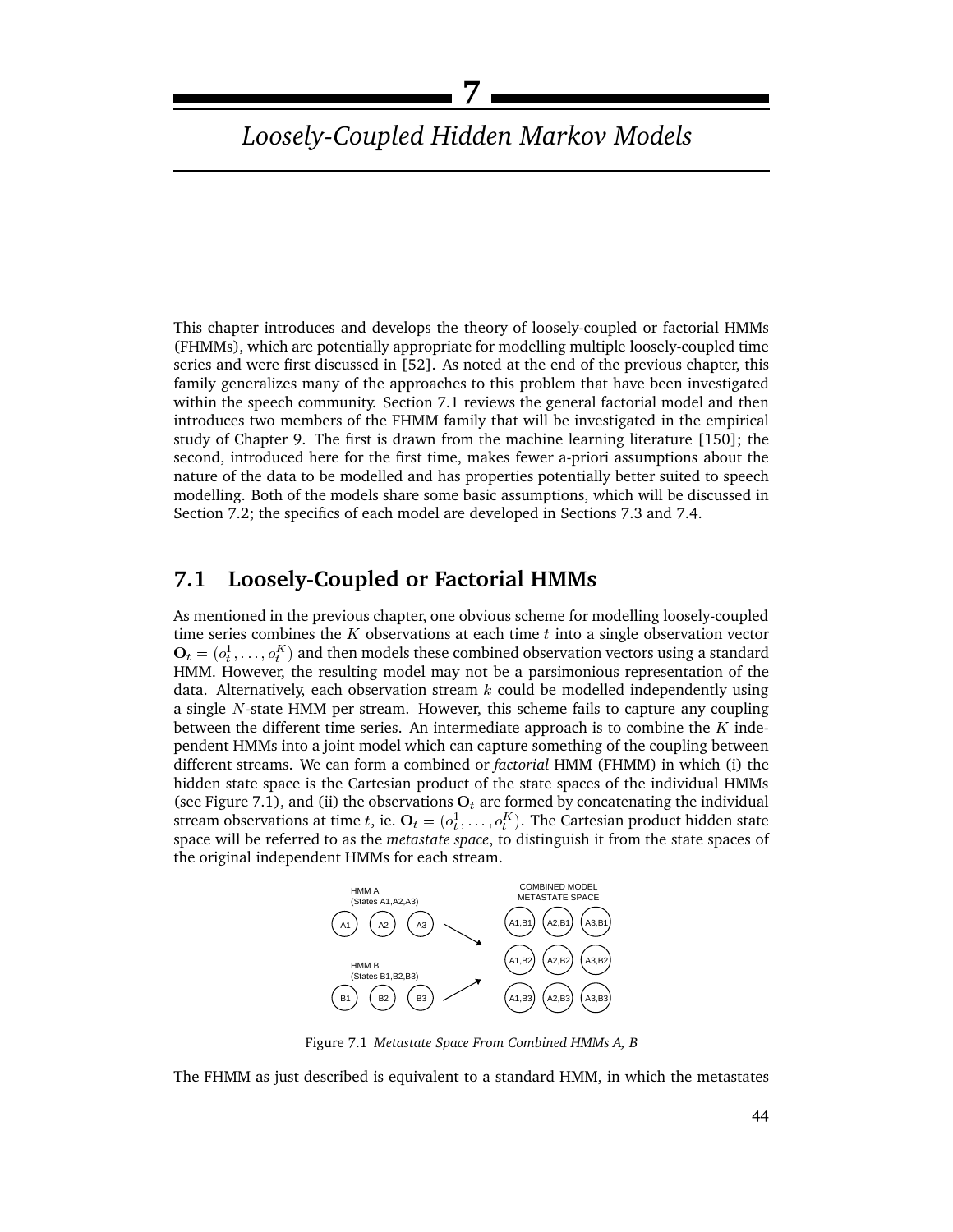and observations have internal structure. However, as  $K$  and  $N$  increase, estimation of the FHMM transition matrix and output distributions will be intractable both computationally and in terms of robust parameter estimation. Recent work in the machine learning literature handles these difficulties through additional assumptions and approximations which exploit the internal, combinatorial structure of the metastates and observations both to reduce the number of parameters and as the basis for efficient, approximate training and decoding algorithms eg. [52, 150].

The next section discusses the set of basic parameter-reducing assumptions that are common to the instances of the factorial HMM family investigated in this thesis. The family of models making these basic assumptions contains several standard speech models as special cases, when  $K$  and any additional parameter reduction schemes are chosen appropriately; later sections consider schemes for parameter reduction that result in models more general than these standard speech models.

# **7.2 Basic Loosely-Coupled Model**

**Notation** P denotes probability mass functions, p denotes densities. Each of the K time series comprises  $D$ -dimensional observations<sup>1</sup>. The  $KD$ -dimensional combined observations are denoted  $\mathbf{O}_t = (o_t^1, \dots, o_t^K)$ . A full, combined observation sequence of length  $T$ is denoted  $\mathbf{O} = \mathbf{O}_1, \ldots, \mathbf{O}_T$ . The presentation of the previous section will be generalized to allow L underlying Markov chains, where it is not necessary that  $L = K$ ; metastates are therefore described by L-tuples  $I = (i^1, \dots, i^L)$  and  $J = (j^1, \dots, j^L)$ . The full set of metastates is denoted  $\Theta_{meta}$ . Each chain has  $N$  possible states<sup>2</sup>. The full set of states in the k-th chain is denoted  $\theta_k$ . Using this notation, the parameters to be estimated in the FHMM are those associated with the metastate priors  $P(J)$ , the metastate transition matrix  $P(J|I)$  and the combined observation output distributions  $p(\mathbf{O}_t|J)$ .

All parameter reduction schemes considered in this work make the following basic conditional independence assumptions:

• independence of initial metastate components

$$
P(J) = \prod_{l=1}^{L} P(j^l)
$$
 (7.1)

conditional independence of metastate components given previous metastate:

$$
P(J|I) = \prod_{l=1}^{L} P(j^l|I)
$$
 (7.2)

conditional independence of observation components given current metastate:

$$
p(\mathbf{O}_t|J) = \prod_{k=1}^{K} p(o_t^k|J)
$$
 (7.3)

These conditional independence assumptions are illustrated in Figures 7.2 and 7.3.

 $1$ It is straightforward but notationally cumbersome to allow observations of different dimensionality in each stream.

 ${}^{2}$ It is straightforward but notationally cumbersome to allow different numbers of states per chain  $l$ .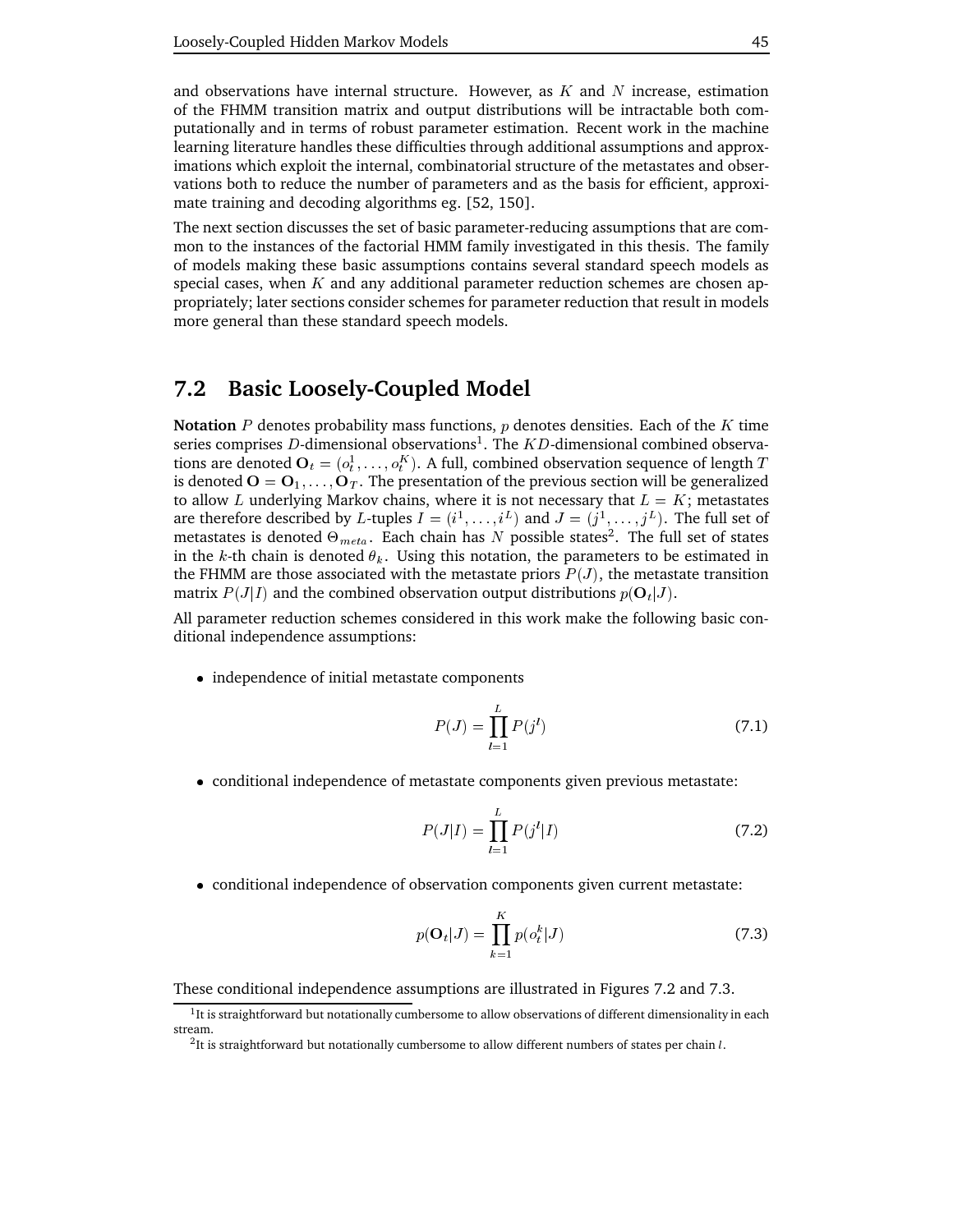

Figure 7.2 *Conditional independence structure for state transitions in the Basic FHMM (for cases L=2 and L=3). Metastates are represented by dashed lines; component states by solid lines.*



Figure 7.3 *Conditional independence structure for observations in the basic FHMM (for cases (1) K=L=2, (2) K=L=3, and (3) K=3, L=2). Metastates and combined observations are represented by dashed lines; component states and observations by solid lines.*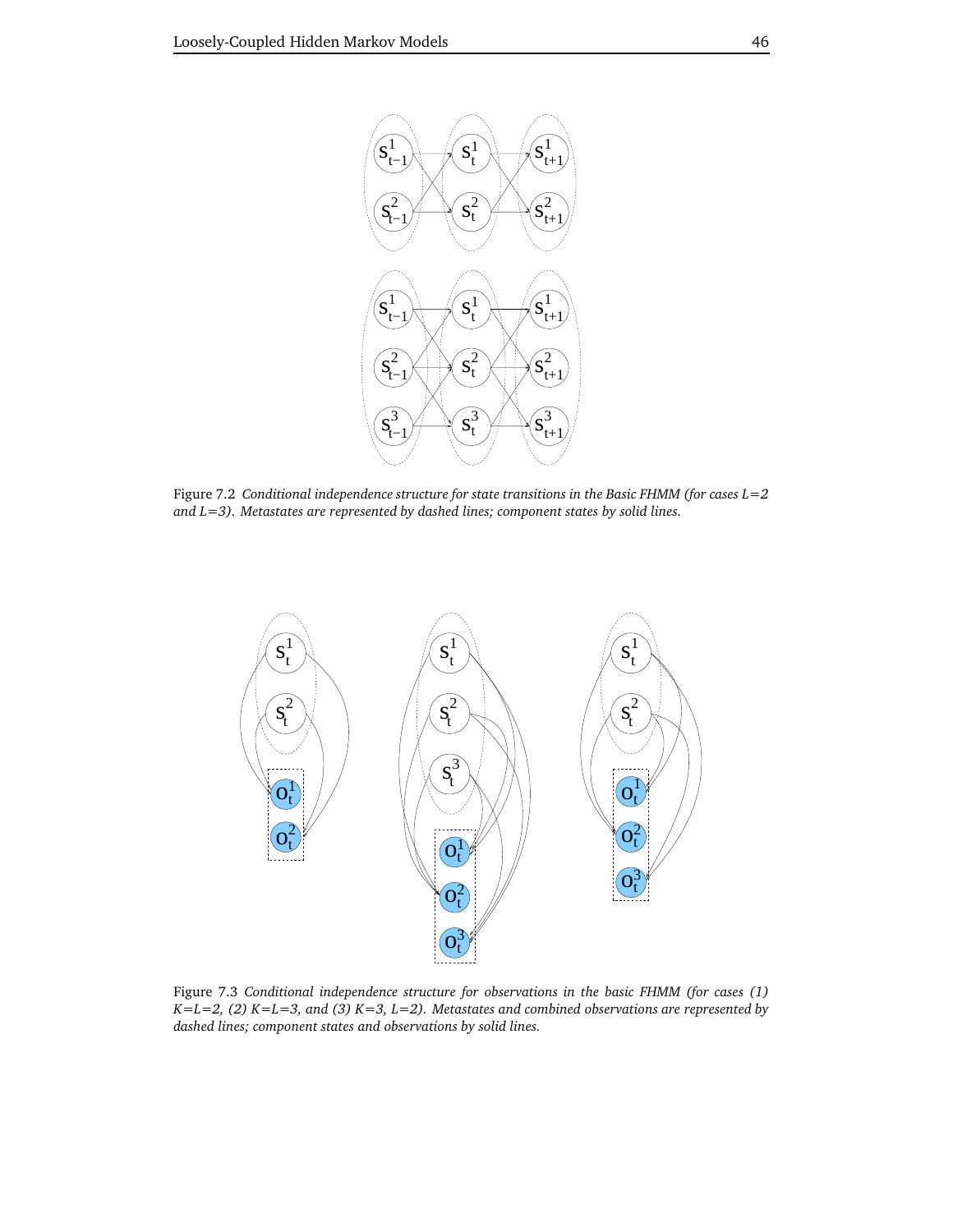

Figure 7.4 *Transition-Only Coupled Basic FHMM*



Figure 7.5 *Observation-Only Coupled Basic FHMM*

These basic assumptions will allow the investigation of various schemes for introducing coupling into a combined model. These correspond to the special cases where additional conditional independence assumptions are introduced such that only transitionrelated or only observation-related probabilities are made dependent upon full metastate identity, as opposed to the case where both are metastate dependent. The case where only transition distributions can be dependent upon metastates will be referred to as *transition-only coupled*, the case where only output distributions can be dependent upon metastates will be referred to as *observation-only coupled* and the general case where both observation and transition distributions may depend upon metastates is *fully coupled*. The conditional independence assumptions made in each case are illustrated in Figures 7.4, 7.5 and 7.6 to clarify the terminology. (Interpretation of conditional independence assumptions from such diagrams is discussed in (Appendix J)).

Several of the conventional speech models discussed in the previous chapter are special cases of the basic model described above. Setting  $K = L = 1$  gives the standard *HMM*. Setting  $L = 1$  and K to the number of time series gives the *HTK multiple stream model.* Setting  $L = K$  and making the additional conditional independence assumptions  $p(j^k|I) = p(j^k|i^k)$  and  $p(o_k^k|J) = p(o_k^k|j^k)$  for  $1 \leq k \leq K$  gives the *independent* t t *streams model*. It is also (theoretically) straightforward to incorporate stream exponent weighting parameters into this basic model, as is often done in the independent streams or HTK multiple stream models, where these can be estimated using (for example) the MMI (Maximum Mutual Information) [18], FD (Frame Discrimination) [78] or MCE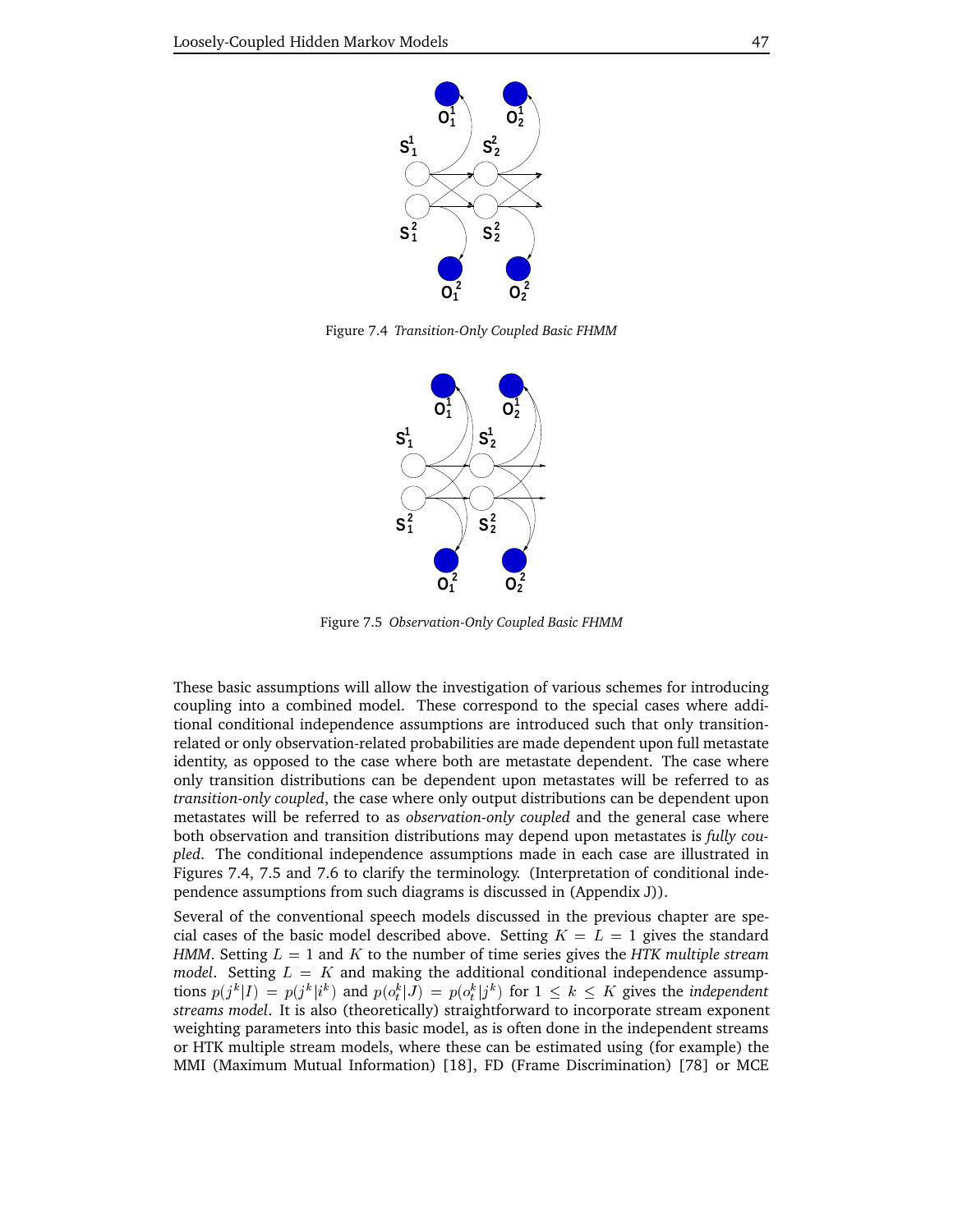

Figure 7.6 *Fully-Coupled Basic FHMM*

(Minimum Classification Error) [77] criterion. Such parameters might be particularly appealing for articulatory or phonological feature modelling, where they could emphasize the subsets of *critical features* important for distinguishing particular sounds.

Our real interest in FHMMs lies in the possibility of using new parameter reduction schemes to obtain more flexible models than these for capturing coupling between the  $K$  time series. There are many ways to reduce the number of FHMM parameters to a number that can be robustly estimated: this thesis investigates two possibilities. The first scheme introduces additional assumptions about the nature of the data to be modelled. These *Mixed-Memory Assumptions* were first proposed by [150]. The second scheme uses a data-driven approach to the reduction of parameters and makes fewer a-priori assumptions about the data. These schemes are described in detail in the next two sections. Note that, in both sections, the presentation will assume that  $L = K$  for notational simplicity; generalization to  $L \neq K$  is straightforward. Finally, we note that a third parameter reduction scheme is proposed in [52]. This was applied to speech modelling in [102]. Since it gave unpromising results, the scheme will not be pursued here.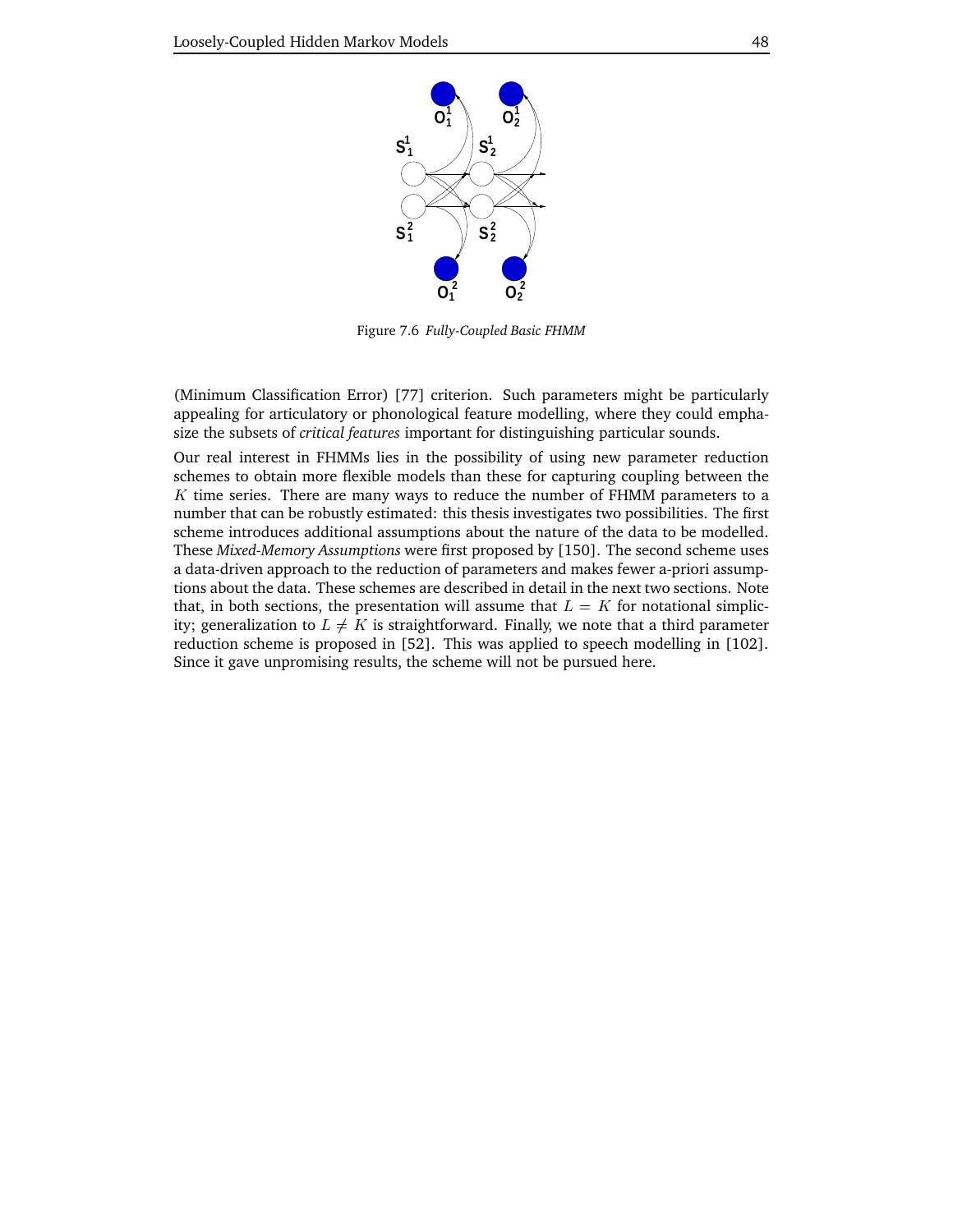# **7.3 Mixed-Memory Assumptions**

This section discusses an approach to parameter reduction through the introduction of additional, a-priori assumptions about the nature of the data to be modelled [150]. Models using this parameter reduction scheme will be referred to as Mixed-Memory Factorial HMMs (MM-FHMMs).

# **7.3.1 Parameter Reduction Scheme**

The Mixed-Memory Assumptions are:

 model conditional probability of state components given metastates using a convex combination of *cross-transition* distributions:

$$
P(j^k|I) = \sum_{l=1}^{K} \psi^k(l) a^{kl} (j^k | i^l)
$$
 (7.4)

 model the prior probability of state components using a convex combination of *cross-stream* prior distributions<sup>3</sup>:

$$
P(j^{k}) = \sum_{l=1}^{K} \psi^{k}(l) \pi^{kl}(j^{k})
$$
\n(7.5)

 model the conditional probability of per-stream observation vectors with a convex combination of *cross-emission* distributions:

$$
p(o_t^k|J) = \sum_{l=1}^K \phi^k(l)b^{kl}(o_t^k|j^l)
$$
\n(7.6)

The MM-FHMM parameter set is thus  $\lambda = (\pi, A, B, \phi, \psi)$  where:

#### • Cross-Stream Priors  $\pi$

The parameters  $\pi^{kt}(j^k)$  are  $1\times N$  matrices, of which there are  $K^2$ , giving a total of  $K^2N$  parameters. All matrix elements are non-negative. Matrix rows must satisfy sum-to-one constraints: for each  $k$  and  $l$ , we require  $\sum_{j^k \in \Theta_k} \pi^{kl}(j^k) = 1$ .

#### **Cross-Transition Matrices** A

The parameters  $a^{kt}(j^k|i^l)$  are  $N \times N$  cross-transition matrices, of which there are  $K^2$ , giving a total of  $K^2N^2$  transition parameters. All matrix elements are nonnegative. Matrix rows must satisfy sum-to-one constraints: for each  $k, l$  and each state  $i^t \in \Theta_l,$  we require  $\sum_{j^k \in \Theta_k} a^{kl}(j^k|i^l) = 1.$ 

#### **Cross-Emission Distributions** B

The  $b^{k\ell}(o^k_t|j^l)$  are  $K^2N$  cross-emission output distributions, which may be continuous or discrete. Where each time series comprises  $D$ -dimensional observations and output densities are full covariance gaussians, this requires a total of  $K^2ND\frac{(3+D)}{2}$ observation-related parameters.

 $3$ Making the same assumptions for the stream-state priors as for the conditional probability of state components given metastates will simplify implementation by allowing the former to be treated as a special case of the latter for estimation and probability calculations.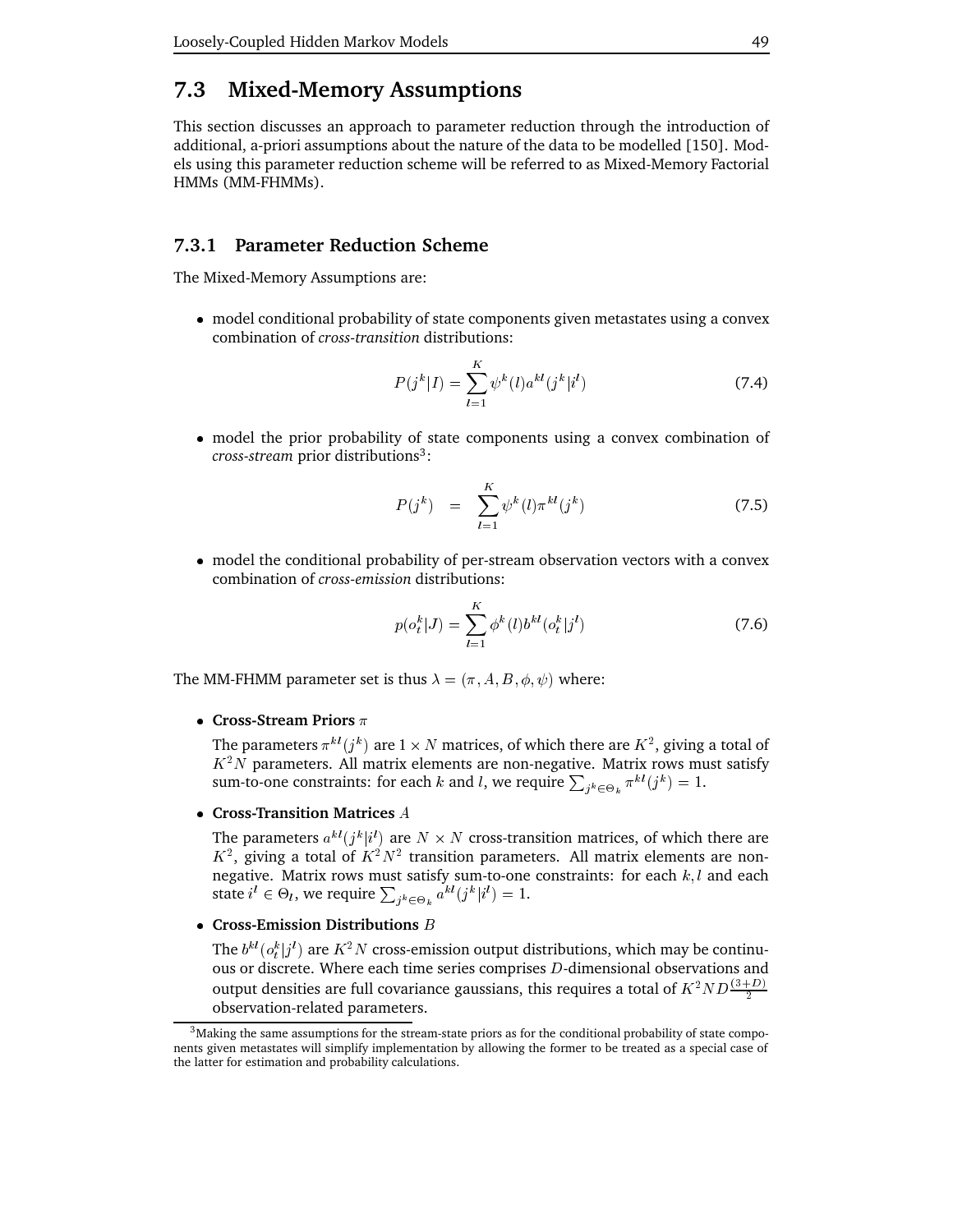• Model-dependent Mixture Weights  $\phi$ ,

Parameters  $\psi^k\left(l\right),$   $\phi^k\left(l\right)$  are mixture weights. They are fixed for a single model, and give a measure of the dependency between different streams, using a total  $2K^2$ parameters. They are constrained to be non-negative and to satisfy sum-to-one constraints ie. for each k we require  $\sum_{l=1}^{K} \psi^k(l) = \sum_{l=1}^{K} \phi^k(l) = 1$ .

For the case of <sup>D</sup>-dimensional observations in each time series and multivariate Gaussian output densities, the model would have  $K^2N(\frac{3D+D^2}{2} + N)$  free parameters vs.  $N^{K}(\frac{3D+D^{2}}{2}+N^{K})$  for the combined, full metastate space model.

The three types of coupling discussed in Section 7.2 can be investigated as follows. An  $observation-only \,coupled\; MM\mbox{-}FHMM\; is\; obtained \; by\; setting \; \psi \; to \; the \; K \times K \; identity \; matrix.$ A *transition-only* coupled MM-FHMM is obtained by setting  $\phi$  to the  $K \times K$  identity matrix. Finally, a *fully-coupled* MM-FHMM corresponds to the general case of unrestricted  $\phi$  and  $\psi$ .

## **7.3.2 Estimation of Model Parameters**

ML parameter estimation is achieved using an EM algorithm [33]. This section illustrates the complete data set and presents parameter update equations without proof. Details of the derivation and of the calculation of the necessary posterior probabilities are given in Appendix D.

Following [150], Eqns (7.4)-(7.6) are viewed as mixture models, introducing two new types of latent variable in addition to those denoting the metastate sequence taken through the model. The new latent variables, denoted by  $y_t^k$  and  $x_t^k$  below, encode the identity of the cross-emission distribution and cross-transition matrix (ie. the distributions within each mixture model) used in each stream k at each t. Figure 7.7 illustrates the information provided by the  $x_t^k$  and  $y_t^k$  variables.

The notation for latent variables is as follows:

- $s_t^k$  : state occupied in stream  $k$  at time  $t$ ;
- $S_t = (s_t^1, \ldots, s_t^K)$  : metastate occupied at t;
- $S = S_1, \ldots, S_T$ : a sequence of metastates;
- $\mathcal{S} = \{S\}$ : the set of possible metastate sequences;
- $x_t^k$ : the hidden variable  $\in \{1,\ldots,K\}$  indicating the component of  $\mathbf{S}_{t-1}$  which determines the matrix used for the transition into  $s_t^k$ ;
- $X_t = (x_t^1, \ldots, x_t^K);$
- $X = X_1, \ldots, X_T$ : a complete sequence of transition-predicting state component vectors for an utterance of length  $T$ ;
- $\mathcal{X} = \{X\}$  the set of possible sequences;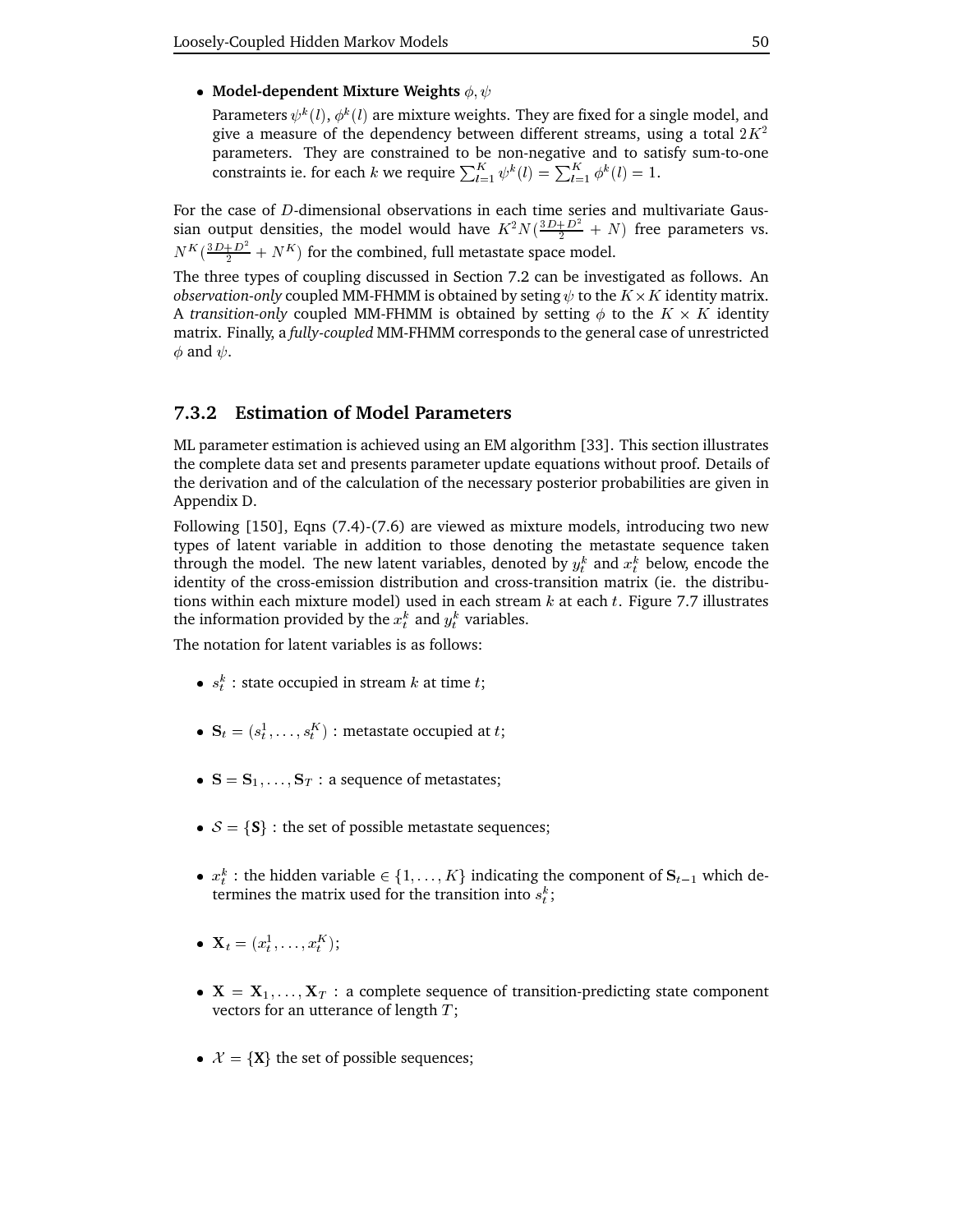- $y_t^k$ : the hidden variable  $\in \{1, \ldots, K\}$  indicating the component of  $\mathbf{S}_t$  which determines the output probability for  $o_t^k;$
- $Y_t = (y_t^1, \ldots, y_t^K);$
- $Y = Y_1, \ldots, Y_T$ : a complete sequence of observation-predicting state component vectors for an utterance of length  $T$ ;
- $\mathcal{Y} = \{Y\}$ : the set of possible sequences



Figure 7.7 *Bold lines show information specified by the hidden (vector) variables*  $Y_{t-1}$ ,  $X_t$ ,  $Y_t$ *. Metastates and combined observations are represented by dashed lines; component states and observations by solid lines.*

For the case where each  $b^{kt}(o_t^k|j^l)$  is modelled using a single, full covariance, multivariate Gaussian  $\mathcal{N}(\mu_j^{kl}, \Sigma_j^{kl}),$  the reestimation formulae are as follows:

$$
\hat{\pi}^{kl}(j^k) = \frac{P(s_1^k = j^k, x_1^k = l | \mathbf{O})}{P(x_1^k = l | \mathbf{O})}
$$
\n(7.7)

$$
\hat{a}^{kl}(j^k|i^l) = \frac{\sum_{t=2}^T P(s_t^k = j^k, s_{t-1}^l = i^l, x_t^k = l | \mathbf{O})}{\sum_{t=2}^T P(s_{t-1}^l = i^l, x_t^k = l | \mathbf{O})}
$$
(7.8)

$$
\hat{\psi}^{k}(l) = \frac{\sum_{t=1}^{T} P(x_{t}^{k} = l | \mathbf{O})}{T}
$$
\n(7.9)

$$
\hat{\phi}^k(l) = \frac{\sum_{t=1}^T P(y_t^k = l | \mathbf{O})}{T}
$$
\n(7.10)

$$
\hat{\mu}_j^{kl} = \frac{\sum_{t=1}^T P(y_t^k = l, s_t^l = i^l | \mathbf{O}) o_t^k}{\sum_{t=1}^T P(y_t^k = l, s_t^l = i^l | \mathbf{O})}
$$
\n(7.11)

$$
\hat{\Sigma}_j^{kl} = \frac{\sum_{t=1}^T P(y_t^k = l, s_t^l = i^l | \mathbf{O}) o_t^k (o_t^k)^T}{\sum_{t=1}^T P(y_t^k = l, s_t^l = i^l | \mathbf{O})} - \hat{\mu}_j^{kl} (\hat{\mu}_j^{kl})^T
$$
(7.12)

Generalization to training using multiple observation sequences is straightforward.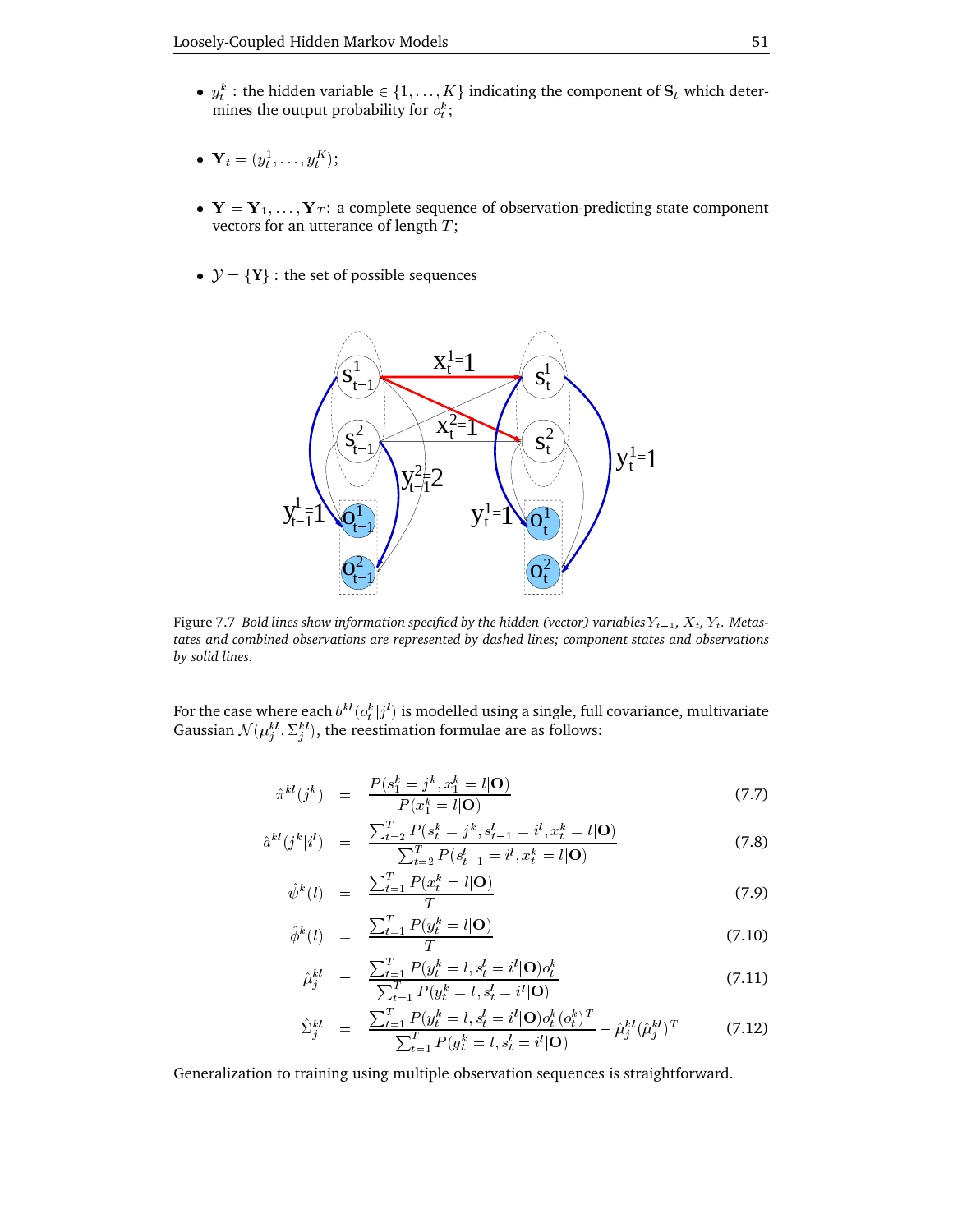# **7.4 Data-Driven Parameter Reduction**

The previous scheme introduced *a priori* assumptions to reduce the number of FHMM parameters. This section proposes a data-driven scheme which will automatically determine dependencies that are usefully distinguished in an ML sense<sup>4</sup>. The approach has two advantages over the previous scheme: (1) fewer assumptions are made about the data to be modelled, and (2) a left-to-right transition topology without skip transitions<sup>5</sup> can be enforced within the metastate space. The reader should note that such topology restrictions have proven particularly important for speech modelling and have been almost universally adopted in that field. However, since such restrictions are of interest only for specific applications, further discussion of the difficulties associated with their enforcement in the MM-FHMM are postponed until the experimental study of Chapter 9. Models using this particular parameter reduction scheme will be referred to as Parameter-Tied Factorial HMMs (PT-FHMMs).

## **7.4.1 Parameter Reduction Scheme**

The primary goal of the parameter reduction scheme is to reduce the number of FHMM parameters to a number which can be robustly estimated using the available data whilst retaining some ability to model coupling between streams. The underlying problem more model parameters than can be estimated reliably from the available data - is encountered frequently in the speech recognition community and is commonly approached using some variant of *parameter tying*. Parameter tying reduces the number of free parameters to be estimated by putting "similar" constructs (eg. metastates) into equivalence classes and insisting that constructs in a class share the same model parameters (eg. transition or output distributions), whilst "dissimilar" constructs continue to be modelled using different parameters. The precise definitions of the sets of "similar" constructs may be specified a-priori by the modeller, but are more commonly determined using a data-driven approach. The same type of data-driven parameter tying approach can be applied to the problem of parameter reduction within FHMMs.

Our approach to reducing the number of *observation-related* parameters in the basic factored model of Section 7.2 will be, for each stream  $k$ , to identify classes of "equivalent" metastates and then to tie the stream  $k$  observation distributions  $p(o_t^k|J)$  across each such the contract of the contract of the contract of the contract of the contract of the contract of the contract of class. The number of *transition-related* parameters will be reduced in a similar fashion: for each chain  $k$ , classes of "equivalent" metastates will be identified and then the chain k transition distributions  $P(j^k|I)$  will be tied across each such class.

Consider the case of reducing the number of parameters in the  $p(o_t^k|J)$  distributions the contract of the contract of the contract of the contract of the contract of the contract of the contract of which are used to model the observations in some stream  $k$ . (A similar approach will be used for *transition-related* parameters). The basic problem to be solved is as follows. Let  $\Theta_{meta}$  denote the set of all metastates. Then we seek a partition  $C_1^{obs,k}, \ldots, C_{NClasses(obs,k)}^{obs,k}$ of  $\Theta_{meta}$  to be used in tying the stream k observation distributions  $p(o_t^k|J)$ . Thus  $\bigcup_{n=1}^{NClasses(obs,k)} C_n^{obs,k} = \Theta_{meta}$  and  $C_n^{obs,k} \cap C_m^{obs,k} = \emptyset$  for  $m \neq n$ . We emphasize that there is no requirement that the equivalence classes defined for tying stream  $k$ observation-related distributions be the same as the equivalence classes defined for tying the observation-related distributions for any other stream; further, the equivalence classes need not be the same as the equivalence classes defined for the purposes of tying transition distributions  $P(j^t|I)$  for any state chain  $l$   $(1 \leq l \leq K)$ .

Two issues must be addressed to solve this problem: determining an appropriate num-

<sup>&</sup>lt;sup>4</sup>The idea for this model arose during a discussion with Mark Gales.

<sup>&</sup>lt;sup>5</sup>A left-to-right topology allows transitions to occur only between metastates  $I = (i^1, \ldots, i^K)$  and  $J = (j^1, \ldots, j^K)$  where  $j^k \in \{i^k, i^k + 1\}$  for each k; all other transitions are initialized to have zero probability.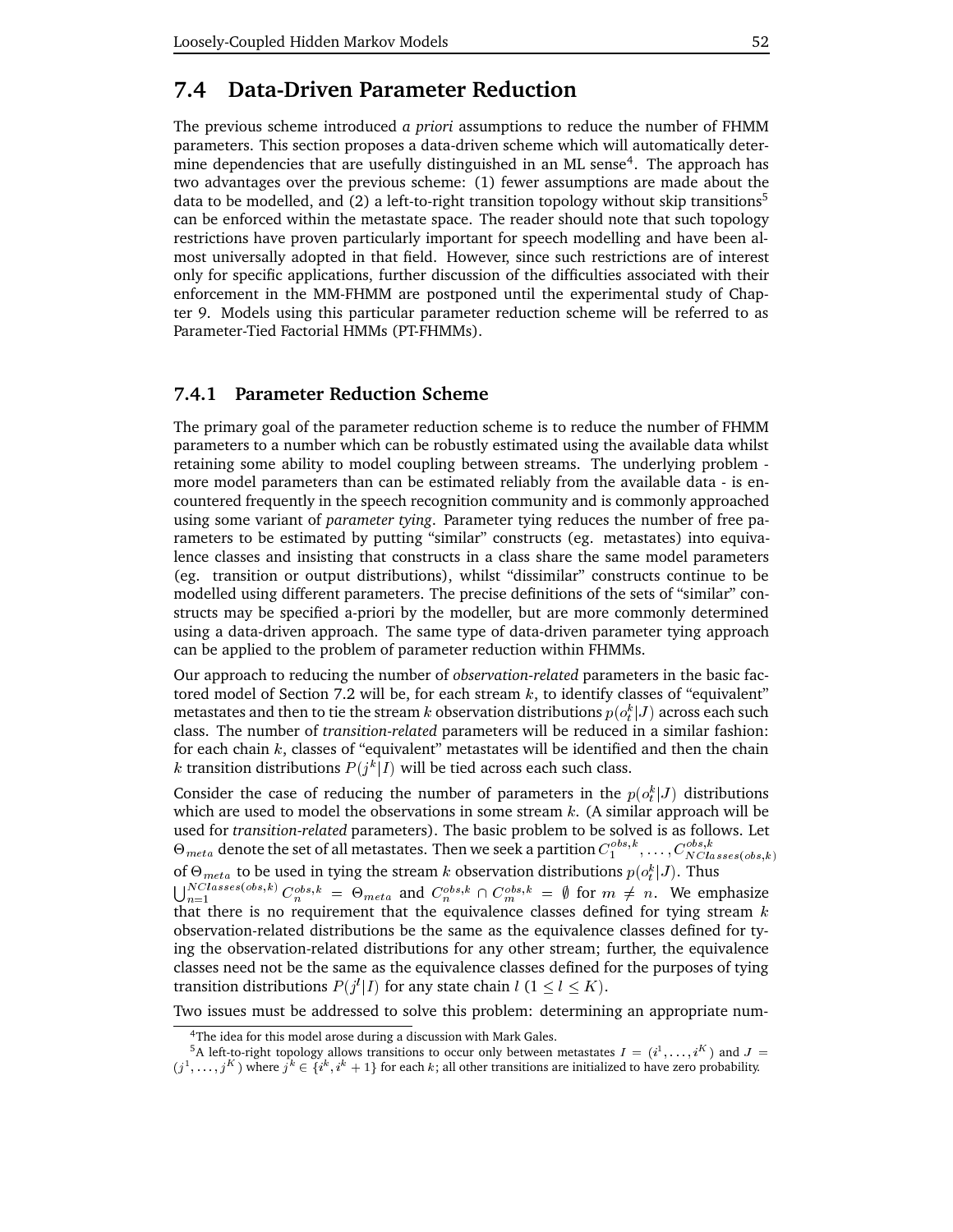ber of equivalence classes  $NClasses(obs, k)$  and, given  $NClasses(obs, k)$ , determining a "good" mapping between metastates and the equivalence classes. These issues will be addressed using a greedy, hierarchical partitioning procedure. At the start of the algorithm, all metastates are placed into a single equivalence class. A locally optimal, binary partition (with respect to some objective function) is found for this class, which is split to give two new equivalence classes. The algorithm continues by splitting the existing class for which the associated locally optimal, binary partition leads to the greatest increase in the objective function. This greedy splitting procedure terminates when either (1) gains in objective function fall below a threshold or (2) further splitting of any class would create equivalence classes with insufficient data points. The minimum likelihood-gain threshold and the data-insufficiency thresholds are chosen empirically. This hierarchical approach is similar in flavour to the LBG algorithm [101] but, as we shall see, the objective function and notion of a class "centroid" will be somewhat different.

The next two sections describe the objective function and the methods used for obtaining a locally optimal partition of a set of metastates.

#### **7.4.1.1 Objective Function**

Direct use of a maximum likelihood objective function is computationally expensive. However, as observed in eg. [125], use of the EM auxiliary function  $\mathcal{Q}(\lambda,\lambda)$  is tractable and increasing  $\mathcal{Q}(\lambda, \lambda)$  guarantees the likelihood of the data is non-decreasing [33].

Let  $C^{obs,k}$  denote a set of equivalence classes defined amongst metastates for the purposes of tying the stream k observation-related distributions  $p(o_t^k|J)$  and  $\mathcal{C}^{trans,k}$  denote a set of equivalence classes defined amongst metastates for the purposes of tying the chain  $k$ transition-related distributions  $P(j^k|I)$ . The EM auxiliary function is:

$$
Q(\lambda, \hat{\lambda}) = \sum_{k=1}^{K} \sum_{j^{k} \in \theta_{k}} P(s_{1}^{k} = j^{k} | \mathbf{O}) \log \hat{P}(j^{k})
$$
  
+ 
$$
\sum_{k=1}^{K} \sum_{C \in \mathcal{C}^{obs,k}} \sum_{J \in C} \sum_{t=1}^{T} P(\mathbf{S}_{t} = J | \mathbf{O}) \log \hat{p}(o_{t}^{k} | C)
$$
  
+ 
$$
\sum_{k=1}^{K} \sum_{C \in \mathcal{C}^{trans,k}} \sum_{I \in C} \sum_{j^{k} \in \theta_{k}} \sum_{t=2}^{T} P(s_{t}^{k} = j^{k}, \mathbf{S}_{t-1} = I | \mathbf{O}) \log \hat{P}(j^{k} | C)
$$
  
= 
$$
Q_{\pi} + \sum_{k=1}^{K} Q_{Bk} + \sum_{k=1}^{K} Q_{Ak}
$$

where

$$
Q_{\pi} \stackrel{\text{def}}{=} \sum_{k=1}^{K} \sum_{j^{k} \in \theta_{k}} P(s_{1}^{k} = j^{k} | \mathbf{O}) \log \hat{P}(j^{k})
$$
  
\n
$$
Q_{Bk} \stackrel{\text{def}}{=} \sum_{C \in \mathcal{C}^{obs,k}} \sum_{J \in C} \sum_{t=1}^{T} P(\mathbf{S}_{t} = J | \mathbf{O}) \log \hat{p}(o_{t}^{k} | C)
$$
  
\n
$$
Q_{Ak} \stackrel{\text{def}}{=} \sum_{C \in \mathcal{C}^{trans,k}} \sum_{I \in C} \sum_{j^{k} \in \theta_{k}} \sum_{t=2}^{T} P(s_{t}^{k} = j^{k}, \mathbf{S}_{t-1} = I | \mathbf{O}) \log \hat{P}(j^{k} | C)
$$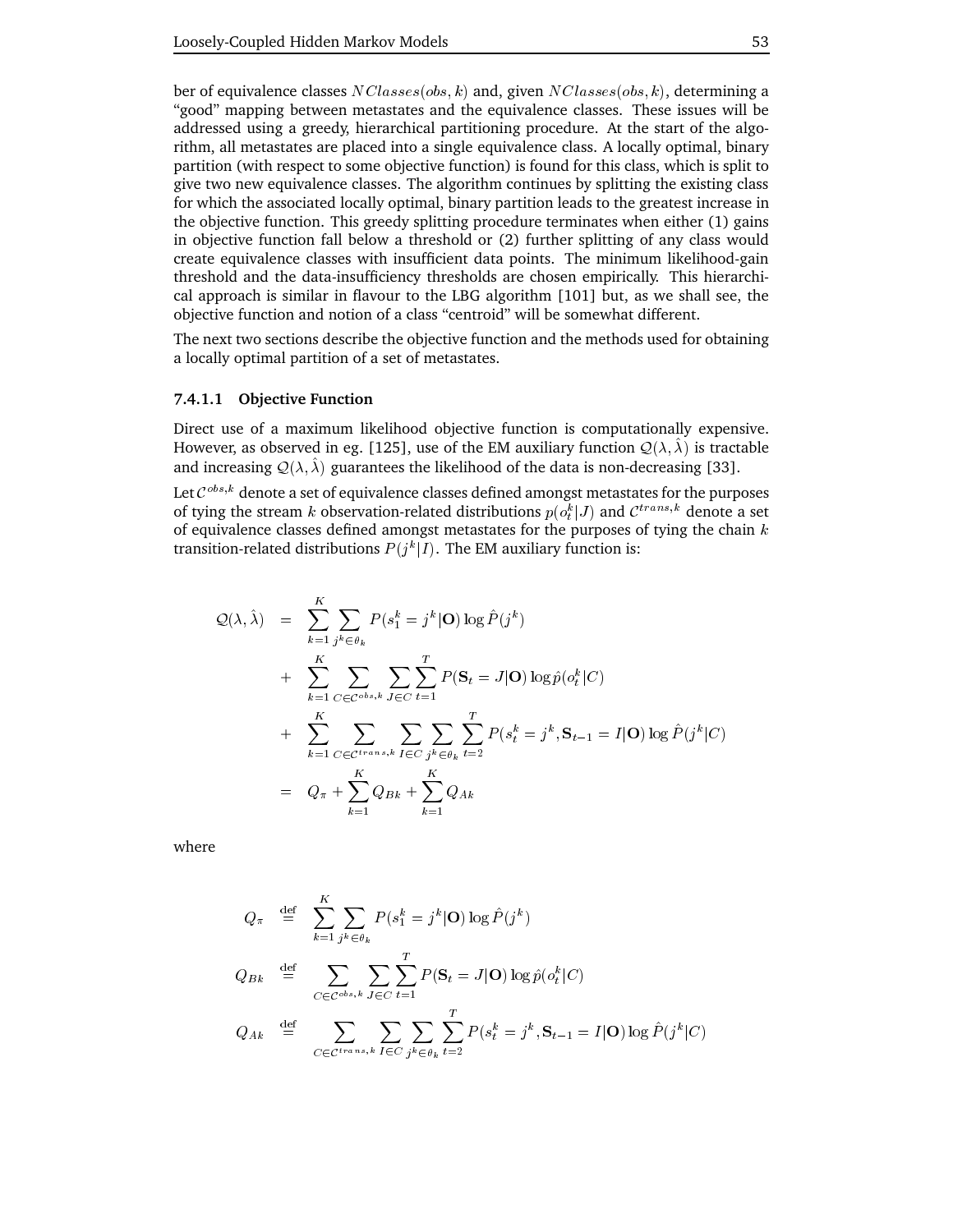The form of  $\mathcal{Q}(\lambda, \lambda)$  will allow separate maximization of the parameters associated with each equivalence class, for each  $k$  and each type of distribution (observation or transition) independently.

Calculation of auxiliary function contributions  $Q_{Bk}$  and  $Q_{Ak}$  can be made more efficient using class sum occupancies and sufficient statistics, see Appendix G.

#### **7.4.1.2 Locally-Optimal Binary Splits: Observation-Related Distributions**

Repartitioning seeks a binary partition of an equivalence class  $C^{obs,k}$  that leads to an locally-optimal increase in the auxiliary function. We assume single multivariate Gaussian models of classes are adequate for the purpose of finding the partitions. We define the *centroid* of an equivalence class of metastates  $C^{obs,k}$  to be  $(\mu_{C^{obs,k}}, \Sigma_{C^{obs,k}})$ , the ML estimates for a single multivariate Gaussian model of  $p(o_i^k|C)$  given the data in the class. We also abbreviate the state occupancy posteriors  $P(\mathbf{S}_t = J | \mathbf{O})$  by  $\gamma_t(J)$ .

The following iterative procedure finds a locally optimal, binary partition of the metastates in  $C^{obs,k}$  with respect to  $\mathcal{Q}(\lambda, \hat{\lambda})$ :

- Initialization: Define initial centroids for two new classes  $C_1^{\text{obs},k}$  and  $C_2^{\text{obs},k}$ , denoted by  $(\mu_{C_1^{obs,k}}, \Sigma_{C_1^{obs,k}})$  and  $(\mu_{C_2^{obs,k}}, \Sigma_{C_2^{obs,k}});$
- **Iteration**: until convergence:

**a. Find a new binary partition:** map each metastate  $J \in C^{obs,k}$  to the class that maximizes its contribution to  $\mathcal{Q}(\lambda, \lambda)$ . Thus, assign  $J$  to class  $C_1^{\text{oos}, \kappa}$  if

$$
\sum_{t=1}^{T} \gamma_t(J) \log \hat{p}(o_t^k | \mu_{C_1^{obs,k}}, \Sigma_{C_1^{obs,k}}) \ge \sum_{t=1}^{T} \gamma_t(J) \log \hat{p}(o_t^k | \mu_{C_2^{obs,k}}, \Sigma_{C_2^{obs,k}}) \quad (7.13)
$$

**b. Update centroids**: given the current binary partition  $C_1^{obs,k}$  and  $C_2^{obs,k}$ , update the class centroids to maximize  $Q(\lambda, \hat{\lambda})$ . For  $C \in \{C_1^{obs,k}, C_2^{obs,k}\}$ :

$$
\hat{\mu}_C = \frac{\sum_{J \in C} \sum_{t=1}^T \gamma_t(J) o_t^k}{\sum_{J \in C} \sum_{t=1}^T \gamma_t(J)} \tag{7.14}
$$

$$
\hat{\Sigma}_C = \frac{\sum_{J \in C} \sum_{t=1}^T \gamma_t(J) (o_t^k - \hat{\mu}_C) (o_t^k - \hat{\mu}_C)^T}{\sum_{J \in C} \sum_{t=1}^T \gamma_t(J)}
$$
(7.15)

The procedure will converge to a locally optimal, binary partition of the original equivalence class.

Computation of the distances in Eqn (7.13) and centroid updates in Eqns (7.14)-(E.1) can be made more efficient using class sum occupancies and sufficient statistics, see Appendix G.

### **7.4.1.3 Locally-Optimal Binary Splits: Transition-Related Distributions**

Repartitioning seeks a binary partition of an equivalence class  $C^{trans,k}$  that leads to an locally-optimal increase in the auxiliary function. We define the *centroid* of an equivalence class of metastates  $C^{trans,k}$  to be the ML estimates for the transition distribution  $P(j^k|C)$  given the data for that class. We also abbreviate the state occupancy posteriors  $P(S_t = J|O)$  by  $\gamma_t(J)$  and the transition occupancy posteriors  $P(s_t^k = j^k, S_{t-1} = I|O)$ by  $\eta_t^k(j^k,I)$ .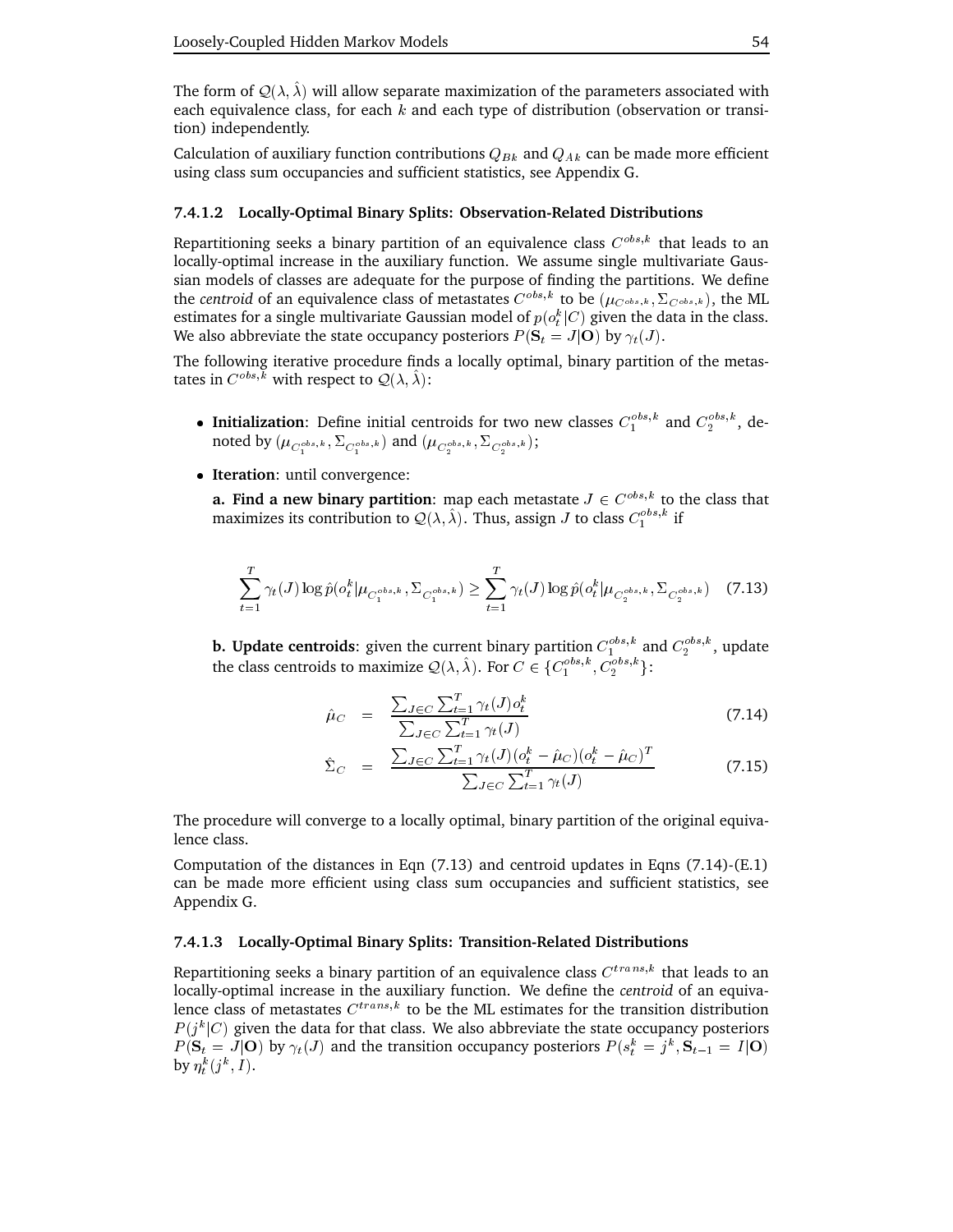- Initialization: Define initial centroids for two new classes  $C_1^{trains,k}$  and  $C_2^{trains,k}$ , denoted by  $P(j^k|C_1^{trans,k})$  and  $P(j^k|C_2^{trans,k})$ ;
- **Iteration**: until convergence:

**a. Find a new binary partition:** map each metastate  $I \in \mathbb{C}^{trans,k}$  to the class that maximizes its contribution to  $\mathcal{Q}(\lambda, \lambda)$ . Thus, assign I to class  $C_1^{trans, k}$  if

$$
\sum_{j^k \in \theta_k} \sum_{t=2}^T \eta_t(j^k, I) \log \hat{P}(j^k | C_1^{trans, k}) \ge \sum_{j^k \in \theta_k} \sum_{t=2}^T \eta_t(j^k, I) \log \hat{P}(j^k | C_2^{trans, k})(7.16)
$$

**b.** Update centroids: given the current binary partition  $C_1^{trans,k}$  and  $C_2^{trans,k}$ , **b.** Update centroids: given the current binary partition  $C_1^{trans,k}$  and  $C_2^{trans,k}$ , update the class centroids to maximize  $Q(\lambda, \hat{\lambda})$ . For  $C \in \{C_1^{trans,k}, C_2^{trans,k}\}$  and  $j^k \in \theta_k$ :

$$
\hat{p}(j^{k}|C) = \frac{\sum_{I \in C} \sum_{t=2}^{T} \eta_{t}^{k}(j^{k}, I)}{\sum_{I \in C} \sum_{t=2}^{T} \gamma_{t}(I)}
$$
\n(7.17)

The procedure will converge to a locally optimal, binary partition of the original equivalence class.

Computation of the distances in Eqn (7.16) and ML updates in Eqn (7.17) can be calculated more efficiently using class sum occupancies and sufficient statistics, see Appendix G.

# **7.4.2 Estimation of Model Parameters**

Once sets of distribution equivalence classes have been defined, ML parameter estimation is again achieved using an EM algorithm [33]. The parameters to be estimated are (for  $1 \leq k \leq K$ ) the prior probabilities  $P(j^k)$ , the observation-related distributions  $p(o_i^k|C)$ for  $C \in \mathcal{C}^{obs,k}$  and transition-related distributions  $p(j^k|C)$  for  $C \in \mathcal{C}^{trans,k}$ . In this case, the only latent variables required are those specifying metastate sequences through the model, denoted  $S = S_1, \ldots, S_T$ . Details of the derivation and of the calculation of the necessary posterior probabilities are given in Appendix E. For the case where each  $p(o_t^k | J)$  is modelled using a single, full covariance, multivariate Gaussian  $\mathcal{N}(\mu_j^k, \Sigma_j^k)$ , the the contract of the contract of the contract of the contract of the contract of the contract of the contract of reestimation formulae are as follows:

$$
\hat{P}(j^k) = P(s_1^k = j^k | \mathbf{O})
$$
\n
$$
\hat{P}(j^k | C) = \frac{\sum_{I \in C} \sum_{t=2}^T \eta_t^k (j^k, I)}{\sum_{I \in C} \sum_{t=2}^T \gamma_t(I)}
$$
\n
$$
\hat{\mu}_C = \frac{\sum_{J \in C} \sum_{t=1}^T \gamma_t(J) o_t^k}{\sum_{J \in C} \sum_{t=1}^T \gamma_t(J)}
$$
\n
$$
\hat{\Sigma}_C = \frac{\sum_{J \in C} \sum_{t=1}^T \gamma_t(J) (o_t^k - \hat{\mu}_C) (o_t^k - \hat{\mu}_C)^T}{\sum_{J \in C} \sum_{t=1}^T \gamma_t(J)}
$$

Generalization to training using multiple observation sequences is straightforward.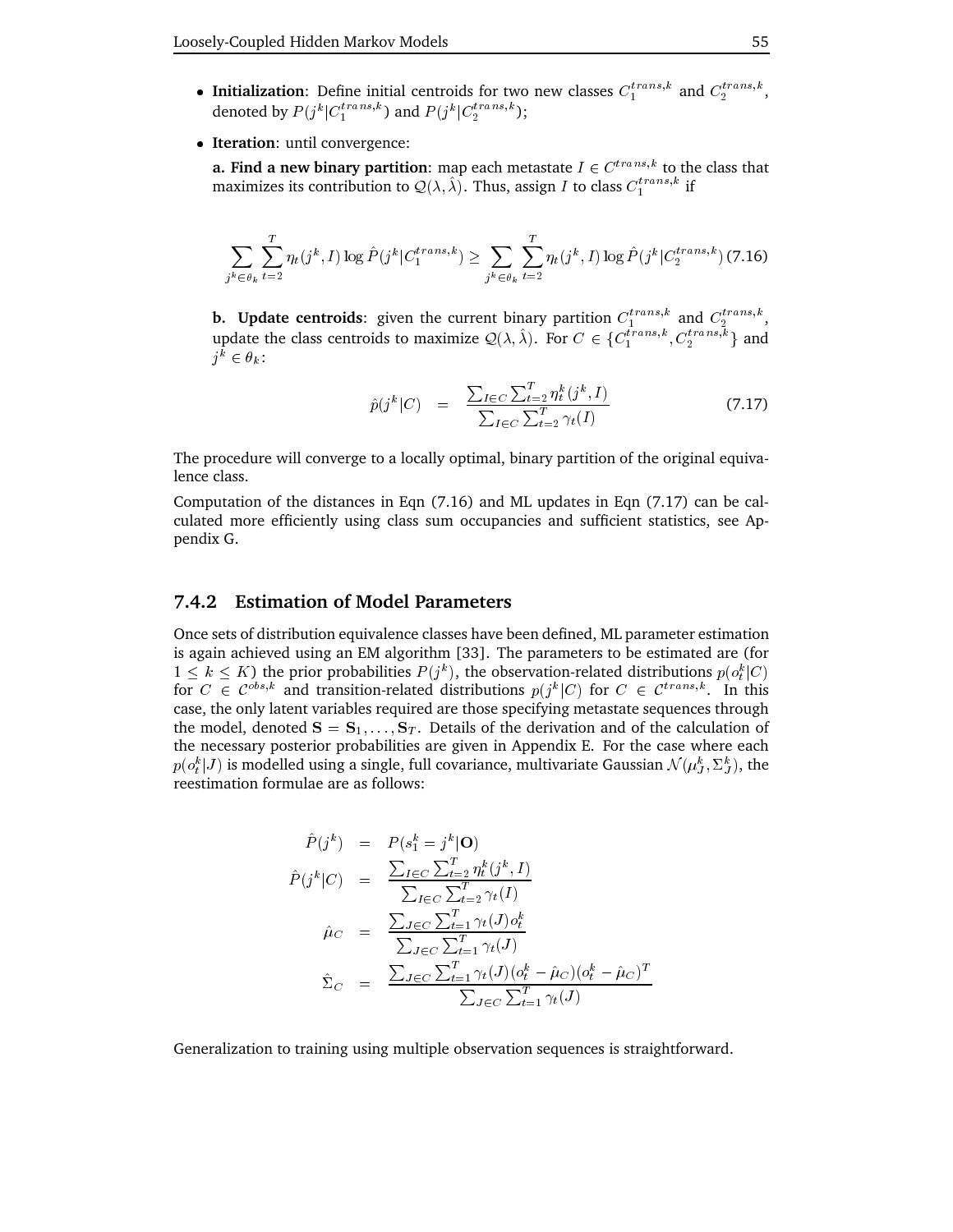# *Approximate Algorithms For Loosely-Coupled Models*

The previous chapter introduced the FHMM family and two special cases, the MM-FHMM and PT-FHMM. Exact likelihood calculations and EM-based estimation for the MM-FHMM and PT-FHMM require calculation of forward and backward probabilities in the metastate space of size  $N<sup>K</sup>$ . The cost of the forward or backward calculations is therefore  $\mathcal{O}(N^{2K}T)$ . As K (the number of state chains) or N (the number of states in each chain) increase, this becomes intractable. This chapter considers schemes for more efficient model estimation and decoding, either through approximate algorithms or by identifying special cases of the model for which the calculation of forward and backward probabilities is more efficient. These schemes are presented in terms of the observationonly coupled MM-FHMM, but the approaches could be extended straightforwardly to the PT-FHMM. It is noted in passing that in addition to the algorithms below, sampling-based methods (most obviously the Gibbs sampler) are applicable to this problem but will not be investigated here (see eg. [13]).

# **8.1 More Efficient Forward-Backward Algorithm**

The forward and backward calculations can be made more efficient for the observationonly coupled MM-FHMM<sup>1</sup>. Let  $I = (i^1, \ldots, i^K), J = (j^1, \ldots, j^K)$  denote metastates, where  $i^k, j^k \in \theta_k$  for each k. Define the following variables:

$$
\alpha_t(J) = p(\mathbf{O}_1, \dots, \mathbf{O}_t, \mathbf{S}_t = J)
$$
  
\n
$$
\alpha_t^0(J) = p(\mathbf{O}_1, \dots, \mathbf{O}_{t-1}, \mathbf{S}_{t-1} = J)
$$

and for  $1 \leq k \leq K$ :

$$
\alpha_{t}^k(J) \quad = \quad p(\mathbf{O}_1, \dots, \mathbf{O}_{t-1}, s_t^1 = j^1, \dots, s_t^k = j^k, s_{t-1}^{k+1} = j^{k+1}, \dots, s_{t-1}^K = j^K)
$$

These quantities can be calculated efficiently using the recursions in the *Modified Forward Algorithm* that follows, where  $1^k$  denotes no state has yet been entered in stream  $k$ .

 $1_A$  similar speedup is proposed by [52] for factorial HMMs using an alternative parameter reduction scheme. Readers familiar with directed acyclic graphical models [94, 75] will find the existence of such a speedup obvious, observing that: (1) the cost of the general inference algorithm scales as the sum of the sizes of the state spaces of the cliques, and (2) the state spaces of cliques in the observation-only coupled model are smaller than in the fully coupled model.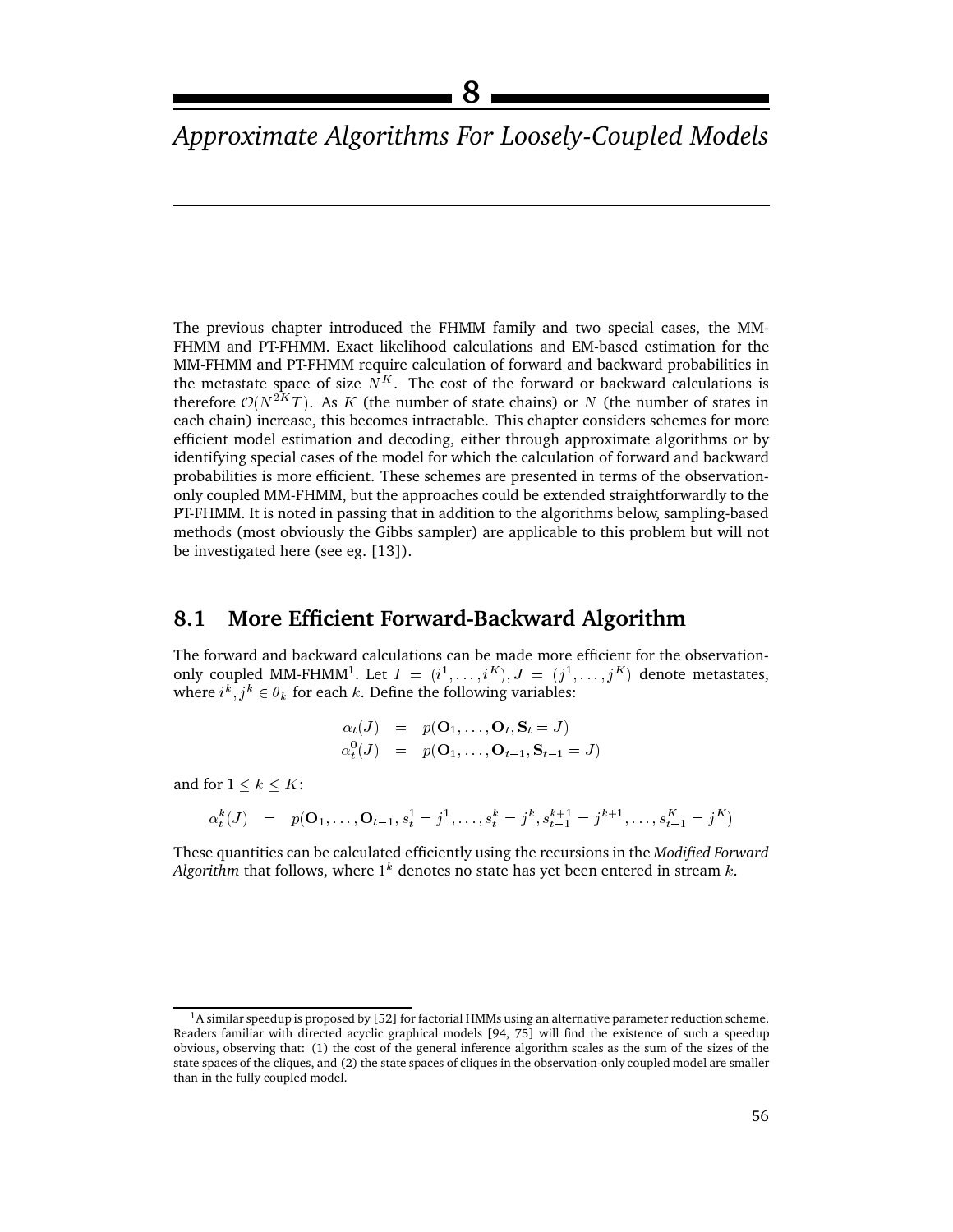#### **Modified Forward Algorithm**

#### **Step 1: Initialization**:

**1a.**  $\alpha_1^0(1^1, \ldots, 1^K) = 1$  and  $\alpha_1^0(J) = 0$  for each  $J \in \Theta_{meta}$ . **1b.** For  $1 \leq k \leq K$  and each  $(j^1, \ldots, j^k, 1^{k+1}, \ldots, 1^K)$ :

$$
\alpha_1^k(j^1,\ldots,j^k,1^{k+1},\ldots,1^K) = P(j^k)\alpha_1^{k-1}(j^1,\ldots,j^{k-1},1^k,\ldots,1^K)
$$

**1c.**  $\alpha_1(J) = \alpha_1^K(J) p(\mathbf{O}_1|J)$  for each  $J \in \Theta_{meta}$ .

## **Step 2: Iteration for**  $t = 2, \ldots, T$ :

**2a.**  $\alpha_t^0(J) = \alpha_{t-1}(J)$  for each  $J \in \Theta_{meta}$ . **2b.** For each  $1 \leq k \leq K$  and each  $(j^1, \ldots, j^k, i^{k+1}, \ldots, i^K) \in \Theta_{meta}$ :

$$
\alpha_t^k(j^1, \ldots, j^k, i^{k+1}, \ldots, i^K) = \sum_{i^k \in \theta_k} \alpha_t^{k-1}(j^1, \ldots, j^{k-1}, i^k, \ldots, i^K) P(j^k | i^k)
$$

**2c.**  $\alpha_t(J) = \alpha_t^K(J) p(\mathbf{O}_t | J)$  for each  $J \in \Theta_{meta}$ .

#### **Step 3: Termination**:

**3a.**  $p(\mathbf{O}|\lambda) = \sum_{J \in \Theta_{meta}} \alpha_T(J)$ .

At each  $t = 1, \ldots, T$ , we must calculate  $N^K$  values for each of the  $K$   $\alpha_t^k(J)$  variables and also for  $\alpha_t(J)$ . Each such value requires N additions and multiplications. Thus the complexity of this modified forward-backward algorithm is  $\mathcal{O}(KN^{K+1}T)$ , rather than  $O(N^{2K}T)$  for the standard forward algorithm in the metastate space.

Similar efficiency improvements are possible in the backward algorithm. Define the following variables:

$$
\beta_t(J) = p(\mathbf{O}_{t+1}, \dots, \mathbf{O}_T | \mathbf{S}_t = J)
$$
  

$$
\beta_t^{K+1}(J) = p(\mathbf{O}_{t+1}, \dots, \mathbf{O}_T | \mathbf{S}_{t+1} = J)
$$

and for  $1 \leq k \leq K$ :

$$
\beta_t^k(J) = p(\mathbf{O}_{t+1}, \dots, \mathbf{O}_T | s_{t+1}^1 = j^1, \dots, s_{t+1}^{k-1} = j^{k-1}, s_t^k = j^k, \dots, s_t^K = j^K)
$$

These quantities can be calculated efficiently using the recursions in the *Modified Backward Algorithm* that follows, where  $1^k$  denotes no state has yet been entered in stream k.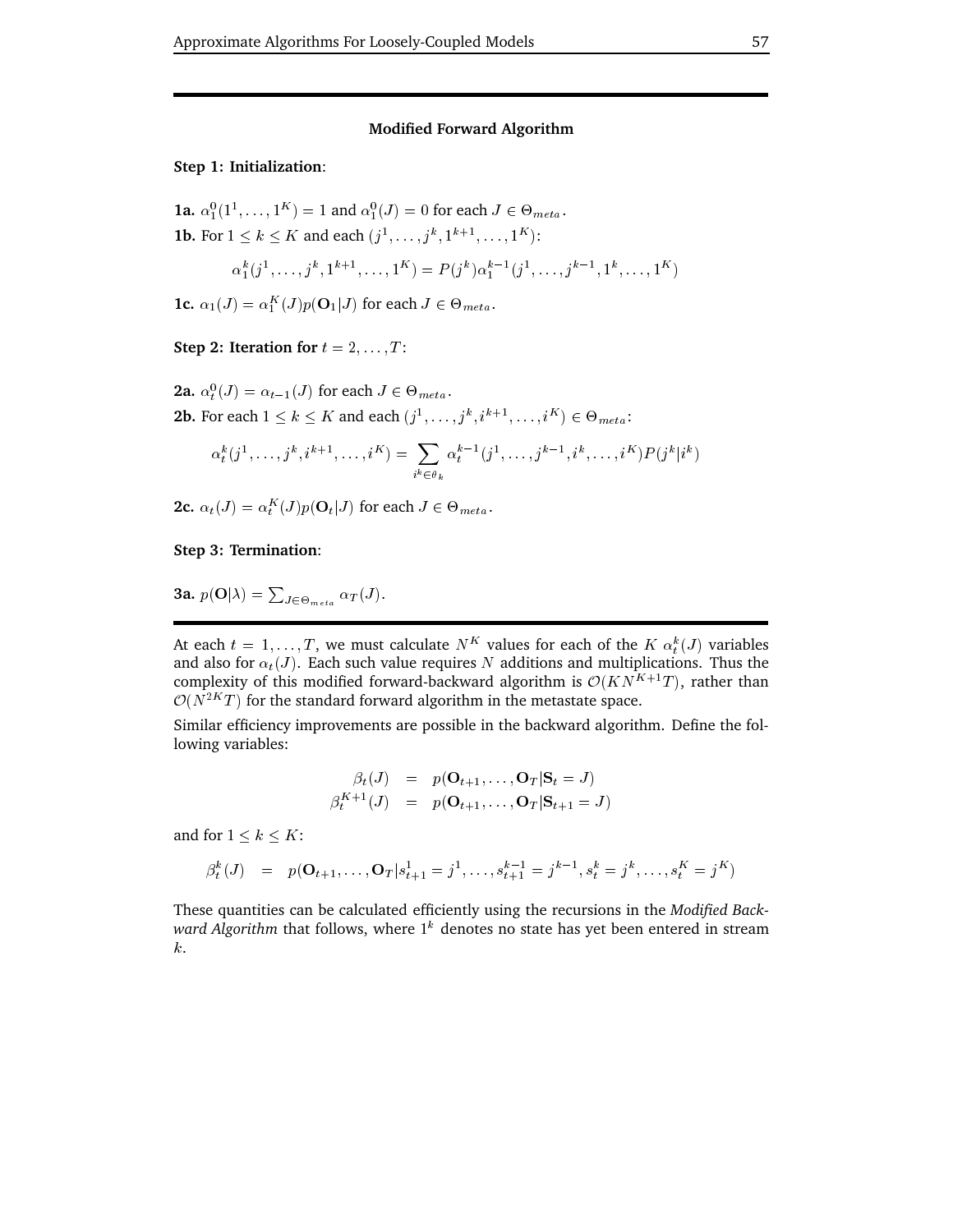#### **Modified Backward Algorithm**

#### **Step 1: (Arbitrary) Initialization**:

**1a.**  $\beta_T(J) = 1$  for all  $J \in \Theta_{meta}$ .

**Step 2: Iteration for**  $t = T - 1, \ldots, 1$ :

**2a.**  $\beta_t^{K+1}(J) = p(\mathbf{O}_{t+1} | J) \beta_{t+1}(J)$  for each  $J \in \Theta_{meta}$ . **2b.** For each  $K \ge k \ge 1$  and each  $(i^1, \ldots, i^{k-1}, j^k, \ldots, j^K) \in \Theta_{meta}$ :

$$
\beta_t^k(i^1,\ldots,i^{k-1},j^k,\ldots,j^K) \quad = \quad \sum_{i^k \in \Theta_k} \beta_t^{k+1}(i^1,\ldots,i^k,j^{k+1},\ldots,j^K)p(i^k|j^k)
$$

**2c.** For each  $J \in \Theta_{meta}$ ,  $\beta_t(J) = \beta_t^1(J)$ .

# **Step 3: Termination**:

**3a.**  $\beta_0^{K+1}(I) = p(\mathbf{O}_1 | I) \beta_1(I)$  for each  $I \in \Theta_{meta}$ . **3b.** For  $K \ge k \ge 1$  and each  $(i^1, \ldots, i^{k-1}, 1^k, \ldots, 1^K)$ :

$$
\beta_0^k(i^1,\ldots,i^{k-1},1^k,\ldots,1^K) \quad = \quad \sum_{i^k \in \theta_k} P(i^k) \beta_0^{k+1}(i^1,\ldots,i^k,1^{k+1},\ldots,1^K)
$$

**3c.**  $p(\mathbf{O}|\lambda) = \beta_0^1(1^1, \dots, 1^K)$ .

# **8.2 Variational Approximations**

### **8.2.1 Introduction to Variational Approximations**

Parameter estimation algorithms based on variational methods are currently popular in the directed acyclic graphical models community, where ML estimation using the EM algorithm is often intractable<sup>2</sup>. This section outlines the basic arguments for the specific case of the observation-coupled MM-FHMM; [76] is a more general presentation.

Variational methods exploit one particular lower bound on the log likelihood of a set of data for likelihood approximation and as the basis of a parameter estimation procedure. In terms of the observation-only coupled MM-FHMM, we may express the bound as:

$$
\mathcal{L}(\lambda) = \ln p(\mathbf{O}|\lambda) = \ln \{ \sum_{\mathbf{S}, \mathbf{Y}} p(\mathbf{O}, \mathbf{S}, \mathbf{Y}|\lambda) \}
$$
  
=  $\ln \{ \sum_{\mathbf{S}, \mathbf{Y}} Q(\mathbf{S}, \mathbf{Y}|\Psi) \frac{p(\mathbf{O}, \mathbf{S}, \mathbf{Y}|\lambda)}{Q(\mathbf{S}, \mathbf{Y}|\Psi)} \}$   

$$
\geq \sum_{\mathbf{S}, \mathbf{Y}} Q(\mathbf{S}, \mathbf{Y}|\Psi) \ln \frac{p(\mathbf{O}, \mathbf{S}, \mathbf{Y}|\lambda)}{Q(\mathbf{S}, \mathbf{Y}|\Psi)} = \mathcal{L}_Q(\Psi, \lambda)
$$

<sup>2</sup>Inference in the general case is NP-hard [28].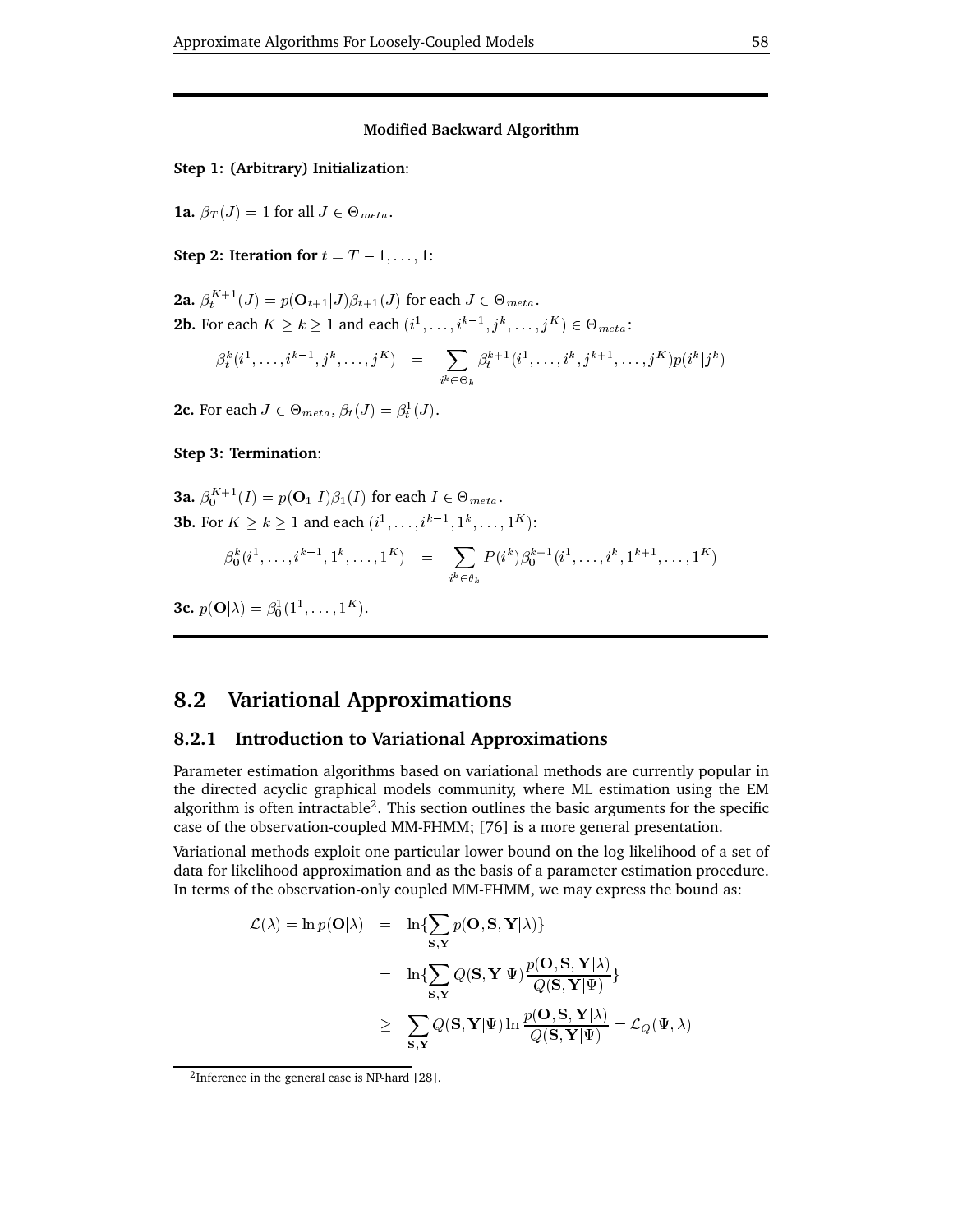where  $\mathcal{L}(\lambda)$  denotes the likelihood function,  $Q(S, Y | \Psi)$  is a distribution over the hidden variables with parameters  $\Psi$ , and  $\mathcal{L}_Q(\Psi,\lambda)$  denotes the lower bound of interest. The inequality in the third line follows by Jensen's inequality [146]. Note that  $\mathcal{L}(\lambda)$ exceeds  $\mathcal{L}_Q(\Psi, \lambda)$  by exactly  $KL[Q(\mathbf{S}, \mathbf{Y}|\Psi)||p(\mathbf{S}, \mathbf{Y}|\mathbf{O}, \lambda)]$ , the Kullback-Leibler (KL) divergence between the distributions  $Q(S, Y | \Psi)$  and  $p(S, Y | O, \lambda)$ , which is a non-negative quantity [29]. The lower bound may be tightened for each observation sequence <sup>O</sup> by adjusting the *variational parameters*  $\Psi$  of the *variational distribution Q* to minimize the KL divergence.

The lower bound above is useful for likelihood approximation. [113] observes that the lower bound  $\mathcal{L}_O(\Psi, \lambda)$  may also be usefully applied to ML parameter estimation problems using the following iterative procedure. The parameters of model  $p$  and of variational distribution Q at iteration k are denoted  $\lambda^k$  and  $\Psi^k$  respectively.

#### **Variational Approximation-Based Learning**

**Step 1** Maximize  $\mathcal{L}_Q(\Psi, \lambda^k)$  wrt  $\Psi$ .

$$
\Psi^{k+1} = \arg \max \mathcal{L}_Q(\Psi, \lambda^k)
$$

This is equivalent to minimizing  $KL[Q({\bf S},{\bf Y}|\Psi)||p({\bf S},{\bf Y}|{\bf O},\lambda^k)]$  wrt  $\Psi$ :

$$
\Psi^{k+1} = \arg\min_{\Psi} KL[Q(\mathbf{S}, \mathbf{Y}|\Psi)||p(\mathbf{S}, \mathbf{Y}|\mathbf{O}, \lambda^k)]
$$

**Step 2** Maximize  $\mathcal{L}_Q(\Psi^{k+1}, \lambda)$  wrt  $\lambda$ .

 $\lambda$  = arg max  $\mathcal{L}_Q(\Psi^+, \lambda)$ 

The algorithm is guaranteed to increase the lower bound on the likelihood  $\mathcal{L}_Q(\Psi,\lambda)$  at each step, although not necessarily the likelihood  $\mathcal{L}(\lambda)$ . Convergence of the algorithm may be assessed by monitoring changes in the lower bound.

To examine the operation of the variational learning algorithm, consider first the case where  $Q(S, Y | \Psi)$  is allowed to range over all possible distributions over the hidden variables. A standard result ([29]) states that the distribution minimizing the KL divergence in Step 1 is  $Q(S, Y | \Psi) = p(S, Y | \mathbf{O}, \lambda^k)$ , resulting in a KL divergence of zero. Thus, Step 2 seeks

 $\lambda^{k+1} = \argmax_{\lambda} \sum_{\mathbf{S},\mathbf{Y}} p(\mathbf{S},\mathbf{Y}|\mathbf{O},\lambda^k) \ln p(\mathbf{S},\mathbf{Y}|\mathbf{O},\lambda)$ 

which is equivalent to the standard EM algorithm [33].

The lower bound is of more general utility for likelihood approximation or learning in cases where standard likelihood calculations or EM estimation are intractable. In these cases, the family of distributions  $Q(S, Y | \Psi)$  is assumed to have a form in which inference is more tractable than in the original model. For example, when working with directed acyclic graphical models, a model  $Q$  allowing tractable inference is often identified by simplifying the dependencies in the original model  $p$  for which inference is intractable.

### **8.2.2 Mean-Field Variational Approximation**

This section investigates a very simple family Q potentially suitable for variational likelihood approximation or observation-related parameter estimation in an observation-only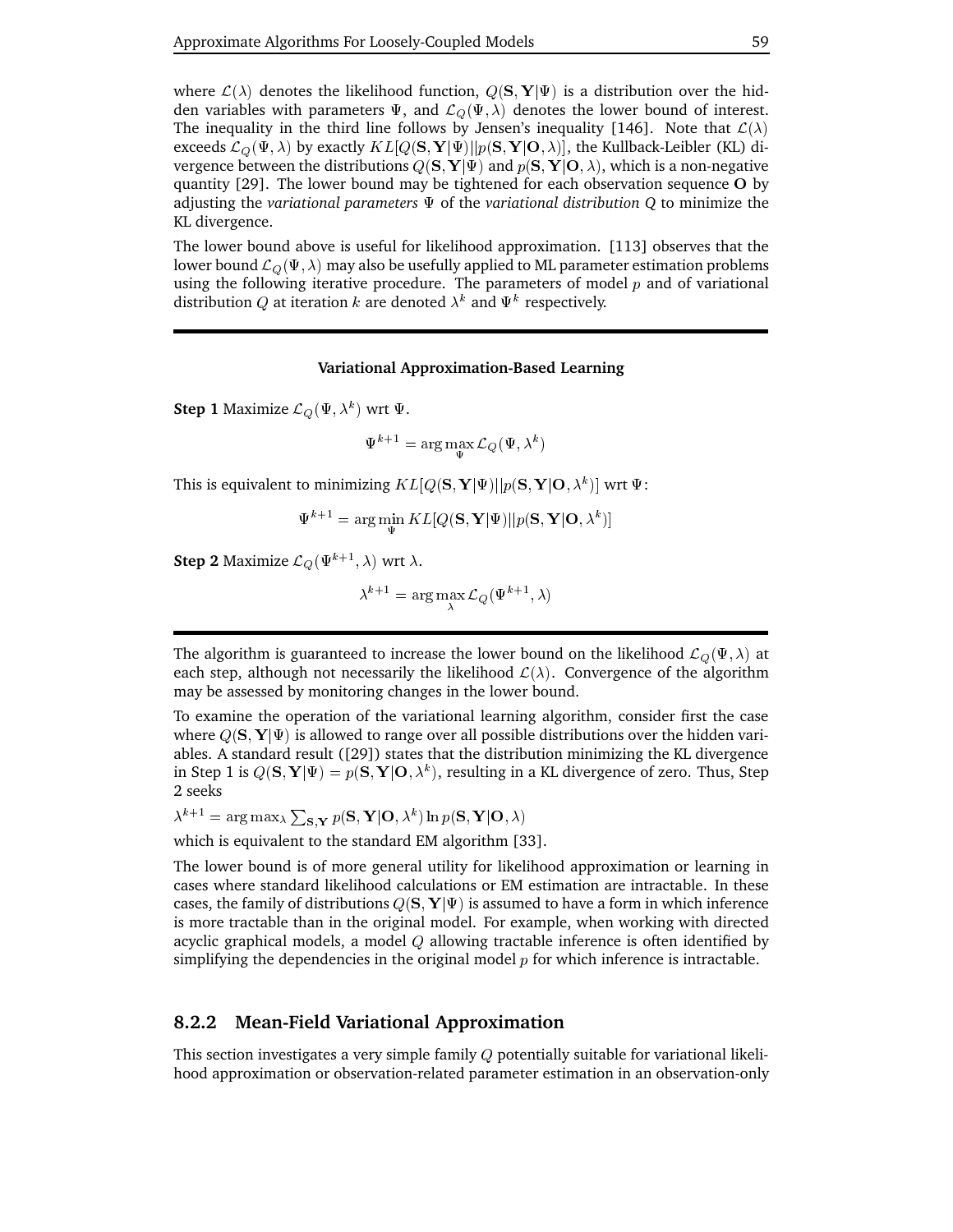coupled MM-FHMM. The approximation provides a computationally cheap means of integrating  $K$  independent HMMs which have been trained on the  $K$  streams individually. The scheme as described will not be used to reestimate the transition parameters of the individual HMMs, only the observation-related parameters  $\phi^k(l)$  and  $b^{kl}(o^k_t|i^l)$ .

The following discussion assumes that occupation of the exit metastate N at time  $T + 1$ is deterministic and guaranteed, and only metastates  $S_1$ , ...,  $S_T$  are hidden ie.  $S_{T+1}$  =  $(N^1, \ldots, N^K)$ . To simplify notation, the superscript k denoting states from a particular stream is dropped in the following discussion ie.  $j^k \in \Theta_k$  will be written  $j \in \Theta_k$ , with the exception of  $N^k$  which denotes the exit state for stream k. Set  $\Theta_k$  represents the set of *emitting* states in the model for stream  $k$ , and does not include  $N^k$ . The simplest variational approximation  $Q$  is a completely factorized approximation, in which all hidden variables are assumed independent given the observations. This approximation, often referred to as a Mean-Field approximation in statistical physics, can be written:

$$
Q(\mathbf{S}, \mathbf{Y} | \Psi) = \prod_{t=1}^{T} \{ \prod_{k=1}^{K} Q_t^{Sk} (s_t^k | \Psi_t^{Sk}) Q_t^{Yk} (y_t^k | \Psi_t^{Yk}) \}
$$

where

- $Q_t^{Sk}(s_t^k | \Psi_t^{Sk})$  denotes a pmf with parameters  $\Psi_t^{Sk} = {\Psi_{tj}^{Sk} | j \in \Theta_k}$  and  $\Psi_{tj}^{Sk}$  denotes the probability of a particular outcome  $j^k;$
- $Q_t^{Yk}(y_t^k | \Psi_t^{Yk})$  denotes a pmf with parameter set  $\Psi_t^{Yk} = {\Psi_t^{Yk}} | 1 \leq l \leq K$ , and  $\Psi_{tl}^{Yk}$  denotes the probability of a particular outcome l.

The lower bound for this case is therefore:

$$
\mathcal{L}_{Q}(\Psi,\lambda) = \sum_{k=1}^{K} \sum_{j \in \Theta_{k}} Q_{1}^{Sk}(j) \ln \pi^{kk}(j) + \sum_{t=1}^{T} \sum_{k=1}^{K} \sum_{l=1}^{K} Q_{t}^{Yk}(l) \ln \phi^{k}(l) \n+ \sum_{t=1}^{T} \sum_{k=1}^{K} \sum_{l=1}^{K} \sum_{i \in \Theta_{l}} Q_{t}^{Yk}(l) Q_{t}^{SI}(i) \ln b^{kl}(o_{t}^{k}|i) \n+ \sum_{t=2}^{T} \sum_{k=1}^{K} \sum_{i \in \Theta_{k}} \sum_{j \in \Theta_{k}} Q_{t}^{Sk}(j) Q_{t-1}^{Sk}(i) \ln a^{kk}(j|i) \n+ \sum_{k=1}^{K} \sum_{i \in \Theta_{k}} Q_{T}^{Sk}(i) \ln a^{kk}(N^{k}|i) \n- \sum_{t=1}^{T} \sum_{k=1}^{K} \sum_{i \in \Theta_{k}} Q_{t}^{Sk}(i) \ln Q_{t}^{Sk}(i) - \sum_{t=1}^{T} \sum_{k=1}^{K} \sum_{l=1}^{K} Q_{t}^{Yk}(l) \ln Q_{t}^{Yk}(l)
$$

To simplify maintenance of positivity, ensure appropriate normalization and to guarantee that no hidden event is assigned probability zero during the optimization procedure, a softmax form is used for each variational pmf. (Alternatively these requirements could be included as constraints.)

So for each  $j \in \Theta_k$ 

$$
Q_t^{Sk}(s_t^k=j|\Psi_t^{Sk}) \stackrel{\text{def}}{=} \frac{\exp{\Psi_{tj}^{Sk}}}{\sum_{i\in\Theta_k}\exp{\Psi_{ti}^{Sk}}}
$$

and for each  $1 \le l \le K$ 

$$
Q_t^{Yk} (y_t^k = l | \Psi_t^{Yk}) \stackrel{\text{def}}{=} \frac{\exp \Psi_{tt}^{Yk}}{\sum_{\nu=1}^K \exp \Psi_{t\nu}^{Yk}}
$$

the contract of the contract of the contract of the contract of the contract of the contract of the contract of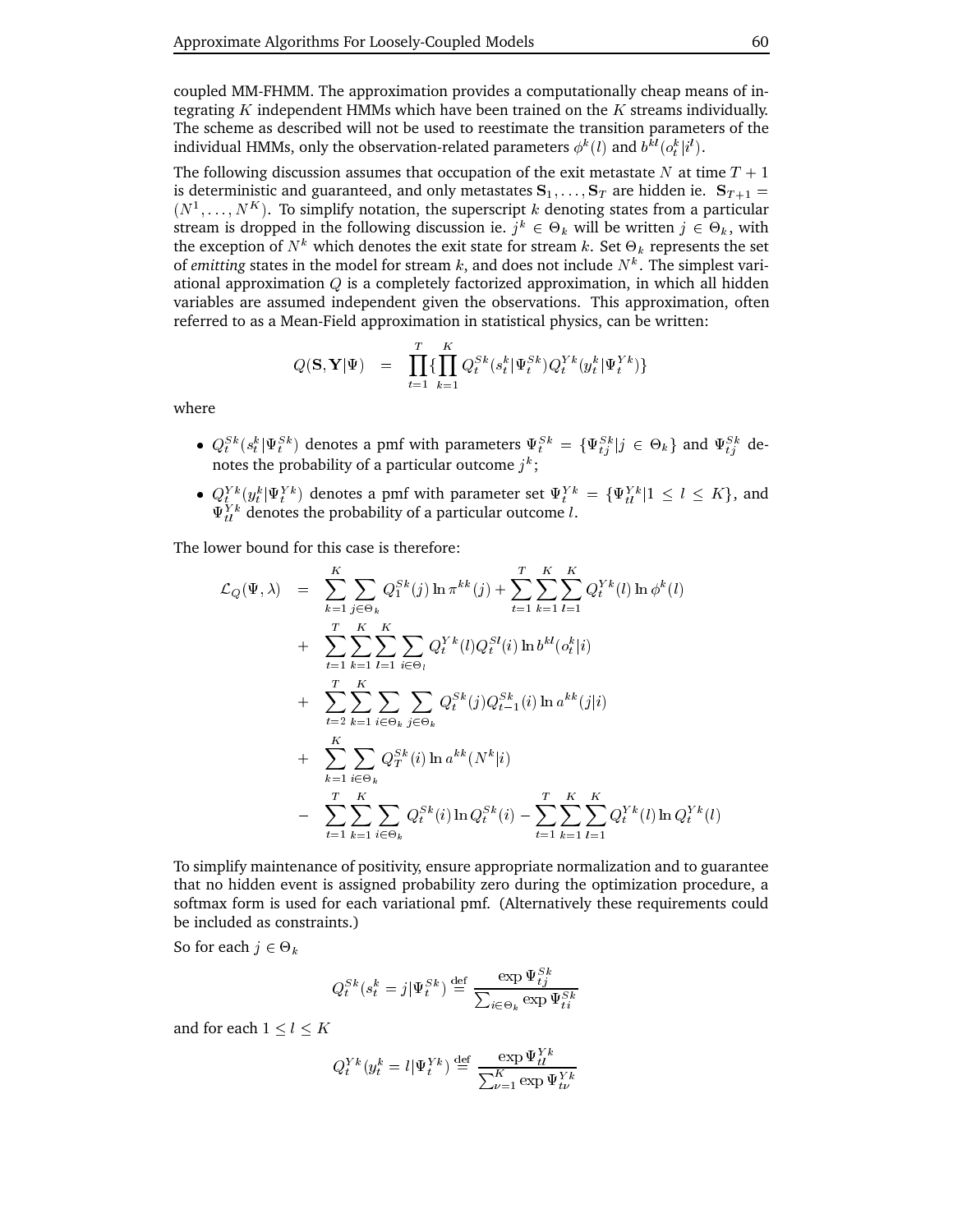A derivation of the following results is included in Appendix I.

**Step 1** Minimization of KL Divergence.

Minimization will be implemented using a basic gradient descent procedure. The appropriate derivatives are:

$$
\frac{\partial KL}{\partial \Psi_{\bar{t}j}^{Y\bar{k}}} = Q_{\bar{t}}^{Y\bar{k}}(\bar{l}) \left[ (\sum_{l=1}^{K} -Q_{\bar{t}}^{Y\bar{k}}(l) \Psi_{\bar{t}l}^{Y\bar{k}}) + \Psi_{\bar{t}l}^{Y\bar{k}} \right] \n- Q_{\bar{t}}^{Y\bar{k}}(\bar{l}) \sum_{l \neq \bar{l}} Q_{\bar{t}}^{Y\bar{k}}(l) \left[ \ln \phi^{\bar{k}}(l) + \sum_{i \in \Theta_{l}} Q_{\bar{t}}^{SI}(i) \ln b^{\bar{k}l}(o_{\bar{t}}^{\bar{k}}|i) \right] \n+ Q_{\bar{t}}^{Y\bar{k}}(\bar{l}) (1 - Q_{\bar{t}}^{Y\bar{k}}(\bar{l})) \left[ \ln \phi^{\bar{k}}(\bar{l}) + \sum_{i \in \Theta_{\bar{t}}} Q_{\bar{t}}^{SI}(i) \ln b^{\bar{k}l}(o_{\bar{t}}^{\bar{k}}|i) \right]
$$

For  $1 < t < T$  :

$$
\frac{\partial KL}{\partial \Psi_{t\bar{j}}^{S\bar{k}}} =
$$
\n
$$
Q_{\bar{t}}^{S\bar{k}}(\bar{j}) \left[ (\sum_{j \in \Theta_{\bar{k}}} -Q_{\bar{t}}^{S\bar{k}}(j) \Psi_{t\bar{j}}^{S\bar{k}}) + \Psi_{t\bar{j}}^{S\bar{k}} \right]
$$
\n
$$
- Q_{\bar{t}}^{S\bar{k}}(\bar{j}) \sum_{i \neq \bar{j} \in \Theta_{\bar{k}}} Q_{\bar{t}}^{S\bar{k}}(i) \left[ \sum_{k=1}^{K} Q_{\bar{t}}^{Yk}(\bar{k}) \ln b^{k\bar{k}}(o_{\bar{t}}^{k}|i) + \sum_{j \in \Theta_{\bar{k}}} Q_{\bar{t}-1}^{S\bar{k}}(j) \ln a^{\bar{k}\bar{k}}(i|j) + \sum_{j \in \Theta_{\bar{k}}} Q_{\bar{t}+1}^{S\bar{k}}(j) \ln a^{\bar{k}\bar{k}}(j|i) \right]
$$
\n
$$
+ Q_{\bar{t}}^{S\bar{k}}(\bar{j}) (1 - Q_{\bar{t}}^{S\bar{k}}(\bar{j})) \left[ \sum_{k=1}^{K} Q_{\bar{t}}^{Yk}(\bar{k}) \ln b^{k\bar{k}}(o_{\bar{t}}^{k}|\bar{j}) + \sum_{j \in \Theta_{\bar{k}}} Q_{\bar{t}-1}^{S\bar{k}}(j) \ln a^{\bar{k}\bar{k}}(\bar{j}|j) + \sum_{j \in \Theta_{\bar{k}}} Q_{\bar{t}+1}^{S\bar{k}}(j) \ln a^{\bar{k}\bar{k}}(j|\bar{j}) \right]
$$

For  $t = 1$ :

$$
\frac{\partial KL}{\partial \Psi_{\bar{t}j}^{S\bar{k}}} = Q_{\bar{t}}^{S\bar{k}}(\bar{j}) \left[ (\sum_{j \in \Theta_{\bar{k}}} -Q_{\bar{t}}^{S\bar{k}}(j) \Psi_{\bar{t}j}^{S\bar{k}}) + \Psi_{\bar{t}j}^{S\bar{k}} \right] \n- Q_{\bar{t}}^{Y\bar{k}}(\bar{l}) \sum_{l \neq \bar{l}} Q_{\bar{t}}^{Y\bar{k}}(l) \left[ \ln \phi^{\bar{k}}(l) + \sum_{i \in \Theta_{l}} Q_{\bar{t}}^{S\bar{l}}(i) \ln b^{\bar{k}l}(o_{\bar{t}}^{\bar{k}}|i) \right] \n+ Q_{\bar{t}}^{Y\bar{k}}(\bar{l})(1 - Q_{\bar{t}}^{Y\bar{k}}(\bar{l})) \left[ \ln \phi^{\bar{k}}(\bar{l}) + \sum_{i \in \Theta_{\bar{t}}} Q_{\bar{t}}^{S\bar{l}}(i) \ln b^{\bar{k}\bar{l}}(o_{\bar{t}}^{\bar{k}}|i) \right]
$$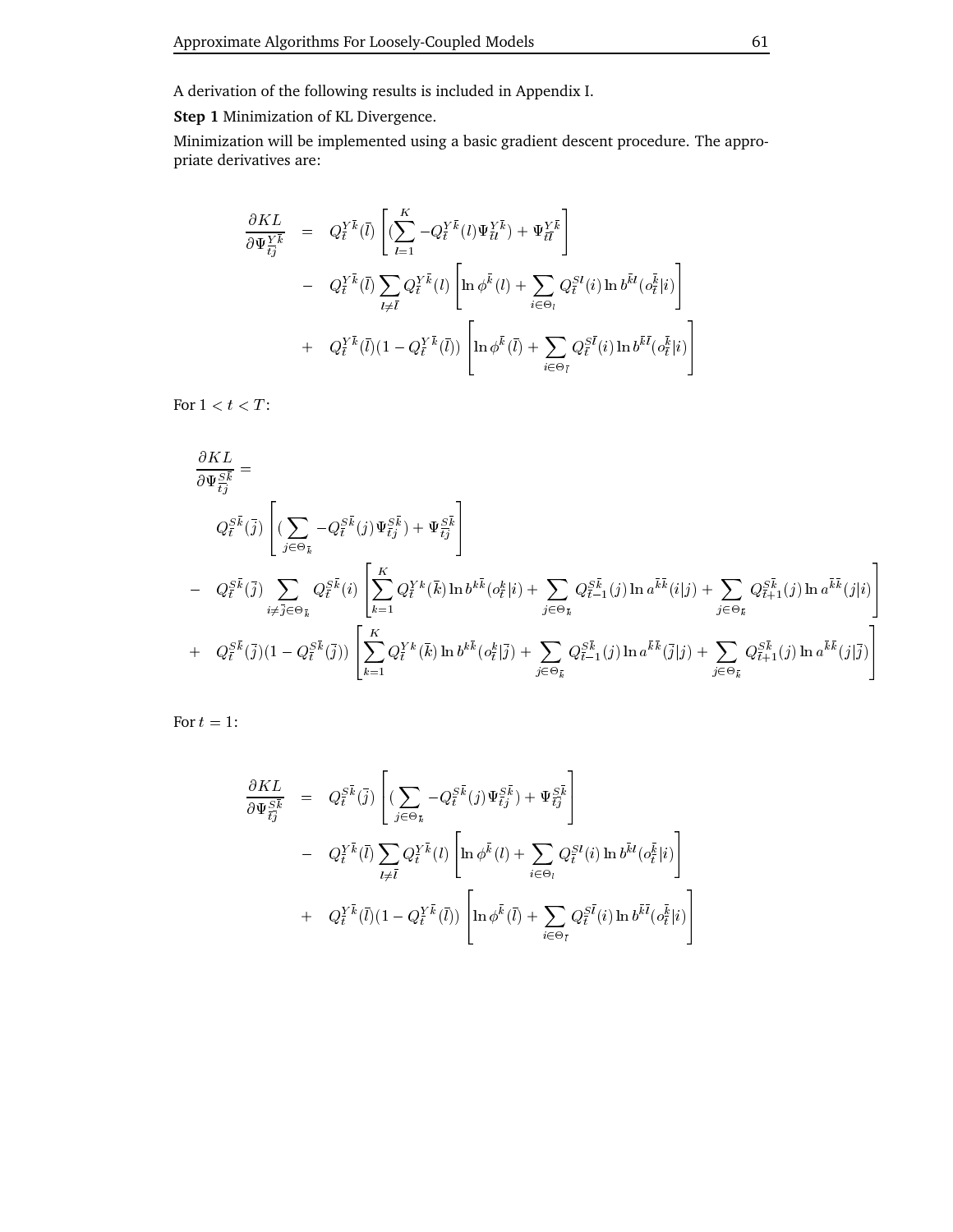And for  $t = T$ :

$$
\frac{\partial KL}{\partial \Psi_{\bar{t}\bar{j}}}\n= Q_{\bar{t}}^{S\bar{k}}(\bar{j}) \left[ (\sum_{j \in \Theta_{\bar{k}}} -Q_{\bar{t}}^{S\bar{k}}(j) \Psi_{\bar{t}j}^{S\bar{k}}) + \Psi_{\bar{t}j}^{S\bar{k}} \right] \n- Q_{\bar{t}}^{Y\bar{k}}(\bar{l}) \sum_{l \neq \bar{l}} Q_{\bar{t}}^{Y\bar{k}}(l) \left[ \ln \phi^{\bar{k}}(l) + \sum_{i \in \Theta_{l}} Q_{\bar{t}}^{Sl}(i) \ln b^{\bar{k}l} (o_{\bar{t}}^{\bar{k}}|i) \right] \n- Q_{\bar{T}}^{S\bar{k}}(\bar{j}) \sum_{i \neq \bar{j} \in \Theta_{\bar{k}}} Q_{\bar{T}}^{S\bar{k}}(i) \left[ \sum_{k=1}^{K} Q_{\bar{T}}^{Yk}(\bar{k}) \ln b^{k\bar{k}} (o_{\bar{T}}^{k}|i) + \sum_{j \in \Theta_{\bar{k}}} Q_{\bar{T}-1}^{S\bar{k}}(j) \ln a^{\bar{k}\bar{k}}(i|j) + \ln a^{\bar{k}\bar{k}} (N^{\bar{k}}|i) \right] \n+ Q_{\bar{T}}^{S\bar{k}}(\bar{j}) (1 - Q_{\bar{T}}^{S\bar{k}}(\bar{j})) \left[ \sum_{k=1}^{K} Q_{\bar{T}}^{Yk}(\bar{k}) \ln b^{k\bar{k}} (o_{\bar{T}}^{k}| \bar{j}) + \sum_{j \in \Theta_{\bar{k}}} Q_{\bar{T}-1}^{S\bar{k}}(j) \ln a^{\bar{k}\bar{k}}(\bar{j}|j) + \ln a^{\bar{k}\bar{k}} (N^{\bar{k}}| \bar{j}) \right]
$$

#### **Step 2** Maximization wrt  $\lambda$ .

Using a derivation similar to that for the standard M-step of the EM algorithm (eg. [121]), then the parameter updates  $\lambda$  are given by:

$$
\begin{array}{rcl}\n\hat{\phi}^{k}(l) & = & \frac{\sum_{t} Q_{t}^{Yk}(l|\Psi_{t}^{Yk})}{T} \\
\hat{\mu}_{j}^{kl} & = & \frac{\sum_{t} Q_{t}^{Yk}(l|\Psi_{t}^{Yk})Q_{t}^{Sk}(j|\Psi_{t}^{Sk})o_{t}^{k}}{\sum_{t} Q_{t}^{Yk}(l|\Psi_{t}^{Yk})Q_{t}^{Sk}(j|\Psi_{t}^{Sk})} \\
\hat{\Sigma}_{j}^{kl} & = & \frac{\sum_{t} Q_{t}^{Yk}(l|\Psi_{t}^{Yk})Q_{t}^{Sk}(j|\Psi_{t}^{Sk}) (o_{t}^{k} - \hat{\mu}_{j}^{kl}) (o_{t}^{k} - \hat{\mu}_{j}^{kl})^{T}}{\sum_{t} Q_{t}^{Yk}(l|\Psi_{t}^{Yk})Q_{t}^{Sk}(j|\Psi_{t}^{Sk})}\n\end{array}
$$

The extension to multiple observation sequences is straightforward.

# **8.3 Algorithms Using Most-Likely Metastate Sequences**

Large vocabulary ASR systems using HMMs generally assume in recognition that a single state sequence S\* dominates likelihood calculations, ie.  $p(\mathbf{O}) \approx p(\mathbf{O}, \mathbf{S}^*),$  where if  $\mathcal S$  denotes the set of length T state sequences through the model then  $S^* = \arg \max_{S \in S} p(O, S)$ . The following two subsections describe first the Viterbi algorithm, which finds the optimal S but has the same computational order as the forward-backward calculations; the Chain Viterbi algorithm that follows is a more efficient scheme finding an approximation to S . Such a metastate sequence can also be used in a *Viterbi training* (or, when S is approximate, a *Viterbi-training-like*) estimation scheme for MM-FHMMs. The associated parameter update equations are obtained by conditioning the posterior probabilities in Equations (7.7)-(7.12) on  $\mathbf{S}^*$  as well as the utterance  $\mathbf{O}.$  This training algorithm is analogous to the use of standard Viterbi training in HMM systems based on Gaussian mixtures, in which a single state sequence is assumed to dominate but the Gaussian mixtures are trained using the EM algorithm. An alternative, not investigated here, makes the stronger assumption that a single  $(S^*, X^*, Y^*)$  sequence dominates likelihood calculations.

#### **8.3.1 Viterbi Metastate Sequences**

The most-likely metastate sequence  $\mathbf{S}^* = \mathbf{S}^*_1, \ldots, \mathbf{S}^*_T$  can be obtained through standard Viterbi decoding in the *metastate* space, at a cost of  $\mathcal{O}(N^{2K}T)$ . The variable  $\delta(t, J)$  is introduced: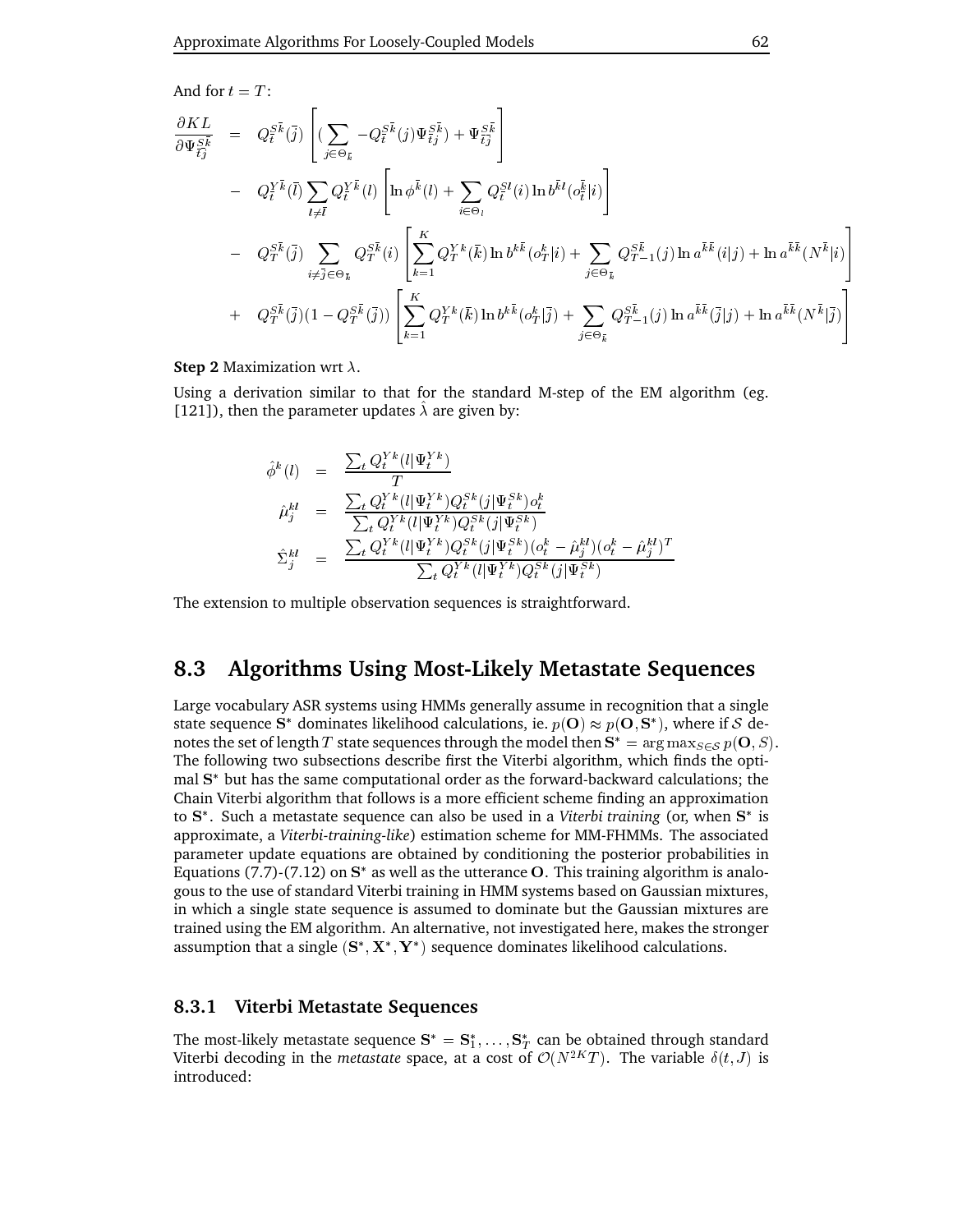$$
\delta(t, J) = \max_{\mathbf{S}_1, \mathbf{S}_2, \dots, \mathbf{S}_{t-1}} p(\mathbf{O}_1, \dots, \mathbf{O}_t, \mathbf{S}_1, \dots, \mathbf{S}_{t-1}, \mathbf{S}_t = J | \lambda)
$$

Values of  $\delta(t, J)$  can be efficiently calculated as follows.

#### **Viterbi Algorithm**

**Step 1: Initialization** for each  $J \in \Theta_{meta}\colon$ 

$$
\begin{array}{rcl}\n\delta(1,J) & = & P(J)p(\mathbf{O}_1|J) \\
\psi(1,J) & = & 0\n\end{array}
$$

**Step 2: Iteration** for each  $J \in \Theta_{meta}$  at  $t = 2, \ldots, T$ :

$$
\begin{array}{rcl}\n\delta(t,J) & = & \max_{I \in \Theta_{meta}} \left[ \delta(t-1,I)P(J|I) \right] p(\mathbf{O}_t|J) \\
\psi(t,J) & = & \arg \max_{I \in \Theta_{meta}} \left[ \delta(t-1,I)P(J|I) \right]\n\end{array}
$$

**Step 3**: **Termination**:

$$
P(O, \mathbf{S}^*) = \max_{J \in \Theta_{meta}} [\delta(T, J)]
$$
  

$$
\mathbf{S}^*_T = \arg \max_{J \in \Theta_{meta}} [\delta(T, J)]
$$

- -

**Step 4: Backtrace** from  $T-1,\ldots,1$  to obtain state sequence  $\mathbf{S}^* = \mathbf{S}_1^*,\ldots,\mathbf{S}_T^*$ :

$$
\mathbf{S}_t^* = \psi(t+1, \mathbf{S}_{t+1}^*)
$$

Whilst this algorithm is guaranteed to give the most-likely metastate sequence  $S^*$  and requires only half the computation of calculating the forward and backward probabilities, the calculation of Viterbi sequences in the metastate space still scales as  $O(N^{2K}T)$ and thus suffers from the same problems as the EM approach. It is investigated in the empirical study primarily as a basis for evaluating the following approximate algorithm.

### **8.3.2 Chain Viterbi Metastate Sequences**

[150] propose a more efficient scheme for *approximating* S when the K time series are *assumed* weakly coupled3.

The Chain Viterbi algorithm iterates through each stream  $k$  in turn, finding the optimal sequence of hidden states through stream  $k$  given fixed values for the hidden states of the other streams. The state space is thus reduced to size  $N$  when doing the optimizations for stream  $k$ . The algorithm can be initialized by (for example) computing a Viterbi state sequence for each chain individually or by assuming a uniform segmentation of the observations for each stream. Iteration through all  $K$  streams continues until convergence, which is not necessarily to the optimal sequence S (see Appendix H for a counter-example).

More formally, letting  $S = S_1, \ldots, S_T$  denote the current approximation to the optimal metastate sequence,  $\mathbf{S}_t = (\mathbf{S}_t^1, \dots, \mathbf{S}_t^K)$  denote a metastate,  $\mathbf{S}_t^{[\kappa \to \jmath]}$  denote a metastate in

 $3$ The approach is similar to the Iterative Conditional Modes algorithm for computing a MAP estimate of Markov Random Field parameters [13].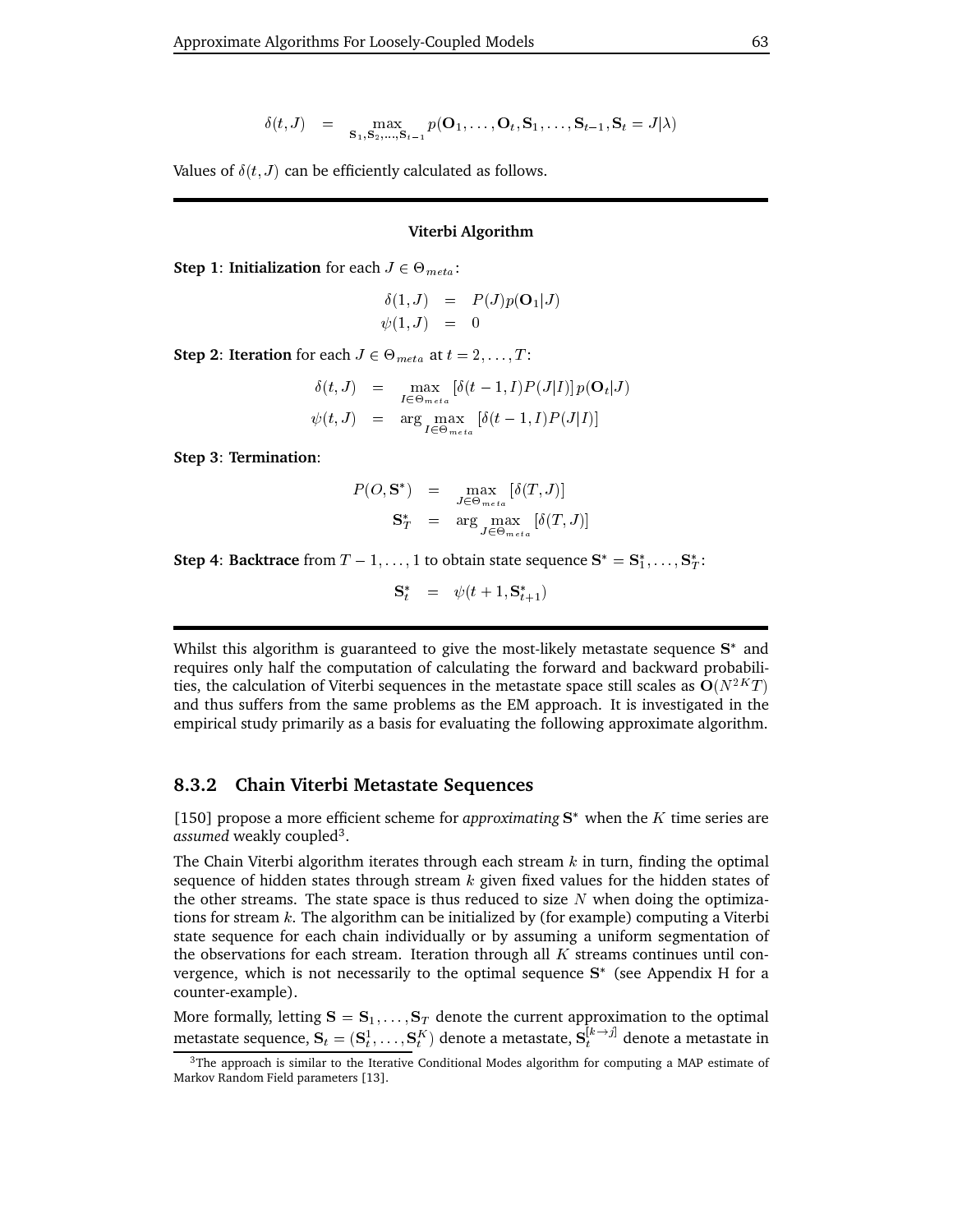which the k-th component of  $S_t$  is changed to  $j \in \theta_k$ , and assignment  $S_t^k = j$  denote an update to S which sets k-th component of  $S_t$  to  $j \in \theta_k$ . The variable  $\delta^k(t, j)$ , defined for  $t = 1, \ldots, T$  and  $j \in \theta_k$ , is introduced. For each k:

$$
\delta^k(t,j,\mathbf{S}^{*/k})\quad = \quad \max_{s_1^k,s_2^k,\ldots,s_{t-1}^k} \, p(\mathbf{O}_1,\ldots,\mathbf{O}_t,\mathbf{S}^{*/k}(t),s_1^k,s_2^k,\ldots,s_{t-1}^k,s_t^k = j | \lambda)
$$

where  $\mathbf{S}^{*/k}$  denotes some  $T$ -length sequence of states through each chain except the  $k$ -th and  ${\bf S}^{*/k}(t)$  denotes the first t states visited in each chain k in those sequences.

Values of  $\delta^k(t,j,\mathbf{S}^{*/k})$  can be efficiently calculated as follows.

#### **Chain Viterbi Algorithm**

**Step 1: Initialize** S to some metastate sequence  $S_1, \ldots, S_T$ . **Step 2: Iterate.** Let  $\mathbf{S}_{tree} = \mathbf{S}$ . For each  $k = 1, \ldots, K$ , perform steps 2a through 2d: **2a.** Initialize for each  $j \in \theta_k$ :

$$
\delta^{k}(1, j, \mathbf{S}^{*/k}) = P(\mathbf{S}_{1}^{[k \to j]})
$$
  

$$
\psi^{k}(1, j, \mathbf{S}^{*/k}) = 0
$$

**2b.** For each  $j \in \theta_k$  at  $t = 2, \ldots, T$ :

$$
\begin{array}{rcl}\n\delta^{k}(t,j,\mathbf{S}^{*/k}) & = & \max_{i \in \theta_k} [\delta(t-1,\mathbf{S}_{t-1}^{[k \to i]},\mathbf{S}^{*/k}) p(\mathbf{S}_{t}^{[k \to j]}|\mathbf{S}_{t-1}^{[k \to i]})] p(\mathbf{O}_t|\mathbf{S}_{t}^{[k \to j]}) \\
\psi^{k}(t,j,\mathbf{S}^{*/k}) & = & \arg\max_{i \in \theta_k} \delta(t-1,\mathbf{S}_{t-1}^{[k \to i]},\mathbf{S}^{*/k}) p(\mathbf{S}_{t}^{[k \to j]}|\mathbf{S}_{t-1}^{[k \to i]})\n\end{array}
$$

**2c.** Termination of kth iteration: calculate likelihood

$$
p(\mathbf{O}, \mathbf{S}) = \max_{j \in \theta_k} \delta(T, j, \mathbf{S}^{*/k})
$$

**2d.** Backtrace to update current best metastate sequence:

$$
s^k_T \quad = \quad \arg\max_{j \in \theta_k} \delta(T, j, \mathbf{S}^{*/k})
$$

and then for  $t = T - 1, \ldots, 1$ , update S with  $s_t^k$  where

$$
s_t^k = \psi(t+1, s_{t+1}^k, \mathbf{S}^{*/k})
$$

**Step 3. Termination:** if  $S = S_{prev}$ , then set  $S^* = S$  and terminate. Else goto **Step 2.** 

Softer versions of this iterative scheme are possible, using a subroutine where the state sequences corresponding to some subset of streams are fixed and a Viterbi-like decoding procedure applied to the remainder. This might be applicable in a multiband approach using many frequency subbands, where coupling may be assumed to be weak between bands which are not adjacent.

We note that the chainwise Viterbi method can be viewed as a variational method, in which the approximating distribution Q puts all its probability mass on a single metastate sequence<sup>4</sup>. In this view, the states of the metastate sequence are themselves the

<sup>4</sup>We thank Hagai Attias for this observation.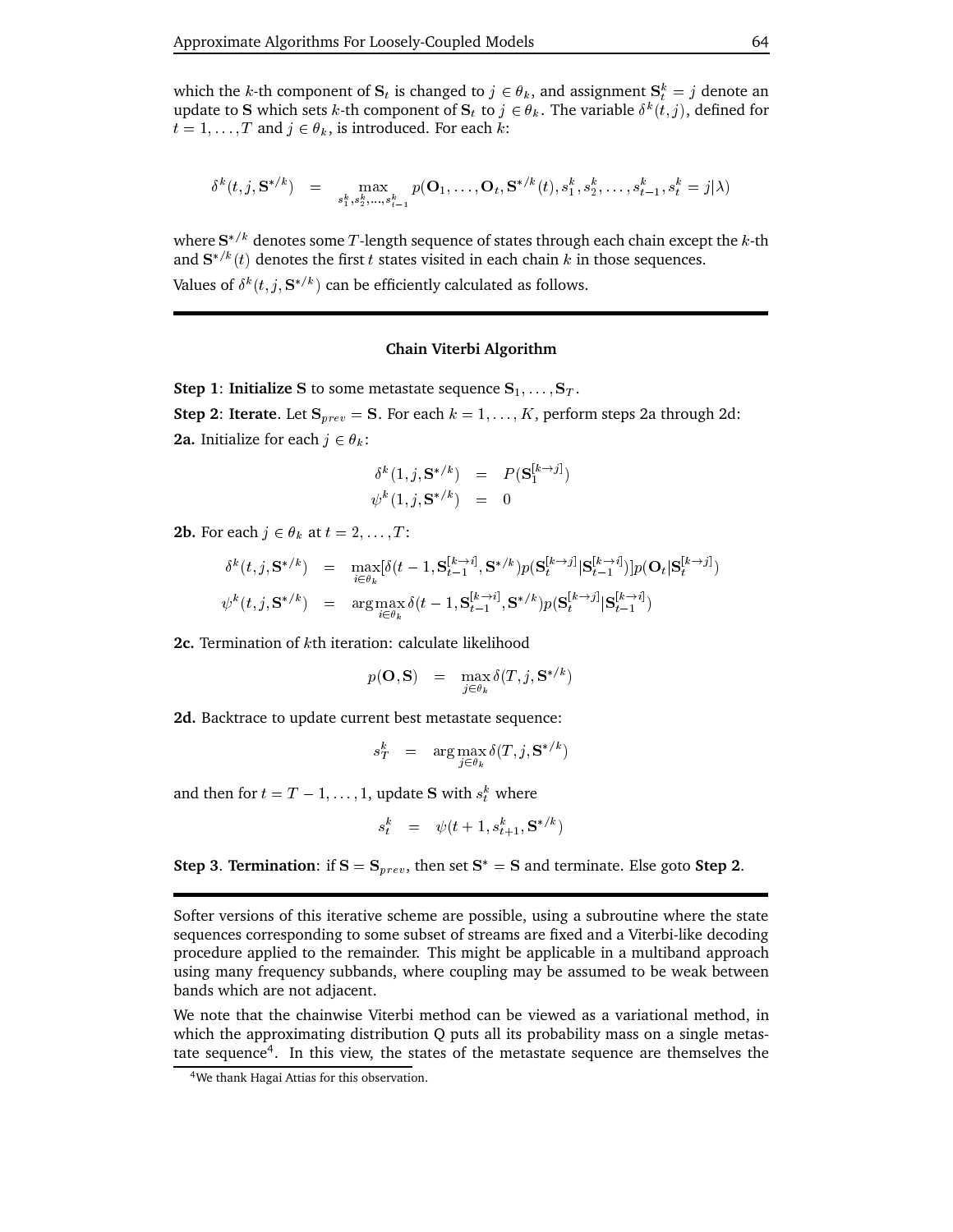variational parameters and the chainwise Viterbi method simply optimizes these parameters. Thus the chainwise Viterbi method can also be viewed as optimizing a lower bound on the log-likelihood, namely the log-likelihood of one particular path.

In our experiments, the chainwise Viterbi method is incorporated into model estimation as follows. We first run the chainwise Viterbi algorithm to convergence, yielding a metastate sequence S . This metastate sequence is then used in a Viterbi-training-like M-step. An alternative approach might be to update parameters after decoding each chain. No claims about the relative advantages of these approaches or their convergence properties will be made.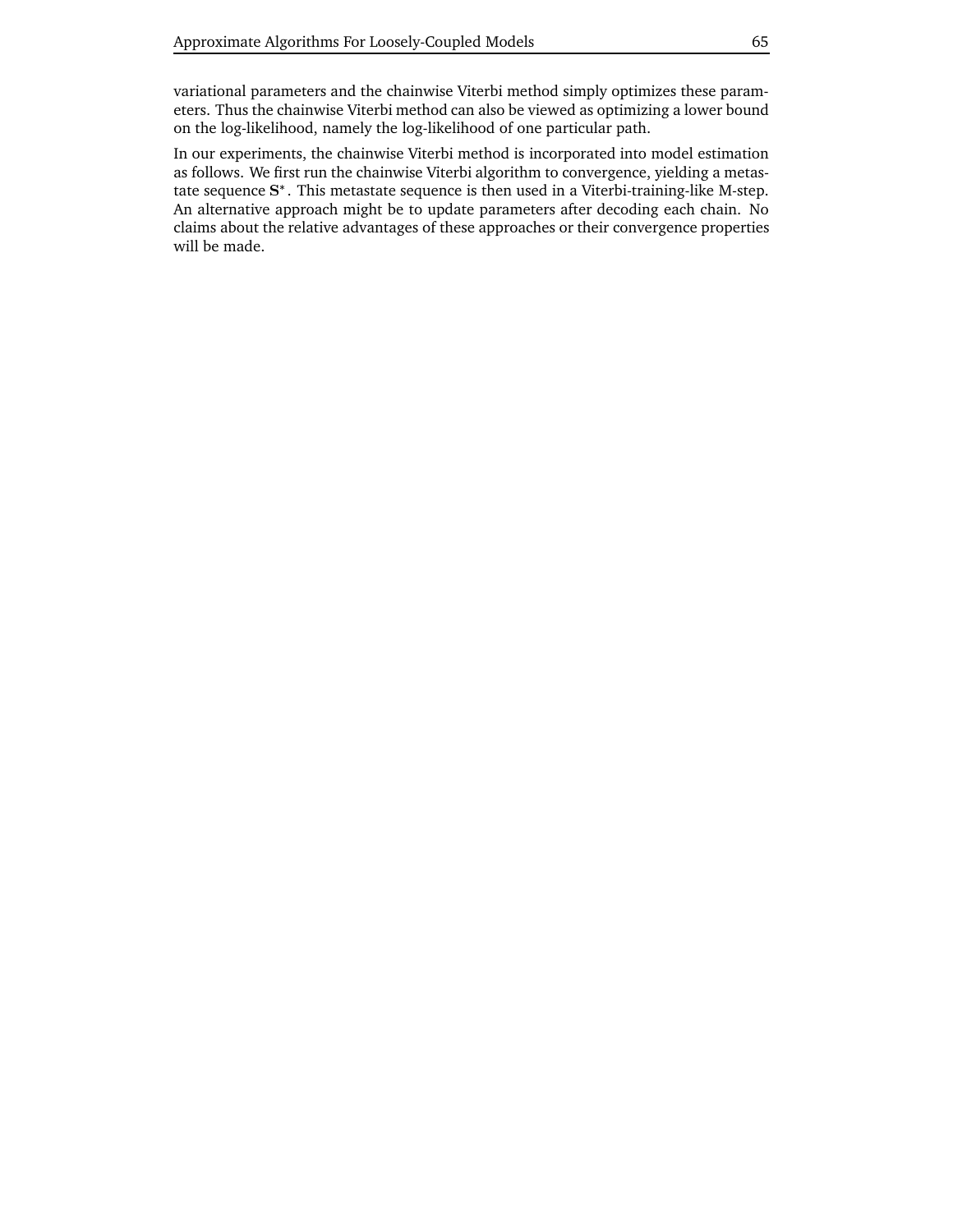# *Experimental Evaluation*

**9**

This chapter presents an empirical study of the factorial models and algorithms discussed in the previous two chapters. The study uses two small vocabulary speech tasks: an isolated word classification task and a continuous word recognition task. The issues addressed include:

- *comparison of a loosely-coupled model with more conventional speech models on a classification task*;
- *comparison of FHMM parameter reduction schemes on a classification task*;
- *comparison of exact and approximate decoding algorithms for a classification task*;
- *comparison of exact and approximate algorithms in estimation and decoding for a classification task*;
- *comparison of a loosely-coupled model with more conventional speech models on a recognition task*.

The representation of speech used in the classification and recognition tasks will be cepstra derived from frequency subbands (eg. [108, 163, 107]), rather than a more speculative articulatory or phonological representation. There is evidence that asynchrony exists between different frequency bands [108], making this a reasonable task for these initial studies. Whilst there is likely to be more asynchrony in articulatory or phonological representations, the exploration of such representations is beyond the scope of this work.

The following terminology is reviewed from Section 7.2; the illustrations there may also be helpful. The case where only FHMM transition distributions can be dependent upon metastates will be referred to as *transition-only coupled*, the case where only FHMM output distributions can be dependent upon metastates will be referred to as *observationonly coupled* and the general case where both FHMM observation and transition distributions may depend upon metastates is *fully coupled*.

# **9.1 Evaluation on a Letter Classification Task**

# **9.1.1 Corpus**

The classification experiments which follow use the OGI ISOLET database [27], which comprises wideband recordings of isolated utterances of single letters of the alphabet. Whilst far from the conversational speech motivating the research, use of a simple testbed such as ISOLET facilitates an initial feasibility study of novel models and algorithms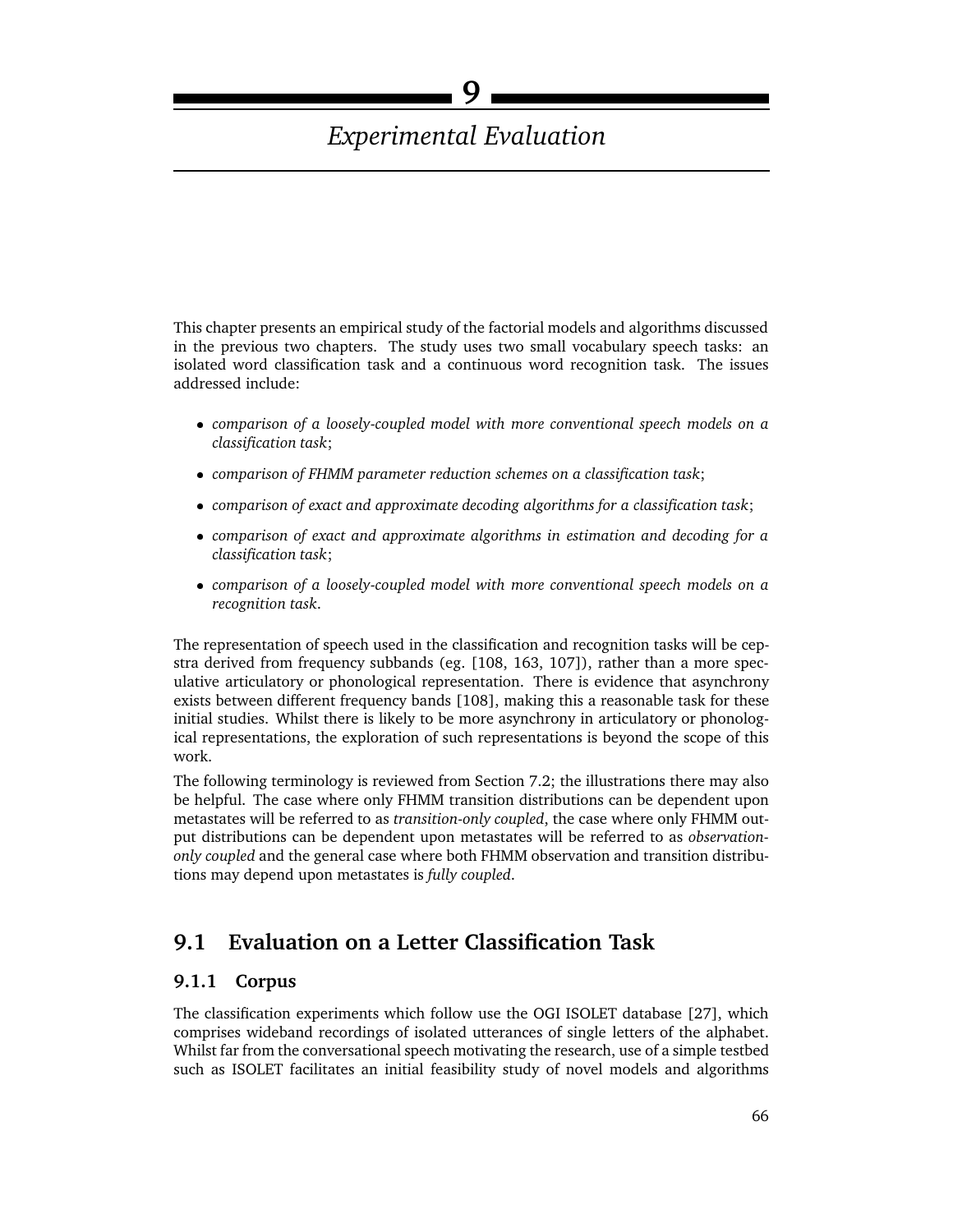without the additional complications introduced by continuous speech tasks. We use *Isolet1-4* (6240 utterances, 1 hour of speech) to train and the speaker-disjoint *Isolet5* (1560 utterances, 15 minutes of speech) to test. This training set is twice as large as that used by [27, 78]. All experiments train a single model for each letter, with no parameter tying *across* different models; this differs from the HMM-based system of [78] which utilizes parameter sharing across members of the E-set of letters and also uses an explicit silence model. For reference, performance of our baseline HMMs using a 39-dimensional observation vector of *full-band* cepstra (including 0th) with delta and acceleration coefficients is between  $96.2\%$  (3 state HMM) and  $96.6\%$  (10 state HMM) for this data set.

## **9.1.2 Procedure for Subband Cepstra Extraction**

The extraction of subband cepstra proceeds as follows. 25ms windows of speech are Fourier-transformed and filtered through a bank of <sup>20</sup> overlapping, equally mel-spaced, filters using the HTK toolkit [180]. Filtering produces a vector of log spectral energies  $E = [e_1, \ldots, e_{20}]$ . A choice of V frequency subbands subdivides E into V subvectors  $E_v$ . A DCT  $D_v$  is applied to each  $E_v$  to yield a vector of cepstra  $C_v = D_v E_v$  for subband  $v$ . Decreasing  $D_v$  row dimensionality effects cepstral truncation, reducing the dimensionality of  $C_v$  from that of  $E_v$ : a V-tuple  $(\#_1, \ldots, \#_V)$  denotes the truncation scheme, where  $\#_v$  indicates retention of cepstra  $0,\ldots,\#_v-1$  in subband  $v$ . Finally, observations for the v-th subband stream ( $o_t^v$  in our earlier notation) are formed by appending the appropriate delta and acceleration coefficients to  $C_v$  .

The experiments below use cepstra from both two and three frequency subbands. Observations for the two-stream experiments comprise cepstra from two subbands 0-2 and 2-8kHz with cepstral truncation (7,6), yielding a 39-dimensional combined observation vector  $\mathbf{O}_t$ . Observations for three-stream experiments comprise cepstra from three subbands 0-0.9, 0.8-2.7, 2.7-8kHz with cepstral truncation (5,4,4), again yielding a 39 dimensional combined observation vector  $O_t$ .

### **9.1.3 Comparison: Factorial and Conventional Speech Models**

The first set of experiments investigates the feasibility of using loosely-coupled models for speech modelling by comparing the classification performance of the MM-FHMM with that of more conventional speech models. Classification uses a maximum likelihood (ML) decision rule ie. utterance O is allocated to class  $W^*$  where  $W^* = \argmax_{\mathbf{W}} p(\mathbf{O}|\mathbf{W})$ . (This decision rule is equivalent to the Bayes' minimum error decision rule for this task since class priors are equal for the ISOLET test set, by test set definition). Performance is compared against two baselines. The first is a standard HMM-based system trained on the single observation stream that results from merging the observation streams corresponding to the (two- or three-) frequency subbands. However, since HMM and MM-FHMM-based classifiers are quite different in their use of free parameters, additional comparisons will be made against the *HTK multiple stream* and *independent streams* models. These "conventional" models will be configured to be comparable with the looselycoupled models not only in terms of the total number of parameters but also in their usage of parameters. The MM-FHMM, HTK multiple stream and independent stream models differ in the degree of asynchrony allowed between streams. To reflect this, results will be ordered in terms of increasing potential asynchrony: the synchronous HTK multiple stream model will be followed by the loosely-coupled models and then the completely asynchronous independent streams model. Note that none of the HTK multiple stream, loosely-coupled or independent streams results utilise any form of exponent or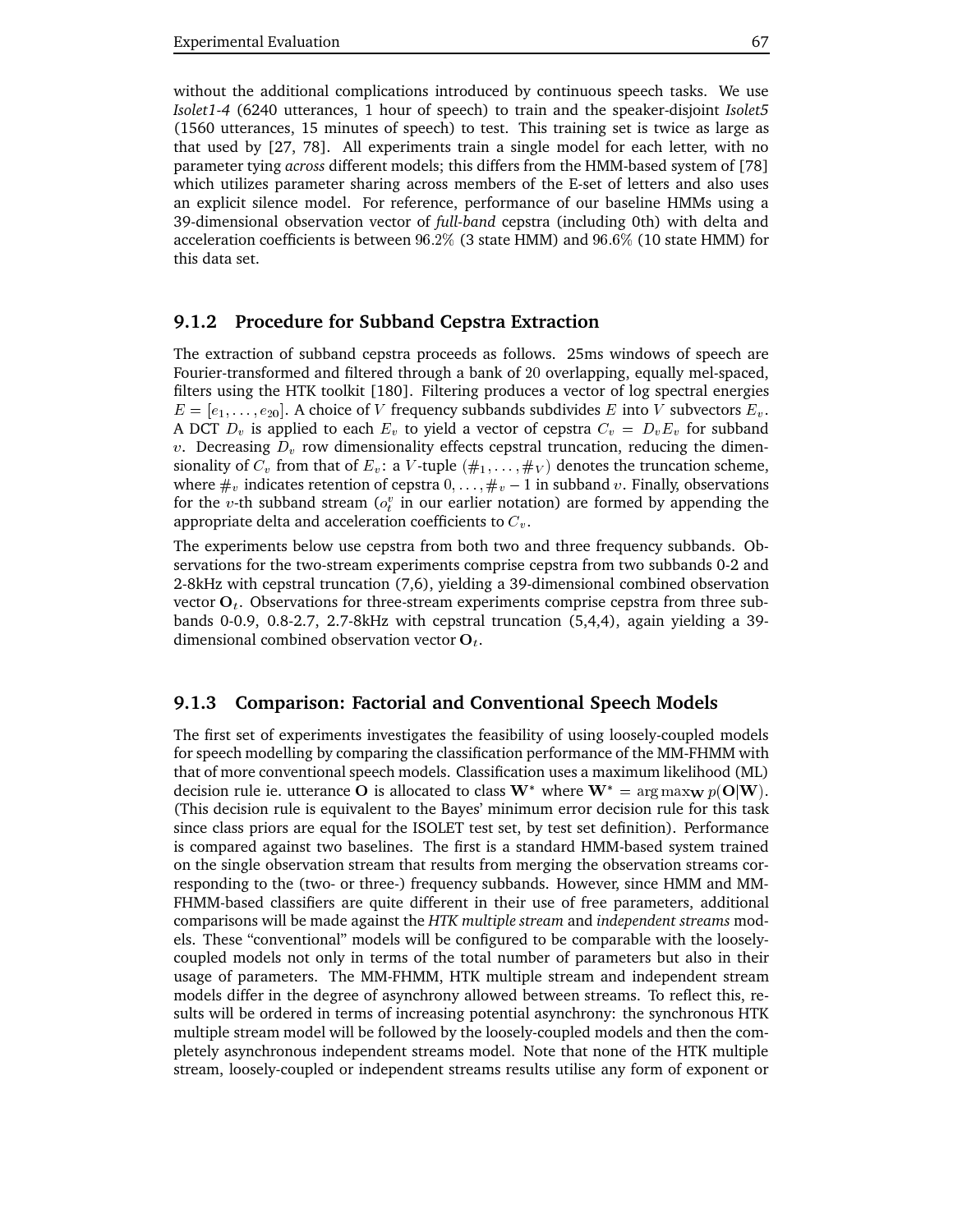

Figure 9.1 *Left-to-right Metastate Space Topology*

other stream weighting.

#### **9.1.3.1 Experimental Setup**

The implementations of FHMMs used in the experiments differs slightly from that in Chapter 7 due to the introduction of non-emitting entry and exit states, similar to those in the HTK Toolkit [180]. Appendix F details the minor changes to the reestimation equations.

MM-FHMMs that model  $K$  observation streams use  $K$  underlying chains. All Gaussians are full covariance, initialized using the global mean and covariance of the training set.

Several experiments will investigate the effect of introducing coupling between chains by making MM-FHMM transition probabilities dependent upon metastates. This introduces a difficulty, since the form of transition coupling dictated by the mixed-memory assumption of Eqn (7.4) introduces a limitation for speech modelling. The HMMs used in phone modelling for speech recognition are typically constrained *a priori* to have a left-to-right transition structure, but this is achievable under Eqn (7.4) only when  $\psi$  is the identity matrix *I* (ie. transitions in stream  $k$  depend only on the previous state in stream  $k$ ). In this study, when we investigate coupling through transition probabilities in MM-FHMMs (achieved by setting  $\psi \neq I$ ), we use  $a^{kl}$  matrices which are individually left-to-right. This will limit backwards transitions in the metastate space, but is not as strong as the standard left-to-right constraint. To clarify, Figure 9.1 shows the (arguably) desirable left-to-right metastate space topology. Since it is difficult to draw the full set of connections in the contrasting transition-limited MM-FHMM topology, Figure 9.2 instead shows the connections *removed* from an ergodic metastate space topology when the underlying cross-transition matrices are left-to-right in a two-stream, three state per stream, model. The latter figure illustrates that whilst the left-right constraint is not fully enforced, many of the otherwise possible backwards transitions are nevertheless prevented.

Model sets using cross-emission or cross-transition dependencies are initialized in stages: first, independent HMMs are trained for each stream as in an independent streams system; then, cross-stream dependencies are introduced gradually, with two training iterations between the addition of one cross-dependency per stream. For these model comparison experiments, training is continued until the gain in likelihood falls below a pre-specified threshold.

#### **9.1.3.2 Experimental Results**

The third and fourth columns of Table 9.1 give baseline percentage correct (*%C*) performance of standard *HMM*s, which model the single observation stream formed by concatenating observations in each of the individual (two- or three-) frequency subband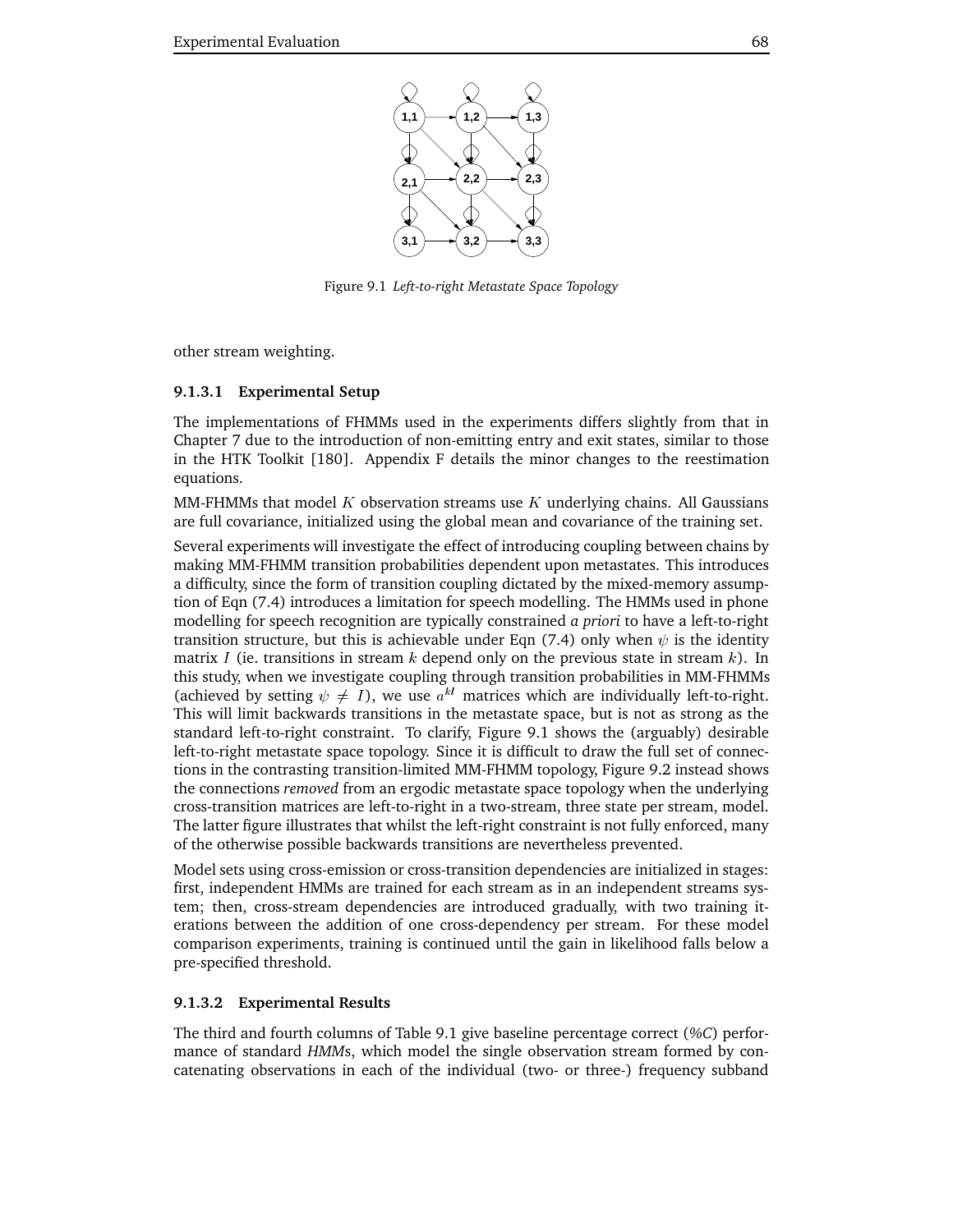

Figure 9.2 *Transitions Removed in Restricted Metastate Space Transition Topology*

| Model      | $#$ Parameters | 2 Frequency | 3 Frequency |
|------------|----------------|-------------|-------------|
| (# states) |                | Subbands %C | Subbands %C |
| HMM(3)     | 2460           | 96.3        | 95.9        |
| HMM(6)     | 4920           | 96.1        | 95.8        |
| HMM(8)     | 6560           | 96.4        | 96.0        |
| HMM (10)   | 8200           | 96.7        | 96.5        |

Table 9.1 *Results: HMM Baselines (observation vectors formed by concatenating observation streams derived from 2 or 3 frequency subbands)*

| Model (states per stream)                                | $#$ Parameters | %C   |
|----------------------------------------------------------|----------------|------|
| HTK multiple stream (3)                                  | 1326           | 94.2 |
| MM-FHMM, transition probability metastate dependence (3) | 1337           | 94.1 |
| independent streams (3)                                  | 1329           | 93.9 |
| HTK multiple stream (6)                                  | 2652           | 94.9 |
| MM-FHMM, transition probability metastate dependence (6) | 2672           | 95.0 |
| independent streams (6)                                  | 2658           | 94.8 |
| HTK multiple stream (8)                                  | 3536           | 95.4 |
| MM-FHMM, transition probability metastate dependence (8) | 3562           | 95.3 |
| independent streams (8)                                  | 3544           | 95.8 |

Table 9.2 *Results: Transition-Only Coupled Models (2 observation streams, 2 chains)*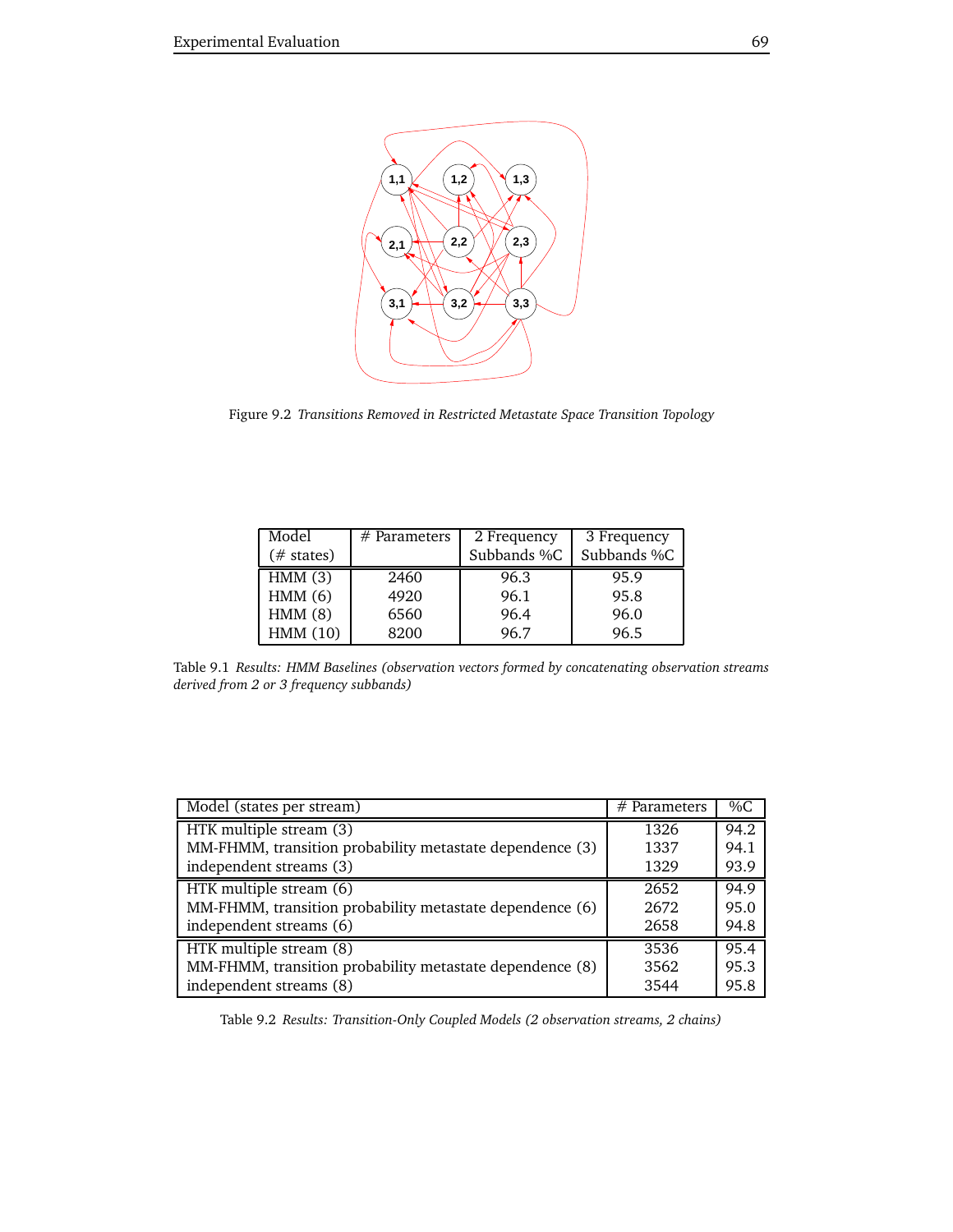| Model (states per stream)                                | $#$ Parameters | $\%C$ |
|----------------------------------------------------------|----------------|-------|
| HTK multiple stream (3)                                  | 948            | 93.1  |
| MM-FHMM, transition probability metastate dependence (3) | 978            | 93.3  |
| independent streams (3)                                  | 954            | 93.7  |
| HTK multiple stream (6)                                  | 1896           | 94.7  |
| MM-FHMM, transition probability metastate dependence (6) | 1950           | 95.2  |
| independent streams (6)                                  | 1908           | 94.4  |
| HTK multiple stream (8)                                  | 2528           | 95.8  |
| MM-FHMM, transition probability metastate dependence (8) | 2598           | 95.2  |
| independent streams (8)                                  | 2544           | 94.8  |

Table 9.3 *Results: Transition-Only Coupled Models (3 observation streams, 3 chains)*

| Model (states per stream)                                           | $#$ Parameters | %C   |
|---------------------------------------------------------------------|----------------|------|
| HTK multiple stream (3)                                             | 2655           | 94.6 |
| MM-FHMM, output and transition probability metastate-dependence (3) | 2662           | 94.7 |
| MM-FHMM, output probability metastate-dependence (3)                | 2654           | 94.9 |
| independent streams (3)                                             | 2658           | 94.0 |
| $\overline{HTK}$ multiple stream (6)                                | 5310           | 96.2 |
| MM-FHMM, output and transition probability metastate-dependence (6) | 5320           | 95.8 |
| MM-FHMM, output probability metastate-dependence (6)                | 5306           | 96.7 |
| independent streams (6)                                             | 5316           | 95.3 |
| HTK multiple stream (8)                                             | 7080           | 96.2 |
| MM-FHMM, output and transition probability metastate-dependence (8) | 7092           | 96.2 |
| MM-FHMM, output probability metastate-dependence (8)                | 7074           | 96.0 |
| independent streams (8)                                             | 7088           | 96.3 |

Table 9.4 *Results: Observation-Only and Fully Coupled Models (2 observation streams, 2 chains)*

| Model (states per stream)                                           | $#$ Parameters | $\%C$ |
|---------------------------------------------------------------------|----------------|-------|
| HTK multiple stream (3)                                             | 2856           | 94.4  |
| MM-FHMM, output and transition probability metastate-dependence (3) | 2874           | 96.0  |
| MM-FHMM, output probability metastate-dependence (3)                | 2850           | 95.2  |
| independent streams (3)                                             | 2862           | 95.2  |
| HTK multiple stream (6)                                             | 5712           | 96.8  |
| MM-FHMM, output and transition probability metastate-dependence (6) | 5736           | 96.2  |
| MM-FHMM, output probability metastate-dependence (6)                | 5694           | 96.7  |
| independent streams (6)                                             | 5724           | 95.8  |
| HTK multiple stream (8)                                             | 7616           | 96.5  |
| MM-FHMM, output and transition probability metastate-dependence (8) | 7644           | 96.4  |
| MM-FHMM, output probability metastate-dependence (8)                | 7590           | 96.2  |
| independent streams (8)                                             | 7632           | 96.3  |

Table 9.5 *Results: Observation-Only and Fully Coupled Models (3 observation streams, 3 chains)*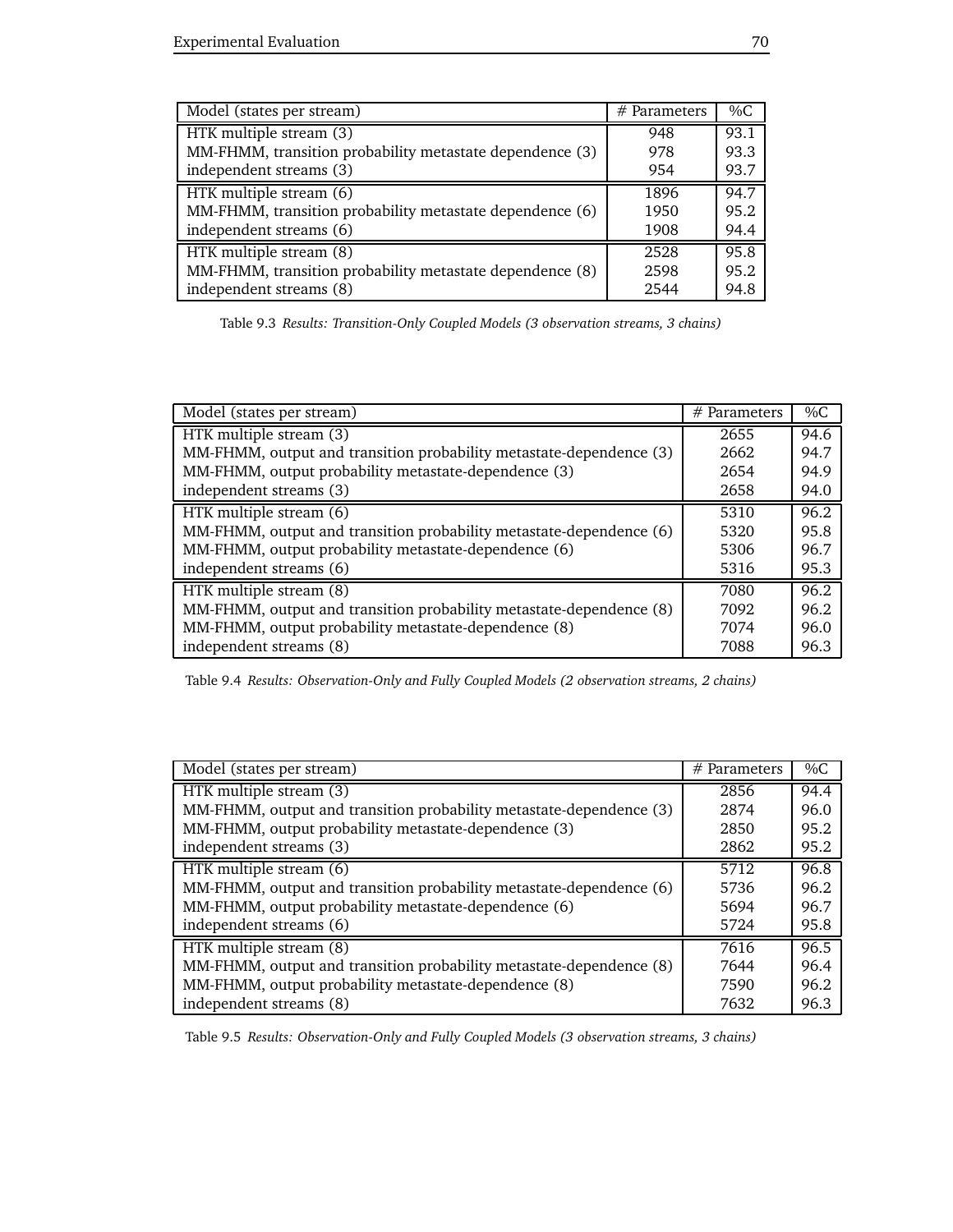|            | Number of   HTK Multiple | Independent          | HMM with | HMM with                                          |
|------------|--------------------------|----------------------|----------|---------------------------------------------------|
| states $N$ | Stream with              | Stream with          | 3 states | 6 states                                          |
|            | $N$ states               | $N$ states per chain |          |                                                   |
|            |                          |                      |          |                                                   |
| റ          | NO                       | NO                   |          | $p = 1.2 \times 10^{-4}$ $p = 1.5 \times 10^{-3}$ |
| b          | NO.                      | NO.                  | NO.      | NO                                                |

Table 9.6 *Significance Test Results: the results produced by the specified model and those from an* <sup>N</sup> *state, 2 stream, 2 chain MM-FHMM with transition probability metastate dependence are tested for differences significant at the*  $\alpha = 0.01$  *level; p-values are specified where results differ significantly.* 

cepstra streams. Tables 9.2 and 9.3 show the effects of coupling incorporated by making transition probabilities dependent upon metastates. As mentioned earlier, the models in each block of these tables are ordered in terms of allowable asynchrony between streams: the synchronous *HTK multiple stream* model is followed by a MM-FHMM using transition probabilities dependent upon metastates, which precedes the completely asynchronous *independent streams* model. The significance of differences in performance for models with comparable numbers of parameters can be analysed using the McNemar test [53]. Table 9.6 compares the significance of differences in results produced by the conventional models with those for the 2-stream MM-FHMM with transition probability metastate dependence. (These significance tests analyse the results for modelling cepstra derived from *two* frequency subbands; they correspond to Table 9.2 and to the results for baseline HMMs with similar numbers of parameters, as found in the third column of Table 9.1.) Table 9.7 presents a similar analysis, comparing differences in results produced by the conventional models with those for the 3-stream MM-FHMM with transition probability metastate dependence. (These significance tests analyse the results for modelling cepstra derived from *three* frequency subbands; they correspond to Table 9.3 and to the results for baseline HMMs with similar numbers of parameters, as found in the fourth column of Table 9.1.)

Table 9.4 considers two types of MM-FHMM coupling: first coupling introduced through observation probabilities only, where observation probabilities are made dependent upon metastates, and then systems coupled through both observation and transition probabilities. The table is again ordered using increasing allowable asynchrony. Each state in *HTK multiple stream* and *independent streams* models uses a two Gaussian mixture to model the data from a single stream. The number of observation-related parameters in these systems is thus comparable with the mixed-memory models using metastate-dependent observation probabilities, which use a single Gaussian to model each  $b^{kl}(o_l^k|i^l)$  distrithe contract of the contract of the contract of the contract of the contract of bution. A similar set of comparisons are made for modelling three subband data in Table 9.5, where states in *HTK stream* and *independent streams* models use a three Gaussian mixture to model the data from a single stream. The significance of differences in performance for fully coupled models with comparable numbers of parameters can be analysed using the McNemar test [53]. Table 9.8 compares results produced by the conventional models with those for the 2-stream MM-FHMM with transition and output probability metastate dependence. (These significance tests analyse the results for modelling cepstra derived from *two* frequency subbands; they correspond to Table 9.4 and to the results for baseline HMMs with similar numbers of parameters, as found in the third column of Table 9.1.) Table 9.9 compares results produced by the conventional models with those for the 3-stream MM-FHMM with transition probability metastate dependence. (These significance tests analyse the results for modelling cepstra derived from *three* frequency subbands; they correspond to Table 9.5 and to the results for baseline HMMs with similar numbers of parameters, as found in the fourth column of Table 9.1.)

Some analysis of MM-FHMM behaviour was performed. The first question investigated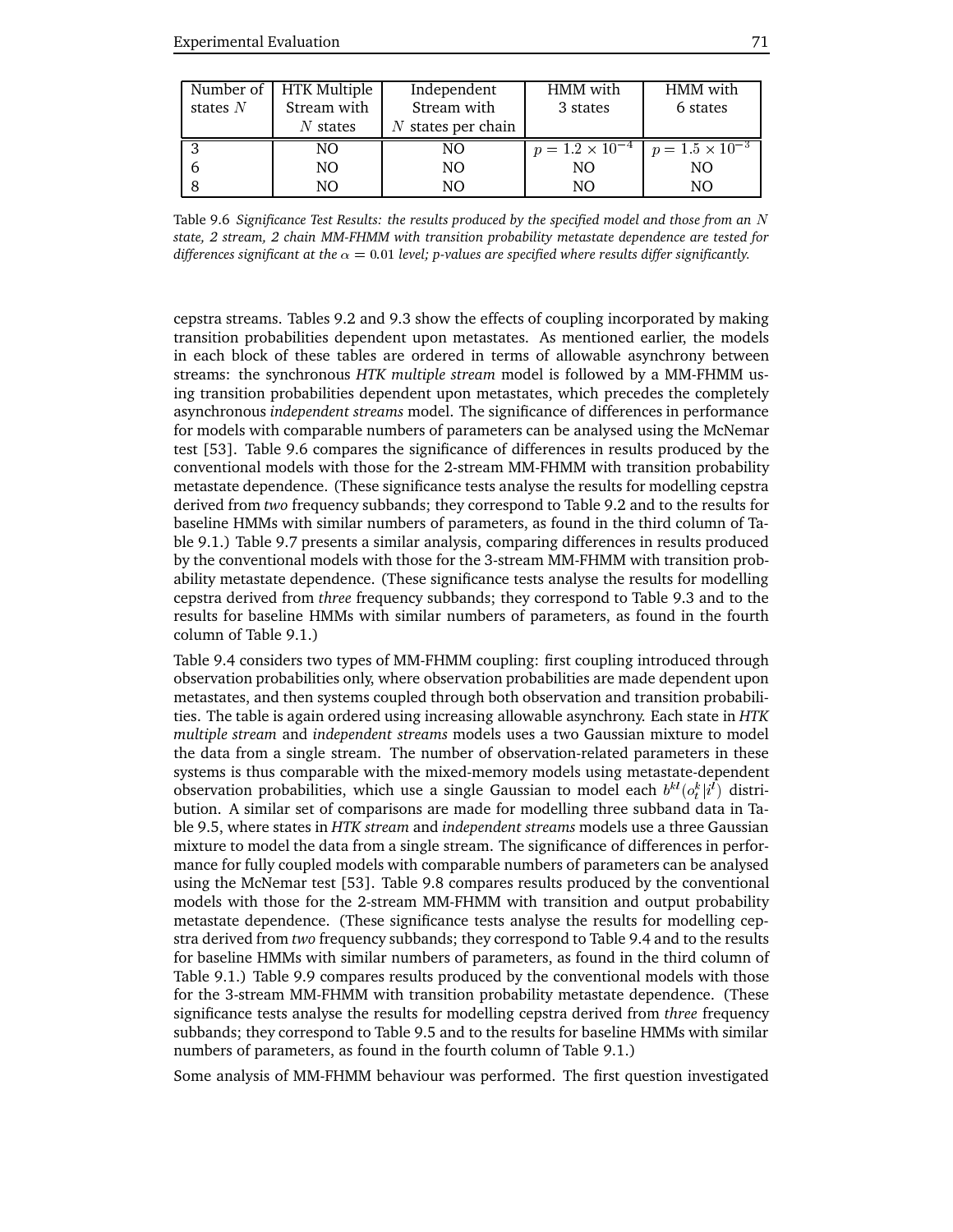| Number of  | <b>HTK Multiple</b> | Independent          | HMM with                 |
|------------|---------------------|----------------------|--------------------------|
| states $N$ | Stream with         | Stream with          | 3 states                 |
|            | $N$ states          | $N$ states per chain |                          |
| ൗ          | NO                  | NO                   | $p = 2.0 \times 10^{-5}$ |
|            | NO                  | NO.                  | NO                       |
|            |                     |                      |                          |

Table 9.7 *Significance Test Results: the results produced by the specified model and those from an* <sup>N</sup> *state, 3 stream, 3 chain MM-FHMM with transition probability metastate dependence are tested for differences significant at the*  $\alpha = 0.01$  *level; p-values are specified where results differ significantly.* 

|            | Number of   HTK Multiple | Independent            | MM-FHMM with only                | HMM with                            |
|------------|--------------------------|------------------------|----------------------------------|-------------------------------------|
| states $N$ | Stream with              | Stream with            | <b>Observation Probabilities</b> | $N$ states                          |
|            | $N$ states $+$           | $N$ states per chain + | dependent on metastates,         |                                     |
|            | 2 Gaussians              | 2 Gaussians            | $N$ states per chain             |                                     |
|            | per state                | per state              |                                  |                                     |
|            | NO.                      | NO.                    | NO.                              | $p = 2.6 \times \overline{10^{-3}}$ |
|            | NO.                      | NO.                    | NO.                              | NO.                                 |
|            | NO.                      | NO.                    | NO.                              | NO.                                 |

Table 9.8 *Significance Test Results: the results produced by the specified model and those from an* <sup>N</sup> *state, 2 stream, 2 chain MM-FHMM with both output and transition probability metastate dependence are tested for differences significant at the*  $\alpha = 0.01$  *level; p-values are specified where results differ significantly.*

| Number of  | HTK Multiple             | Independent            | MM-FHMM with only                | HMM with       |
|------------|--------------------------|------------------------|----------------------------------|----------------|
| states $N$ | Stream with              | Stream with            | <b>Observation Probabilities</b> | $N$ states     |
|            | N states $+$             | $N$ states per chain + | dependent on metastates,         |                |
|            | 3 Gaussians              | 3 Gaussians            | $N$ states per chain             |                |
|            | per state                | per state              |                                  |                |
| 0          | $p = 8.0 \times 10^{-4}$ | NO.                    | NO                               | NO             |
| b          | NO.                      | NO.                    | NO                               | N <sub>O</sub> |
|            | NO.                      | NO.                    | NO                               | NO             |

Table 9.9 *Significance Test Results: the results produced by the specified model and those from an* <sup>N</sup> *state, 3 stream, 3 chain MM-FHMM with both output and transition probability metastate dependence are tested for differences significant at the*  $\alpha = 0.01$  *level; p-values are specified where results differ significantly.*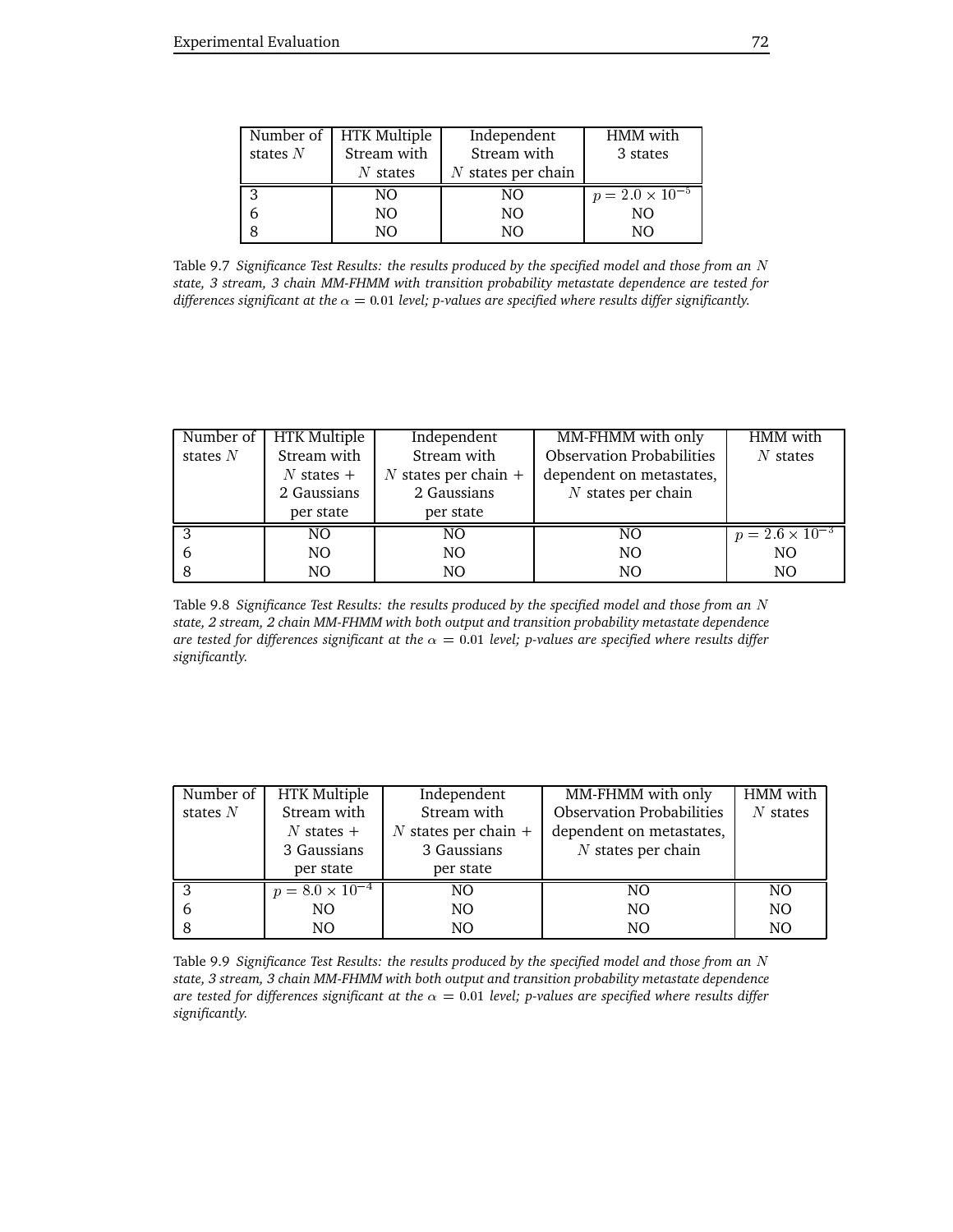| Model (# States)                                    | 2-Stream    | 3-Stream  |
|-----------------------------------------------------|-------------|-----------|
| Transition Metastate Dependence (3)                 | 19% (0%)    | 34% (3%)  |
| Observation Metastate Dependence (3)                | 22% (2%)    | 36% (1%)  |
| Transition and Observation Metastate Dependence (3) | 15% (1%)    | 22% (2%)  |
| Transition Metastate Dependence (6)                 | 33% (1%)    | 48% (5%)  |
| Observation Metastate Dependence (6)                | 42% (2%)    | 51% (4%)  |
| Transition and Observation Metastate Dependence (6) | 38% (1%)    | 38% (3%)  |
| Transition Metastate Dependence (8)                 | $38\%$ (5%) | 54% (10%) |
| Observation Metastate Dependence (8)                | 46% (4%)    | 58% (11%) |
| Transition and Observation Metastate Dependence (8) | 46% (3%)    | 45% (6%)  |

Table 9.10 *Results: Percentage "Asynchronous" Metastates in Training Set Viterbi Metastate Sequences (Percentage in brackets corresponds to metastates reflecting a higher degree of asynchrony ie. metas*tates I such that  $\max_{k,l(l\neq k)} |i^k - i^l| > 1$ ). Percentages rounded to nearest integer.

asked whether the allowable asynchrony between chains is used in modelling the ISO-LET data. For each class, a Viterbi decoding of each training (or test) set utterance in that class using the *correct* MM-FHMM (ie. the MM-FHMM corresponding to that class) gives the optimal metastate sequence for each utterance in the training (or test) set under the correct model. The metastate sequences produced for the training (or test) set were analysed to determine the percentage of "asynchronous" metastates that occurred. ("Asynchronous" metastates for a two-stream system means metastates  $(i, j)$  where  $i \neq j$ and for a three-stream system means metastates  $(i, j, k)$  where it is not the case that  $i = j = k$ ). A typical set of results, calculated using the training set, is shown in Figure 9.10. The table shows that the potential asynchrony allowed in the models is used in modelling the training set. The proportion of asynchronous metastates increases as the size of the metastate space increases. The equivalent numbers calculated using test set alignments show a small 1-2% increase in the proportion of asynchronous metastates in the Viterbi metastate sequences for unseen data from the correct class. The number of asynchronous metastates used in modelling data from other classes is of course much higher, by between 10-25%. These and other results suggest that the amount of asynchrony used in MM-FHMMs with observation-only metastate dependence is slightly higher than in the MM-FHMMs with other types of metastate dependence, but the differences are small and may not be significant. The numbers in brackets in Figure 9.10 indicate the proportion of highly asynchronous metastates used, where this is defined to be metastates I such that  $\max_{k,l(|t+k)|} |i^k - i^l| > 1$ . As might be expected for clean dictated speech, metastates corresponding to extreme asynchrony are occupied only a small proportion of the time. The use of asynchronous metastates by phone class was also examined, but there were no immediately obvious differences in use of asynchrony.

Further analysis looked at posterior probabilities for the indicator variables,  $p(x_t^k = l | \mathbf{O})$ and  $p(y_t^k = l | \mathbf{O})$ , and the frequency with which the most-likely value of  $x_t^k$  or  $y_t^k$  was not <sup>k</sup>. In two observation stream, fully coupled models, the transition-related indicator variables  $x_t^k$  associated with each chain  $k$  had a most-likely value  $l \neq k$  for only 5-10% of the time; for the observation-related indicator variables, the most-likely value for the first chain (associated with the lowest frequency band) was  $l \neq k$  57-61% of the time and for the second chain 38-48% of the time. These percentages were a little higher, about 2%, for the transition-only and observation-only coupled models. In three stream systems, similar trends were observed. For each chain, the transition-related indicator variable had a most-likely value for self-prediction 90% or more of the time and for either of the remaining two chains of under 5% each, in both transition-only and fully coupled models. The observation-related indicator variables were more balanced in the distribution of most-likely values across chains in the observation-only and fully coupled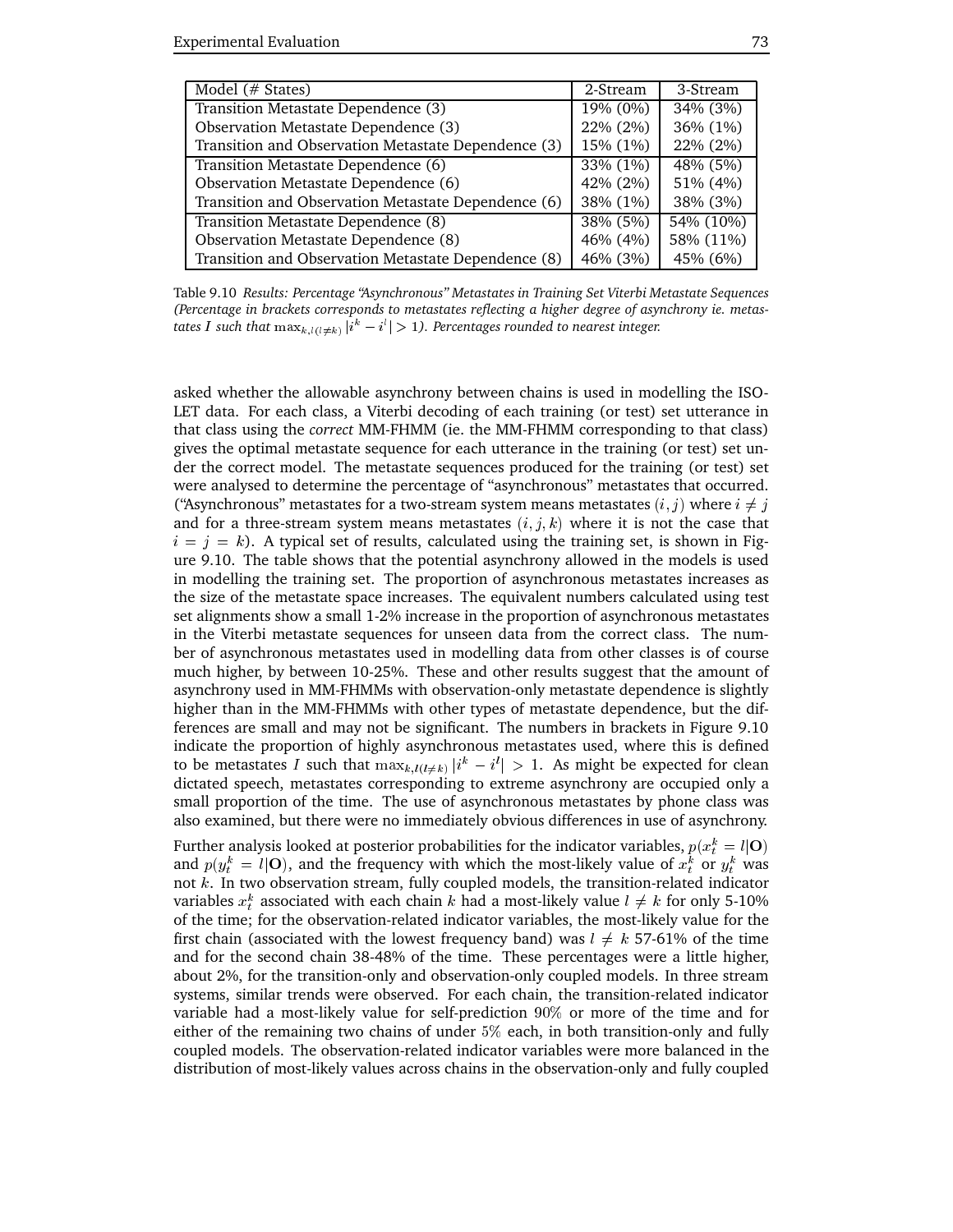models, with self-prediction occurring  $40-60\%$  and the remaining chains  $10-20\%$  each. The overall trend is for posteriors to indicate self-prediction in the case of transitions and for a more balanced indication of different chains in the case of observations.

Analysis also examined whether the right-to-left (backwards) transitions which are allowed in the restricted left-to-right MM-FHMM topology of Figure 9.2 are used frequently in modelling ISOLET. A Viterbi metastate sequence was found for each training utterance under the model for the corresponding utterance class and the percentage of backwards transitions analysed. The same procedure was repeated for each test utterance. Training set analysis showed that across two- and three- stream transition-only coupled models, with varying numbers of states, the percentage of backwards transitions was always below 1%, and a similar comparison using fully coupled models found the percentage of backwards transitions was below 0.5%. The increase in backwards transitions on test data from the same class was very slight. The small percentages of backwards transitions suggest the MM-FHMMs learn something of the left-to-right nature of the stationary regions in the speech signal. Whilst this is of interest, it does not affect the underlying concern that backwards transitions in competing models could lead to reduced discrimination on tasks more difficult than ISOLET.

### **9.1.3.3 Conclusions**

The overall results show that in most cases performance of the factorial models does not differ significantly from the more conventional speech models on the task of frequency subband modelling. However, the potential advantages of the new models may not be evident on this simple speech modelling task and we interpret attainment of comparable performance as sufficient to conclude that factorial models appear a feasible alternative for speech modelling tasks and merit further investigation.

## **9.1.4 Comparison: Parameter Reduction Schemes**

The previous section addressed the basic question of whether FHMMs, in particular those using the mixed-memory parameter reduction scheme, would scale to a speech modelling task. This section compares the MM-FHMM with the more data-driven PT-FHMM parameter reduction scheme, which has some potential advantages for speech modelling. The task is the same as in the previous section: ISOLET classification.

### **9.1.4.1 Experimental Setup**

The implementations of FHMMs used in the experiments differs slightly from that in Chapter 7 due to the introduction of non-emitting entry and exit states. Appendix F details the minor changes to the reestimation equations.

All MM-FHMMs and PT-FHMMs investigated in this section use two observation streams and two underlying chains. The observation streams are again cepstra derived from two frequency subbands, as discussed in Section 9.1.2. MM-FHMMs are trained as in the previous section and the procedure for training PT-FHMMs is as follows.

**Obtaining Sufficient Statistics for PT-FHMM Clustering** Sufficient statistics can in principle be obtained using the following general procedure. Independent streams HMMs with single Gaussian observation distributions are trained to model each observation stream. These HMMS are then combined into the equivalent metastate space model (as in the extended-PMC model of Section 6.1.5). The resulting combined model is trained for two iterations. The metastate alignment produced in the second iteration and the resulting updated model parameters provide the sufficient statistics for clustering. Two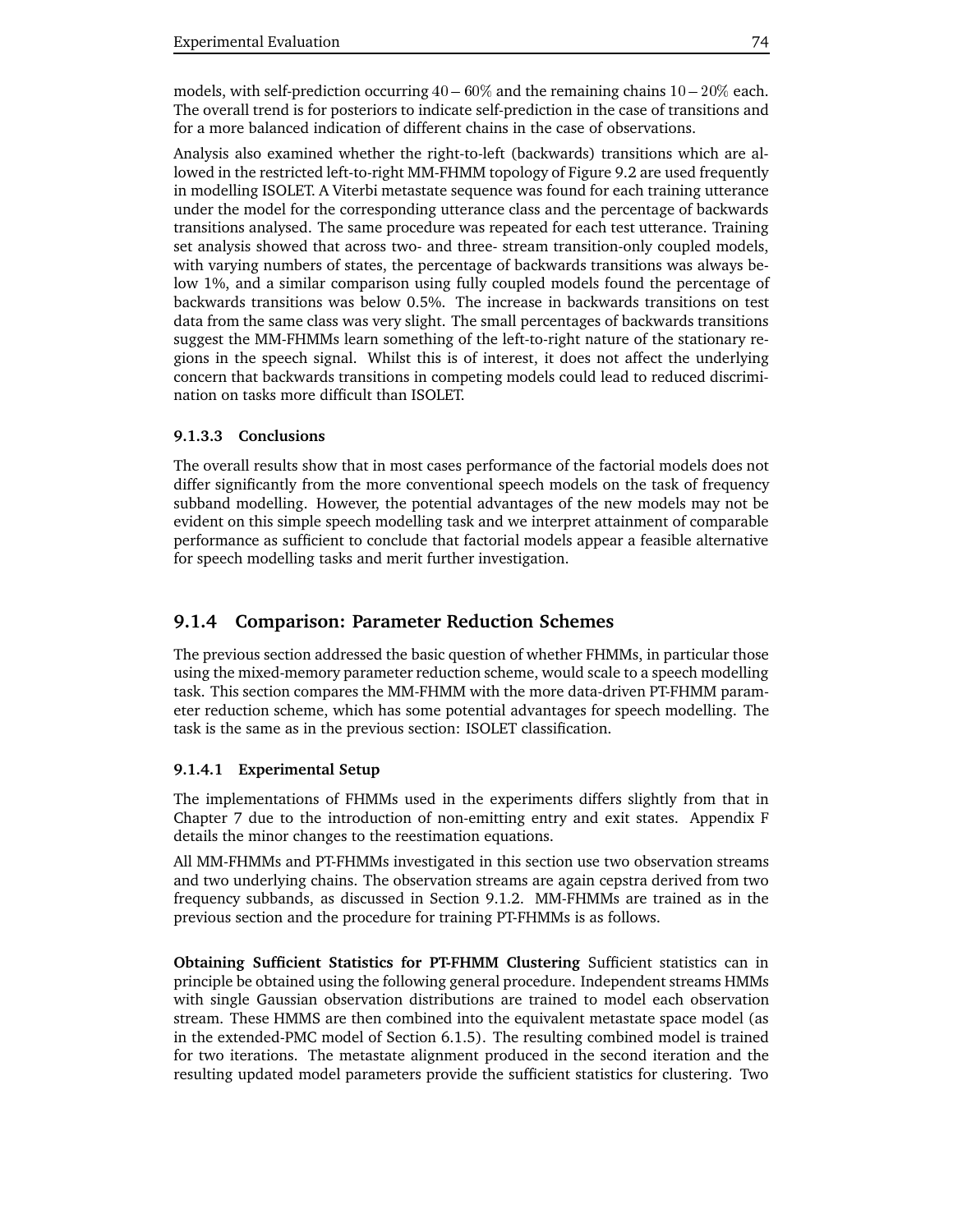

Figure 9.3 *Pruning metastate space to maximum asynchrony of one state per chain*

issues arose in preliminary experiments. Firstly, data sparsity led to numerical issues with full covariance matrix inversion in the untied metastate space model. To resolve this issue, all independent streams HMMs, the untied metastate space model and the clustering procedure were set to use diagonal covariances; the models resulting from clustering are converted to use full covariance matrices before further training is performed. Secondly, sufficient statistics adequate for clustering could not (in most cases) be obtained for each possible metastate within the fully expanded metastate model. The occupancies of metastates corresponding to extreme asynchrony between chains were close to zero: specifically, metastates  $I = (i^1, \ldots, i^K)$  for which  $max_{k,l(l \neq k)} (i^k - i^l) > 1$ . This is not surprising, particularly given the low usage of extreme metastates in the MM-FHMM experiments of the previous section: it seems unlikely that this degree of asynchrony exists between frequency subbands for dictated speech data and this result suggests full metastate space models may not be appropriate for modelling frequency subband representations. To resolve this issue, pruning is applied to remove metastates within the metastate space prior to the two iterations of reestimation that yield statistics for clustering. Allowing a maximum asynchrony of one state, as in Figure 9.3, gave adequate statistics.

**Initial Equivalence Classes for PT-FHMM Clustering** The equivalence classes used to start the clustering procedure tie distributions such that the initial, pre-clustering PT-FHMM is similar to an independent streams model (but excluding metastates which have been "pruned"). Splitting during clustering therefore adds dependencies into this independent streams model when doing so leads to a "sufficient" gain in auxiliary function.

**Initializing PT-FHMM Hierarchical Partitioning Procedure** At each partitioning step for observation-related distributions, a single equivalence class with centroid  $(\mu_{C^{obs,k}}, \Sigma_{C^{obs,k}})$ is partitioned into two new classes with centroids  $(\mu_{C_*^{obs,k}},\Sigma_{C_*^{obs,k}})$  and  $(\mu_{C_*^{obs,k}},\Sigma_{C_*^{obs,k}})$ . These are initialized such that  $(\mu_{C_1^{obs,k}},\Sigma_{C_1^{obs,k}})=(\mu_{C^{obs,k}},\Sigma_{C^{obs,k}})$  and  $(\mu_{C_2^{obs,k}},\Sigma_{C_2^{obs,k}})$ is a small shift of  $(\mu_{C^{obs,k}}, \Sigma_{C^{obs,k}})$  towards a single element in the parent equivalence class. At each partitioning step for transition-related distributions, a single equivalence class with centroid  $P(j^k|C^{trans,k})$  is partitioned into two classes with centroids  $P(j^k|C_1^{trans,k})$  and  $P(j^k|C_2^{trans,k})$ . These are initialized such that  $P(j^k|C_1^{trans,k})$  =  $P(j^k|C^{trans,k})$  and  $P(j^k|C_2^{trans,k})$  reverses the first two non-zero transition probabilities in the original distribution  $P(j^k|C^{trans,k}).$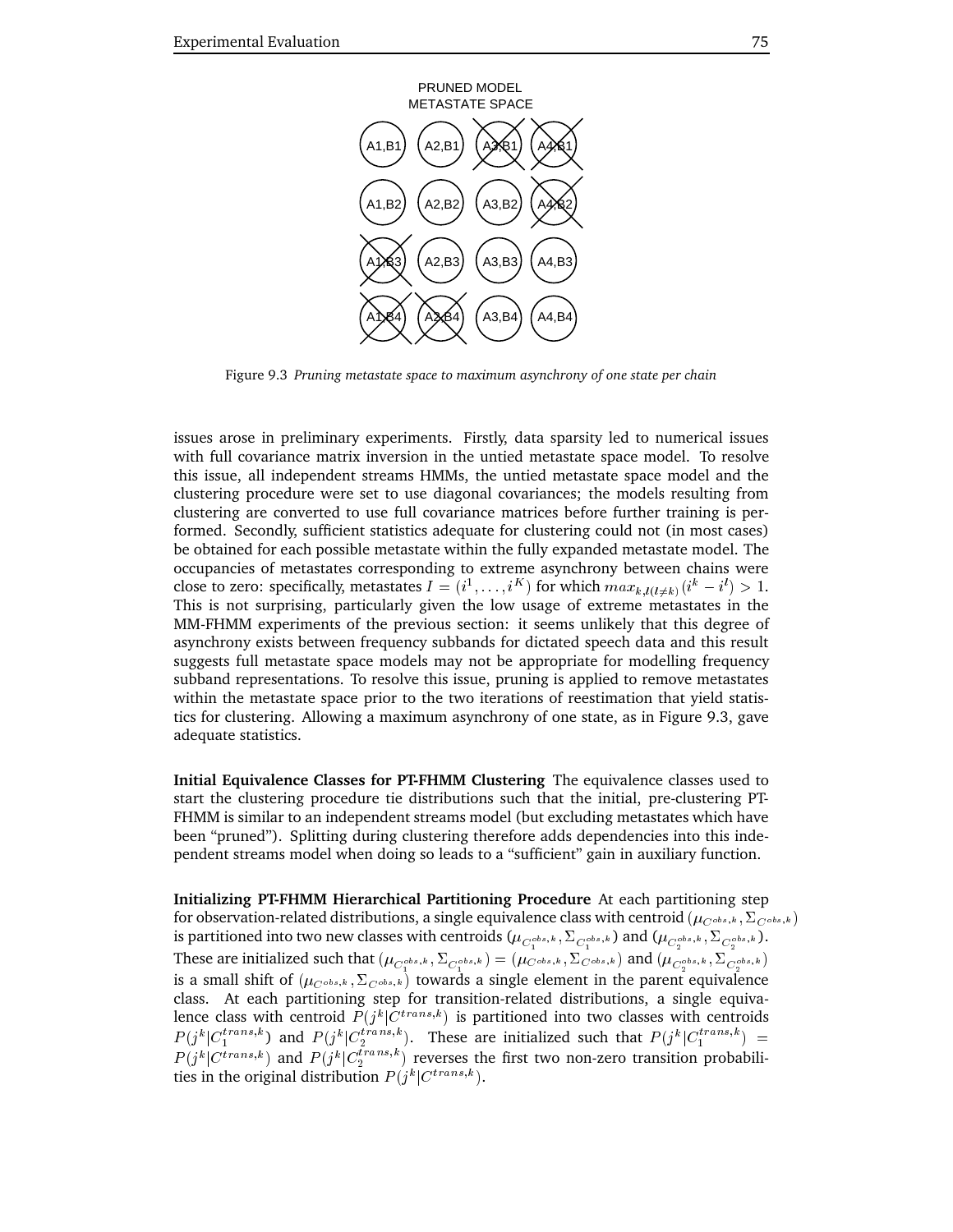**Training PT-FHMMs** The single Gaussian, full covariance PT-FHMMs that result from clustering are trained for four EM iterations before testing.

#### **9.1.4.2 Experimental Results**

There are several thresholds in the hierarchical, PT-FHMM clustering procedure. The minimum number of frames per leaf occupancy threshold was set to a fixed value of 150 observations for all experiments. The number of equivalence classes allocated to transition and observation distributions was controlled through varying the thresholds associated with gains in auxiliary function (Section 7.4.1). Note that the number of parameters allocated to the PT-FHMM models may differ by class so where parameter totals are stated, these represent an average taken over all 26 models.

Results are presented in two forms. Firstly, the performance of PT-FHMMs is compared directly with MM-FHMMs in Table 9.11. (The MM-FHMM results are repeated from the previous section to avoid the need for cross-referencing.) Both types of model use six emitting states per chain; metastates are then pruned from the resulting metastate space in the PT-FHMM prior to clustering. Four sets of results are shown. The first is an independent streams model, with no metastate dependence in the observation- or transitiondistributions. The difference in results when the independent streams model is created as a special case of the MM-FHMM or of the PT-FHMM is attributed to differences in model initialization. The three remaining boxes compare the PT-FHMM with MM-FHMMs for the three varieties of coupling: observation-only metastate dependencies, transition-only metastate dependencies and both observation- and transition- metastate dependencies. The clustering thresholds for the PT-FHMM were set to give similar allocation of parameters to both observation and transition distributions to enable valid comparisons. The table shows similar results for both types of model and the McNemar test [53] confirms this by finding that differences in performance for PT-FHMM and MM-FHMM systems within the same table cells were not significant at the  $\alpha = 0.01$  level. Similar results were observed with three state per chain models.

The effect of varying the number and type of model parameters in the PT-FHMMs is shown in Figure 9.4. The graphs show the effect of increasing the number of observation and/or transition parameters from a structure corresponding to a two chain independent streams model with pruned metastate space (which has 2646 observation parameters and 12 transition parameters).

Table 9.12 compares the usage of asynchronous metastates in Viterbi metastate sequences for each training set utterance under the correct class PT-FHMM or MM-FHMM. (The MM-FHMM figures are repeated from the previous section to avoid the need for crossreferencing.) In both cases, the proportion of asynchronous states used in the observationonly coupled models is higher than in the case of transition-only coupled models, perhaps because coupling through the transition probabilities is relatively weak when applied in combination with high-dimensional observations in each stream. As with the MM-FHMM, the proportion of asynchronous metastate sequences used in PT-FHMMs to model data from the corresponding class does not vary greatly between training and test data. It is interesting that despite the larger, unpruned metastate space of the MM-FHMM, the usage of asynchronous metastates is the same or higher in the PT-FHMM.

The PT-FHMM model sets were analysed to determine the relative number of parameters allocated to transition distributions in the two chains and for observation distributions for the two observation streams, for given values of clustering thresholds. Regardless of clustering threshold, the number of parameters allocated to transition distributions was almost identical. For high observation clustering thresholds, more parameters were allocated to observation distributions for the stream corresponding to the lower frequency band, but at low thresholds the allocation became more balanced.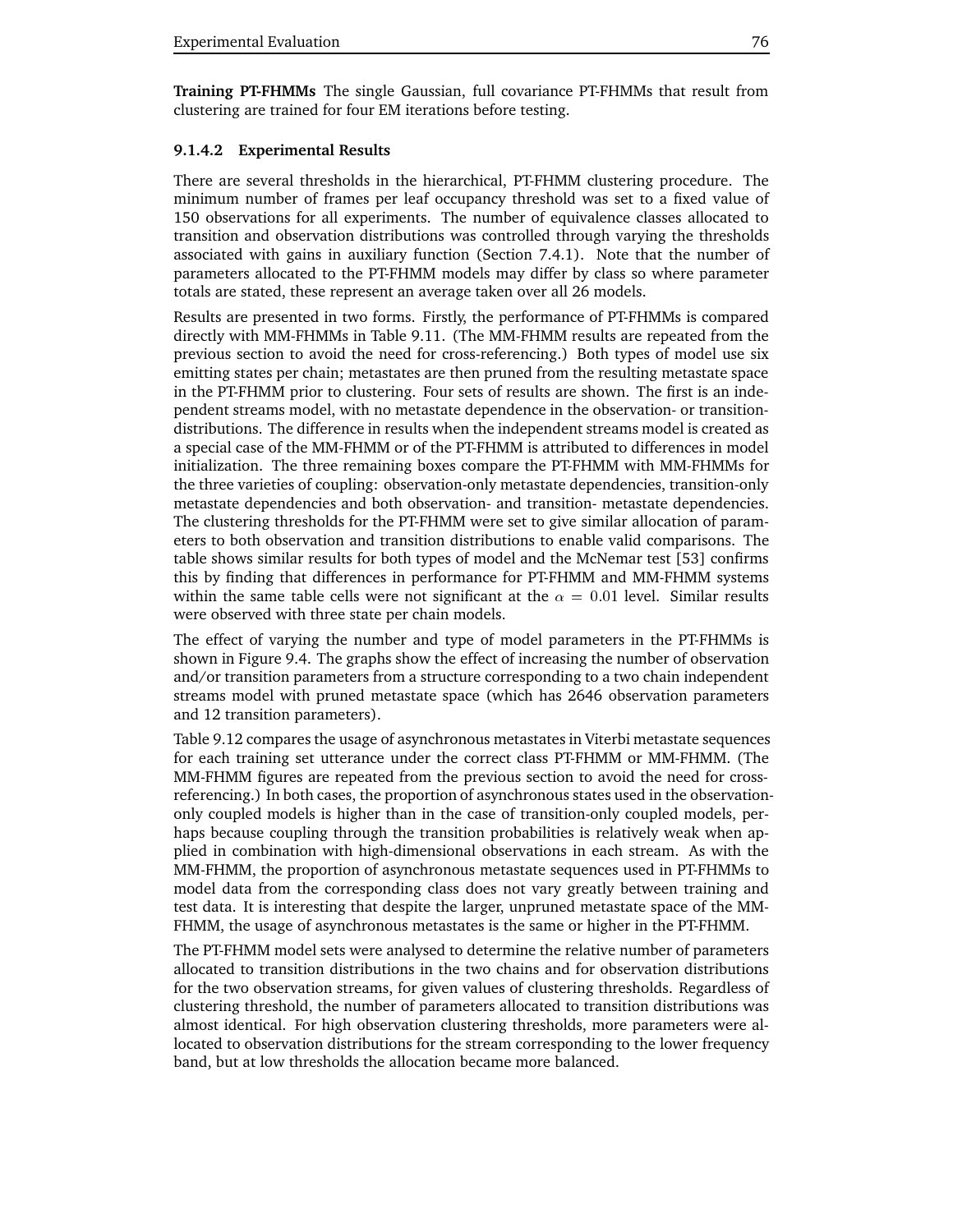|                   | <b>Observation Metastate</b>                     | <b>Observation Metastate</b>                     |
|-------------------|--------------------------------------------------|--------------------------------------------------|
|                   | Dependence=NO                                    | Dependence=YES                                   |
| Transition        | MM-FHMM $#$ Paras = 2658                         | $\overline{\text{MM-FHMM}}$ # Paras = 5306       |
| Metastate         | $(\# \text{ trans} = 12, \# \text{ obs} = 2646)$ | $(\# \text{ trans} = 12, \# \text{ obs} = 5294)$ |
| $Dependence = NO$ | $\%C = 94.8$                                     | $\%C = 96.7$                                     |
|                   | VS                                               | VS                                               |
|                   | PT-FHMM $#$ Paras = 2658                         | PT-FHMM $#$ Paras = 5399                         |
|                   | $(\# \text{ trans} = 12, \# \text{ obs} = 2646)$ | $(\# \text{ trans} = 12, \# \text{ obs} = 5387)$ |
|                   | $\%C = 95.3\%$                                   | $\%C = 96.4\%$                                   |
| Transition        | MM-FHMM $#$ Paras = 2672                         | MM-FHMM $#$ Paras = 5320                         |
| Metastate         | $(\# \text{ trans} = 26, \# \text{ obs} = 2646)$ | $(\# \text{ trans} = 26, \# obs = 5294)$         |
| Dependence=YES    | $\%C = 95.0$                                     | $\%C = 95.8$                                     |
|                   | VS.                                              | VS.                                              |
|                   | PT-FHMM $#$ Paras = 2670                         | PT-FHMM $#$ Paras = 5411                         |
|                   | $(\# \text{ trans} = 24, \# \text{ obs} = 2646)$ | $(\# \text{ trans} = 24, \# \text{ obs} = 5387)$ |
|                   | $\%C = 95.4$                                     | $\%C = 96.3$                                     |

Table 9.11 *Results: Comparison of MM-FHMM and PT-FHMM (2 observation streams, 2 chains, 6 states per chain)*

| Model $(\# \text{ States})$                         | MM-FHMM | PT-FHMM |
|-----------------------------------------------------|---------|---------|
| Transition Metastate Dependence (6)                 | 33%     | 31%     |
| Observation Metastate Dependence (6)                | 42%     | 48 %    |
| Transition and Observation Metastate Dependence (6) | 38%     | 48%     |

Table 9.12 *Percentage "Asynchronous" Metastates in Training Set Viterbi Metastate Sequences for MM-FHMM and PT-FHMM with 2 observation streams, 2 chains, 6 states per chain*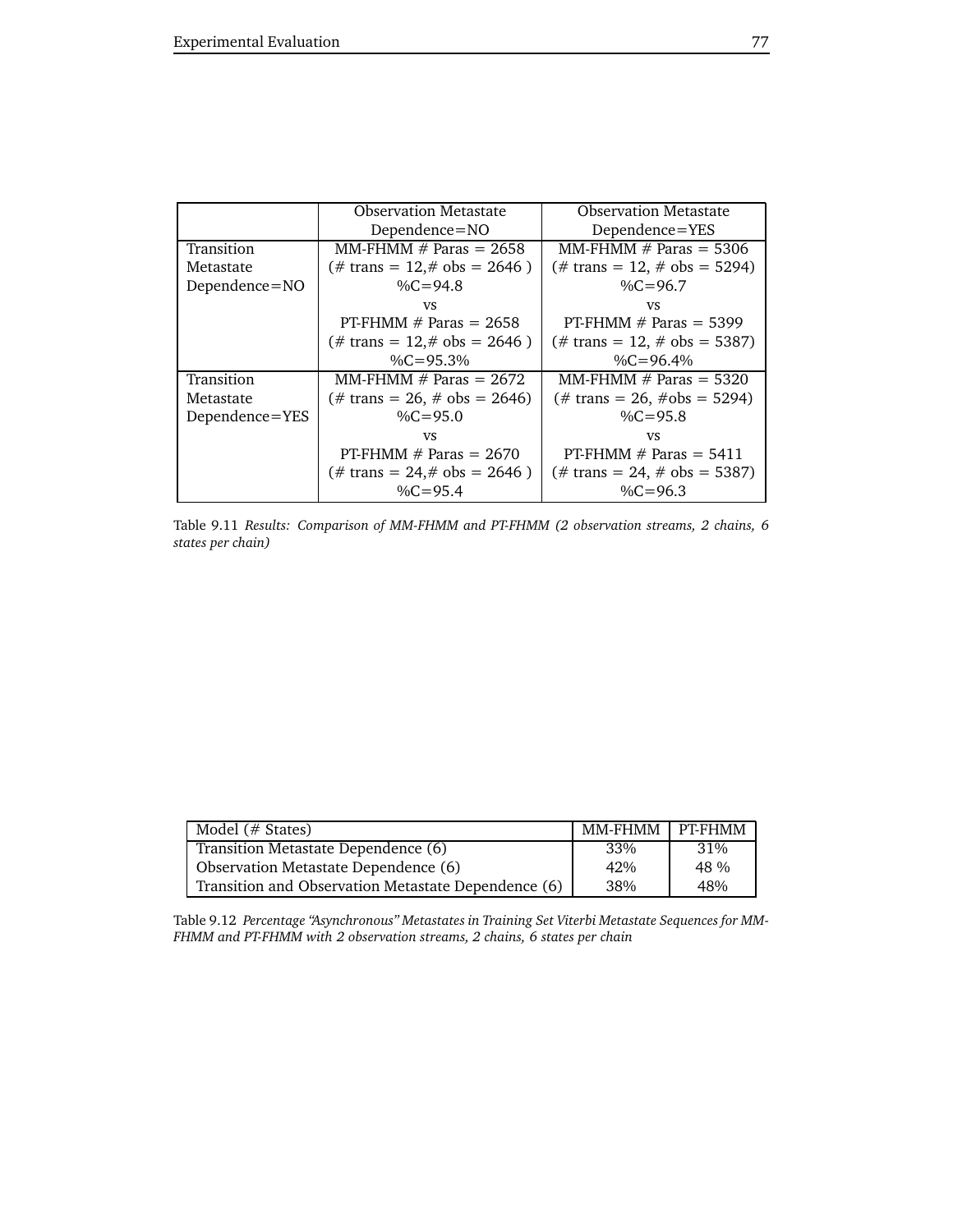

Figure 9.4 *Effect of varying number of observation and transition parameters in PT-FHMM*

### **9.1.4.3 Conclusions**

The classification performance of the PT-FHMM was compared with the MM-FHMM for different coupling structures and differences in performance were not found to be significant. Since the empirical results are comparable and the PT-FHMM has some potential advantages for speech modelling (namely, the ability to enforce a left-to-right metastate space topology, and because the procedure of collecting sufficient statistics for clustering gives an indication of the maximum degree of asynchrony that exists present between streams), the PT-FHMM will be the model of choice for the continuous digit recognition experiments in Section 9.2.

It is interesting to note that the PT-FHMM results in isolation show increased coupling through additional transition-related parameters has little effect on classification performance for the ISOLET task. This is consistent with the standard finding for more conventional (non-factorial) HMM-based systems.

## **9.1.5 Comparison: Approximate Decoding Schemes**

The previous section investigated classification using EM-trained loosely-coupled models of various forms and a ML decision rule. This section considers only models coupled through the *observation* probabilities, and considers the quality of the likelihood approximations and associated classification performance given by Chain Viterbi metastate sequences and by the Mean-Field variational lower bound.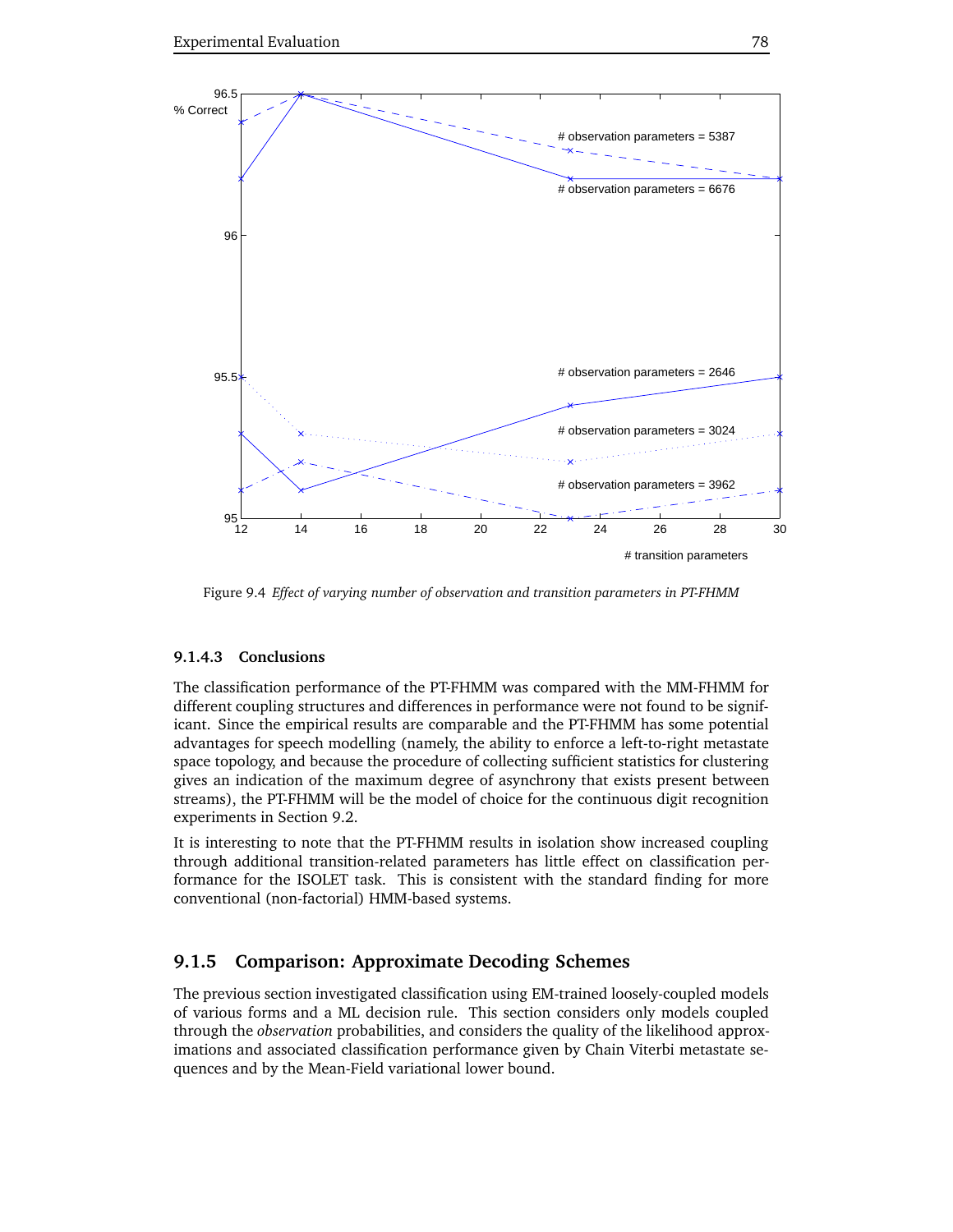#### **9.1.5.1 Experimental Setup**

Each experiment uses the *same*, fixed set of observation-only coupled models, which were trained using the EM algorithm.

**Chain Viterbi Initialization**: two schemes were investigated for specifying an initial metastate sequence. The first used a uniform segmentation of the observations in stream  $k$  against states in chain  $k$ ; the second used the segmentation obtained by doing a Viterbi decoding of stream k observations using the chain k parameters only (for each k). Preliminary experiments found initialization had little effect on results; results below are for the per-chain Viterbi initialization.

**Mean-Field Initialization and Thresholds**: two initializations of the  $Q_t^{Sk}(j)$  distributions were investigated. Initial per-stream state sequences were either obtained using the *uniform* or the *per-chain Viterbi decoding* schemes as described for the Chain Viterbi initializations; each  $Q_t^{sk}(j)$  distribution was then initialized with a soft version of this distribution, assigning mass 0:8 to the state occupied in the Viterbi or uniform segmentation, and distributing mass equally amongst the remaining states.  $Q_t^{Y\,k}(l)$  distributions were initialized as a uniform distribution. Preliminary experiments found the per-chain Viterbi initialization gave considerably better results and was used to produce the results below. The naive gradient-descent implementation also requires a stepsize: a brute force search over a range of values was used and the results below correspond to the stepsize yielding the highest value for the lower-bound on test set likelihood. (We emphasize we do *not* use the stepsize giving the best *classification performance*, since this would constitute cheating).

#### **9.1.5.2 Experimental Results**

Figures 9.5,9.6 and 9.7 compare total test set likelihood under each class <sup>A</sup>-<sup>Z</sup> with the values obtained from Viterbi and Chain Viterbi approximations and from the Mean-Field Variational lower bound when modelling two subband cepstral streams. Figures 9.8, 9.9 and 9.10 make the same comparison for the case of modelling three subband cepstral streams. Tables 9.13 and 9.14 compare classification % Correct (%C) performance when using these approximations with a ML decision rule. The tables also give results of tests for significant differences between full-likelihood classification and the approximate algorithms using the McNemar test [53].

| states | Full       | Viterbi | Chain   | Mean           |
|--------|------------|---------|---------|----------------|
| per    | Likelihood |         | Viterbi | Field          |
| stream | %C         | % $C$   | $\%C$   | % $C$          |
| ર      | 94.9       | 94.8    | 95.0    | $91.0*(p=0.0)$ |
|        | 95.3       | 95.4    | 95.3    | 95.1           |
| 8      | 96.0       | 96.0    | 96.0    | 96.0           |

Table 9.13 *Results: Decoding Schemes for 2 observation stream, 2 chain models (\*=significantly different from the Full Likelihood case at*  $\alpha = 0.01$  *level, with corresponding* p value in brackets)

#### **9.1.5.3 Conclusions**

The graphs show that the Chain Viterbi likelihood approximation is considerably closer to the exact likelihood than the Mean-Field Variational lower bound. In particular, it is close to the Viterbi likelihood, suggesting that the initialization used rarely leads to suboptimal local maxima. As this would suggest, classification performance using the Chain Viterbi algorithm is in almost all cases not significantly different to full-likelihood classification. The Mean-Field Variational Approximation is less successful. This is presumably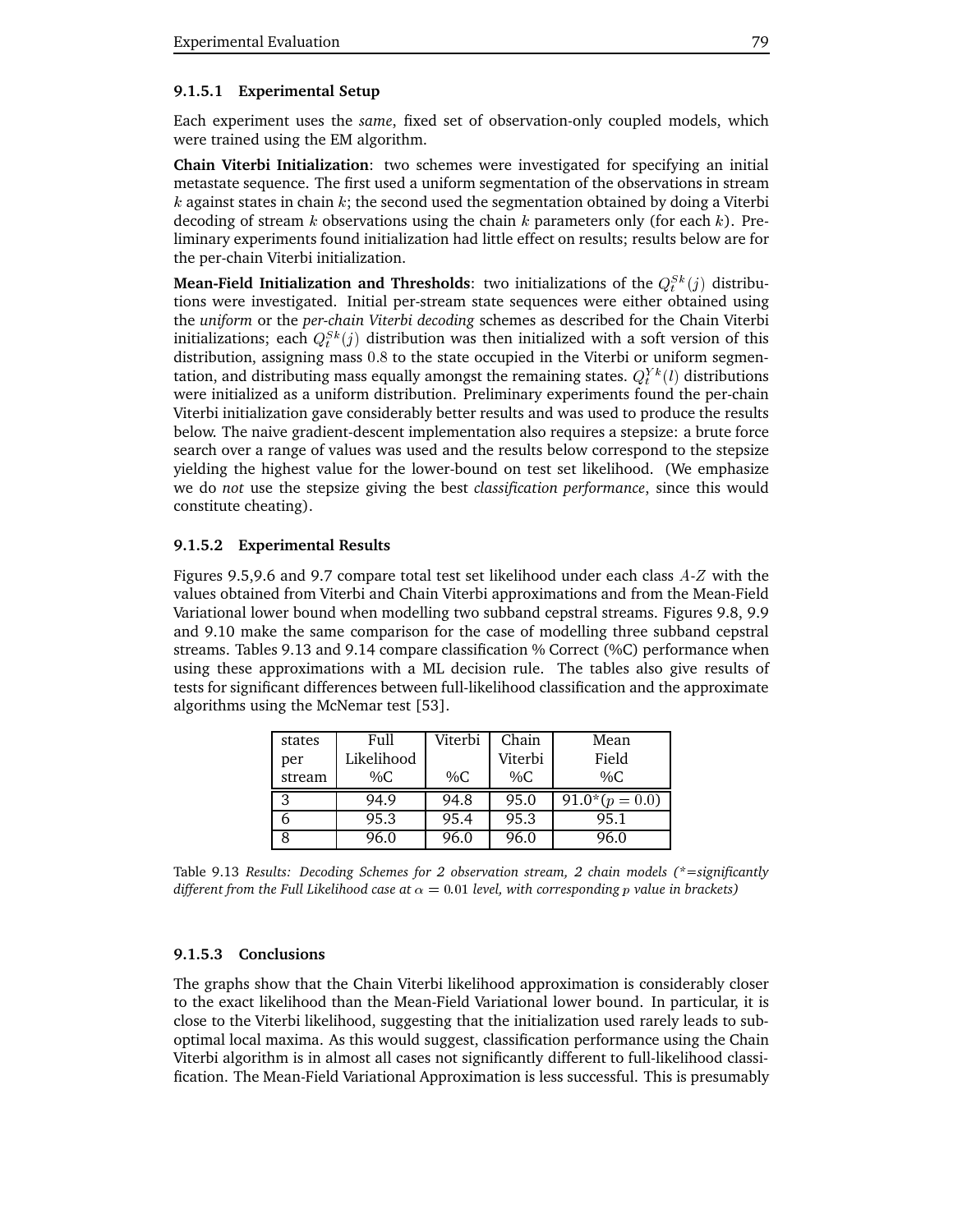

Figure 9.5 *Approximations to Test-Set Likelihoods for 2 streams, 2 chains, 3 state models (X-axis corresponds to classes A-Z)*

| states | Full       | Viterbi | Chain   | Mean                                      |
|--------|------------|---------|---------|-------------------------------------------|
| per    | Likelihood |         | Viterbi | Field                                     |
| stream | %C         | $\%C$   | $\%C$   | $\%C$                                     |
| -3     | 94.9       | 95.0    | 96.2    | $91.7^{*}(p=0)$                           |
|        | 96.4       | 96.3    | 95.0    | $95.2^{*}(p=9.4\times10^{-3})$            |
|        |            | 96.3    | 96.2    | $\overline{95.3^{*}(p=7.6\times10^{-3})}$ |

Table 9.14 *Results: Decoding Schemes for 3 observation stream, 3 chain models (\*=significantly different from the Full Likelihood case at*  $\alpha = 0.01$  *level, with corresponding* p value in brackets)

due to the extreme nature of the mean-field assumption. More structured variational approximations are possible, but will also be more computationally intensive. Since the Chain Viterbi algorithm gives good approximations to likelihood, is relatively insensitive to initialization and does not involve heuristic parameters such as step sizes, it would be our algorithm of choice for future work.

## **9.1.6 Comparison: Approximate Training Schemes**

This subsection compares the classification performance of observation-only coupled MM-FHMMs trained and tested using *matched* (exact or approximate) algorithms ie. EM training is used with full likelihood (FL) classification, Chain Viterbi training is used with a Chain Viterbi approximation in classification etc. Viterbi Training and Decoding results are included as a further baseline for comparison.

#### **9.1.6.1 Experimental Setup**

All training algorithms stop one iteration after the gain in data likelihood or the variational lower bound drops below 1%.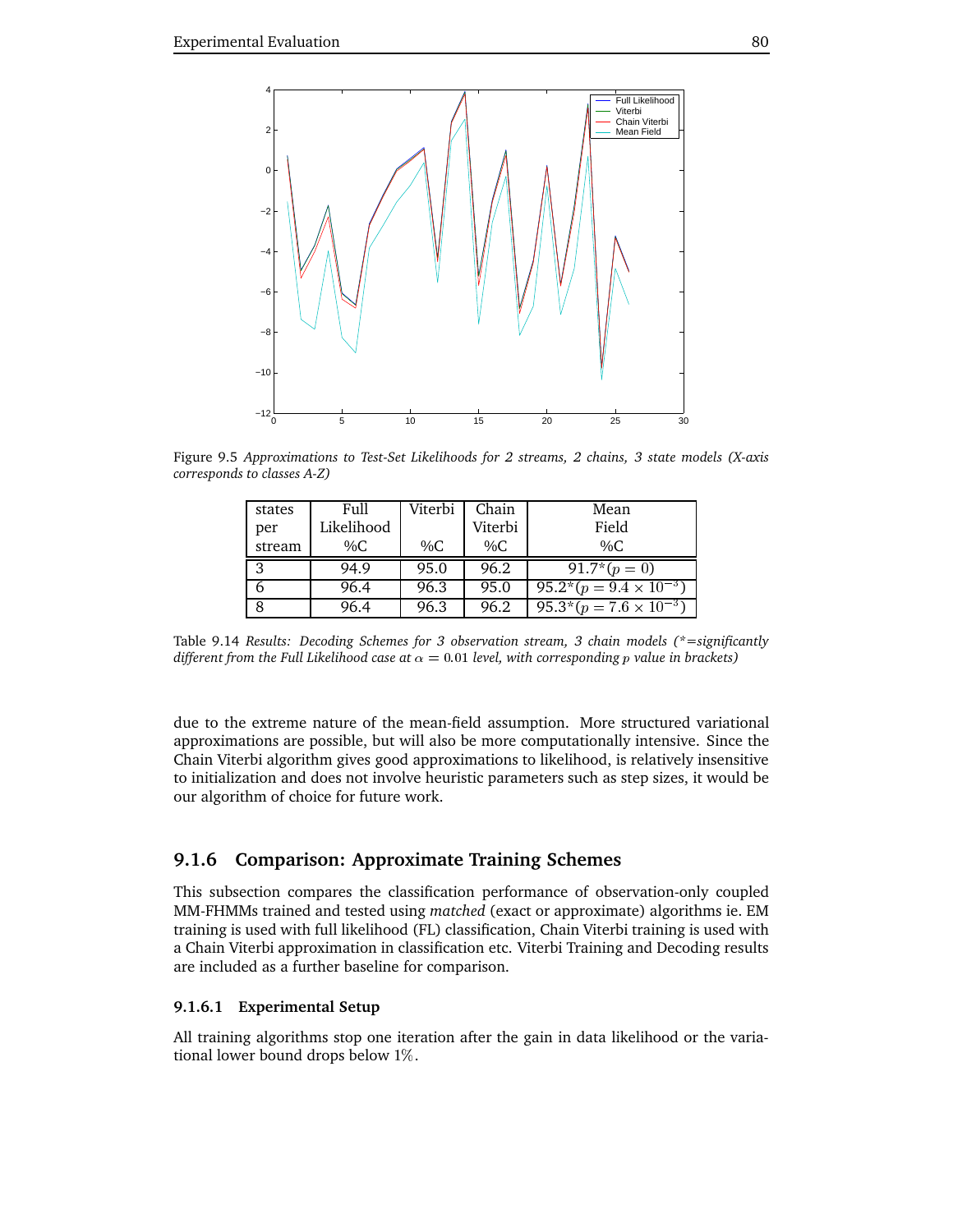

Figure 9.6 *Approximations to Test-Set Likelihoods for 2 streams, 2 chains, 6 state models (X-axis corresponds to classes A-Z)*

**Chain Viterbi Initialization**: the initial metastate sequence was obtained by doing a Viterbi decoding of stream  $k$  observations using the chain  $k$  parameters only, since this proved a useful initialization in the decoding-only experiments of the previous section.

**Mean-Field Initialization and Thresholds**: initial per-stream state sequences were obtained using the *per-chain Viterbi decoding* schemes as in Chain Viterbi initialization; each  $Q_t^{Sk}(j)$  distribution was then initialized with a soft version of this distribution, assigning mass 0:8 to the state occupied in the Viterbi or uniform segmentation, and distributing mass equally amongst the remaining states.  $Q_t^{\chi_k}(l)$  distributions were initialized as a uniform distribution. The gradient-descent stepsize used in training and decoding was fixed to the value that was most effective in the decoding-only experiments.

#### **9.1.6.2 Experimental Results**

Tables 9.15 and 9.16 compare classification % Correct (%C) performance obtained using the exact and approximate schemes with a ML decision rule. The tables also give results of tests for significant differences between exact likelihood-based training and classification and the approximate algorithms, using the McNemar test [53].

| states | Full       | Viterbi | Chain                              | Mean  |
|--------|------------|---------|------------------------------------|-------|
| per    | Likelihood |         | Viterbi                            | Field |
| stream | %C         | $\%C$   | $\%C$                              | $\%C$ |
|        |            |         |                                    |       |
| 3      | 94.9       | 94.9    | $94.2^{*}(p = 1.9 \times 10^{-2})$ | 93.9  |
| h      | 95.3       | 95.4    | 95.2                               | 95.0  |

Table 9.15 *Results: Matched Training/Decoding Schemes for 2 observation stream, 2 chain models*  $(*=$ significantly different from the EM-trained, Full Likelihood classification case at  $\alpha = 0.01$  level, *with corresponding* <sup>p</sup> *value in brackets)*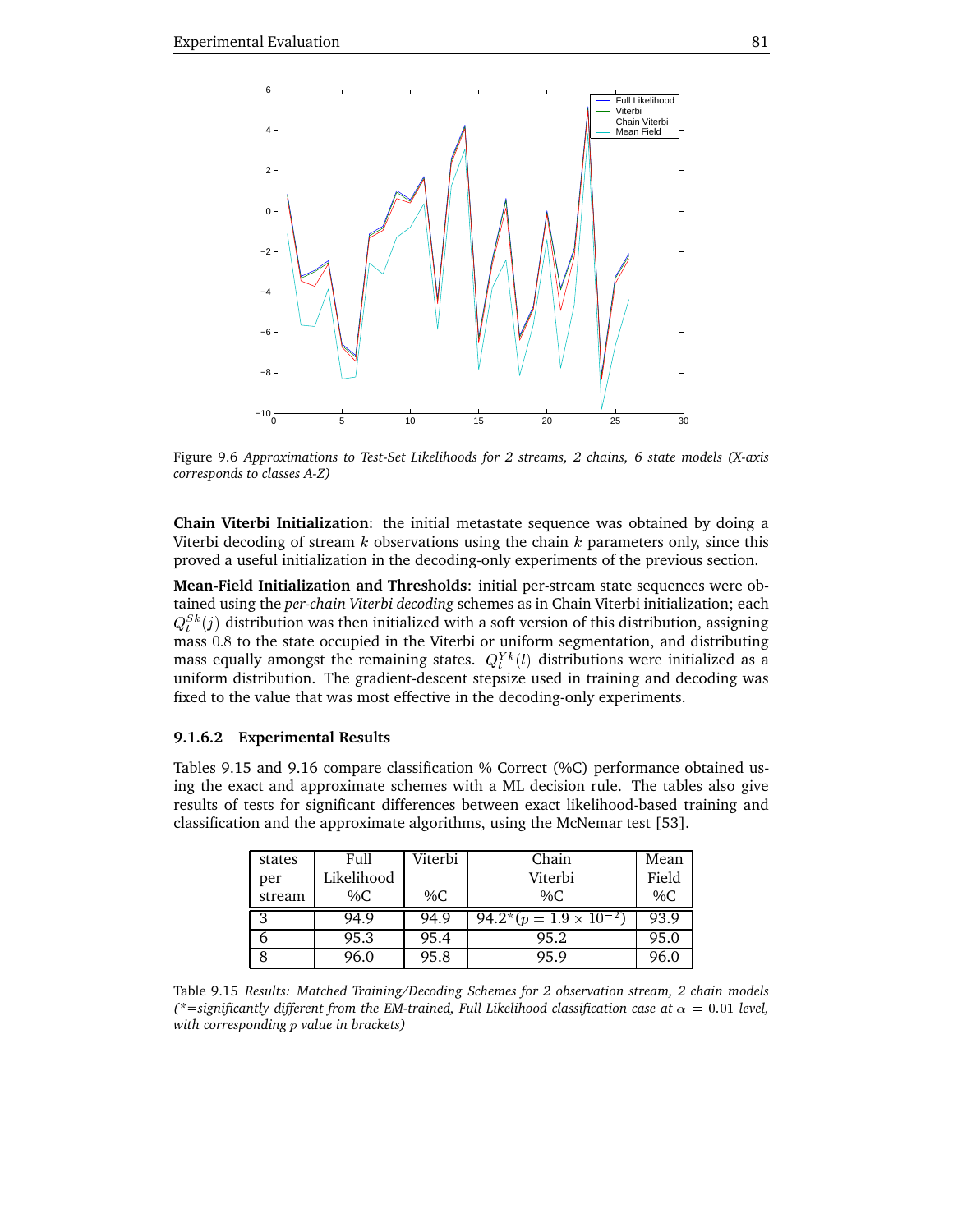

Figure 9.7 *Approximations to Test-Set Likelihoods for 2 streams, 2 chains, 8 state models (X-axis corresponds to classes A-Z)*

| states | Full       | Viterbi | Chain   | Mean                               |
|--------|------------|---------|---------|------------------------------------|
| per    | Likelihood |         | Viterbi | Field                              |
| stream | $\%C$      | $\%C$   | $\%C$   | $\%C$                              |
| 3      | 94.9       | 95.0    | 94.9    | $92.5^{*}(p = 4.0 \times 10^{-6})$ |
|        | 96.4       | 95.8    | 95.6    | 95.3                               |
|        |            | 96.3    | 96.1    | 95.7                               |

Table 9.16 *Results: Matched Training/Decoding Schemes for 3 observation stream, 3 chain models*  $(*=$ significantly different from the EM-trained, Full Likelihood classification case at  $\alpha = 0.01$  level, *with corresponding* <sup>p</sup> *value in brackets)*

#### **9.1.6.3 Conclusions**

Classification performance achieved using the approximate algorithms is not significantly different to that achieved using the exact scheme in most cases. On average, the EM, Viterbi and Chain Viterbi algorithms all take a similar number of iterations to fall below the relative change training termination threshold; the Mean-Field scheme takes fewer. Despite this, our current implementation of the Chain Viterbi scheme has proven more efficient than our naive gradient-descent-based implementation of the mean-field approximation. Mean field equations can often be solved using fixed-point iterative updates that converge more quickly<sup>1</sup> but it seems unlikely that this would have much effect on the final results. Also, whether using gradient descent or fixed-point iteration, the Mean-Field scheme is more sensitive to initialization than the Chain Viterbi approach. Therefore, for reasons much the same as in Section 9.1.5.3, our algorithm of choice for use in future work would again be the Chain Viterbi algorithm.

<sup>&</sup>lt;sup>1</sup>The author thanks Hagai Attias for this observation.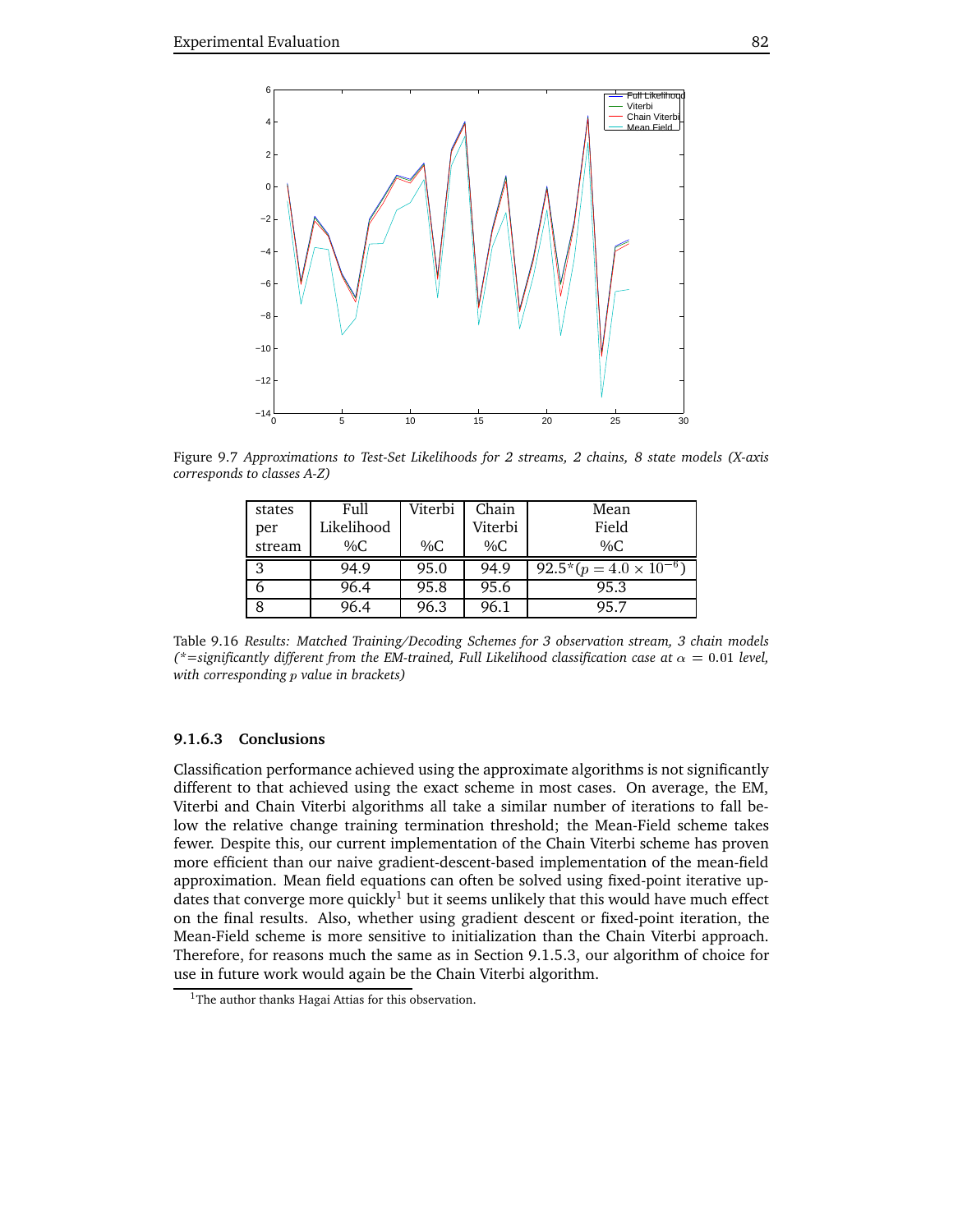

Figure 9.8 *Approximations to Test-Set Likelihoods for 3 streams, 3 chains, 3 state models (X-axis corresponds to classes A-Z)*

# **9.2 Evaluation on a Continuous Digit Recognition Task**

## **9.2.1 Corpus**

TI Digits is a speech corpus collected at Texas Instruments (TI) for the purpose of "designing and evaluating algorithms for speaker-independent recognition of connected digit sequences". The digit sequences are made up of the digits ZERO, OH, ONE, TWO, THREE, FOUR, FIVE, SIX, SEVEN, EIGHT and NINE. The (approximately<sup>2</sup>) 77 digit sequences spoken by each speaker can be broken down as: 22 isolated digits (2 productions of each of 11 digits), 11 2-digit sequences, 11 3-digit sequences, 11 4-digit sequences, 11 5-digit sequences, 11 6-digit sequences and 11 7-digit sequences. The corpus is described in detail in [98]. Experiments below use only the *men* and *women* subsets within the pre-defined training and test sets; no data from the *boys* or *girls* subsets is used. The training set comprises 8623 utterances (about 4 hours 15 mins of data); the test set 8700 utterances (about 4 hours 15 mins of data).

### **9.2.2 Procedure for Subband Cepstra Extraction**

The extraction of subband cepstra proceeds as follows. 25ms windows of speech are Fourier-transformed and filtered through a bank of <sup>24</sup> overlapping, equally mel-spaced, filters using the HTK toolkit [180]. Filtering produces a vector of log spectral energies  $E = [e_1, \ldots, e_{24}]$ . A choice of V frequency subbands subdivides E into V subvectors  $E_v$ . A DCT  $D_v$  is applied to each  $E_v$  to yield a vector of cepstra  $C_v = D_v E_v$  for subband v. Decreasing  $D_v$  row dimensionality effects cepstral truncation, reducing the dimensionality of  $C_v$  from that of  $E_v$ : a V-tuple  $(\#_1,\ldots,\#_V)$  denotes the truncation scheme, where  $\#_v$  indicates retention of cepstra  $0, \ldots, \#_v - 1$  in subband v. Finally, observations for the v-th subband stream ( $o_t^v$  in our earlier notation) are formed by appending the appropriate delta and acceleration coefficients to  $C_v$ . The experiments below use observations

 $<sup>2</sup>$  Some utterances were removed from the corpus because they "contained egregious speaking errors" [98].</sup>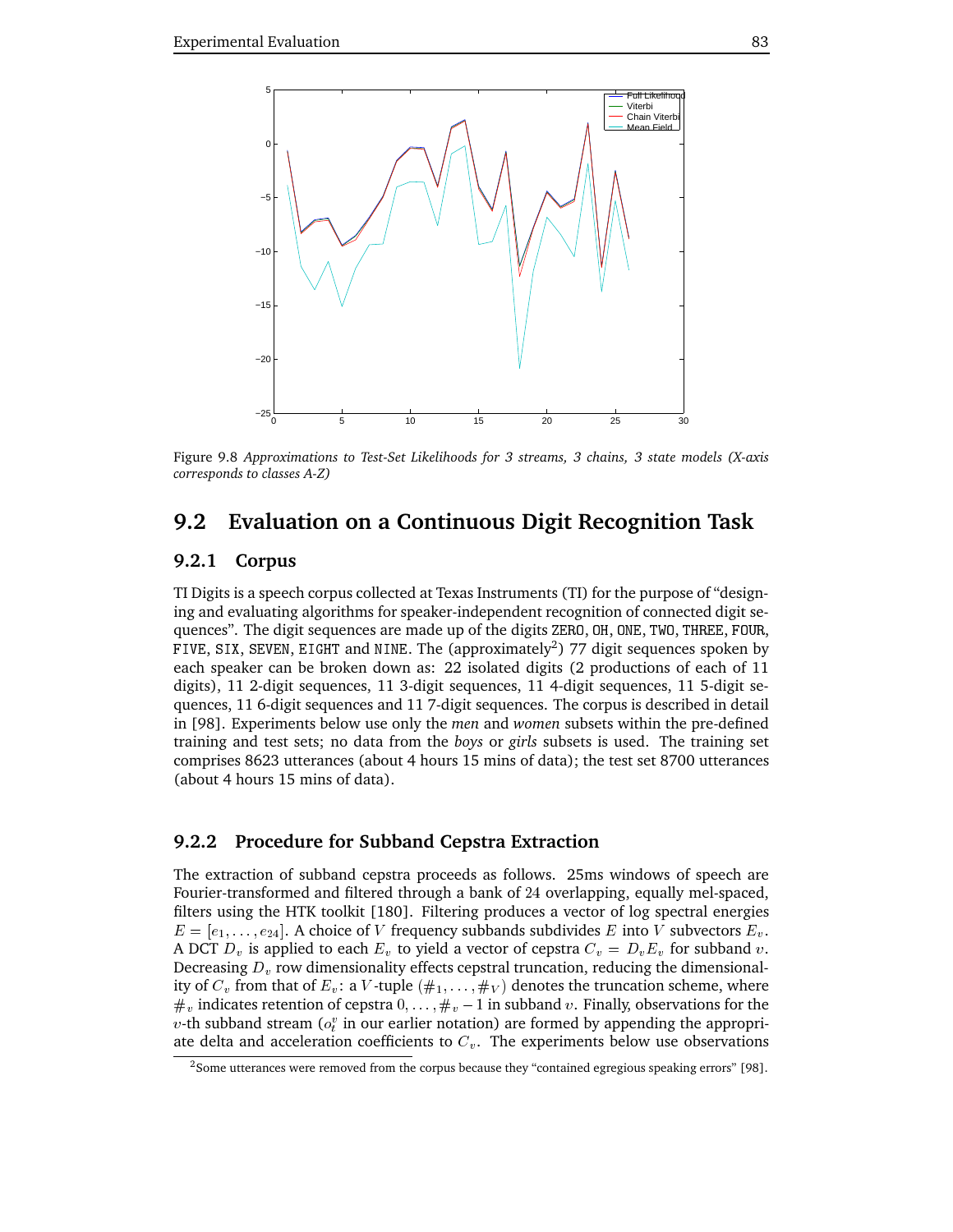

Figure 9.9 *Approximations to Test-Set Likelihoods for 3 streams, 3 chains, 6 state models (X-axis corresponds to classes A-Z)*

comprising cepstra from two subbands 0-2 and 2-10kHz, with cepstral truncation (7,6), yielding a 39-dimensional combined observation vector  $O_t$ . (Experiments with alternative frequency subbands and truncation schemes yielded similar results.)

## **9.2.3 Comparison: Factorial and Conventional Speech Models**

This section extends the PT-FHMM to a continuous digit recognition task. Performance will be compared with conventional speech models and also with the extended-PMC model (described in Section 6.1.5).

#### **9.2.3.1 Experimental Setup**

**Model Topologies** A single model is trained for each digit, with no parameter tying across models in different classes. In models using multiple chains (ie. multiband and PT-FHMM models), this means chains are synchronized at the end of each digit. (For a discussion of multiband synchronization issues, the reader is referred to [108].) All digit models have six emitting states per chain, following [31, 104]. Silence is modelled by a single state HMM. Unless otherwise stated, each state in an HMM or each  $p(o_t^t|J)$ t distribution in a PT-FHMM is modelled by a single Gaussian. All Gaussians use diagonal covariance matrices. Training uses an exact EM algorithm and testing uses a Viterbi approximation, following the standard setup for most conventional continuous speech recognition systems.

**Silence Modelling** During training, sentence initial and final silence is mandatory. A preliminary set of HMMs was trained on transcriptions with mandatory word final silence; the resulting models were then used to refine the training transcriptions using a forced alignment procedure in which word final silence was optional (as described in [180]). During recognition, sentence initial, sentence final and word final silence are all optional.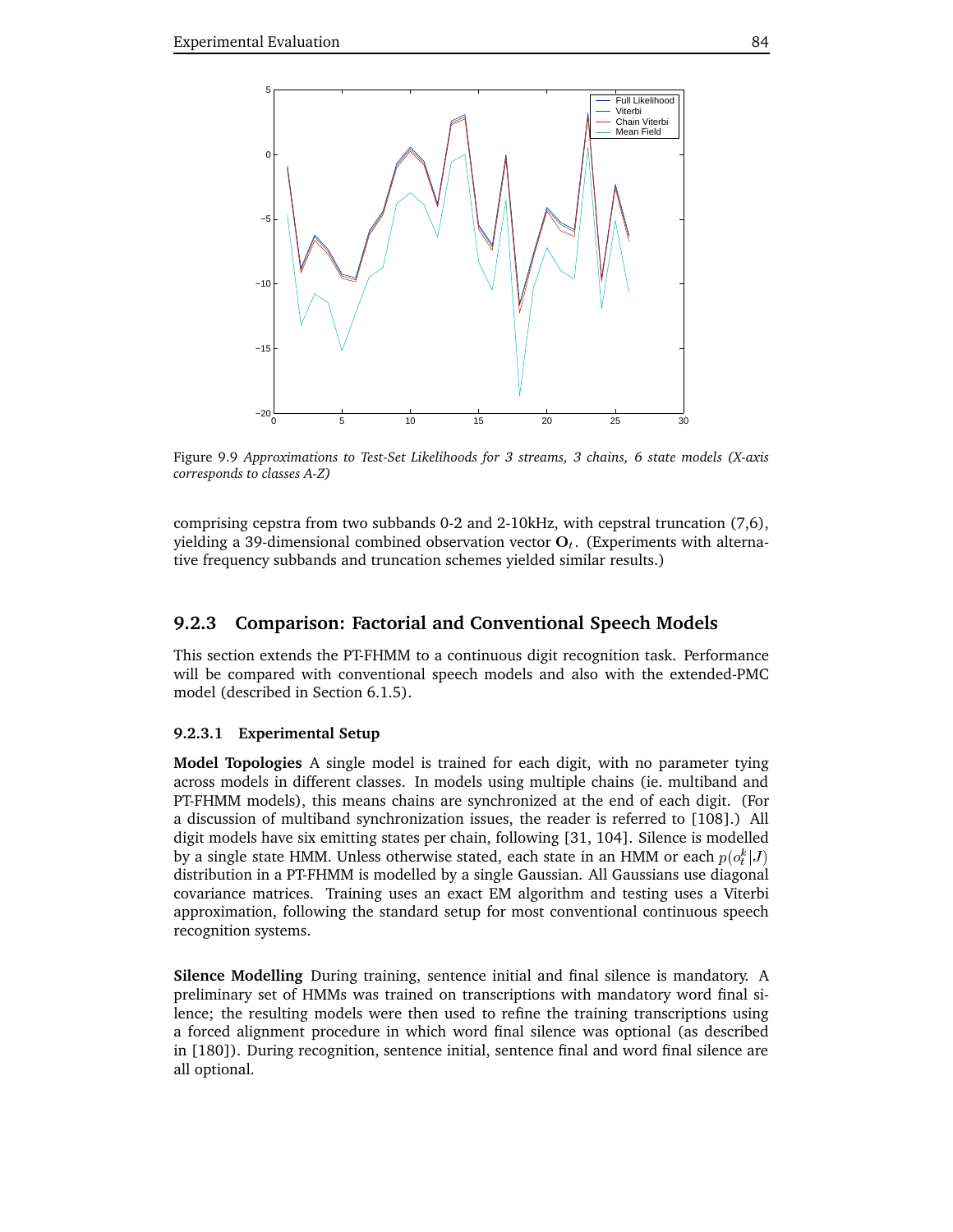

Figure 9.10 *Approximations to Test-Set Likelihoods for 3 streams, 3 chains, 8 state models (X-axis corresponds to classes A-Z)*

**Training HMMs** HMMs are trained following the standard HTK recipe [180]. Single Gaussian HMMs are initialized using a flat start (ie. models are initialized using the global mean and covariance of the training data) before recognition. These are trained until the relative change in likelihood drops below 10%, at which point one final parameter update step is performed. HMMs using two Gaussian mixtures are booted from the final single Gaussian HMMs using the HTK mixture splitting procedure and then trained using the same relative likelihood change criterion for termination. HMMs using four Gaussian mixtures are booted from the final HMMs with two Gaussian mixtures using the same HTK mixture splitting procedure and trained using the same relative likelihood change criterion for termination.

**Training Multiband Models** Single Gaussian independent streams models are initialized using the global mean and covariance of the training data and then trained until the relative change in likelihood drops below 10%, at which point one final parameter update step is performed. Synchronization points are *not* used during training: the models for each stream are completely independent $3$ . The independent streams models for each digit are then combined into the equivalent metastate space model, as in the extended-PMC approach, before testing; this enforces stream synchronization at digit boundaries.

**Training Extended-PMC Models** Two variants on the Extended-PMC scheme are investigated. Firstly, an extended-PMC model with a full, unpruned metastate space is initialized using the parameters of the final multiband system trained as above. Secondly, an extended-PMC model with a pruned metastate space model comparable to that of the PT-FHMM is initialized using the multiband system parameters. Transition probabil-

<sup>&</sup>lt;sup>3</sup>Incorporating synchronization points in training for the case of single Gaussian observation densities led to slightly improved performance in the single Gaussian case, but due to software constraints this training scheme could not be used for systems with Gaussian mixture observation densities. Therefore training without synchronization points was used throughout.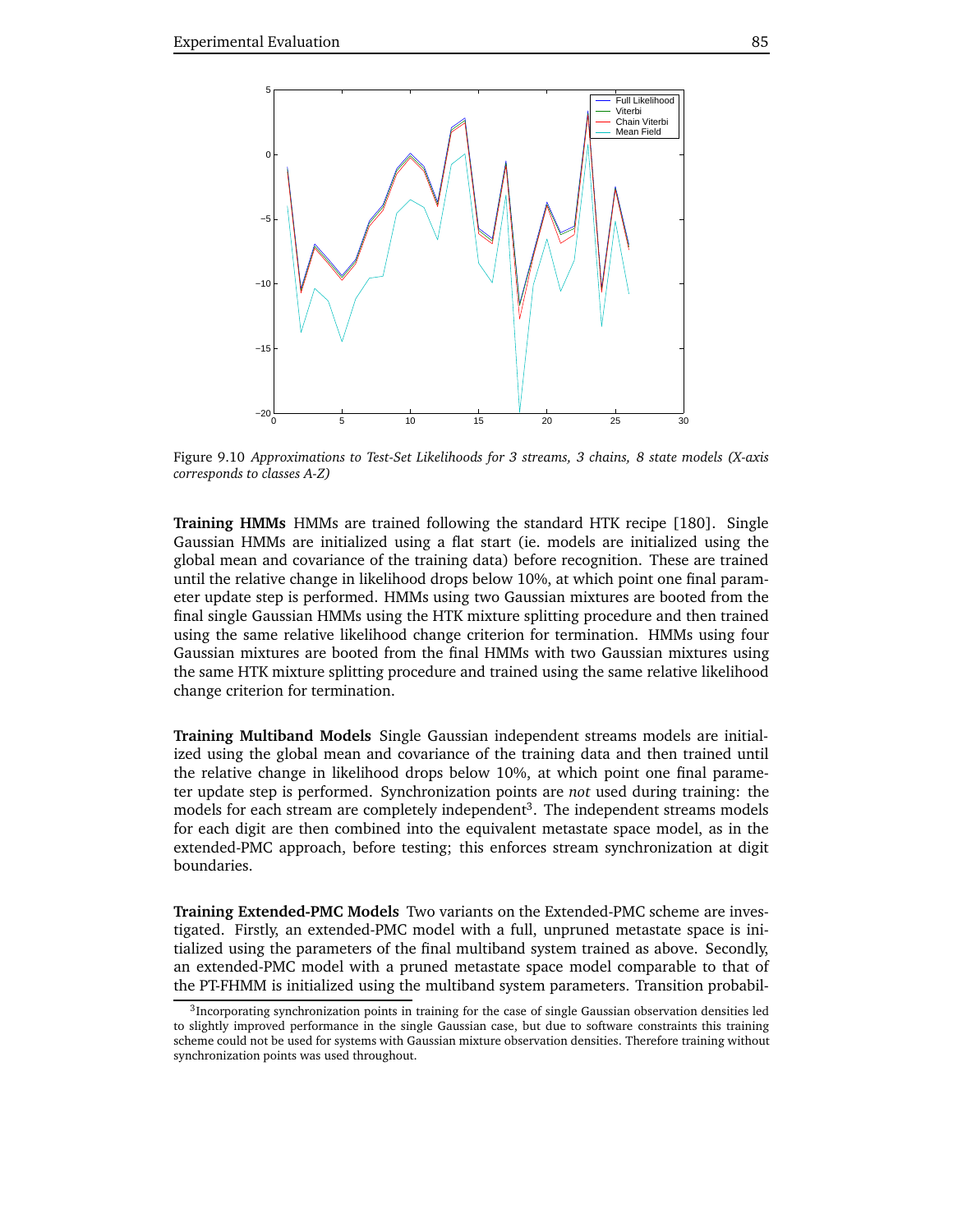ities in the these extended-PMC models are initialized by appropriately normalizing the following quantities:

$$
\tilde{p}(J|I) = \prod_{k=1}^K P(j^k|i^k)
$$

The transition probabilities of the extended-PMC models are then reestimated; the termination criterion is again based on relative likelihood change.

**Obtaining Sufficient Statistics for PT-FHMM Clustering** In preliminary experiments, a set of metastate space models was initialized using the parameters of the final set of multiband models. In principle, this model set could then be reestimated for two iterations to obtain the sufficient statistics for clustering. However, as in the ISOLET experiments, it was difficult to obtain sufficient statistics for each possible metastate within a fully expanded metastate model. The same solution, metastate pruning similar to Figure 9.3, was used to restrict the degree of asynchrony to a maximum of one state prior to the two iterations of reestimation that yield statistics for clustering. The asynchrony limit of one state was necessary to obtain adequate statistics for clustering.

**Initial Equivalence Classes for PT-FHMM Clustering** The equivalence classes used to start the clustering procedure correspond to a tying structure making each PT-FHMM equivalent to a multiband model with stream synchronization at word boundaries (but excluding metastates which have been "pruned".) Splitting during clustering therefore adds dependencies into the multiband model when doing so leads to a "sufficient" gain in auxiliary function.

**Training PT-FHMMs** The single Gaussian, diagonal covariance models that result from clustering are trained until the relative change in likelihood drops below 10%, at which point one final parameter update step is performed.

**Stream weighting** None of the models utilise any form of exponent or other stream weighting.

**Recognition Network** The recognition network is shown in Figure 9.11. An appropriate insertion penalty was determined in preliminary experiments and held fixed throughout the experiments below.

#### **9.2.3.2 Experimental Results**

Results for the task of modelling cepstra derived from the full frequency band are presented in the *Fullband* column of Table 9.17. The *2 subbands* column of Table 9.17 presents HMM baseline results for the task of interest here, where observation vectors are formed by concatenating cepstra from two frequency subbands. Comparison of the results in the two columns finds a degradation in performance when moving from the fullband to two frequency subband representation of speech in the single Gaussian case; this also occurred when investigating other (two or three) frequency subband partitions. The differences are much smaller when using mixture of Gaussian output distributions. Although the degradation in the single Gaussian case suggests that use of frequency subband representations of speech is not always desirable, it is not directly relevant to this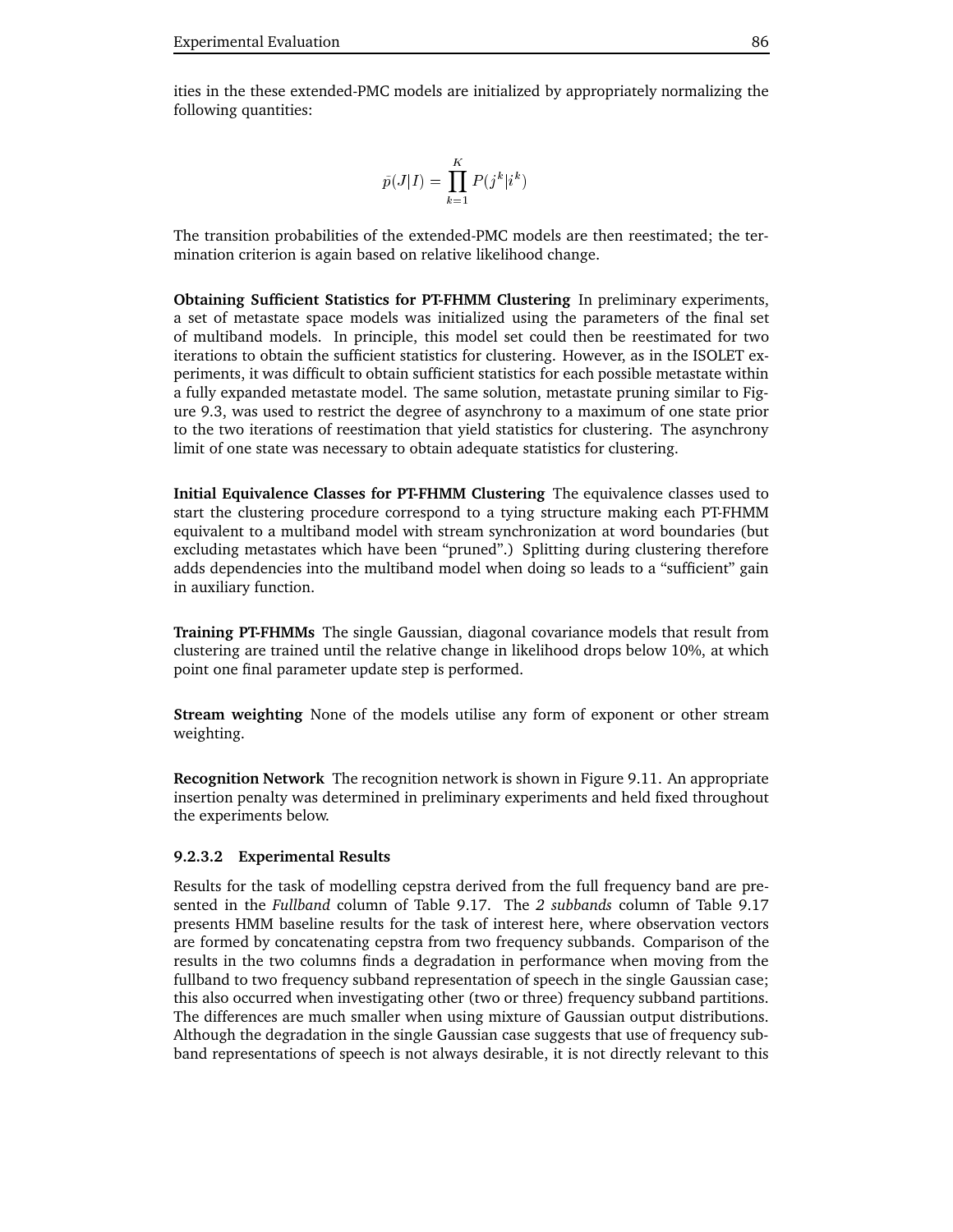

Figure 9.11 *TI Digits Recognition Network*

| $#$ Mixture | $#$ Parameters | Fullband | 2 subbands |
|-------------|----------------|----------|------------|
| Components  | Per Model      | $%$ Acc  | $%$ Acc    |
|             | 474            | 95.2     | 94.7       |
|             | 948            | 96.9     | 96.9       |
|             | 1422           | 97.3     | I7 4       |

Table 9.17 *Results: HMM Baselines (observation vectors are (1) cepstra derived from the full frequency band (2) concatenation of cepstra derived from 2 frequency subbands)*

investigation since all further comparisons will refer to the task of modelling the same, fixed, two subband representation of speech.

For reference, the performance of an HMM model set trained to model data derived only from the first frequency band (0-2kHz) is 93.0% (single Gaussian), 95.5% (two Gaussian mixtures) and 96.3% (three Gaussian mixtures). An HMM model set trained to model data from only the second frequency band (2-10kHz) achieves 73.4% (single Gaussian), 79.4% (two Gaussian mixtures) and 80.7% (three Gaussian mixtures).

There are several thresholds in the hierarchical, PT-FHMM clustering procedure. The minimum number of frames per leaf occupancy threshold was set to a fixed value of 100 observations for all experiments. The number of equivalence classes allocated to transition and observation distributions was controlled through varying the thresholds associated with gains in auxiliary function (Section 7.4.1). Note that the number of parameters allocated to the PT-FHMM models may differ by class so where parameter totals are stated, these represent an average taken over all 26 models.

Recall that the number and type of coupling parameters in a PT-FHMM model can be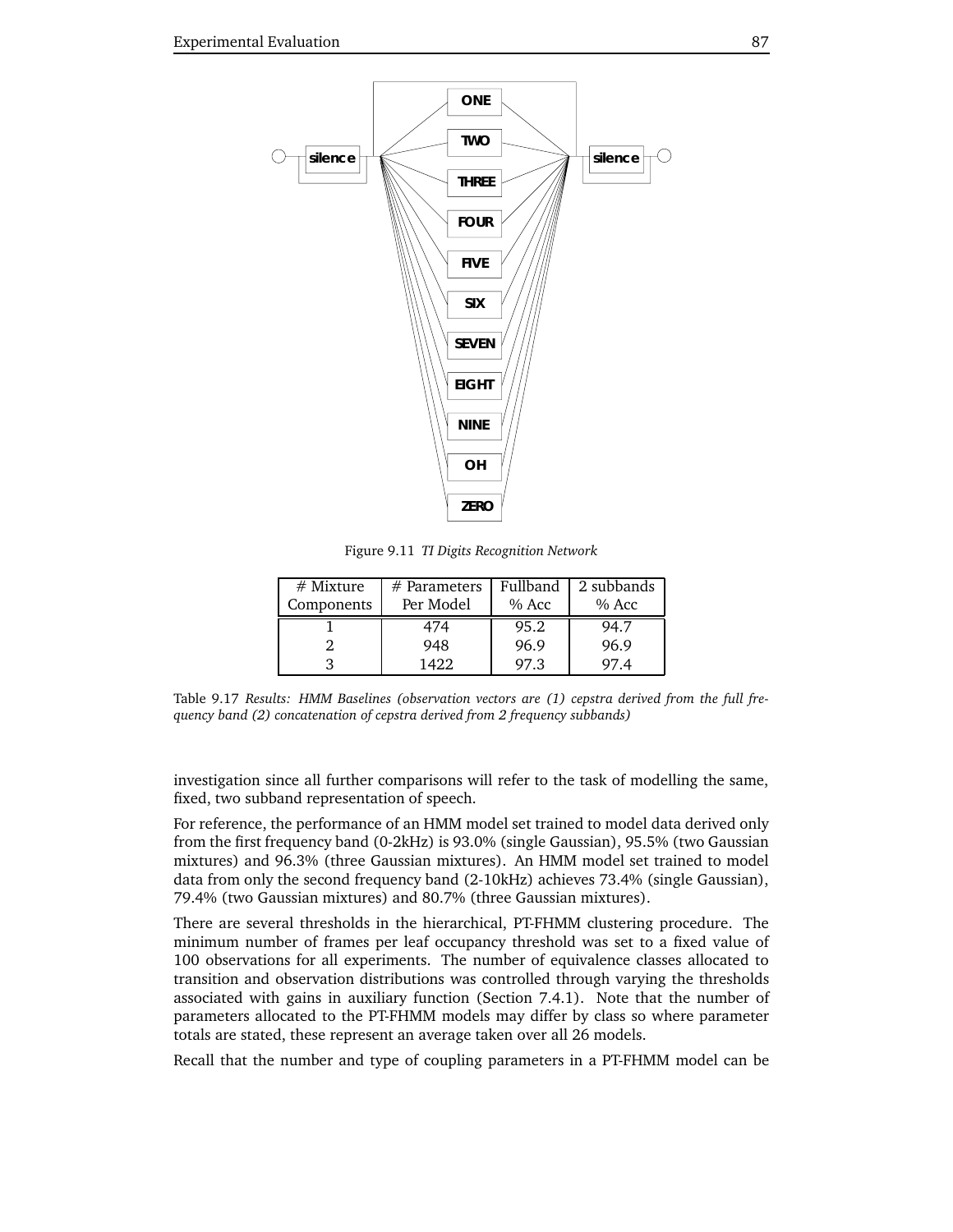

Figure 9.12 *Results: Single Gaussian PT-FHMMs (observation vectors derived from 2 frequency subbands and 2 chains)*

varied through the use of different stopping thresholds in the hierarchical partitioning procedure. The graph in Figure 9.12 shows the performance of the PT-FHMM as the number and type of coupling parameters is varied. The point in the bottom-left corner of the graph (with 468 observation parameters and 12 transition parameters) corresponds to the fully-tied PT-FHMM. The performance of 95.3% for this model initialised and then trained using the PT-FHMM procedure is rather better than the 94.0% achieved by a single Gaussian multiband model using the full metastate space and trained as described above. Some of the difference is attributed to the different initializations and training procedures rather than simply the difference in metastate space topology. (For example, the post-clustering PT-FHMM training uses synchronization points whereas the multiband models used in recognition are formed from independent streams models of each observation stream. This additional freedom during training may lead to poor alignments, particularly in the higher frequency subband.) The graph shows firstly that for a fixed number of observation-related parameters, increasing the number of transition-coupling parameters consistently improves recognition accuracy. The graph further shows that increasing the number of observation-coupling parameters consistently improves recognition accuracy.

The performance of the PT-FHMM is compared with more conventional schemes for modelling frequency subband representations of speech in Tables 9.18, 9.19 and 9.20. Recall that the HTK multiple stream, extended-PMC and multiband models differ in the degree of asynchrony allowed between streams. To reflect this, results for these models are ordered in terms of increasing potential asynchrony: the synchronous HTK multiple stream model will be followed by the extended-PMC model which has loose synchrony constraints and then by the more asynchronous multiband model. The single Gaussian PT-FHMM has a variable number of parameters so the PT-FHMM coupling structure for the result in each of the three tables is chosen to be comparable to the more conventional models in terms of the number and type of parameters. (These PT-FHMM results are cho-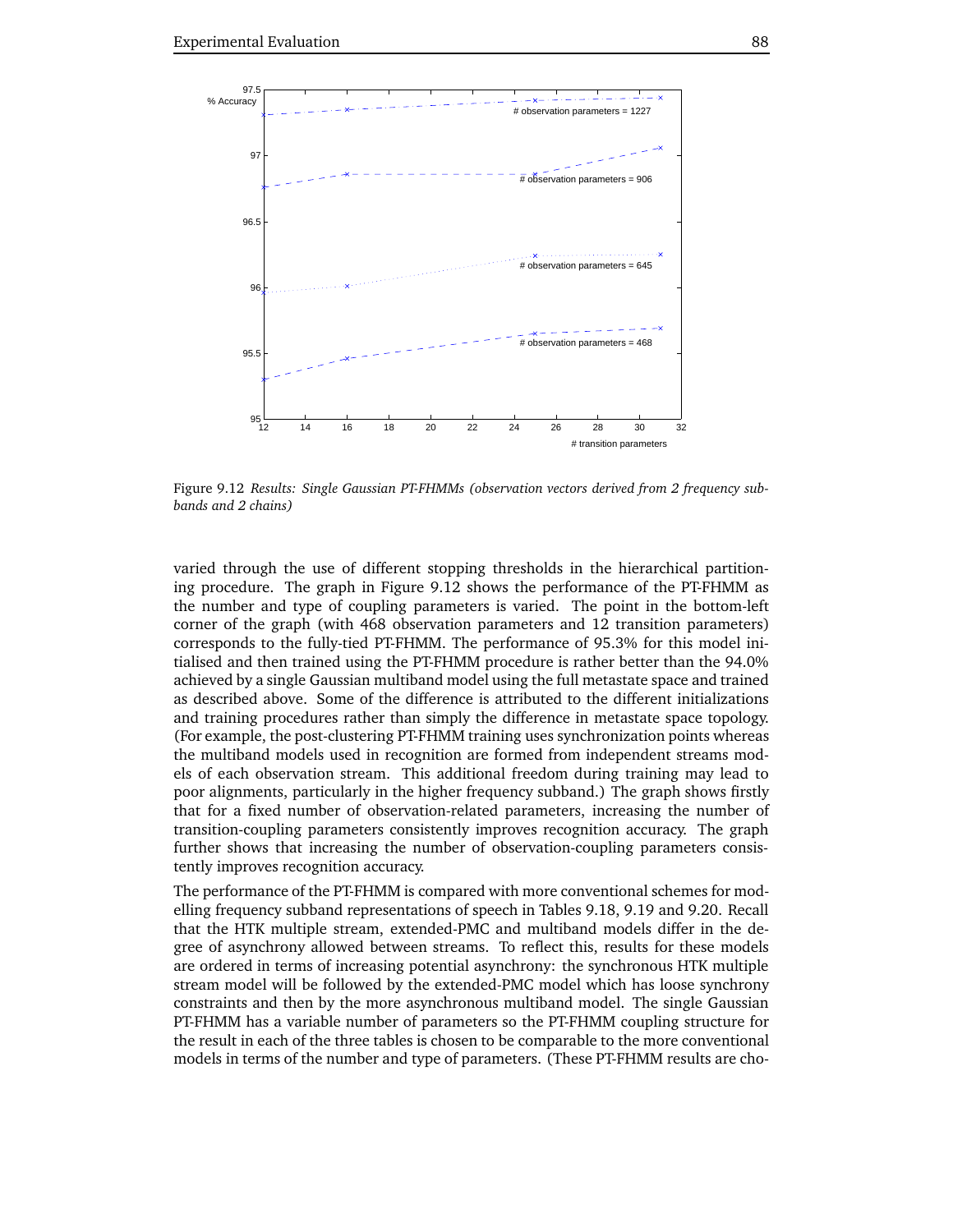| Model                                 | $#$ Parameters | $%$ Acc |
|---------------------------------------|----------------|---------|
|                                       | Per Model      |         |
| HTK multiple stream                   | 474            | 94.4    |
| extended-PMC (pruned metastate space) | 493            | 94.2    |
| extended-PMC (full metastate space)   | 542            | 94.1    |
| multiband (full metastate space)      | 480            | 94.0    |
| PT-FHMM                               | 493            | 95.7    |

Table 9.18 *Results: Single Gaussian Systems (observation vectors are cepstra derived from 2 frequency subbands)*

| Model                                 | $#$ Parameters | $%$ Acc |
|---------------------------------------|----------------|---------|
|                                       | Per Model      |         |
| HTK multiple stream                   | 954            | 97.0    |
| extended-PMC (pruned metastate space) | 986            | 97.0    |
| extended-PMC (full metastate space)   | 1035           | 96.9    |
| multiband (full metastate space)      | 960            | 96.8    |
| PT-FHMM                               | 937            | 97.1    |

Table 9.19 *Results: Single Gaussian PT-FHMM vs Two Gaussian Mixture Systems (observation vectors are cepstra derived from 2 frequency subbands)*

sen from the set shown in Figure 9.12.) However, since there is a maximum number of parameters that can be included in the single Gaussian PT-FHMM (corresponding to the top right-hand point of Figure 9.12), the PT-FHMM result included in Table 9.20 has slightly fewer parameters than the more conventional models. We note in passing that the single Gaussian HTK multiple stream results in Table 9.18 differ from those for the single Gaussian HMMs modelling the concatenated observation streams in Table 9.17. The models are theoretically equivalent and the differences are attributed to differences in implementation.

The significance of all of these results was assessed using the NIST scoring and significance testing package, specifically the MAPSSWE (Matched Pair Sentence Segment (Word Error)) option [118]. Some individual results are statistically significant, but there are only two overall statistically significant trends that hold across the three sets of results discussed above. Firstly, the extended-PMC model with pruned metastate topology has performance above and which is statistically significantly different to the multiband model at the  $\alpha = 0.01$  level ( $p < 0.001$  in all cases). Secondly, PT-FHMMs matched with multiband models in terms of number and type of parameters have higher performance and are statistically significantly different at the  $\alpha = 0.01$  level ( $p < 0.002$  in all cases).

| Model                                 | $#$ Parameters | $%$ Acc |
|---------------------------------------|----------------|---------|
|                                       | Per Model      |         |
| HTK multiple stream                   | 1434           | 97.5    |
| extended-PMC (pruned metastate space) | 1465           | 97.6    |
| extended-PMC (full metastate space)   | 1524           | 97.5    |
| multiband (full metastate space)      | 1464           | 97.4    |
| PT-FHMM                               | 1258           | 97.4    |

Table 9.20 *Results: Single Gaussian PT-FHMM vs Three Gaussian Mixture Systems (observation vectors are cepstra derived from 2 frequency subbands)*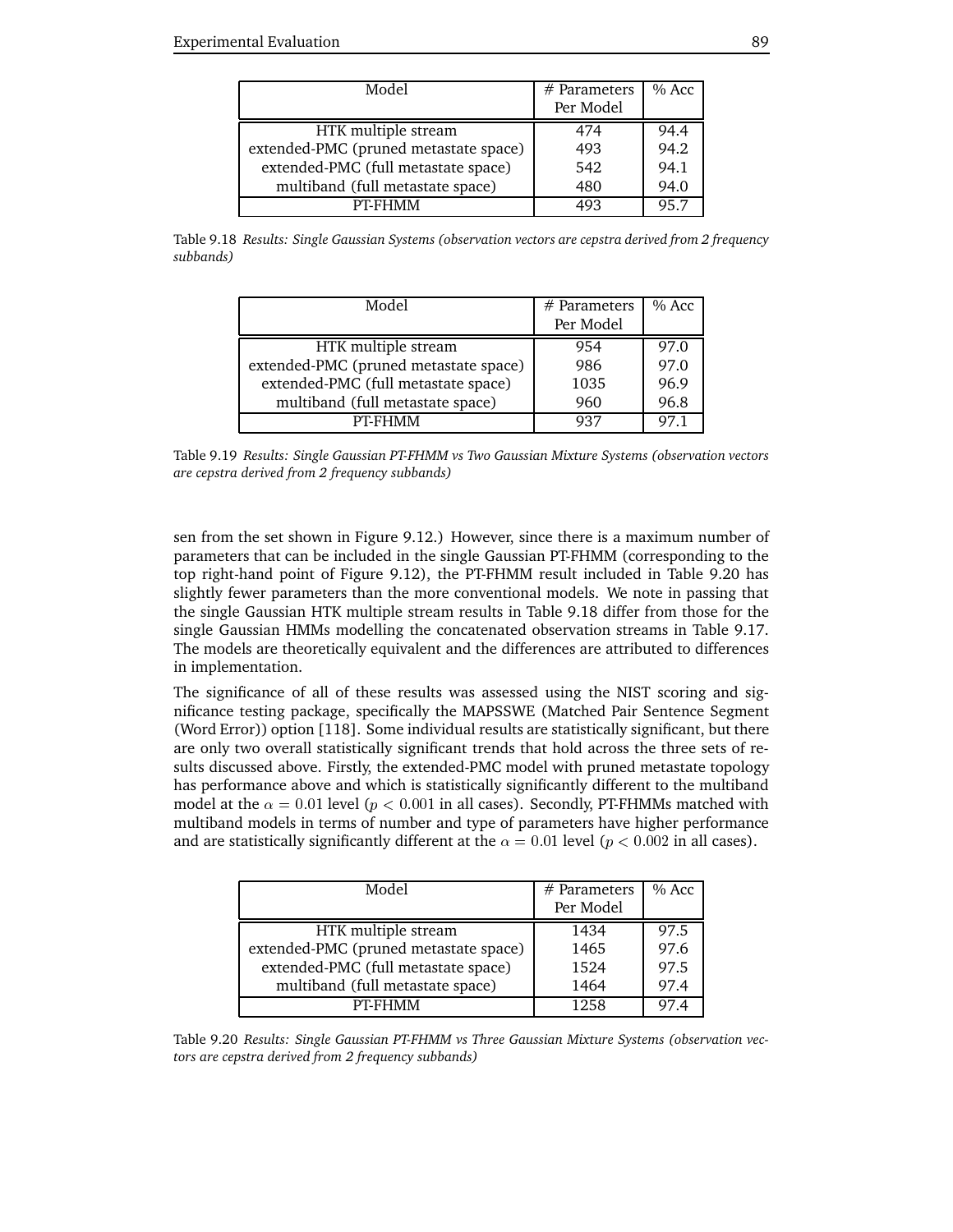### **9.2.3.3 Conclusions**

Firstly, the results show that the PT-FHMM can be scaled to a continuous speech recognition task larger than ISOLET and still achieve performance competitive with the more conventional HMM, HTK multiple stream, extended-PMC and multiband systems. Secondly, Figure 9.12 shows use of additional observation- or transition-related coupling parameters consistently leads to performance improvements. Thirdly, the incorporation of soft synchrony constraints using the extended-PMC (pruned metastate space) approach or the PT-FHMM approach gives small improvements in performance over the basic multiband approach; these differences are significantly significant at  $\alpha = 0.01$  level using the MAPSSWE test.

The results suffice to show that PT-FHMMs scale competitively to continuous speech tasks and merit further investigation. They also show that the incorporation of soft synchrony constraints can improve performance over a multiband approach. These results are promising but a note of caution is required. Firstly, the results suggest that the effects of model initialization and training procedure are particularly important on the TI-DIGITS task and a more extensive study of these effects is necessary. Secondly, these experiments involve only two observation streams. The difficulties associated with collecting sufficient statistics for the two stream case suggest some ingenuity may be required when modelling more observation streams or using longer chains per modelling unit. All of this further experimentation is beyond the scope of the dissertation. Given these caveats, however, the results overall show that the PT-FHMM provides a flexible and scaleable approach to explicitly modelling asynchrony whilst maintaining competitive classification performance.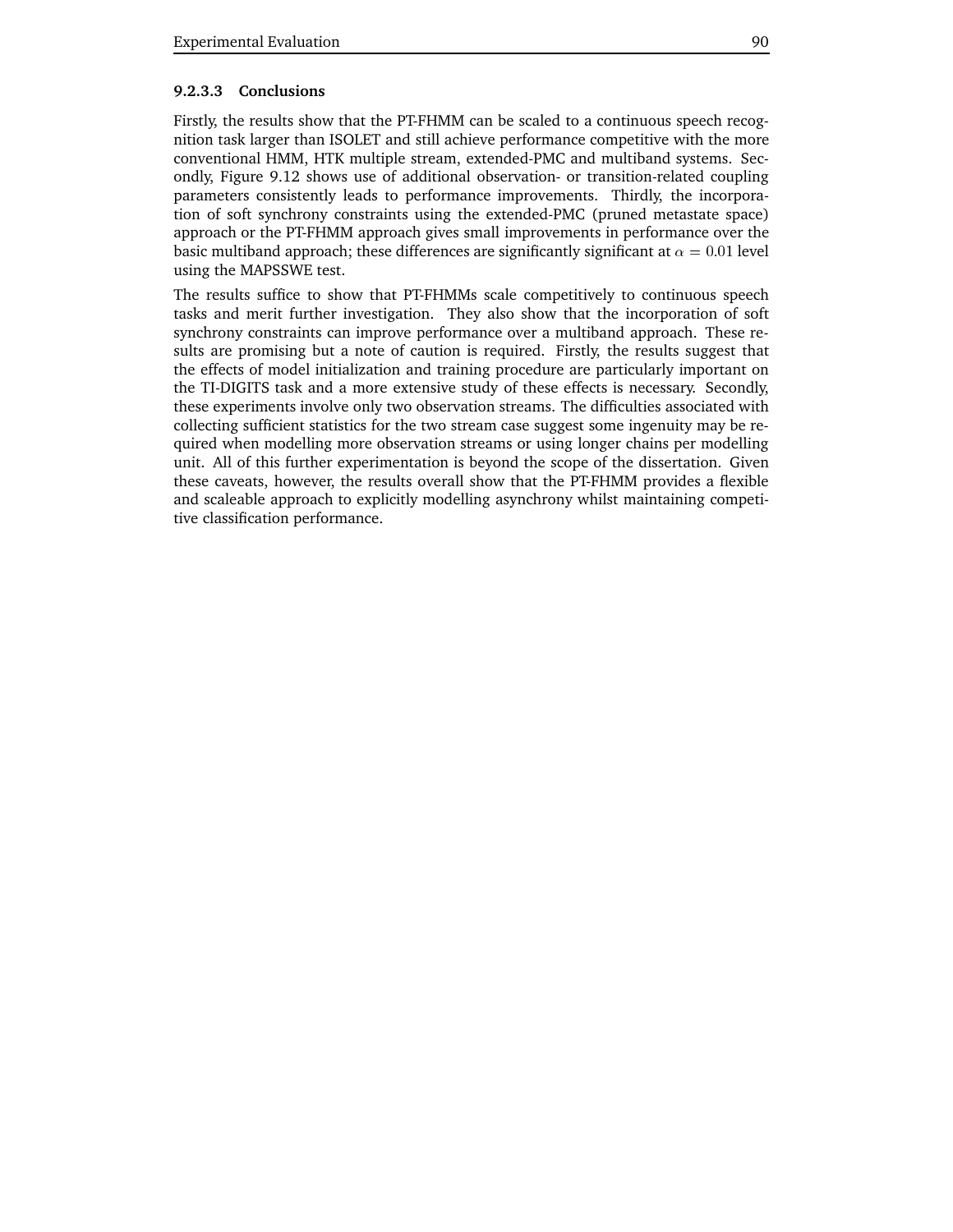# *Conclusions*

## **10.1 Summary**

This dissertation began by showing there are factors associated with the acoustics of conversational speaking styles that seriously degrade the performance of conventional recognizers. Hypothesizing that many of these factors are associated with the increased pronunciation variability in conversational speech, it then considered schemes for better modelling phonological change within the statistical framework for speech recognition.

First, an explicit pronunciation modelling scheme was investigated. Motivated by work in linear phonology, the scheme attempts to produce an improved dictionary with more accurate pronunciations expressed in terms of surface phones. These are less variable in their acoustic realizations than the more abstract phonemic units often used in recognition dictionaries. The new lexicon can be incorporated into an existing system at recognition time. Collaborative experiments at WS97 (The Johns Hopkins University Summer Research Workshop on Large Vocabulary Speech Recognition) showed this approach gives a very small, but statistically significant, improvement on the Switchboard conversational speech corpus. The new lexicon can also be used to produce training set transcriptions more representative of the classes in the acoustic signal; many researchers anticipated that training on these transcriptions would lead to more accurate, lower variance models of surface phones. However, this thesis has shown that, counter to intuition, use of a variety of quantifiably more accurate phone-level training transcriptions during model estimation does not translate into improved *word* recognition performance despite (as shown by colleagues at The Johns Hopkins University) often yielding the expected improvements in *phone* recognition performance. The explanation is the increase in confusability and homophonous sequences that occurs when representing pronunciations in terms of surface phones. These results suggest that explicit pronunciation modelling schemes which model phonological change at the level of phoneme or phone-like units, whilst appealingly simple, are unlikely to lead to large performance improvements in conversational speech transcription in their current form.

These results motivated a more speculative direction of research. Speech scientists and non-linear phonologists today no longer assume the existence of units such as phonemes and surface phones. Instead, they describe pronunciation change at levels below the phoneme. Complex variability in the acoustic signal is often described very simply in terms of these deeper phonological or articulatory mechanisms. The research in the second part of this dissertation is motivated by a belief that improvements in phonological modelling may require a more implicit approach than used in the initial part of the thesis. The direction taken here seeks models which better characterize underlying speech production mechanisms, perhaps through the use of articulatory or phonological representations of speech. There are two primary issues to be addressed: the intermediate representation of speech and the appropriate statistical model. Since many of the plethora of intermediate representations that have been proposed can be thought of ab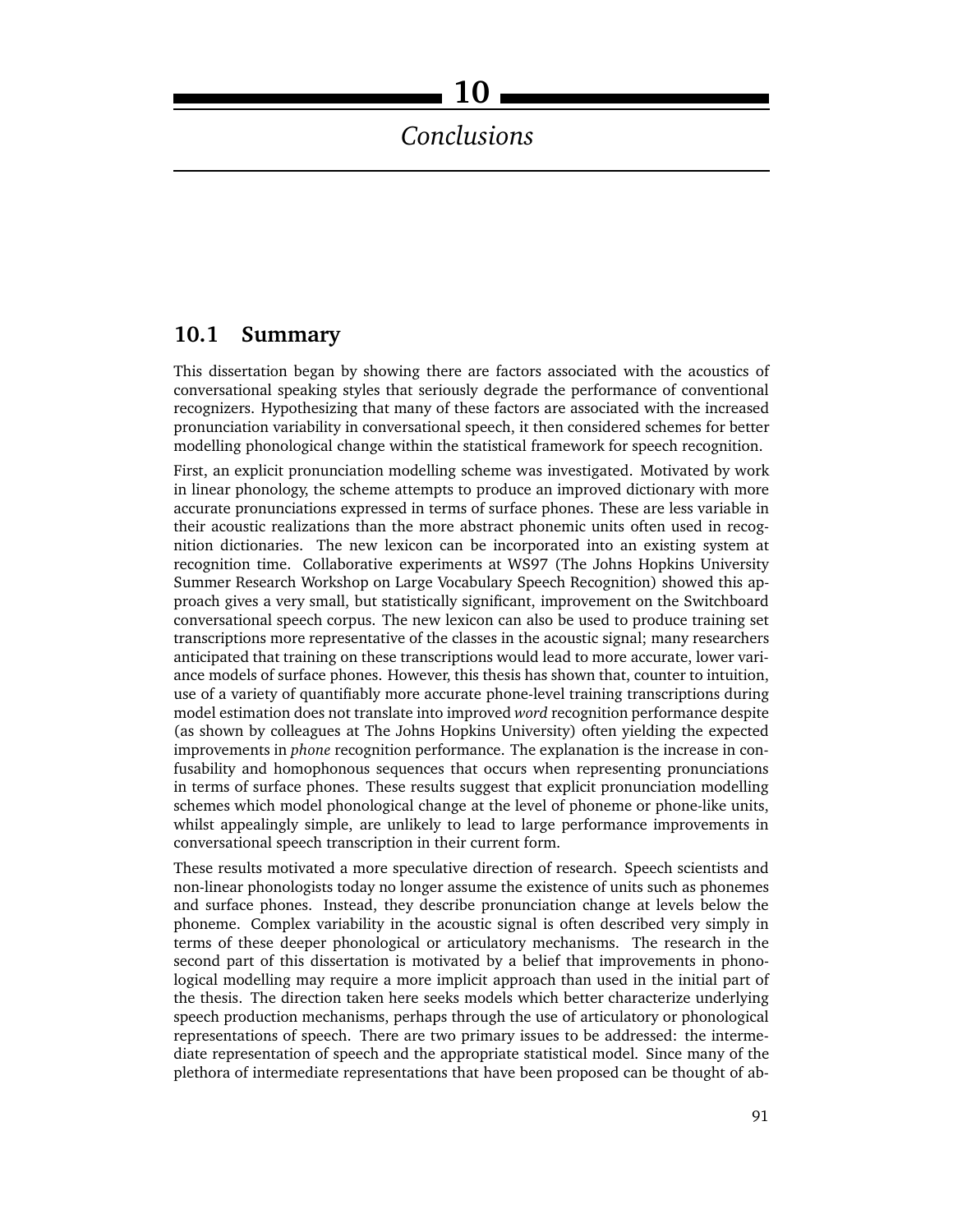stractly as multiple, loosely-coupled time series, the two issues can be decoupled to some extent. The latter part of the thesis focussed specifically upon the issue of modelling this type of speech data.

The family of Loosely-coupled or Factorial HMMs was identified as potentially appropriate for modelling multiple, loosely-coupled time series data. It was shown that several conventional speech models are members of the FHMM family. An existing FHMM scheme was discussed, the MM-FHMM. Since the MM-FHMM has some potential drawbacks for the specific task of speech modelling, a new more data-driven FHMM scheme was proposed, the PT-FHMM. The PT-FHMM approach makes fewer a-priori assumptions about the nature of the data to be modelled. Estimation and decoding of these types of model may become computationally expensive and some possible approximate algorithms were proposed.

An empirical study investigated whether these particular FHMMs would scale to speech modelling tasks. A preliminary feasibility study showed the performance of the MM-FHMM is not significantly different to more conventional speech models on the ISOLET classification task. Since the advantages of the new models may not be evident on such a simple task, this result was interpreted as sufficient to conclude the models merit further investigation.

A second study compared the assumption-based MM-FHMM scheme with the new datadriven PT-FHMM scheme on the ISOLET task. The new scheme yielded comparable results. Therefore, since the MM-FHMM has potential drawbacks for speech modelling, the PT-FHMM was adopted in later continuous word recognition experiments.

A third study compared the performance of exact and approximate algorithms in decoding and identified an algorithm suitable for use in much larger vocabulary tasks. The Chain Viterbi algorithm gave performance comparable to the exact algorithms and very similar to the optimal Viterbi algorithm. It is easier to implement, is empirically relatively insensitive to initialization, does not require use of heuristic parameters and gives better approximations to likelihood value than a naive Mean-Field Variational Approximation. The study continued by comparing exact and approximate algorithms when used in both estimation and decoding. Performance of the Chain Viterbi algorithm was again comparable to the exact algorithms and the simplicity-related advantages over the Mean-Field Variational approach continue to hold.

A short final study compared the performance of FHMMs with more conventional models on the TI-DIGITS continuous speech recognition task. The PT-FHMM results were comparable with more conventional models for an equivalent number of parameters. There is considerable scope for more detailed investigation, but the experimental results suggest that the PT-FHMM provides a flexible and scaleable approach to modelling multiple loosely-coupled time series representations of speech whilst maintaining competitive classification performance.

# **10.2 Future Work**

There are obvious extensions of the FHMM-based approach that should yield some performance improvements without the need for extensive research. For example, use of exponent stream weighting was not investigated nor combining the FHMM hypotheses with those of an existing system in a ROVER-style classifier combination framework.

Several interesting issues associated with large vocabulary tasks, such as choice of modelling unit and schemes for parameter tying across those units in the face of data sparsity, have not been addressed. A decision was taken to use a word-level modelling unit in the TI DIGITS experiments and there was sufficient data to allow each word-level FHMM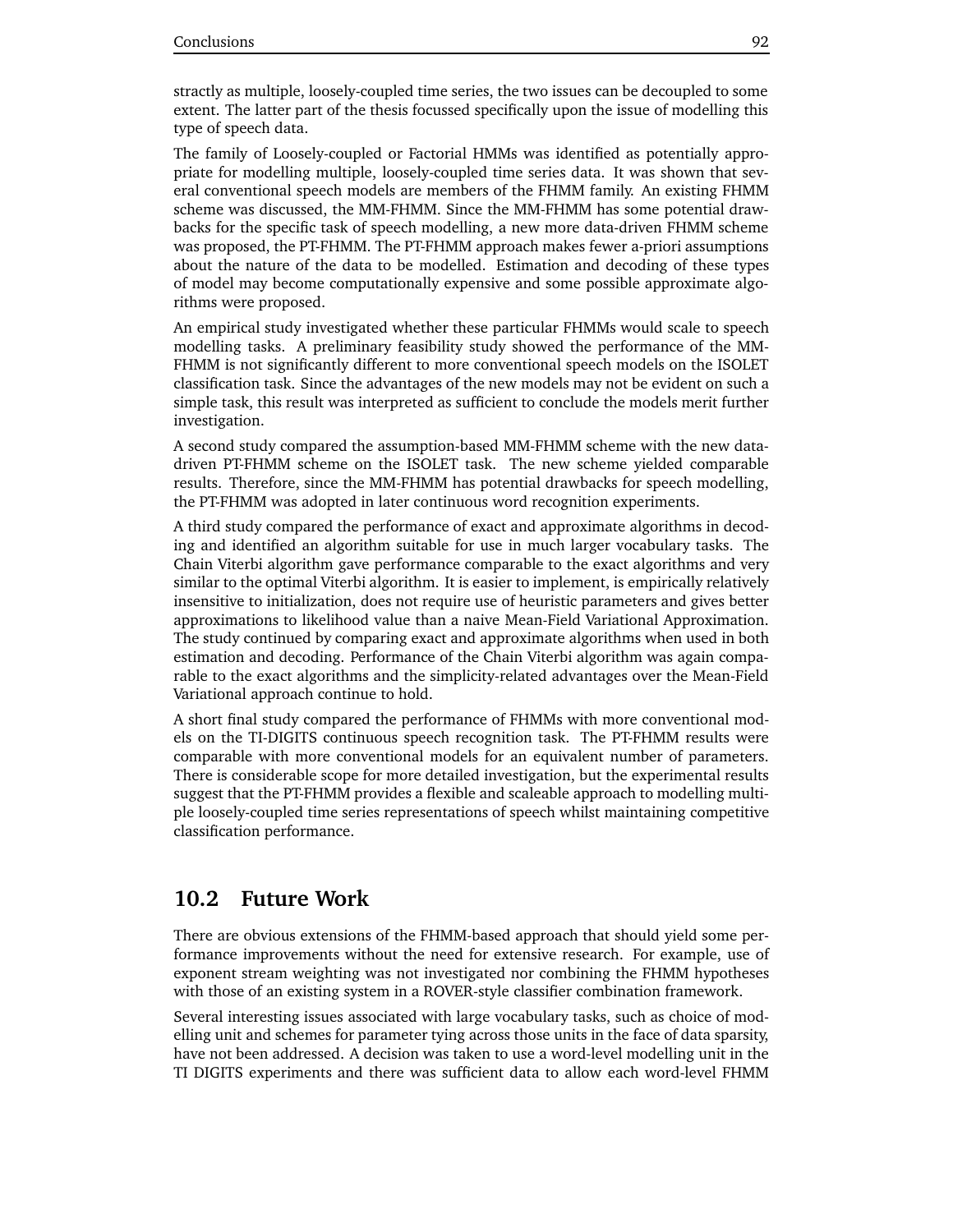to be estimated robustly. However, for larger vocabulary tasks the choice of word-level units may not be the most appropriate and there is unlikely to be adequate data to train a completely distinct model for each unit.

The potential advantages of the FHMMs are thought to be associated with properties of conversational speech. This remains to be shown. In addition, exploiting those potential advantages may require use of alternative representations of speech. Appropriate representations have not been discussed. Although discussion in this dissertation presented FHMMs as suitable for modelling knowledge-based features extracted directly from the acoustics, many schemes for extracting knowledge-based features require hard decisions to be made in the acoustic preprocessing stage which is not necessarily desirable. There are other possibilities for incorporating FHMMs within a recognition system whilst continuing to incorporate speech production knowledge, such as approaches motivated by work in analysis-by-synthesis eg. [135].

There are a variety of possible estimation schemes based on the Chainwise Viterbi procedure. For example, the metastate sequences resulting after each chainwise decoding can be viewed as a sample from the metastate space and could perhaps be incorporated into an N-Best EM training algorithm<sup>1</sup>. Possible variants and their convergence properties have not been studied in this dissertation.

Finally, FHMMs are potentially suitable for any modelling problem involving multiple, loosely-coupled time series. The thesis has shown that the models and algorithms scale acceptably to larger tasks than the toy examples on which they have previously been tested in the machine learning literature. Tasks where the models might be of interest include noise robustness (which provided the original motivation for multiband models), incorporating prosodic information and audio-visual speech recognition.

 $1$ The author thanks Asela Gunawardana for this suggestion.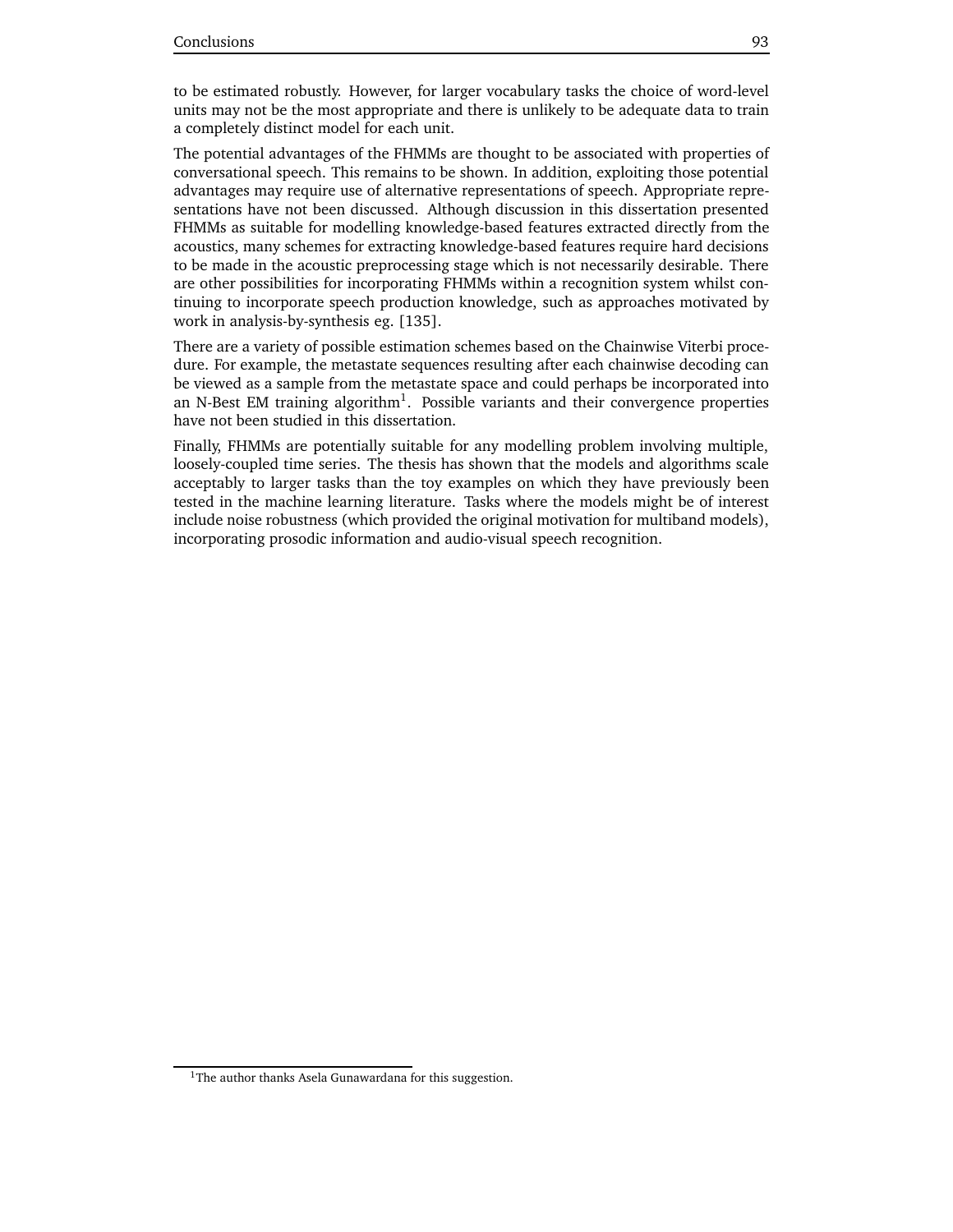# *Proof of Lemma*

**A**

#### **Lemma**

A function  $\sum_{i=1}^{N} w_j \log y_j$  of variables  $\{y_j\}_{j=1}^{N}$ , subject to constraints  $\sum_{i=1}^{N} y_j = 1$  and  $\forall j$ . $y_j \ge 0$ , attains a global maximum at the single point  $y_j = \frac{w_j}{\sum_{i=1}^N w_i}$  for  $j = 1, \ldots, N$ .

#### **Proof**

Use Lagrange multipliers, with a single constraint function  $g(y) = \sum_{i=1}^{N} y_i - 1 = 0$ . (We shall see the solution automatically satisfies the positivity constraints.) The Lagrangian, incorporating Lagrange multiplier  $\lambda$ , is:

$$
L(\mathbf{y}) = f(\mathbf{y}) - \lambda (\sum_{j=1}^{N} y_j - 1) = \sum_{j=1}^{N} (w_j \log y_j - \lambda (y_j - 1))
$$

Differentiating and equating to zero:

$$
\frac{\partial L}{\partial y_i} = \frac{w_i}{y_i} - \lambda = 0
$$
  

$$
\frac{\partial L}{\partial \lambda} = -(\sum_{j=1}^N y_j - 1) = 0
$$

from which we conclude that for all i,  $y_i = \frac{w_i}{\lambda}$ . Incorporating constraint  $g(y)$  we find  $\lambda = \sum_{j=1}^{N} w_j$ , from which the result follows.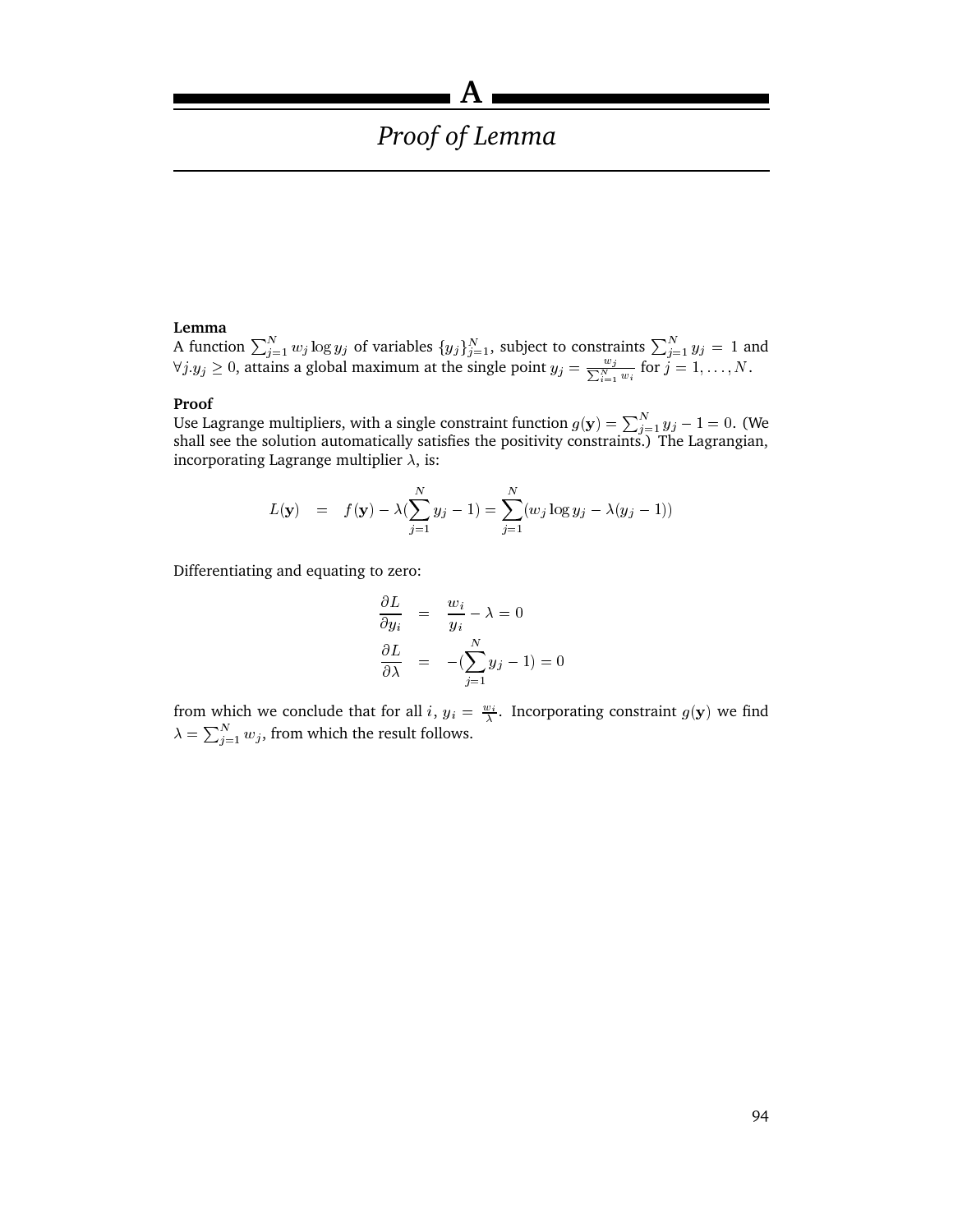# *Symbolic Differentiation Rules*

The following notation is used for symbolic differentiation. Let  $f : \mathbb{R}^D \to \mathbb{R}$  be a differentiable function mapping a *D*-dimensional column vector x to a real number  $f(\mathbf{x})$ . Then  $\frac{df}{d\mathbf{x}}$  is the  $D \times 1$  column vector whose *i*th element is  $\frac{\partial f}{\partial x_i}$ . Similarly, let  $f : \Re^{D \times D} \to \Re$ be a differentiable function mapping a square  $D \times D$  matrix with elements  $A_{ij}$  to a real number  $f(A)$ . Then  $\frac{df}{dA}$  is the  $D \times D$  matrix whose ijth element is  $\frac{\partial f}{\partial a_{ij}}$ .

#### **Rule 1**

Let A be a real symmetric  $D \times D$  matrix, x a real  $D \times 1$  vector and  $f(A) = \mathbf{x}^T A \mathbf{x}$ .

$$
\frac{\partial f}{\partial x_i} = \sum_{mn} \frac{\partial}{\partial x_i} A_{mn} x_m x_n = 2 \sum_m A_{im} x_m
$$
  

$$
\frac{df}{dx} = 2Ax
$$

#### **Rule 2**

Let  $A$  be a real symmetric  $D \times D$  matrix,  ${\bf x}$  and  ${\bf y}$  are real  $D \times 1$  vectors and  $f(A)={\bf x}^T A {\bf y}.$ 

$$
\frac{\partial f}{\partial A_{ij}} = \sum_{mn} \frac{\partial}{\partial A_{ij}} A_{mn} x_m y_n = x_i y_j
$$
  

$$
\frac{df}{dA} = xy
$$

#### **Rule 3**

Let A be a real symmetric  $D \times D$  matrix and  $f(A) = |A|$ .

$$
|A| = \sum_{ij} cof_{ij}(A)A_{ij}
$$
  
\n
$$
(A^{-1})_{ij} = \frac{cof_{ji}(A)}{|A|}
$$
  
\n
$$
\frac{\partial f}{\partial A_{ij}} = cof_{ij}(A) = |A|(A^{-1})_{ij}
$$
  
\n
$$
\frac{df}{dA} = |A|(A^{-1})^T = |A|(A^{-1})
$$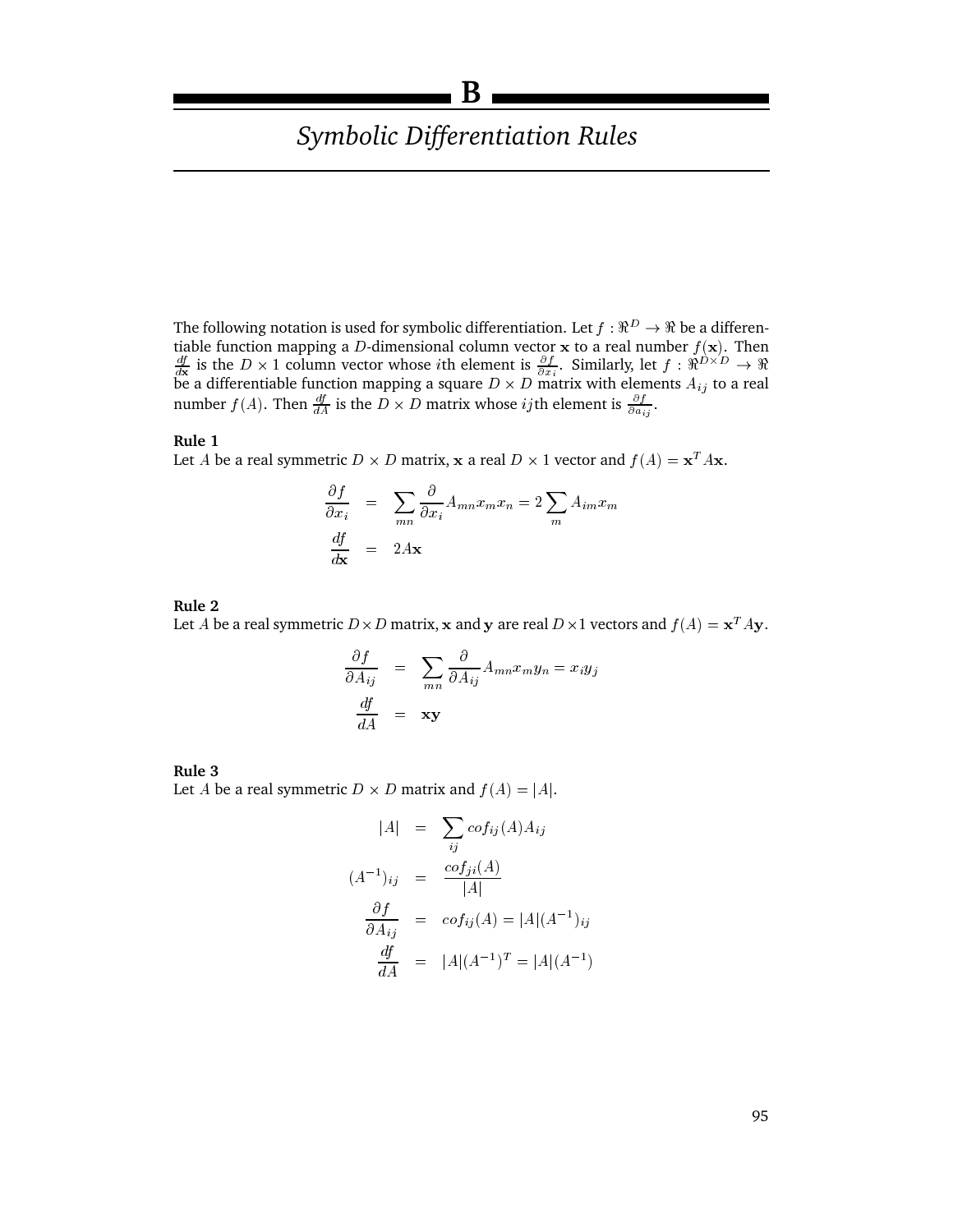### **Rule 4**

Let A and B be real symmetric  $D \times D$  matrices, x and y are real  $D \times 1$  vectors and  $f(A)=(B\mathbf{x} + \mathbf{y})^T A(B\mathbf{x} + \mathbf{y}).$ 

$$
\frac{\partial f}{\partial x_i} = \sum_{mn} A_{mn} \frac{\partial}{\partial x_i} [(B\mathbf{x} + \mathbf{y})_m (B\mathbf{x} + \mathbf{y})_n]
$$
  
\n
$$
= \sum_{mn} A_{mn} [B_{mi} (B\mathbf{x} + \mathbf{y})_n + B_{ni} (B\mathbf{x} + \mathbf{y})_m]
$$
  
\n
$$
= 2 \sum_{mn} B_{mi} A_{mn} (B\mathbf{x} + \mathbf{y})_n
$$
  
\n
$$
= 2 \sum_{mn} B_{im}^T A_{mn} (B\mathbf{x} + \mathbf{y})_n
$$
  
\n
$$
\frac{df}{d\mathbf{x}} = 2B^T A (B\mathbf{x} + \mathbf{y})
$$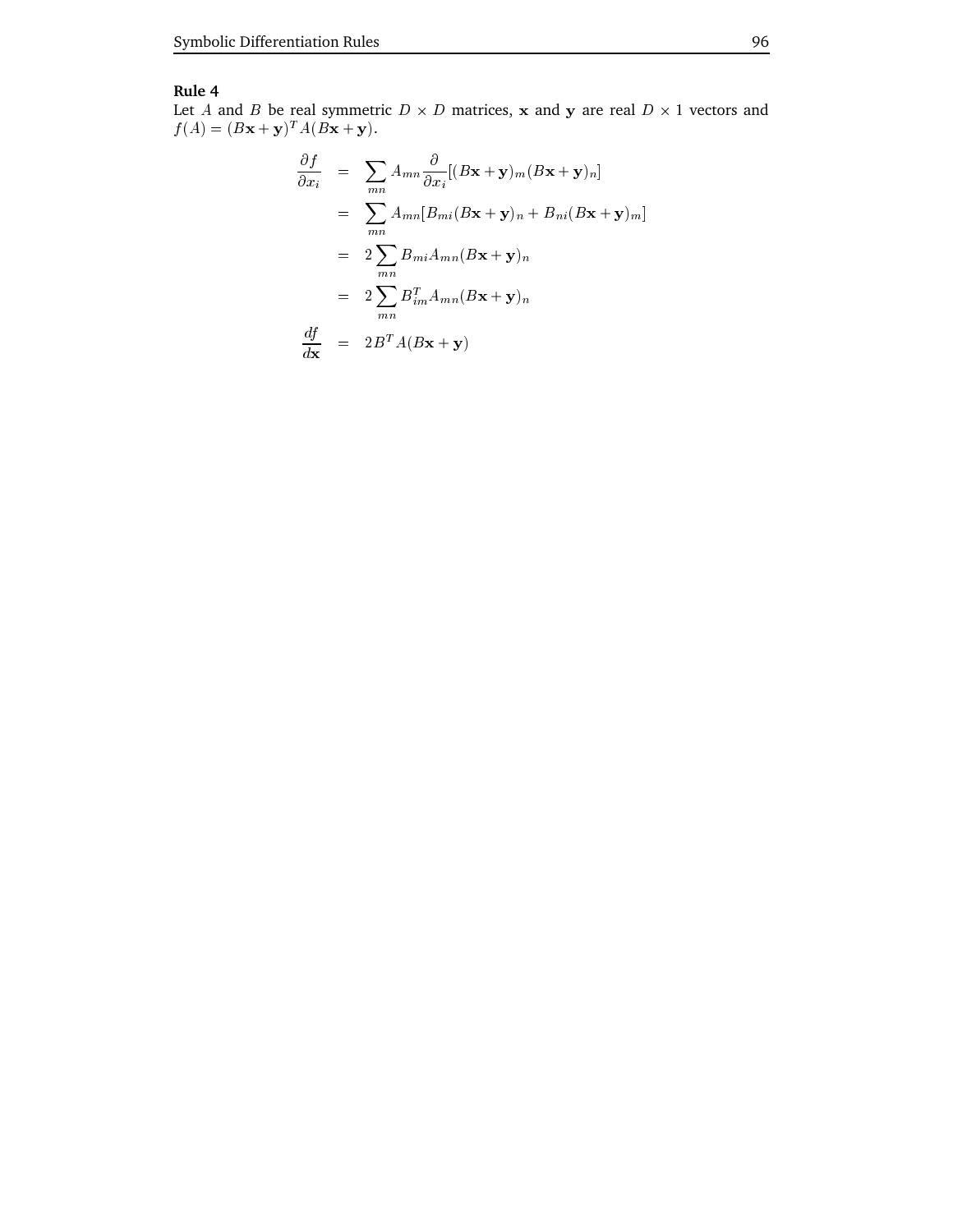# *ML Estimates for Multivariate Normal Density*

**C**

Consider a sequence of observations  $\mathbf{x}_1^N = \mathbf{x}_1, \dots, \mathbf{x}_N$ , where each  $x_n \in \Re^D$  is drawn independently from a Gaussian distribution  $N(\mu, \Sigma)$  with unknown mean  $\mu$  and covariance  $\Sigma$ . Assume that  $\Sigma$  is nonsingular.

The log-likelihood function can be written:

$$
\mathcal{L}(\mathbf{x}_1^N; \mu, \Sigma) = \sum_{n=1}^N \log P(\mathbf{x}_n; \mu, \Sigma)
$$
  
= 
$$
\sum_{n=1}^N \{-\log((2\pi)^{D/2}|\Sigma|^{\frac{1}{2}} - \frac{1}{2}(\mathbf{x}_n - \mu)^T \Sigma^{-1}(\mathbf{x}_n - \mu)\}
$$
  
= 
$$
-\frac{ND}{2} \log 2\pi + \frac{N}{2} \log |\Sigma^{-1}| - \frac{1}{2} \sum_{n=1}^N (\mathbf{x}_n - \mu)^T \Sigma^{-1}(\mathbf{x}_n - \mu)
$$

where we use the fact  $|\Sigma^{-1}| = |\Sigma|^{-1}$ . Using the symbolic differentiation rules of Appendix B we obtain:

$$
\frac{d\mathcal{L}}{d\mu} = \sum_{n=1}^{N} \Sigma^{-1} (\mathbf{x}_n - \mu) = 0
$$
  

$$
\frac{d\mathcal{L}}{d\Sigma^{-1}} = \frac{N}{2} \frac{1}{|\Sigma^{-1}|} |\Sigma^{-1}| (\Sigma) - \frac{1}{2} \sum_{n=1}^{N} (\mathbf{x}_n - \mu) (\mathbf{x}_n - \mu)^T = 0
$$

Note now that, because there is a unique ML solution for the inverse covariance matrix and because each covariance matrix has a unique inverse (and vice-versa), then if the ML estimate of  $\Sigma^{-1}$  is given by a matrix M the ML estimate of  $\Sigma^{-1}$  is given by  $M^{-1}$ . Thus

$$
\hat{\mu} = \frac{1}{N} \sum_{n=1}^{N} \mathbf{x}_n
$$
  

$$
\hat{\Sigma} = \frac{1}{N} \sum_{n=1}^{N} (\mathbf{x}_n - \mu)(\mathbf{x}_n - \mu)^T
$$

These results extend straightforwardly to the M-step of EM for the MM-FHMM and PT-FHMM.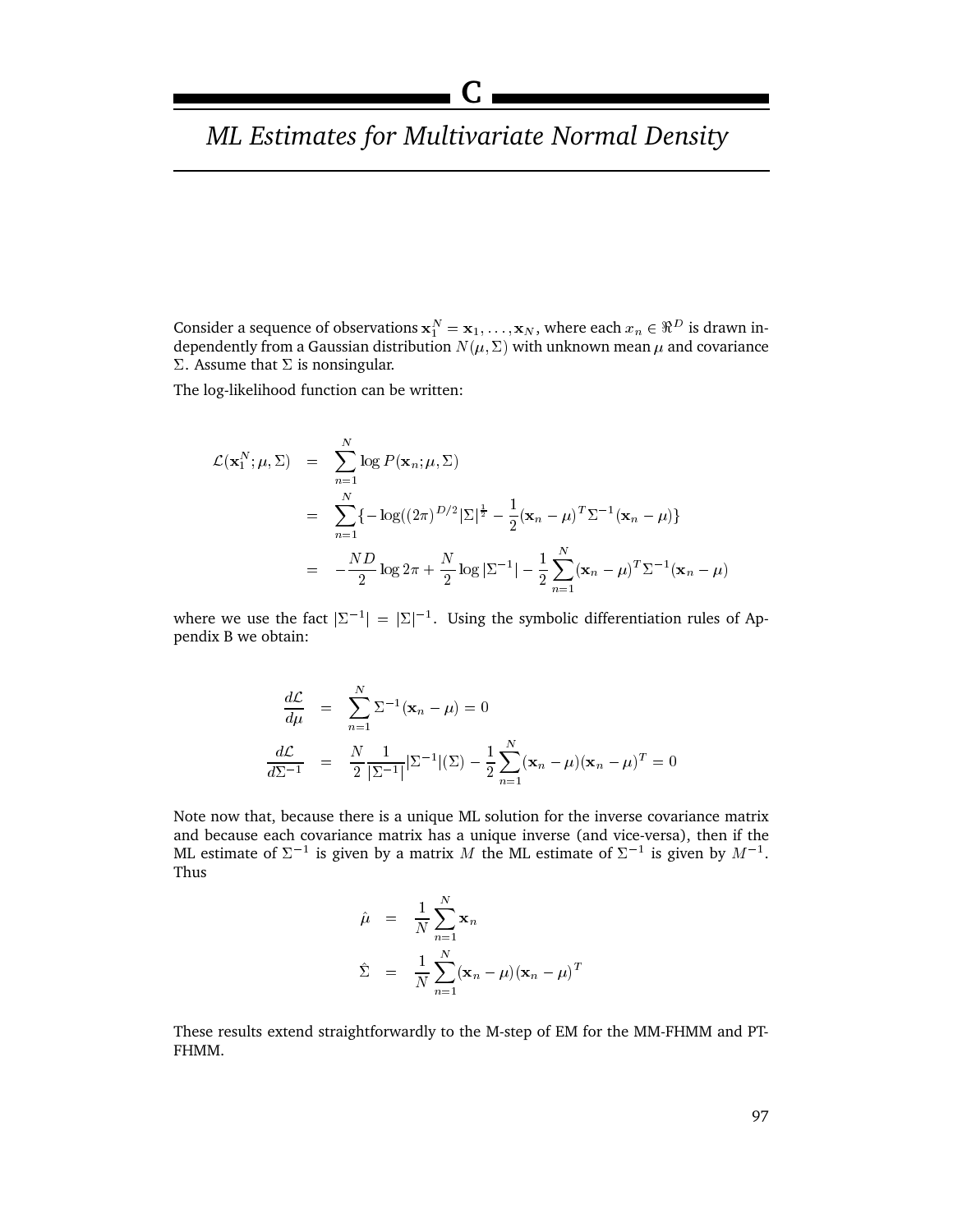# *Parameter Estimation For MM-FHMM*

# **D.1 Deriving ML parameter estimates**

ML estimation of MM-FHMM parameters  $\lambda = (\pi, A, B, \phi, \psi)$  is achieved using an EM algorithm [33]. Following [150], equations (7.4) and (7.6) are viewed as mixture models, introducing two new types of latent variable in addition to those denoting the metastate sequence taken through the model. The new latent variables, denoted by  $y_t^k$  and  $x_t^k$  below, encode the identity of the cross-emission distribution and cross-transition matrix (ie. the distributions within each mixture model) used in each stream  $k$  at each  $t$ . Figure D.1 illustrates the information provided by the  $x_t^k$  and  $y_t^k$  variables.

The notation for latent variables is as follows:

- $s_t^k$ : state occupied in stream k at time t;
- $S_t = (s_t^1, \ldots, s_t^K)$  : metastate occupied at t;
- $S = S_1, \ldots, S_T$ : a sequence of metastates;
- $\mathcal{S} = \{S\}$  : the set of possible metastate sequences;
- $x_i^k$ : the hidden variable  $\in \{1,\ldots,K\}$  indicating the component of  $S_{t-1}$  which determines the matrix used for the transition into  $s_t^k$ ;
- $X_t = (x_t^1, \ldots, x_t^K);$
- $X = X_1, \ldots, X_T$ : single transition component vector sequence
- $\mathcal{X} = \{X\}$  the set of possible sequences ;
- $y_t^k$ : the hidden variable  $\in \{1, \ldots, K\}$  indicating the component of  $\mathbf{S}_t$  which determines the output probability for  $o_t^k$  ;
- $Y_t = (y_t^1, \ldots, y_t^K);$
- $Y = Y_1, \ldots, Y_T$  a single (observation-predictor) state-component sequence;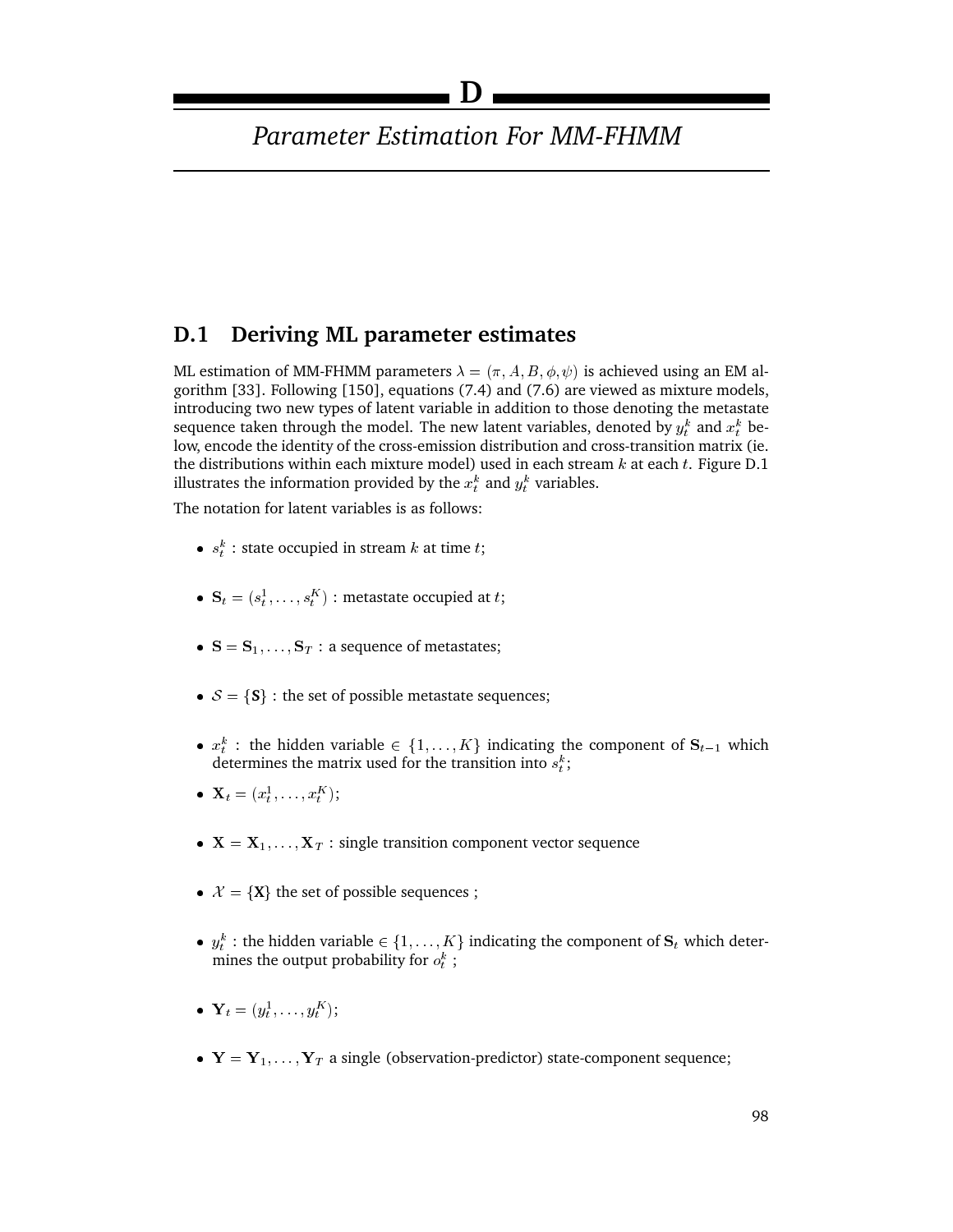•  $\mathcal{Y} = \{Y\}$ : the set of possible sequences.



Figure D.1 *Bold lines show information specified by the hidden (vector) variables*  $Y_{t-1}$ ,  $X_t$ ,  $Y_t$ .

The derivation that follows assumes non-emitting exit states are *not* in use. Probabilities associated with the complete data set are formed as:

$$
P(\mathbf{S}_{t}, \mathbf{X}_{t} | \mathbf{S}_{t-1}) = \prod_{k=1}^{K} P(s_{t}^{k}, x_{t}^{k} | \mathbf{S}_{t-1})
$$
  
\n
$$
P(s_{t}^{k}, x_{t}^{k} | \mathbf{S}_{t-1}) = \psi^{k}(x_{t}^{k}) a^{k x_{t}^{k}} (s_{t}^{k} | s_{t-1}^{x_{t}})
$$
  
\n
$$
P(\mathbf{S}_{1}, \mathbf{X}_{1}) = \prod_{k=1}^{K} P(s_{1}^{k}, x_{1}^{k})
$$
  
\n
$$
P(s_{1}^{k}, x_{1}^{k}) = \psi^{k}(x_{1}^{k}) \pi^{k x_{1}^{k}} (s_{1}^{k})
$$
  
\n
$$
p(\mathbf{O}_{t}, \mathbf{Y}_{t} | \mathbf{S}_{t}) = \prod_{k=1}^{K} p(o_{t}^{k}, y_{t}^{k} | \mathbf{S}_{t})
$$
  
\n
$$
p(o_{t}^{k}, y_{t}^{k} | \mathbf{S}_{t}) = \phi^{k}(y_{t}^{k}) b^{k l}(o_{t}^{k} | s_{t}^{y_{t}^{k}})
$$

Thus:

$$
p(\mathbf{O}, \mathbf{S}, \mathbf{X}, \mathbf{Y}) = \pi(\mathbf{S}_1, \mathbf{X}_1) p(\mathbf{O}_1, \mathbf{Y}_1 | \mathbf{S}_1) \{ \prod_{t=2}^T P(\mathbf{S}_t, \mathbf{X}_t | \mathbf{S}_{t-1}) p(\mathbf{O}_t, \mathbf{Y}_t | \mathbf{S}_t) \}
$$
  
\n
$$
\log p(\mathbf{O}, \mathbf{S}, \mathbf{X}, \mathbf{Y}) = \sum_{k=1}^K \sum_{t=1}^T \log \psi^k(x_t^k) + \sum_{k=1}^K \log \pi^{k x_1^k} (s_1^k) + \sum_{k=1}^K \sum_{t=1}^T \log \phi^k(y_t^k) + \sum_{k=1}^K \sum_{t=1}^T \log b^k y_t^k (o_t^k | s_t^{y_t^k}) + \sum_{k=1}^K \sum_{t=2}^T a^{k x_t^k} (s_t^k | s_{t-1}^{x_t^k})
$$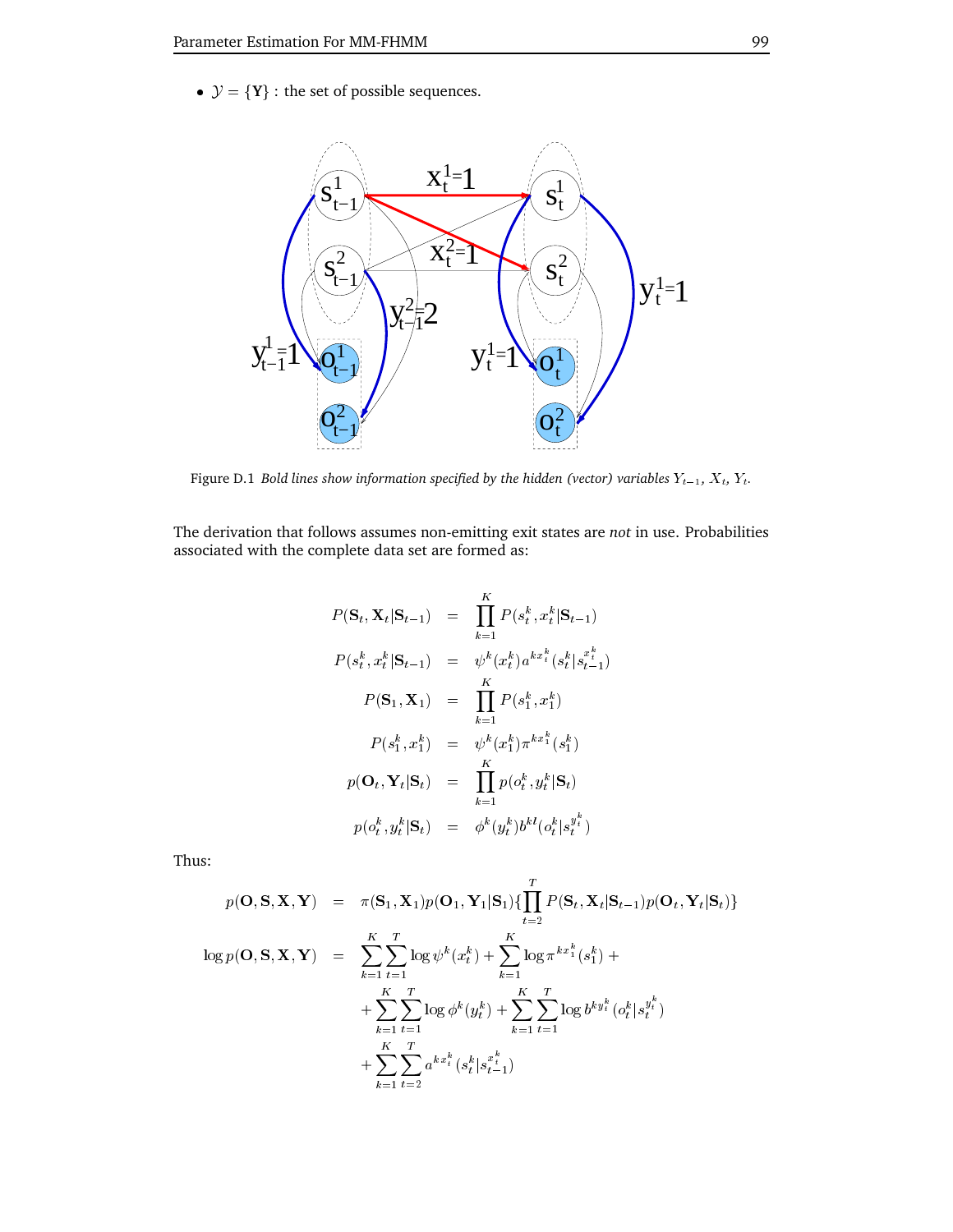Denoting current and updated model parameters by  $\lambda$  and  $\lambda$ , the EM auxiliary function  $\mathcal{Q}(\lambda, \lambda)$  is:

$$
Q(\lambda, \hat{\lambda}) = \sum_{\mathbf{S} \in \mathcal{S}} \sum_{\mathbf{X} \in \mathcal{X}} \sum_{\mathbf{Y} \in \mathcal{Y}} P(\mathbf{S}, \mathbf{X}, \mathbf{Y} | \mathbf{O}) \log \hat{p}(\mathbf{O}, \mathbf{S}, \mathbf{X}, \mathbf{Y})
$$
  
\n
$$
= \sum_{k=1}^{K} \sum_{\mathbf{Y} \in \mathcal{Y}} \sum_{t=1}^{T} P(\mathbf{Y} | \mathbf{O}) \log \hat{\phi}^{k} (y_{t}^{k}) + \sum_{k=1}^{K} \sum_{\mathbf{S} \in \mathcal{S}} \sum_{\mathbf{Y} \in \mathcal{Y}} \sum_{t=1}^{T} P(\mathbf{S}, \mathbf{Y} | \mathbf{O}) \log \hat{b}^{k y_{t}^{k}} (o_{t}^{k} | s_{t}^{y_{t}^{k}})
$$
  
\n
$$
+ \sum_{k=1}^{K} \sum_{\mathbf{X} \in \mathcal{X}} \sum_{t=1}^{T} P(\mathbf{X} | \mathbf{O}) \log \hat{\phi}^{k} (x_{t}^{k}) + \sum_{k=1}^{K} \sum_{\mathbf{S} \in \mathcal{S}} \sum_{\mathbf{X} \in \mathcal{X}} \sum_{t=2}^{T} P(\mathbf{S}, \mathbf{X} | \mathbf{O}) \log \hat{\alpha}^{k x_{t}^{k}} (s_{t}^{k} | s_{t-1}^{x_{t}})
$$
  
\n
$$
+ \sum_{k=1}^{K} \sum_{\mathbf{S} \in \mathcal{S}} \sum_{\mathbf{X} \in \mathcal{X}} P(\mathbf{S}, \mathbf{X} | \mathbf{O}) \log \hat{\pi}^{k x_{t}^{k}} (s_{1}^{k})
$$
  
\n
$$
= Q_{\phi}(\lambda, \hat{\lambda}) + Q_{b}(\lambda, \hat{\lambda}) + Q_{\psi}(\lambda, \hat{\lambda}) + Q_{a}(\lambda, \hat{\lambda}) + Q_{\pi}(\lambda, \hat{\lambda})
$$

Thus  $\mathcal{Q}(\lambda, \lambda)$  comprises subfunctions that may be maximized separately. The following Lemma (proved in Appendix A) will be used repeatedly:

#### **Lemma**

A function  $\sum_{i=1}^{N} w_j \log y_j$  of variables  $\{y_j\}_{j=1}^{N}$ , subject to constraints  $\sum_{i=1}^{N} y_j = 1$  and  $\forall j$ . $y_j \ge 0$ , attains a global maximum at the single point  $y_j = \frac{w_j}{\sum_{i=1}^N w_i}$  for  $j = 1, \ldots, N$ .

**1. Optimizing**  $\mathcal{Q}_{\phi}(\lambda, \lambda)$ : To maximize

$$
Q_{\phi}(\lambda, \hat{\lambda}) = \sum_{k=1}^{K} \sum_{\mathbf{Y} \in \mathcal{Y}} \sum_{t=1}^{T} P(\mathbf{Y} | \mathbf{O}) \log \hat{\phi}^{k}(y_{t}^{k})
$$

subject to the constraints that  $\sum_{\mu=1}^{\Lambda} \phi^k(\mu) = 1$  and  $\forall \mu \ldotp \phi^k(\mu) \geq 0$ , first rearrange as

$$
\mathcal{Q}_{\phi}(\lambda, \hat{\lambda}) = \sum_{k=1}^{K} \sum_{\mathbf{Y} \in \mathcal{Y}} \sum_{t=1}^{T} \sum_{l=1}^{K} \delta(y_t^k, l) P(\mathbf{Y}|\mathbf{O}) \log \hat{\phi}^k(l)
$$

$$
= \sum_{k=1}^{K} \sum_{l=1}^{K} \sum_{t=1}^{T} P(y_t^k = l|\mathbf{O}) \log \hat{\phi}^k(l)
$$

where  $\delta(x, y)$  is the Dirac  $\delta$  function, ie. 1 if  $x = y$  and 0 otherwise. Then maximize for each  $k$  individually and appeal to Lemma to conclude that for each  $k$ :

$$
\hat{\phi}^k(l) = \frac{\sum_{t=1}^T P(y_t^k = l | \mathbf{O})}{\sum_{v=1}^K \sum_{t=1}^T P(y_t^k = v | \mathbf{O})}
$$

$$
= \frac{\sum_{t=1}^T P(y_t^k = l | \mathbf{O})}{T}
$$

**2. Optimizing**  $\mathcal{Q}_{\psi}(\lambda,\lambda)$ : To maximize

$$
\mathcal{Q}_{\psi}(\lambda, \hat{\lambda}) = \sum_{k=1}^{K} \sum_{\mathbf{X} \in \mathcal{X}} \sum_{t=1}^{T} P(\mathbf{X} | \mathbf{O}) \log \hat{\psi}^{k}(x_{t}^{k})
$$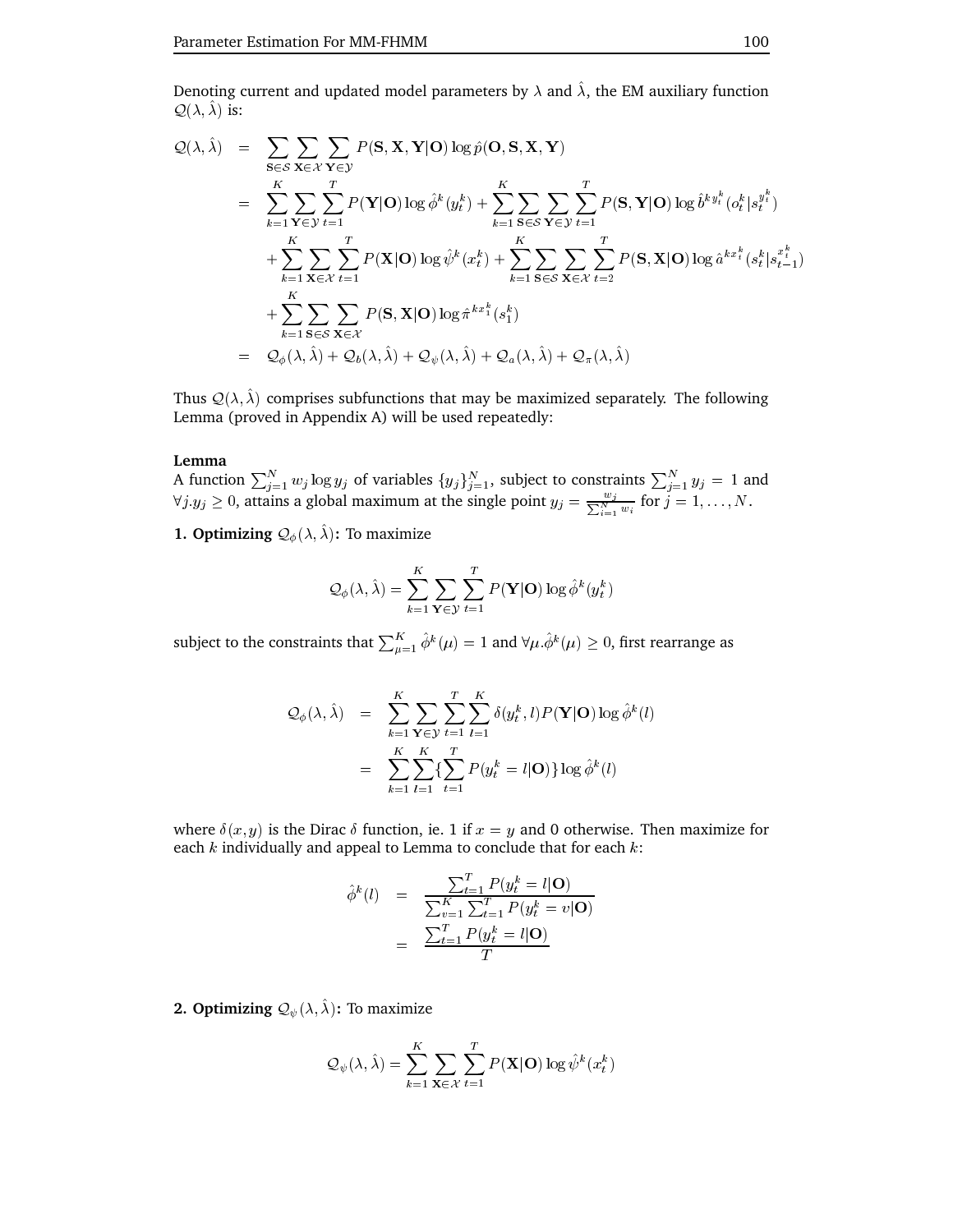subject to the constraints that  $\sum_{\mu=1}^{\mathbf{n}} \psi^k(\mu)=1$  and  $\forall \mu \psi^k(\mu)\geq 0,$  first rearrange as

$$
\mathcal{Q}_{\psi}(\lambda, \hat{\lambda}) = \sum_{k=1}^{K} \sum_{\mathbf{X} \in \mathcal{X}} \sum_{t=1}^{T} \sum_{l=1}^{K} \delta(x_t^k, l) P(\mathbf{X} | \mathbf{O}) \log \hat{\psi}^k(l)
$$

$$
= \sum_{k=1}^{K} \sum_{l=1}^{K} \sum_{t=1}^{T} P(x_t^k = l | \mathbf{O}) \log \hat{\psi}^k(l)
$$

Then maximize for each  $k$  individually and appeal to Lemma to conclude that for each  $k$ :

$$
\hat{\psi}^{k}(l) = \frac{\sum_{t=1}^{T} P(x_t^k = l | \mathbf{O})}{\sum_{v=1}^{K} \sum_{t=1}^{T} P(x_t^k = v | \mathbf{O})}
$$

$$
= \frac{\sum_{t=1}^{T} P(x_t^k = l | \mathbf{O})}{T}
$$

**3. Optimizing**  $\mathcal{Q}_a(\lambda, \lambda)$ : To maximize

$$
Q_a(\lambda, \hat{\lambda}) = \sum_{k=1}^K \sum_{\mathbf{S} \in \mathcal{S}} \sum_{\mathbf{X} \in \mathcal{X}} \sum_{t=2}^T P(\mathbf{S}, \mathbf{X} | \mathbf{O}) \log \hat{a}^{k x_t^k} (s_t^k | s_{t-1}^{x_t^k})
$$

subject to the constraints that for each  $k,l$  and  $i^l \in \Theta_l, \sum_{j^k \in \Theta_k} \hat{a}^{kl}(j^k|i^l)=1$  and  $\forall j^k \in \Theta_l$  $\Theta_k \cdot \hat{a}^{kl} (j^k | i^l) \geq 0$ , first rearrange as:

$$
Q_a(\lambda, \hat{\lambda}) = \sum_{k=1}^K \sum_{\mathbf{S} \in \mathcal{S}} \sum_{\mathbf{X} \in \mathcal{X}} \sum_{t=2}^T \sum_{l=1}^K \sum_{j^k \in \Theta_k} \sum_{i^l \in \Theta_l} \delta(s_t^k, j^k) \delta(s_{t-1}^l, i^l) \delta(x_t^k, l) P(\mathbf{S}, \mathbf{X} | \mathbf{O}) \log \hat{a}^{kl}(j^k | i^l)
$$
  
= 
$$
\sum_{k=1}^K \sum_{l=1}^K \sum_{i^l \in \Theta_l} \sum_{j^k \in \Theta_k} \sum_{t=2}^T P(s_t^k = j^k, s_{t-1}^l = i^l, x_t^k = l | \mathbf{O}) \} \log \hat{a}^{kl}(j^k | i^l)
$$

Then optimize the inner expression for each  $k$ ,  $l$  and  $i$  individually and appeal to Lemma to conclude that for each  $k$ :

$$
\hat{a}^{kl}(j^k|i^l) = \frac{\sum_{t=2}^T P(s_t^k = j^k, s_{t-1}^l = i^l, x_t^k = l | \mathbf{O})}{\sum_{t=2}^T P(s_{t-1}^l = i^l, x_t^k = l | \mathbf{O})}
$$

**4. Optimizing**  $\mathcal{Q}_b(\lambda, \lambda)$ : To maximize

$$
\mathcal{Q}_b(\lambda, \hat{\lambda}) = \sum_{k=1}^K \sum_{\mathbf{S} \in \mathcal{S}} \sum_{\mathbf{Y} \in \mathcal{Y}} \sum_{t=1}^T P(\mathbf{S}, \mathbf{Y} | \mathbf{O}) \log \hat{b}^{ky_t^k} (o_t^k | s_t^{y_t^k})
$$

first rearrange as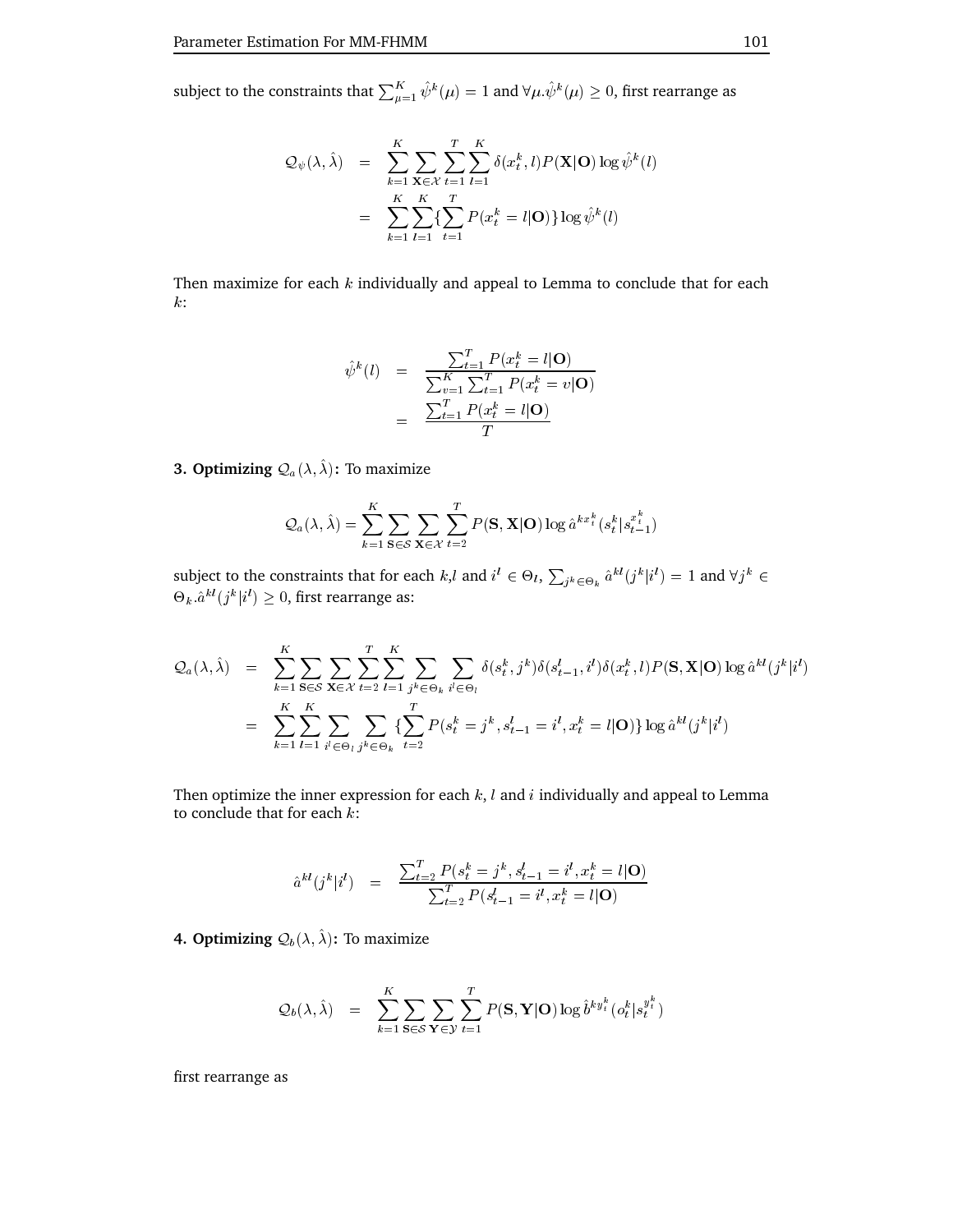$$
Q_b(\lambda, \hat{\lambda}) = \sum_{k=1}^K \sum_{\mathbf{S} \in \mathcal{S}} \sum_{\mathbf{Y} \in \mathcal{Y}} \sum_{t=1}^T \sum_{l=1}^K \sum_{i^l \in \Theta_l} \delta(y_t^k, l) \delta(s_t^l, i^l) P(\mathbf{S}, \mathbf{Y} | \mathbf{O}) \log \hat{b}^{kl}(o_t^k | i^l)
$$
  
= 
$$
\sum_{k=1}^K \sum_{l=1}^K \sum_{i^l \in \Theta_l} \sum_{t=1}^T P(y_t^k = l, s_t^l = i^l | \mathbf{O}) \log \hat{b}^{kl}(o_t^k | i^l)
$$

Assume each distribution  $b^{kl}(o_t^k|i^l)$  is modelled using a multivariate Gaussian density  $\mathcal{N}(\mu_i^{kl}, \Sigma_i^{kl}).$  Thus, using  $A^T$  to denote matrix transpose:

$$
b^{kl}(o^k_t|i^l) \stackrel{\text{def}}{=} \frac{1}{(2\pi)^{\frac{d}{2}}|\Sigma^{kl}_i|^{\frac{1}{2}}}e^{-\frac{1}{2}(o^k_t-\mu^{kl}_i)^T(\Sigma^{kl}_i)^{-1}(o^k_t-\mu^{kl}_i)}
$$

Substituting for the output density expression gives:

$$
\sum_{k=1}^K \sum_{l=1}^K \sum_{i^l \in \Theta_l} \sum_{t=1}^T P(y_t^k = l, s_t^l = i^l | \mathbf{O}) \{-\frac{D_k}{2} \log 2\pi - \frac{1}{2} \log |\hat{\Sigma}_i^{kl}| - \frac{1}{2} (o_t^k - \hat{\mu}_i^{kl})^T (\hat{\Sigma}_i^{kl})^{-1} (o_t^k - \hat{\mu}_i^{kl}) \}
$$

The derivation of the maximizing  $\hat{\mu}_i^{kl}$  and  $\Sigma_i^{kl}$  maximize this equation is similar to the derivation of ML parameter estimates for the multivariate Gaussian distribution, included in Appendix C for completeness. The resulting reestimation equations are

$$
\hat{\mu}_{i}^{kl} = \frac{\sum_{t=1}^{T} P(y_{t}^{k} = l, s_{t}^{l} = i^{l} | \mathbf{O}) o_{t}^{k}}{\sum_{t=1}^{T} P(y_{t}^{k} = l, s_{t}^{l} = i^{l} | \mathbf{O})}
$$
\n
$$
\hat{\Sigma}_{i}^{kl} = \frac{\sum_{t=1}^{T} P(y_{t}^{k} = l, s_{t}^{l} = i^{l} | \mathbf{O}) (o_{t}^{k} - \hat{\mu}_{i}^{kl}) (o_{t}^{k} - \hat{\mu}_{i}^{kl})^{T}}{\sum_{t=1}^{T} P(y_{t}^{k} = l, s_{t}^{l} = i^{l} | \mathbf{O})}
$$
\n
$$
= \frac{\sum_{t=1}^{T} P(y_{t}^{k} = l, s_{t}^{l} = i^{l} | \mathbf{O}) (o_{t}^{k}) (o_{t}^{k})^{T}}{\sum_{t=1}^{T} P(y_{t}^{k} = l, s_{t}^{l} = i^{l} | \mathbf{O})} - \hat{\mu}_{i}^{kl} (\hat{\mu}_{i}^{kl})^{T}
$$

In practice updates and accumulates are not performed for full covariance or inverse covariance matrices. Instead, the positive definite covariance matrices are decomposed using the (numerically stable) Cholesky decomposition  $\Sigma_i^{kl} = AA^T$  and the inverted lower Cholesky factor  $A^{-1}$  is stored.

**5. Optimizing**  $\mathcal{Q}_{\pi}(\lambda, \lambda)$ : To maximize

$$
\mathcal{Q}_{\pi}(\lambda, \hat{\lambda}) = \sum_{k=1}^{K} \sum_{\mathbf{S} \in \mathcal{S}} \sum_{\mathbf{X} \in \mathcal{X}} P(\mathbf{S}, \mathbf{X} | \mathbf{O}) \log \hat{\pi}^{k x_1^k}(s_1^k)
$$

subject to the constraints that for each  $k$  and  $l, \sum_{j\in\Theta_k} \hat{\pi}^{kl}(j)=1$  and  $\forall j.\hat{\pi}^{kl}(j)\geq 0,$  first rearrange as: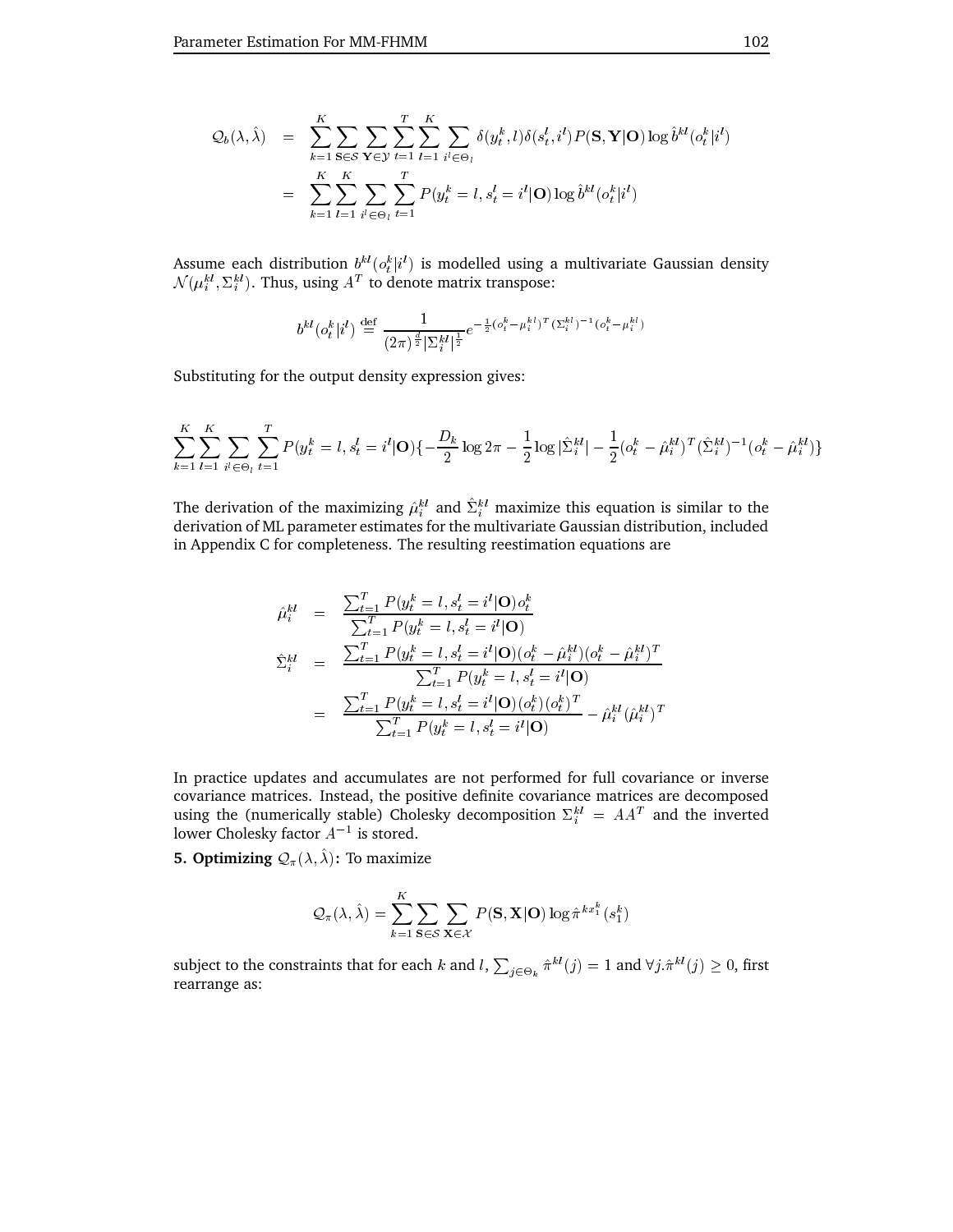$$
\mathcal{Q}_{\pi}(\lambda, \hat{\lambda}) = \sum_{k=1}^{K} \sum_{\mathbf{S} \in \mathcal{S}} \sum_{\mathbf{X} \in \mathcal{X}} \sum_{l=1}^{K} \sum_{j^{k} \in \Theta_{k}} \delta(x_{1}^{k}, l) \delta(s_{1}^{k}, j^{k}) P(\mathbf{S}, \mathbf{X} | \mathbf{O}) \log \hat{\pi}^{kl}(j^{k})
$$

$$
= \sum_{k=1}^{K} \sum_{l=1}^{K} \sum_{j^{k} \in \Theta_{k}} P(s_{1}^{k} = j^{k}, x_{1}^{k} = l | \mathbf{O}) \log \hat{\pi}^{kl}(j^{k})
$$

Then optimize the inner expression for each  $k$  and  $l$  and appeal to Lemma to conclude that for each  $k$ ,  $l$  and  $j^k \in \Theta_k$ :

$$
\hat{\pi}^{kl}(j^k) = \frac{P(s_1^k = j^k, x_1^k = l | \mathbf{O})}{P(x_1^k = l | \mathbf{O})}
$$

# **D.2 Evaluation of Posterior Probabilities**

The required posterior are evaluated exactly probabilities using a generalization of the forward-backward algorithm [10]. The forward and backward probabilities needed here are calculated within the *metastate* space. ie. the forward probabilities are defined as as  $\alpha_{\mathbf{S}}(t) = p(\mathbf{o}_1,\ldots,\mathbf{o}_t,\mathbf{S}_t = \mathbf{S})$  and the backward probabilities as  $\beta_{\mathbf{S}}(t) =$  $p(\mathbf{o}_{t+1},\ldots,\mathbf{o}_T|\mathbf{S}_t=\mathbf{S}).$  The total likelihood is then given by eg.  $p(\mathbf{O})=\sum_{\mathbf{S}\in\Theta_{meta}}\alpha_{\mathbf{S}}(T).$ Calculation of the posterior probabilities will require summations over sets of metastates that share a common value for one of the component states. Notation "S $|s^k = j^k$ "<br>denotes the set  $\{S \in \Theta_{meta} | s^k = j^k\}$ .

## **1. Cross-Transition Matrices**  $a^{kl}$

**1. Cross-Iransition Matrices**  $a^{kt}$ <br>The required posterior probability  $P(s_t^k = j^k, s_{t-1}^l = i^l, x_t^k = l | \mathbf{O})$ , for  $k, l \in \{1, ..., K\}$ ,  $j^k \in \Theta_k$  and  $i^l \in \Theta_l$ , is closely related to:

$$
p(s_t^k = j^k, s_{t-1}^l = i^l, x_t^k = l, \mathbf{O})
$$
  
\n
$$
= \sum_{\substack{\mathbf{S} | s^k = j^k \mathbf{S}' | s'^l = i^l \mathbf{X} | x^k = l}} \sum_{\substack{\mathbf{S} | s'^l = i^l \mathbf{X} | x^k = l}} P(\mathbf{S}_t = \mathbf{S}, \mathbf{S}_{t-1} = \mathbf{S}', \mathbf{X}_t = \mathbf{X}, \mathbf{O})
$$
  
\n
$$
= \sum_{\substack{\mathbf{S} | s^k = j^k \mathbf{S}' | s'^l = i^l \mathbf{X} | x^k = l}} \sum_{\substack{\mathbf{S} | s'^l = i^l \mathbf{X} | x^k = l}} \alpha_{\mathbf{S}'}(t-1) P(\mathbf{S}, \mathbf{X} | \mathbf{S}') p(\mathbf{o}_t | \mathbf{S}) \beta_{\mathbf{S}}(t)
$$
  
\n
$$
= \sum_{\substack{\mathbf{S} | s^k = j^k \mathbf{S}' | s'^l = i^l}} \sum_{\substack{\mathbf{S} | s'^l = i^l}} \alpha_{\mathbf{S}'}(t-1) p(\mathbf{o}_t | \mathbf{S}) \beta_{\mathbf{S}}(t) \{ \sum_{\substack{\mathbf{X} | x^k = l}} \prod_{v=1}^K \psi^v(x^v) a^{v x^v} (s^v | s'^x^v) \}
$$
  
\n
$$
= \sum_{\substack{\mathbf{S} | s^k = j^k \mathbf{S}' | s'^l = i^l}} \sum_{\substack{\mathbf{S} | s'^l = i^l}} \alpha_{\mathbf{S}'}(t-1) p(\mathbf{o}_t | \mathbf{S}) \psi^k(l) a^{kl}(j|i) \beta_{\mathbf{S}}(t) \sum_{\substack{\mathbf{X} | x^k = l}} \{\prod_{v=1, v \neq k}^K \psi^v(x^v) a^{v x^v} (s^v | s'^x^v) \}
$$
  
\n
$$
= \psi^k(l) a^{kl}(j|i) \{ \sum_{\substack{\mathbf{S} | s^k = j^k}} \left[ \sum_{\substack{\mathbf{S}' | s'^l = i^l}}
$$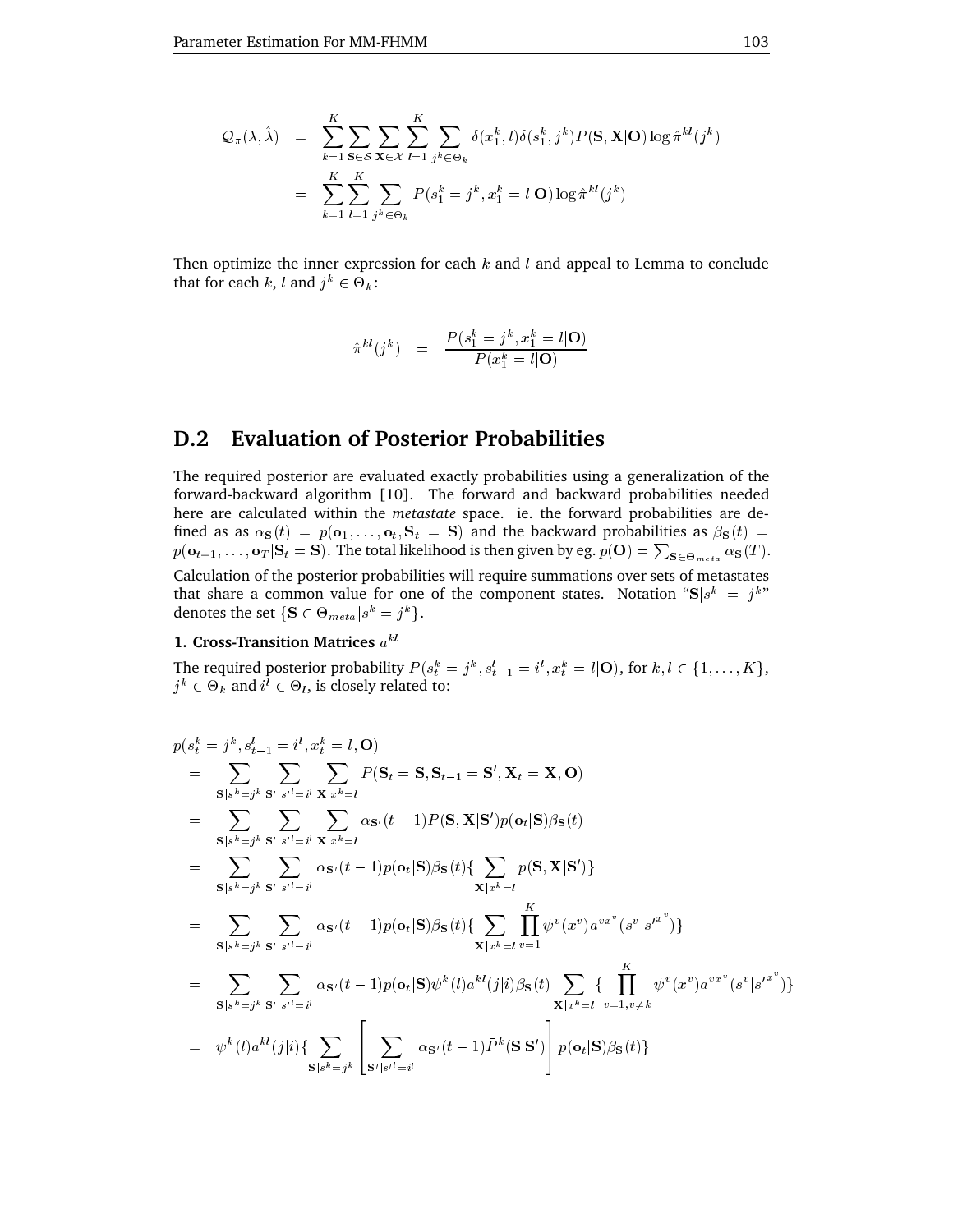where

$$
\bar{P}^k\left(\mathbf{S}\vert \mathbf{S'}\right) \stackrel{\mathrm{def}}{=} \prod_{v=1, v\neq k}^K P(s^v \vert \mathbf{S'})
$$

The required posterior is obtained by normalizing with  $p(\mathbf{O})$ .

#### **2. Transition Mixed-Memory Weights**

The posterior  $P(x_t^k = l | \mathbf{O})$  for  $\psi$  reestimation is closely related to:

$$
p(x_t^k = l, \mathbf{O}) = \sum_{j^k \in \Theta_k} \sum_{i^l \in \Theta_l} p(s_t^k = j^k, s_{t-1}^l = i^l, x_t^k = l, \mathbf{O})
$$

where an expression for  $p(s_t^k = j^k, s_{t-1}^l = i^l, x_t^k = l, \mathbf{O})$  was given in the previous section. The required posterior is obtained by normalizing with  $p(\mathbf{O}).$ 

#### **3. Cross-Emission Output Distributions** <sup>b</sup> kl

The required posterior probability  $P(y_t^k = l, s_t^l = i^l | \mathbf{O})$  for all  $k, l$  and  $i^l \in \Theta_l$ , is closely related to:

$$
p(y_t^k = l, s_t^l = i^l, \mathbf{O})
$$
  
\n
$$
= \sum_{\substack{S|s^l = i^l \ S' \in \Theta_{meta}}} \sum_{\substack{Y|y^k = l}} p(\mathbf{S}_t = \mathbf{S}, \mathbf{Y}_t = \mathbf{Y}, \mathbf{S}_{t-1} = \mathbf{S}', \mathbf{O})
$$
  
\n
$$
= \sum_{\substack{S|s^l = i^l \ S' \in \Theta_{meta}}} \sum_{\substack{Y|y^k = l}} \alpha_{\mathbf{S}'}(t-1) P(\mathbf{S}|\mathbf{S}')p(\mathbf{o}_t, \mathbf{Y}|\mathbf{S})\beta_{\mathbf{S}}(t)
$$
  
\n
$$
= \sum_{\substack{S|s^l = i^l \ S' \in \Theta_{meta}}} \sum_{\substack{S' \in \Theta_{meta}}} \alpha_{\mathbf{S}'}(t-1) P(\mathbf{S}|\mathbf{S}')\beta_{\mathbf{S}}(t) \{ \sum_{\substack{Y|y^k = l}} \prod_{v=1}^K \phi^v(y^v)b^{vy^v}(\mathbf{o}_t^v | s^{y^v}) \}
$$
  
\n
$$
= \sum_{\substack{S|s^l = i^l \ S' \in \Theta_{meta}}} \sum_{\substack{S' \in \Theta_{meta}}} \alpha_{\mathbf{S}'}(t-1) P(\mathbf{S}|\mathbf{S}')\beta_{\mathbf{S}}(t) \phi^k(l)b^{kl}(\mathbf{o}_t^k | j) \{ \sum_{\substack{Y|y^k = l}} \prod_{v=1, v \neq k} \phi^v(y^v)b^{vy^v}(\mathbf{o}_t^v | s^{y^v}) \}
$$

where

$$
\bar{p}^k(\mathbf{o}_t|\mathbf{S}) = \prod_{v=1, v \neq k}^K p(o_t^v|\mathbf{S})
$$

and obtain the required posterior probability by normalizing with  $p(\mathbf{O})$ .

#### **4. Observation mixed-memory weights**

The required posterior  $P(y_t^k = l | \mathbf{O})$  for  $\phi$  matrix reestimation is closely related to:

$$
p(y_t^k = l, \mathbf{O}) = \sum_{i^l \in \Theta_l} p(s_t^l = i^l, y_t^k = l, \mathbf{O})
$$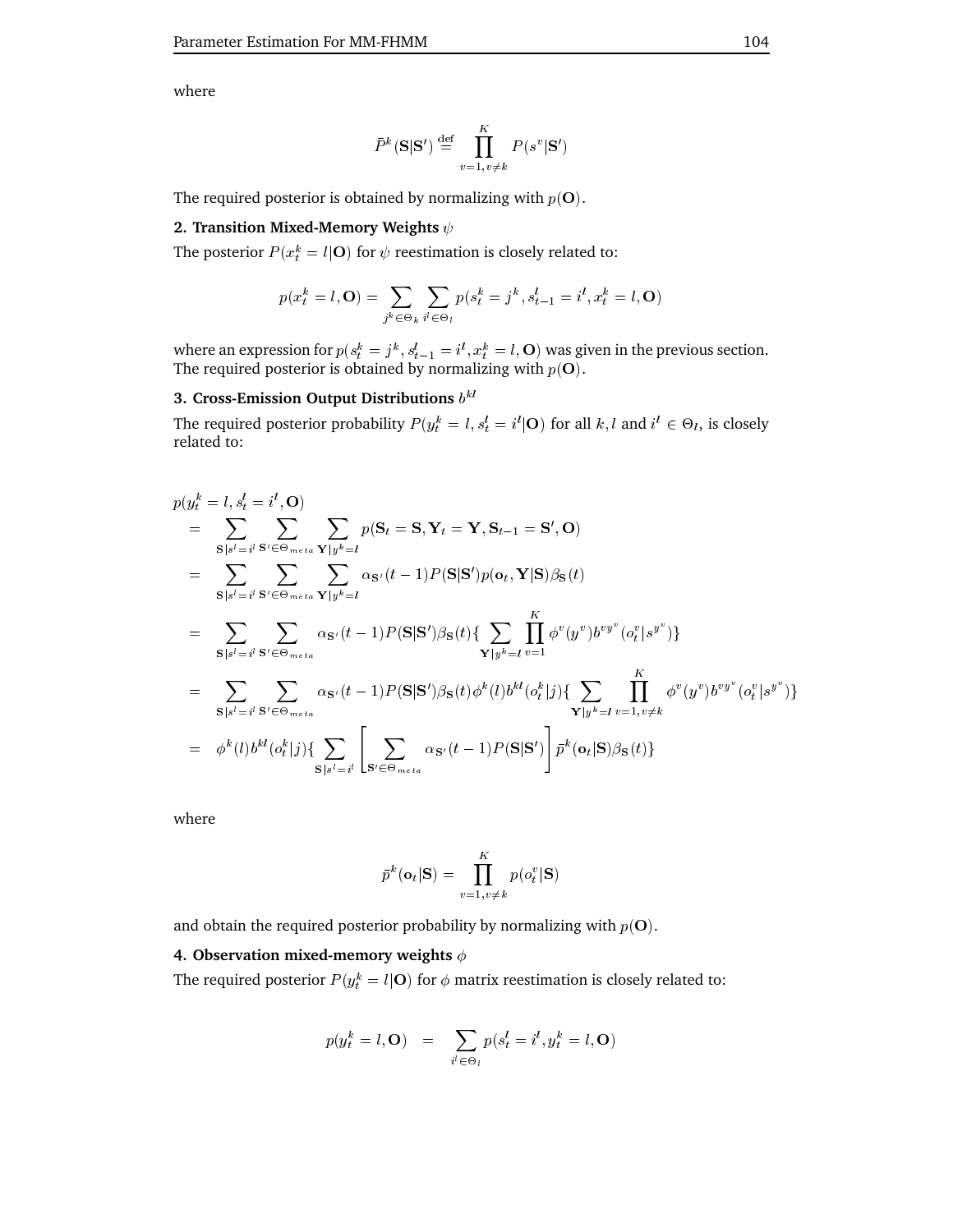where an expression for  $p(s_t^t = i^t, y_t^t = l, \mathbf{O})$  was given in the previous section, and then obtain the required posterior by normalizing with  $p(\mathbf{O})$ .

## **5. Initial State Distribution**

The required posterior  $P(s_1^k = j^k, x_1^k = l | \mathbf{O})$  is closely related to:

$$
p(s_1^k = j^k, x_1^k = l, \mathbf{O}) = \sum_{\substack{\mathbf{S} | s^k = j^k \\ \mathbf{S} | s^k = j^k}} \sum_{\substack{\mathbf{X} | x^k = l}} p(\mathbf{S}_1 = \mathbf{S}, \mathbf{X}_1 = \mathbf{X}, \mathbf{O})
$$

$$
= \sum_{\substack{\mathbf{S} | s^k = j^k \\ \mathbf{S} | s^k = j^k}} \sum_{\substack{\mathbf{X} | x^k = l}} \pi(\mathbf{S}, \mathbf{X}) p(\mathbf{o}_1 | \mathbf{S}) \beta_{\mathbf{S}}(1)
$$

where

$$
\bar{\pi}^k(\mathbf{S}) \stackrel{\text{def}}{=} \prod_{v=1, v \neq k} \pi^v(s^v)
$$

The required posterior probability is obtained by normalizing with  $p(O)$ .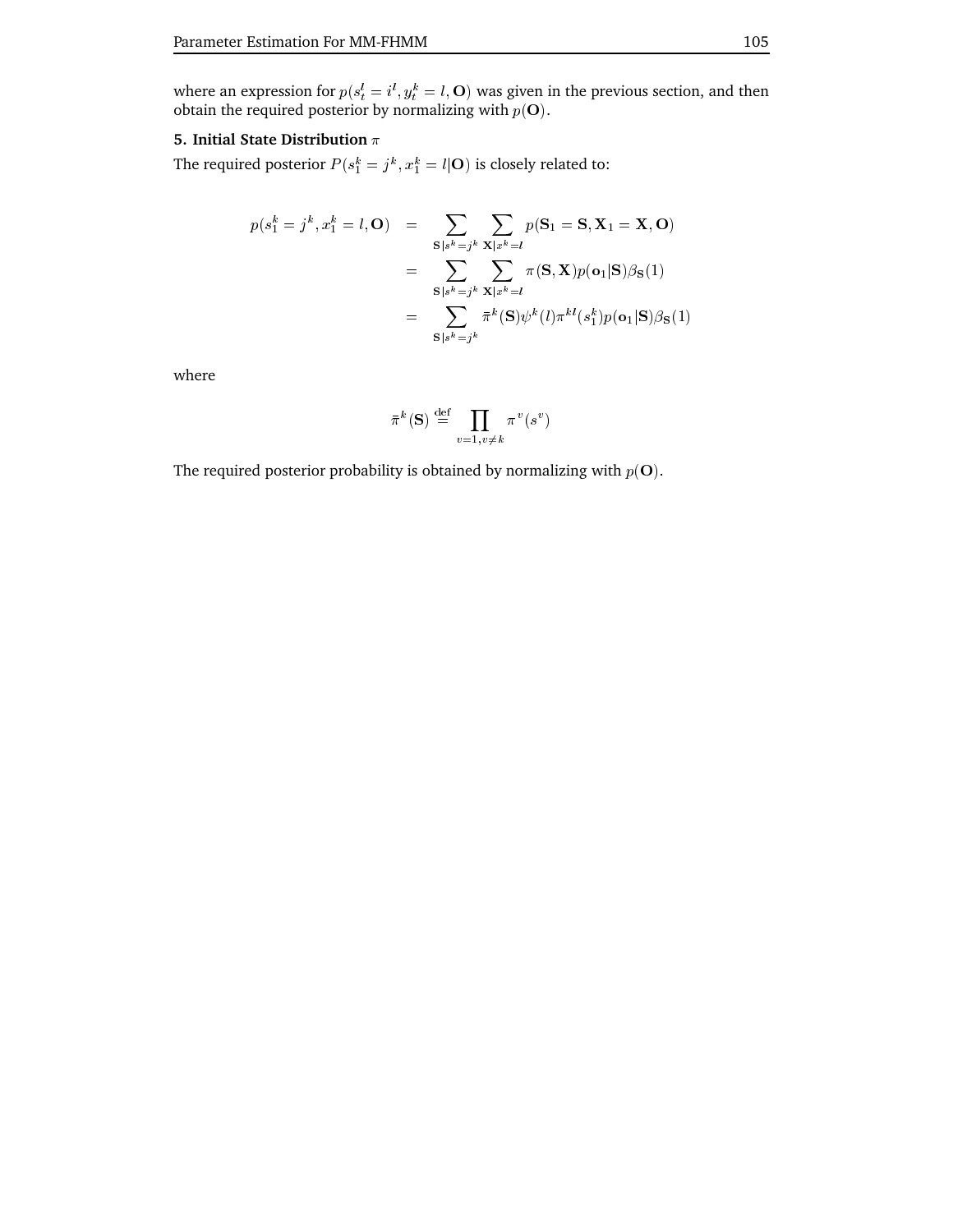# *Parameter Estimation For PT-FHMM*

# **E.1 Deriving ML Parameter Estimates**

ML estimation of MM-FHMM parameters  $\lambda = (\pi^1, \ldots, \pi^K, A^1, \ldots, A^K, B^1, \ldots, B^K)$ , where  $\pi^k$  denotes parameters of prior distribution  $P(j^k)$ ,  $A^k$  denotes parameters of transition distribution  $P(j^k|I)$  and  $B^k$  those of observation distribution  $p(o^k|I)$ , is achieved using an EM algorithm [33]. Latent variables  $S = S_1, \ldots, S_T$  are introduced to specify a metastate sequence of length  $T$ .

The notation for latent variables is as follows:

- $s_t^k$ : state occupied in stream k at time t;
- $S_t = (s_t^1, \ldots, s_t^K)$  : metastate occupied at t;
- $S = S_1, \ldots, S_T$ : a sequence of metastates;
- $\mathcal{S} = \{S\}$  : the set of possible metastate sequences.

The derivation which follows is for an PT-FHMM without tied parameters and assumes that non-emitting exit states are *not* in use. Probabilities associated with the complete data set are formed as:

$$
p(\mathbf{O}, \mathbf{S}) = P(\mathbf{S}_1) p(\mathbf{O} | \mathbf{S}_1) \prod_{t=2}^T P(\mathbf{S}_t | \mathbf{S}_{t-1}) p(\mathbf{O}_t | \mathbf{S}_t)
$$
  
\n
$$
\log p(\mathbf{O}, \mathbf{S}) = \sum_{k=1}^K \log P(s_1^k) + \sum_{k=1}^K \sum_{t=1}^T \log p(o_t^k | \mathbf{S}_t) + \sum_{k=1}^K \sum_{t=2}^T \log P(s_t^k | \mathbf{S}_{t-1})
$$

Denoting current and updated model parameters by  $\lambda$  and  $\lambda$ , the EM auxiliary function is: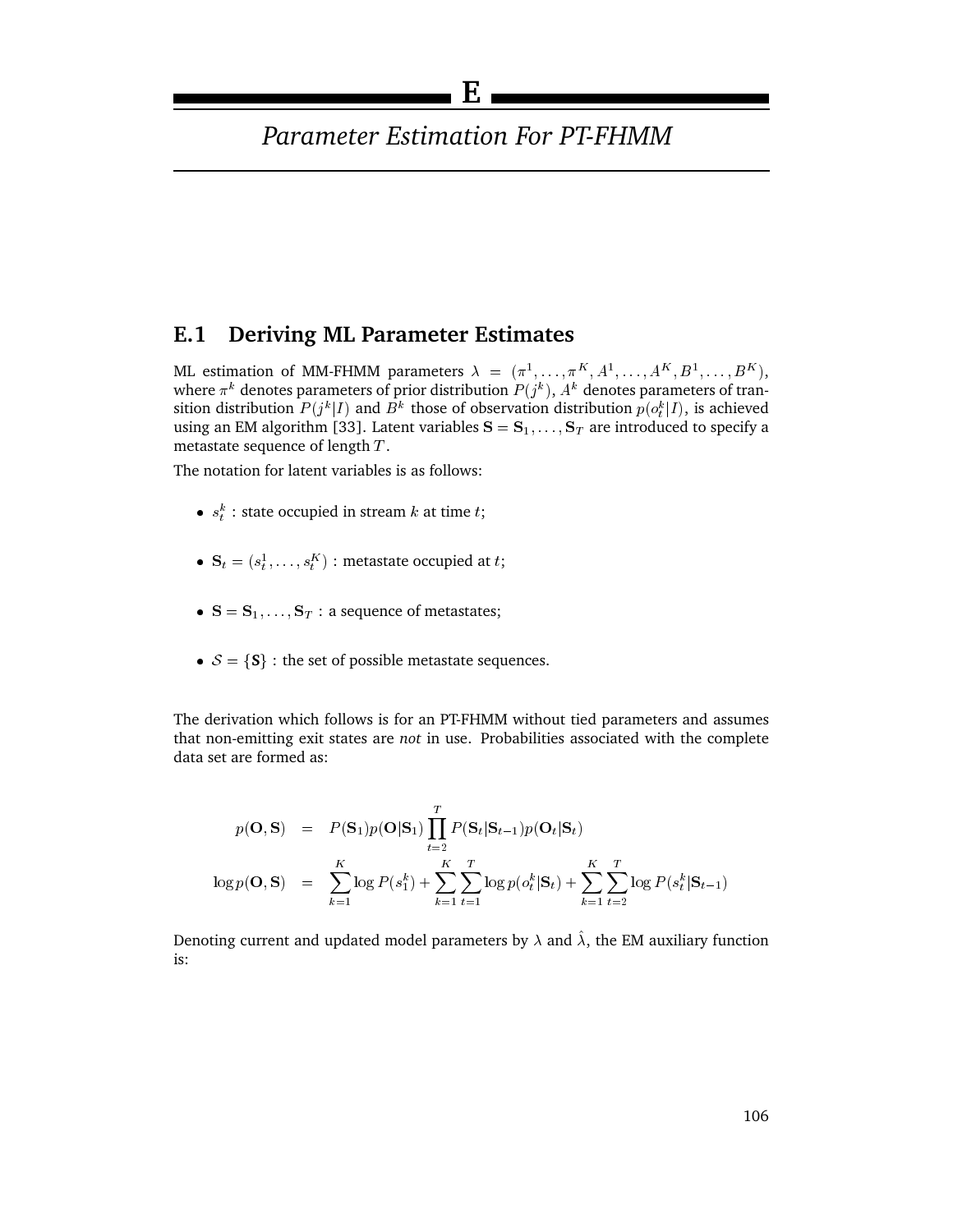$$
Q(\lambda, \hat{\lambda}) = \sum_{\mathbf{S} \in \mathcal{S}} P(\mathbf{S}|\mathbf{O}) \log \hat{p}(\mathbf{O}, \mathbf{S})
$$
  
\n
$$
= \sum_{k=1}^{K} \sum_{j^k \in \theta_k} P(s_1^k = j^k | \mathbf{O}) \log \hat{P}^k(j^k) + \sum_{t=1}^{T} \sum_{k=1}^{K} \sum_{J \in \Theta_{meta}} P(\mathbf{S}_t = J | \mathbf{O}) \log \hat{p}(o_t^k | J)
$$
  
\n
$$
+ \sum_{t=2}^{T} \sum_{k=1}^{K} \sum_{j^k \in \theta_k} \sum_{I \in \Theta_{meta}} P(s_{t-1} = I, s_t^k = j^k | \mathbf{O}) \log \hat{P}^k(j^k | I)
$$

Assuming each  $p(o_t^k | J)$  is modelled by a Gaussian distribution  $\mathcal{N}(\mu_J^k, \Sigma_J^k)$ , the parameters maximizing the auxiliary function are derived using steps similar to Appendix D and so the details are not repeated here. The resulting parameter updates are:

$$
\hat{P}(j^k) = P(s_1^k = j^k | \mathbf{O})
$$
\n
$$
\hat{P}(j^k | I) = \frac{\sum_{t=2}^T P(s_t^k = j^k, \mathbf{S}_{t-1} = I | \mathbf{O})}{\sum_{t=2}^T P(\mathbf{S}_{t-1} = I | \mathbf{O})}
$$
\n
$$
\hat{\mu}_J^k = \frac{\sum_{t=1}^T P(\mathbf{S}_t = J | \mathbf{O}) o_t^k}{\sum_{t=1}^T P(\mathbf{S}_t = J | \mathbf{O})}
$$
\n
$$
\hat{\Sigma}_J^k = \frac{\sum_{t=1}^T P(\mathbf{S}_t = J | \mathbf{O}) o_t^k (o_t^k)^T - \hat{\mu}_J^k (\hat{\mu}_J^k)^T}{\sum_{t=1}^T P(\mathbf{S}_t = J | \mathbf{O})}
$$

The derivation and update equations are similar for the case when sets of distribution equivalence classes have been defined, as is now shown. The parameters to be estimated are (for  $1 \le k \le K$ ) the prior probabilities  $P(j^k)$ , the observation-related distributions  $p(o_i^k|C)$  for  $C \in \mathcal{C}^{obs,k}$  and transition-related distributions  $p(j^k|C)$  for  $C \in \mathcal{C}^{trans,k}$ . For  $p(o_t^k|C)$  for  $C \in \mathcal{C}^{obs,k}$  and transition-related distributions  $p(j^k|C)$  for  $C \in \mathcal{C}^{trans,k}$ . For the case where each  $p(o_t^k | J)$  is modelled using a single, full covariance, multivariate Gaussian  $\mathcal{N}(\mu^k_J, \Sigma^k_J)$ , the reestimation formulae are:

$$
\hat{P}(j^k) = P(s_1^k = j^k | \mathbf{O})
$$
\n
$$
\hat{P}(j^k | C) = \frac{\sum_{I \in C} \sum_{t=2}^T \eta_t^k (j^k, I)}{\sum_{I \in C} \sum_{t=2}^T \gamma_t(I)}
$$
\n
$$
\hat{\mu}_C = \frac{\sum_{J \in C} \sum_{t=1}^T \gamma_t(J) o_t^k}{\sum_{J \in C} \sum_{t=1}^T \gamma_t(J)}
$$
\n
$$
\hat{\Sigma}_C = \frac{\sum_{J \in C} \sum_{t=1}^T \gamma_t(J) (o_t^k - \hat{\mu}_C) (o_t^k - \hat{\mu}_C)^T}{\sum_{J \in C} \sum_{t=1}^T \gamma_t(J)}
$$

Generalization to training using multiple observation sequences is straightforward.

# **E.2 Evaluation of Posterior Probabilities**

State posterior probabilities  $\gamma_t(J) \stackrel{\text{def}}{=} P(S_t^k = J | \mathbf{O})$  are calculated from standard forward and backward probabilities calculated in the FHMM *metastate* space: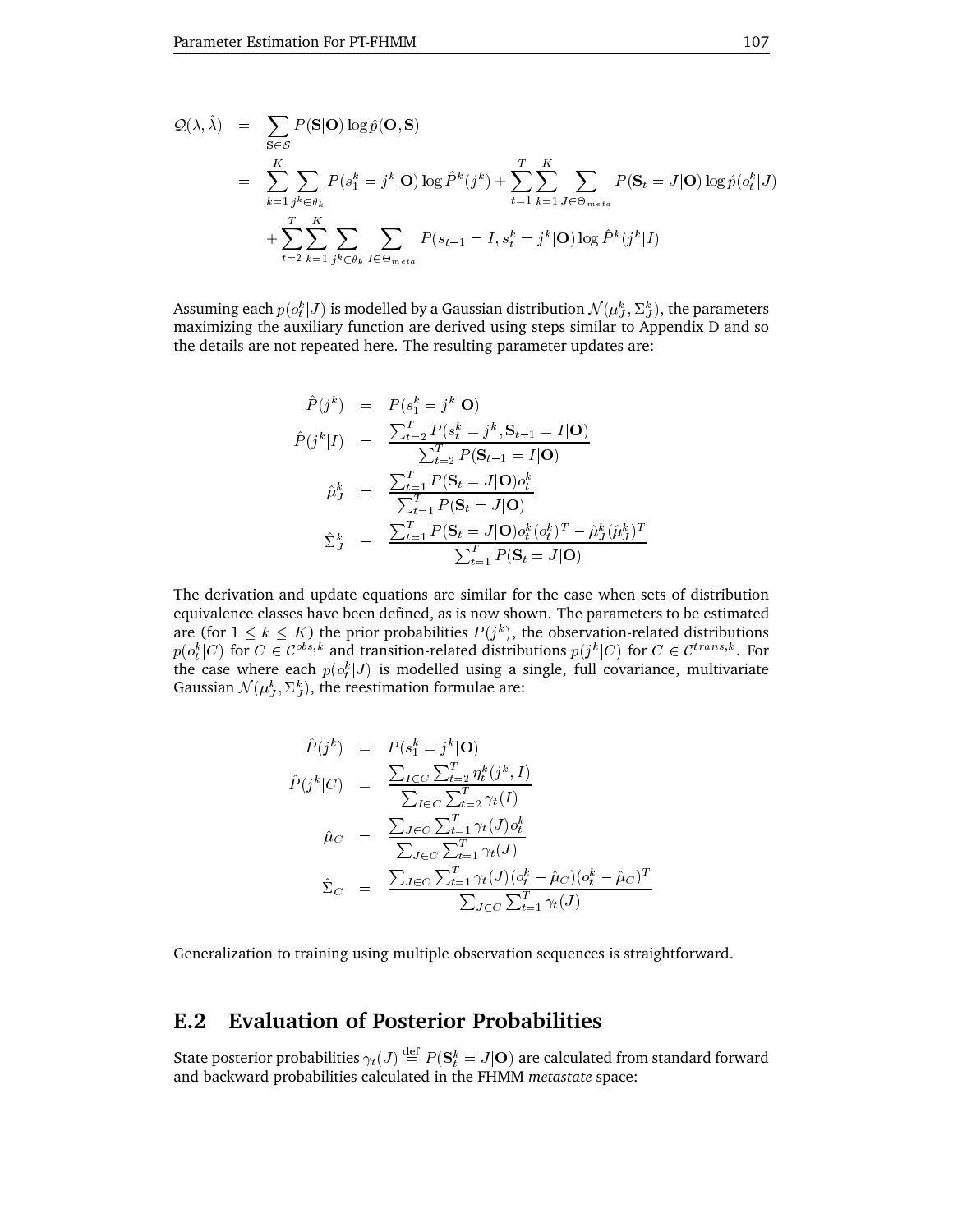$$
P(\mathbf{S}_t = J | \mathbf{O}) = \frac{\alpha_t(J)\beta_t(J)}{p(\mathbf{O})}
$$

Calculation of the transition-related posteriors  $\eta^k(j^k, I) \stackrel{\text{def}}{=} P(s^k_t = j^k, \mathbf{S}_{t-1} = I | \mathbf{O})$ <br>requires summations over sets of metastates that share a common value for one of the component states. Notation "S $|s^k = j^k$ " denotes the set  $\{S \in \Theta_{meta} | s^k = j^k, j^k \in \Theta_k \}$ . Then:

$$
P(s_t^k = j^k, \mathbf{S}_{t-1} = I | \mathbf{O}) = \frac{\sum_{\mathbf{S} | s^k = j^k} P(\mathbf{S}_{t-1} = I, \mathbf{S}_t = \mathbf{S}, \mathbf{O})}{p(\mathbf{O})}
$$

$$
= \frac{\sum_{\mathbf{S} | s^k = j^k} \alpha_{t-1}(I) P(\mathbf{S} | I) p(\mathbf{O} | \mathbf{S}) \beta_t(\mathbf{S})}{p(\mathbf{O})}
$$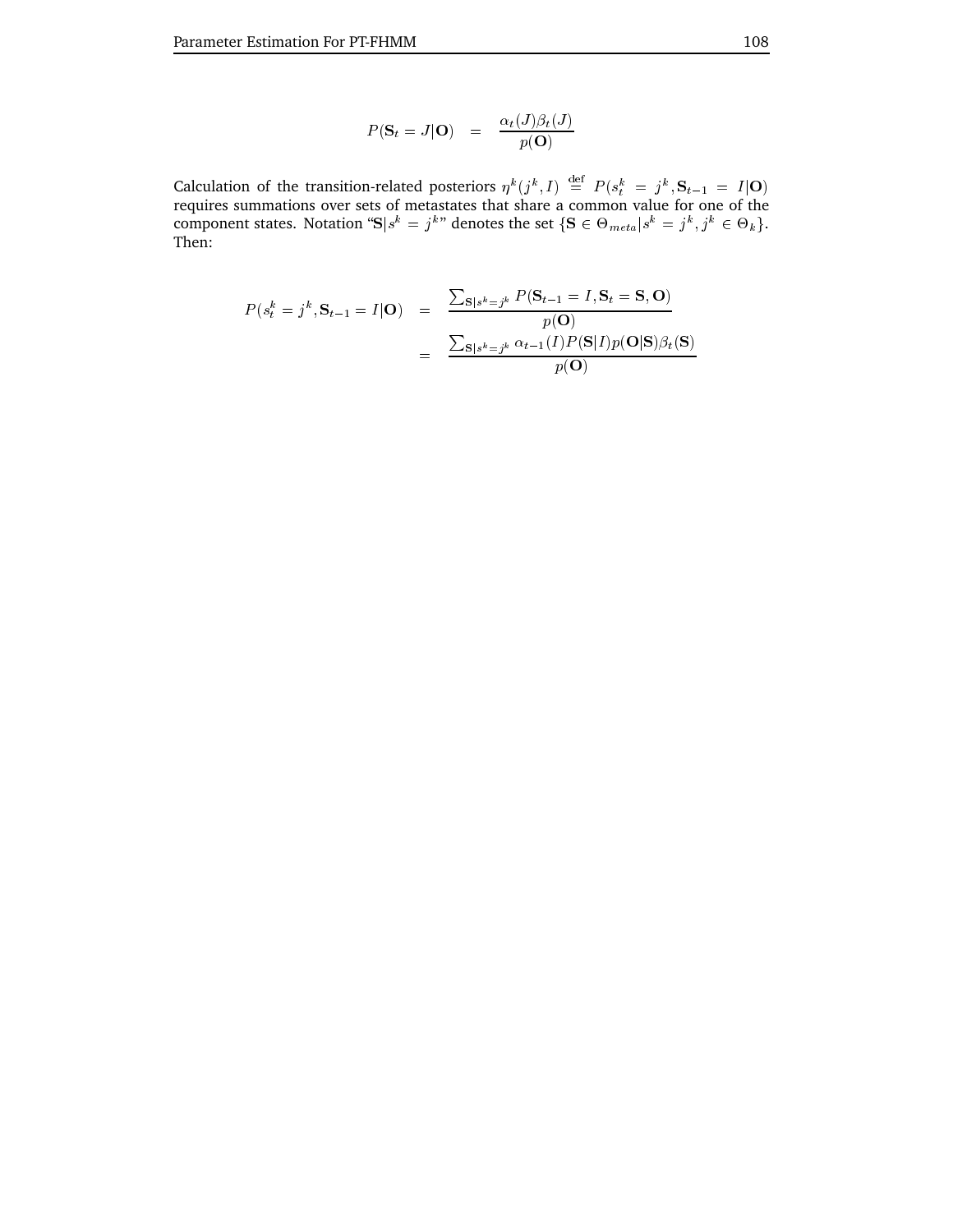### *Changes To Equations for Non-Emitting States*

The HTK toolkit [180] uses non-emitting model-initial and model-final states to allow prior reestimation to be treated as a special case of the transition reestimation and so that paths included in likelihood calculations pass through a small set of *model final states*. Non-emitting states also simplify the extension from an isolated word to a continuous word recognizer. For similar reasons, our implementations of the MM-FHMM and PT-FHMM use non-emitting initial and final states *within the set of states for each stream* <sup>k</sup> ie. if the standard model would have emitting states  $\{1_k,\ldots,N_k\}$  for the stream k model, then in our implementation it would have states  $\{1_k,\ldots,N_k + 2\}$  where  $1_k$  is a stream initial non-emitting state and  $N_k + 2$  is a stream final non-emitting state. We then apply a further constraint within the metastate space by allowing entry and exit states from a stream  $k$  to occur only in combination with the entry and exit states from the other  $K-1$  streams, ie.  $(1^1, \ldots, 1^K)$  and  $(N^1, \ldots, N^K)$  are the only states introduced within the metastate space. Initial metastate  $\hat{1} = (1^1, \ldots, 1^K)$  may only be occupied before any observations have been emitted; final metastate  $N = (N^1, \ldots, N^K)$  may only be occupied after all observations have been emitted.

To incorporate this modified model topology, changes are necessary in the forwardbackward algorithm and in the transition-related reestimation equations.

#### **F.1 Modified Forward and Backward Algorithms**

Using  $\Theta_{meta}$  to denote the set of *emitting* states only, the forward probability  $\alpha_{s}(t)$  is calculated as:

#### **Forward Algorithm**

**Step 1**: Initialization for each  $\mathbf{S} \in \Theta_{meta}$ 

$$
\alpha_{\hat{1}}(1) = 1 \n\alpha_{\mathbf{S}}(1) = P(\mathbf{S}|\hat{1})p(\mathbf{O}_1|\mathbf{S})
$$

**Step 2:** for each  $\mathbf{S} \in \Theta_{meta}$  at  $t = 2, \ldots, T$ 

$$
\alpha_{\mathbf{S}}(t) = \left[ \sum_{\mathbf{S}' \in \Theta_{meta}} \alpha_{\mathbf{S}'}(t-1) P(\mathbf{S}|\mathbf{S}') \right] p(\mathbf{O}_t|\mathbf{S})
$$

**Step 3**: Termination

$$
p(\mathbf{O}|\lambda) = \alpha_{\hat{N}}(T) = \sum_{\mathbf{S} \in \Theta_{meta}} \alpha_{\mathbf{S}}(T) P(\hat{N}|\mathbf{S})
$$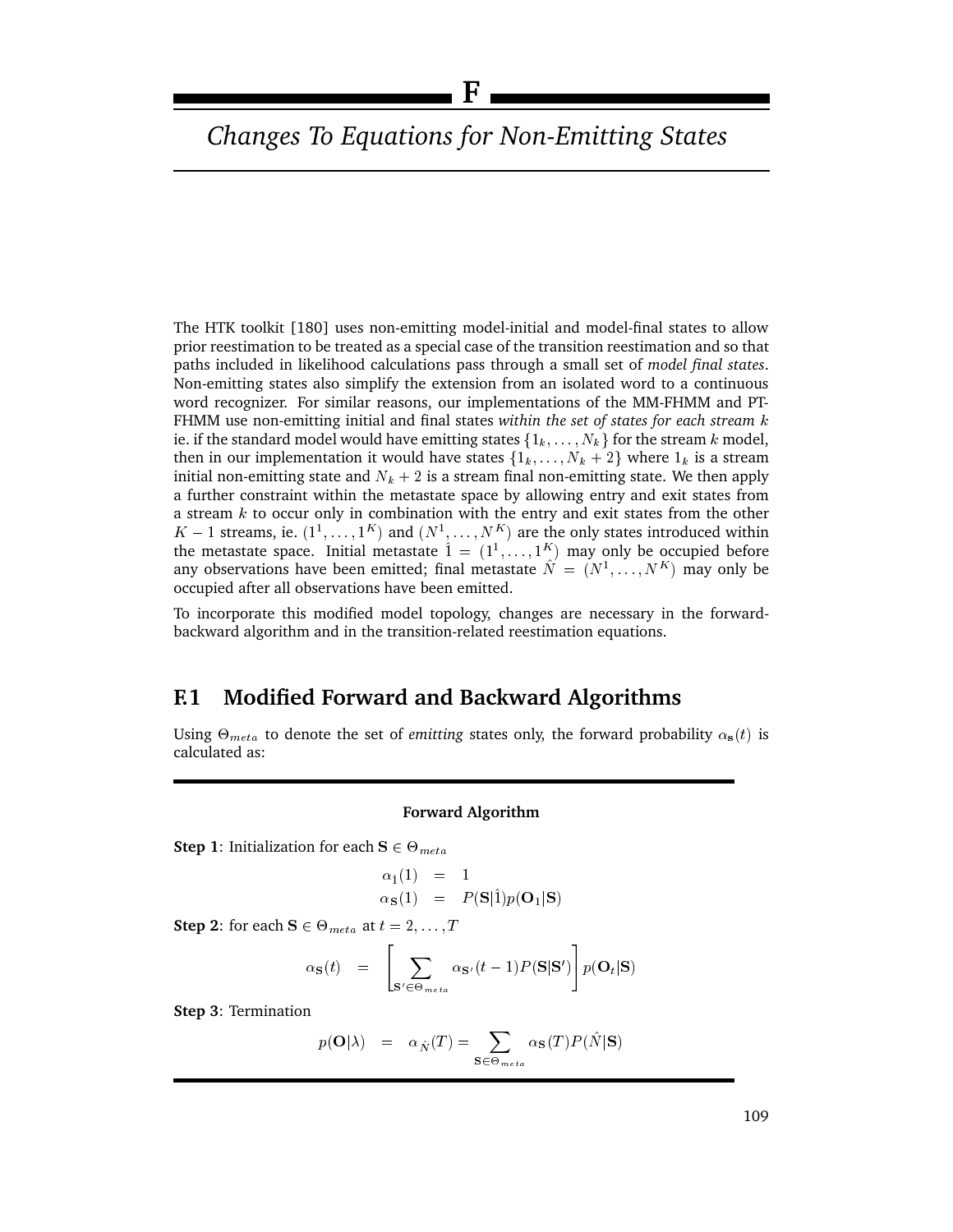The backward probability  $\beta_{\mathbf{S}}(t)$  is calculated as:

#### **Backward Algorithm**

**Step 1**: Initialization for each  $\mathbf{S} \in \Theta_{meta}$ 

$$
\begin{array}{rcl}\n\beta_{\hat{N}}(T) & = & 1 \\
\beta_{\mathbf{S}}(T) & = & P(\hat{N}|\mathbf{S})\n\end{array}
$$

**Step 2**: for each **S** at  $t = 2, \ldots, T$ 

$$
\beta_{\mathbf{S}}(t) = \sum_{\mathbf{S}' \in \Theta_{meta}} P(\mathbf{S}'|\mathbf{S}) p(\mathbf{O}_{t+1}|\mathbf{S}') \beta_{\mathbf{S}'}(t+1)
$$

**Step 3**: Termination

$$
p(\mathbf{O}|\lambda) = \beta_1(1) = \sum_{\mathbf{S} \in \Theta_{meta}} P(\mathbf{S}|\hat{1}) p(\mathbf{O}_1|\mathbf{S}) \beta_{\mathbf{S}}(1)
$$

### **F.2 Modified MM-FHMM Transition Reestimation Equations**

$$
\hat{a}^{kl}(j^k|i^l) = \frac{\sum_{t=2}^{T+1} P(s_t^k = j^k, s_{t-1}^l = i^l, x_t^k = l | \mathbf{O})}{\sum_{t=2}^{T+1} P(s_{t-1}^l = i^l, x_t^k = l | \mathbf{O})}
$$

$$
\hat{\psi}^k(l) = \frac{\sum_{t=1}^{T+1} P(x_t^k = l | \mathbf{O})}{T+1}
$$

### **F.3 Modified PT-FHMM Transition Reestimation Equations**

$$
\hat{P}(j^k|I) = \frac{\sum_{t=2}^{T+1} P(s_t^k = j^k, \mathbf{S}_{t-1} = I | \mathbf{O})}{\sum_{t=2}^{T+1} P(\mathbf{S}_{t-1} = I | \mathbf{O})}
$$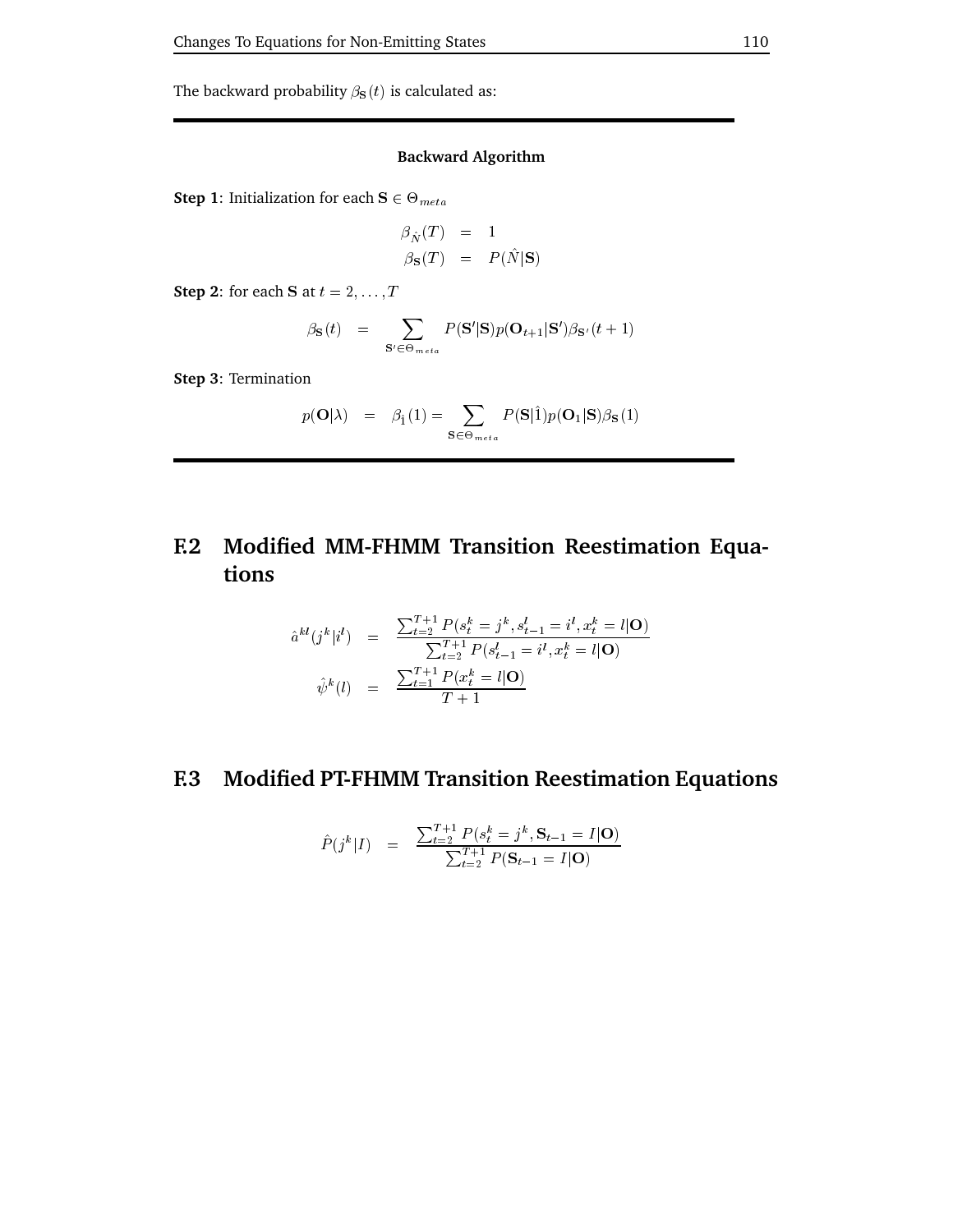# *Efficient Calculations for PT-FHMM Partitioning Procedure*

The shortcuts used here are similar to those taken in standard decision tree state clustering schemes eg. [122, 123].

Assume the model to be tied is  $\lambda$  and that posteriors  $P(S_t = J | O)$  have been calculated based on  $\lambda$  in the standard fashion. We write  $\gamma_t(J) = p(\mathbf{S}_t = J | \mathbf{O})$  and  $\eta_t^k(j^k, I) =$  $p(s_t^k = j^k, \mathbf{S}_{t-1} = I | \mathbf{O}).$ 

Several calculations that seemingly require the accumulation of likelihoods for each point in the training set will be made more efficient via sufficient statistics, as shown below. These statistics will be the state occupancies  $\gamma(J) \,=\, \sum_t \gamma_t(J)$  and the parameters of  $\lambda_{untied}$ , ie. the set of parameters  $\{\hat{\mu}^k_j, \Sigma^k_j, \hat{a}^k(j^k|I)\}$  which result from performing an EM M-Step update on  $\lambda$ , without introducing tying, based on posteriors calculated using  $\lambda$ .

The calculations can also be made more efficient through the use of *sum occupancy* statistics. For clustering transition-related distributions useful sum-occupancy statistics are:

 $\bullet \;\; \eta^k\left(j^k,I\right) \stackrel{\mathrm{def}}{=} \sum_{t} \eta^k_t\left(j^k,I\right) = \hat{a}^k\left(j^k|I\right) \gamma(I)$ 

$$
\bullet \ \ \eta^k(j^k,C^{trans,k}) \stackrel{\text{def}}{=} \textstyle \sum_{I \in C^{trans,k}} \sum_{t} P(s^k_t = j^k, \mathbf{S}_t = I | \mathbf{O}) = \sum_{I \in C^{trans,k}} \eta^k(j^k,I)
$$

• 
$$
\gamma(C^{trans,k}) \stackrel{\text{def}}{=} \sum_{I \in C^{trans,k}} \sum_{t} P(\mathbf{S}_t = I | \mathbf{O}) = \sum_{I \in C^{trans,k}} \gamma(I)
$$

and for clustering observation-related distributions:

 $\bullet$   $\gamma(C^{obs,k}) \stackrel{\text{def}}{=} \sum_{I \in C^{obs,k}} \sum_{t} P(S_t = I | \mathbf{O}) = \sum_{I \in C^{obs,k}} \gamma(I)$ 

#### **G.1 Auxiliary Function Terms**

The  $Q_{Bk}$  and  $Q_{Ak}$  auxiliary function terms appear expensive to evaluate since they involve accumulating likelihoods across all data points in the training set; however, using the sufficient statistics, they simplify to

$$
Q_{Bk} = \sum_{C \in \mathcal{C}^{obs,k}} \gamma(C) \left[ -\frac{D_k}{2} \log 2\pi - \frac{1}{2} \log |\hat{\Sigma}_{C_k}| - \frac{D_k}{2} \right]
$$
  

$$
Q_{Ak} = \sum_{C \in \mathcal{C}^{trans,k}} \sum_{j^k \in \theta_k} \eta^k(j^k, C) \log \hat{a}^k(j^k | C)
$$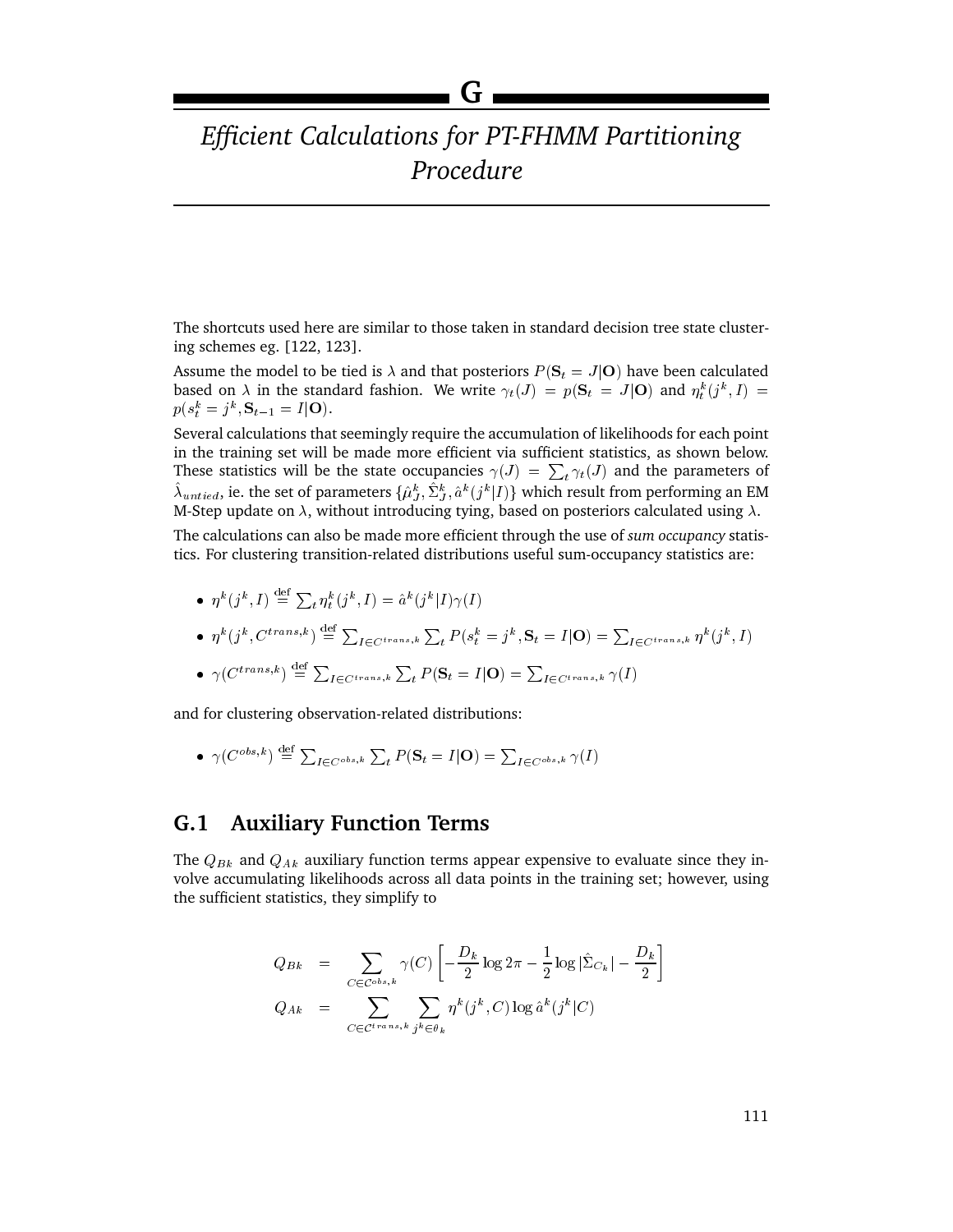### **G.2 Distance Calculations in Repartitioning**

The observation-related distance calculations can be expressed without recourse to the individual training set points. Because, using the sufficient statistics we have:

• 
$$
\sum_{t=1}^{T} \gamma_t(J) o_t^k = \gamma(J) \hat{\mu}_J^k ;
$$

$$
\bullet \;\textstyle\sum_{t=1}^T\gamma_t(J)o^k_t(o^k_t)^T=\gamma(J)(\hat\mu^k_J(\hat\mu^k_J)^T+\hat\Sigma^k_J)
$$

and using the standard identity  $x^T A x = tr(A x x^T)$  (for vector x and matrix A of appropriate dimensions), this leads to:

$$
\sum_{t=1}^{T} \gamma_t(J) \log p(o_t^k | \mu_C, \Sigma_C) = -\frac{\gamma(J) D_k \log 2\pi}{2} - \frac{\gamma(J) \log |\Sigma_C|}{2}
$$

$$
-\frac{1}{2} tr \{ \Sigma_C^{-1} ( [\sum_{t=1}^{T} \gamma_t(J) o_t^k (o_t^k)^T ] - 2\gamma(J) \hat{\mu}_J^k \mu_C^k + \mu_C^k(\mu_C^k)^T ) \}
$$

The transition-related distance calculations may also be simplified:

$$
\sum_{j^k \in \theta_k} \sum_{t=2}^T \eta_t(j^k, I) \log \hat{P}(j^k | C_1^{trans, k}) = \sum_{j^k \in \theta_k} \eta(j^k, I) \log \hat{P}(j^k | C_1^{trans, k})
$$

### **G.3 Centroid Reestimation**

All centroid reestimation can be implemented without recourse to the training set through the sufficient statistics (bracketed by [.]) and through sum occupancies:

$$
\hat{\mu}_{C_k^{obs}}^k = \frac{\sum_{J \in C_k^{obs}} [\sum_{t=1}^T \gamma_t(J) o_t^k]}{\sum_{J \in C_k^{obs}} \sum_{t=1}^T \gamma_t(J)} \n= \frac{\sum_{J \in C_k^{obs}} [\sum_{t=1}^T \gamma_t(J) o_t^k]}{\gamma(C_k^{obs})} \n\hat{\Sigma}_{C_k^{obs}}^k = \frac{\sum_{J \in C_k^{obs}} \sum_{t=1}^T \gamma_t(J) (o_t^k - \hat{\mu}_{C_k^{obs}}^k) (o_t^k - \hat{\mu}_{C_k^{obs}}^k)^T}{\sum_{J \in C_k^{obs}} \sum_{t=1}^T \gamma_t(J)} \n= \frac{\sum_{J \in C_k^{obs}} [\sum_{t=1}^T \gamma_t(J) o_t^k (o_t^k)^T]}{\gamma(C_k^{obs})} - \hat{\mu}_{C_k^{obs}}^k (\hat{\mu}_{C_k^{obs}}^k)^T \n\hat{\mu}_{C_k^{obs}}^k = \frac{\sum_{I \in C_k^{trans}} \sum_{t=2}^T \gamma_t(J) o_t^k (o_t^k)^T}{\sum_{I \in C_k^{trans}} \sum_{t=2}^T \gamma_t(I)} \n= \frac{\sum_{I \in C_k^{trans}} \sum_{t=2}^T \gamma_t(I)}{\gamma(C_k^{trans})}
$$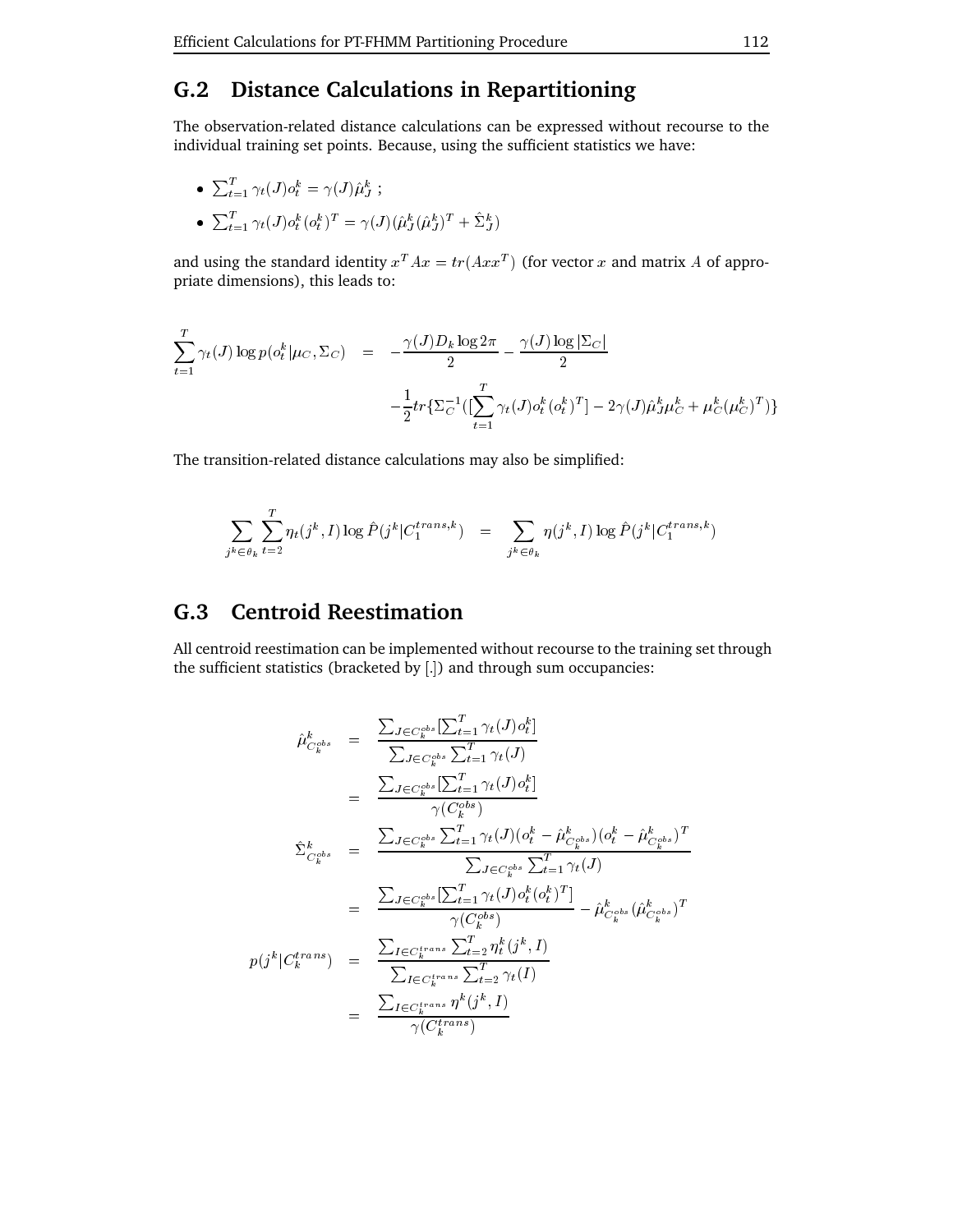# *Proof: Suboptimality of Chain Viterbi Algorithm*

The following model demonstrates that Chain Viterbi decoding, initialized for each stream  $k$  with the Viterbi path for stream  $k$  decoded in isolation, is not guaranteed to converge to the Viterbi meta-state sequence.

The model has two observation streams, each comprising 1-dimensional observations. It has two state chains, both with 3 states, indexed by  $2^1, 3^1, 4^1$  for chain 1 and  $2^2, 3^2, 4^2$ for chain 2 where  $4^1$  and  $4^2$  are non-emitting exit states as discussed in Appendix F. The priors are  $\pi^{11}(2^1) = 1.0$ ,  $\pi^{12}(2^1) = 1.0$ ,  $\pi^{21}(2^2) = 1.0$  and  $\pi^{22}(2^2) = 1.0$ ; all other states have prior probability zero. The transition matrices are

- $a^{11} = [ 0.4 \, 0.6 \, 0.0; 0.6 \, 0.39 \, 0.01; 0.0 \, 0.0 \, 0.0]$ ;
- $a^{12} = [ 0.9 \ 0.1 \ 0.0; 0.1 \ 0.89 \ 0.01; 0.0 \ 0.0 \ 0.0]$ ;
- $a^{21} = [ 0.8 \, 0.2 \, 0.0; 0.2 \, 0.79 \, 0.01; 0.0 \, 0.0 \, 0.0 ]$ ;
- $a^{22} = [ 0.49 \ 0.51 \ 0.0; 0.49 \ 0.50 \ 0.01; 0.0 \ 0.0 \ 0.0].$

All observation distributions have mean  $\mu = 1$  and variance  $\sigma = 100$ . The mixed memory weights are  $\phi$  = [ 0.5 0.5; 0.5 0.5] and  $\psi$  = [ 0.01 0.99; 0.99 0.01].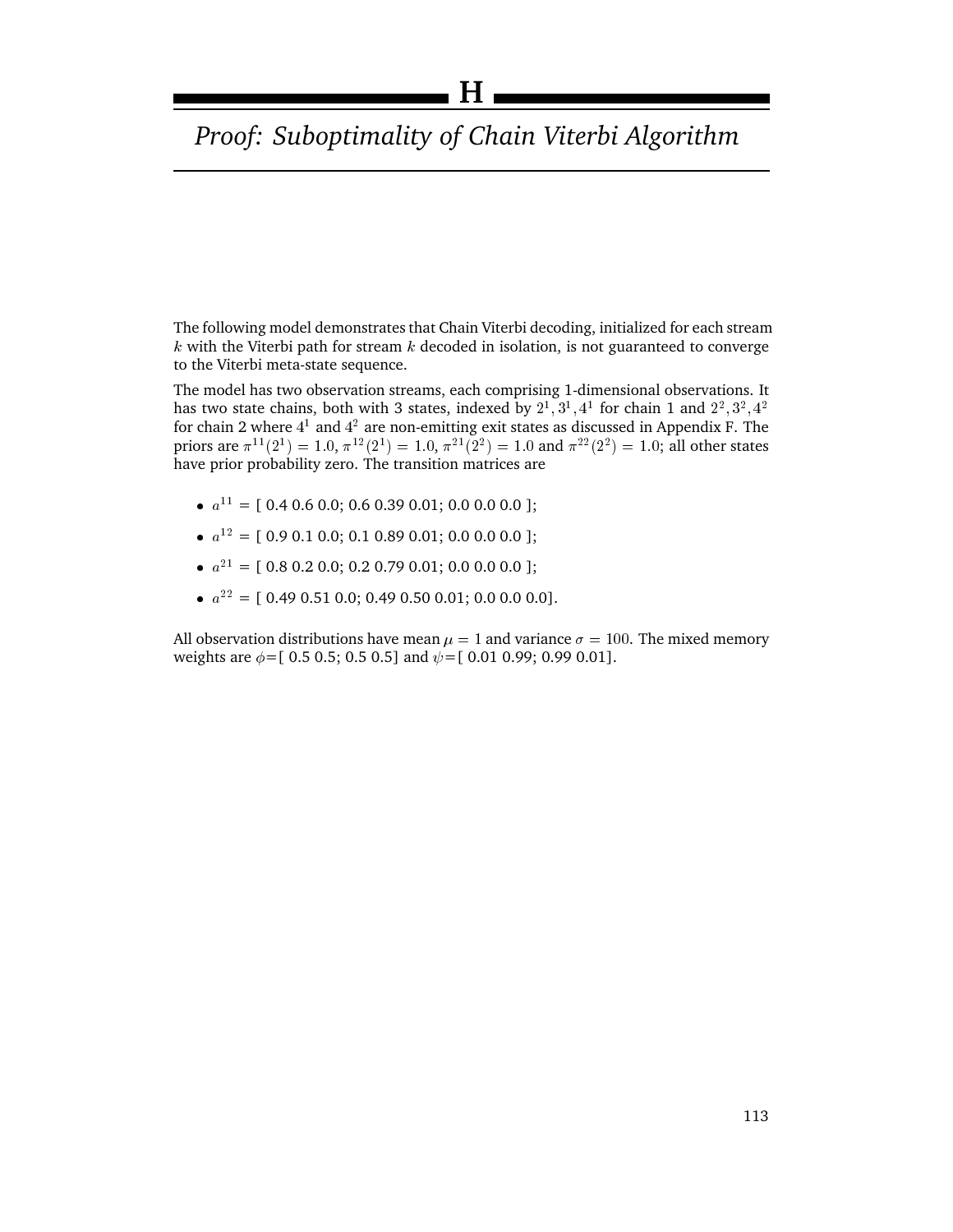**I**

#### **I.1 Mean-Field Variational Lower Bound**

Under the mean-field approximation, the lower bound can be written:

$$
\mathcal{L}_{Q}(\Psi,\lambda) = \sum_{k=1}^{K} \sum_{j \in \Theta_{k}} Q_{1}^{Sk}(j) \ln \pi^{kk}(j) + \sum_{t=1}^{T} \sum_{k=1}^{K} \sum_{l=1}^{K} Q_{t}^{Yk}(l) \ln \phi^{k}(l) \n+ \sum_{t=1}^{T} \sum_{k=1}^{K} \sum_{l=1}^{K} \sum_{i \in \Theta_{l}} Q_{t}^{Yk}(l) Q_{t}^{Sl}(i) \ln b^{kl}(o_{t}^{k}|i) \n+ \sum_{t=2}^{T} \sum_{k=1}^{K} \sum_{i \in \Theta_{k}} \sum_{j \in \Theta_{k}} Q_{t}^{Sk}(j) Q_{t-1}^{Sk}(i) \ln a^{kk}(j|i) \n+ \sum_{k=1}^{K} \sum_{i \in \Theta_{k}} Q_{T}^{Sk}(i) \ln a^{kk}(N^{k}|i) \n- \sum_{t=1}^{T} \sum_{k=1}^{K} \sum_{i \in \Theta_{k}} Q_{t}^{Sk}(i) \ln Q_{t}^{Sk}(i) - \sum_{t=1}^{T} \sum_{k=1}^{K} \sum_{l=1}^{K} Q_{t}^{Yk}(l) \ln Q_{t}^{Yk}(l)
$$

### **I.2 Step 1: Minimizing KL Divergence**

#### **I.2.1 Exact Posterior Distribution**

The exact posterior distribution over hidden variables for the MM-FHMM can be written in the form:

$$
p(\mathbf{S}, \mathbf{Y} | \mathbf{O}, \lambda) = \frac{\exp(H(\mathbf{S}, \mathbf{Y}, \mathbf{O}))}{Z}
$$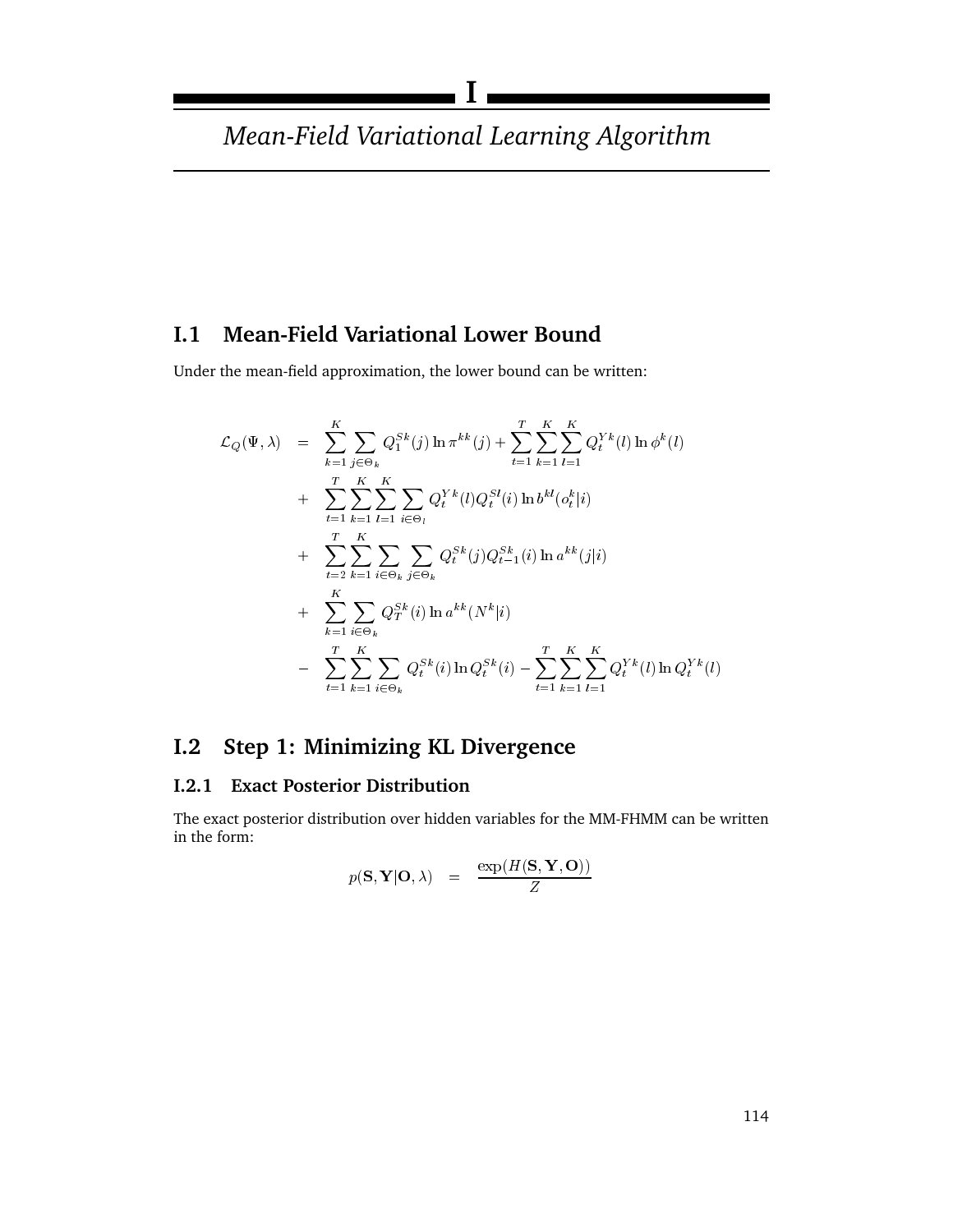where  $Z = p(O)$  is a normalization constant and

$$
H(\mathbf{S}, \mathbf{Y}, \mathbf{O}) = \ln p(\mathbf{S}, \mathbf{Y}, \mathbf{O})
$$
  
\n
$$
= \sum_{k=1}^{K} \sum_{j \in \Theta_k} \delta(s_1^k, j) \ln \pi^{kk}(j) + \sum_{t=1}^{T} \sum_{k=1}^{K} \sum_{l=1}^{K} \delta(y_t^k, l) \ln \phi^k(l)
$$
  
\n
$$
+ \sum_{t=1}^{T} \sum_{k=1}^{K} \sum_{l=1}^{K} \sum_{i \in \Theta_l} \delta(y_t^k, l) \delta(s_t^l, i) \ln b^{kl}(o_t^k|i)
$$
  
\n
$$
+ \sum_{t=2}^{T} \sum_{k=1}^{K} \sum_{i \in \Theta_k} \sum_{j \in \Theta_k} \delta(s_t^k, j) \delta(s_{t-1}^k, i) \ln a^{kk}(j|i)
$$
  
\n
$$
+ \sum_{k=1}^{K} \sum_{i \in \Theta_k} \delta(s_T^k, i) \ln a^{kk}(N^k|i)
$$

#### **I.2.2 Variational Approximation**

The variational approximation can be written in the form:

$$
Q\left(\mathbf{S},\mathbf{Y}|\Psi\right) \quad = \quad \frac{\exp\,H_Q(\mathbf{S},\mathbf{Y}|\Psi)}{Z_Q} \quad
$$

where

$$
Z_Q = \prod_{t=1}^T \prod_{k=1}^K (\sum_{i \in \Theta_k} \exp \Psi_{ti}^{Sk}) (\sum_{l=1}^K \exp \Psi_{tl}^{Yk})
$$

is a normalization constant and

$$
H_Q = \sum_{t=1}^{T} \sum_{k=1}^{K} \sum_{j \in \Theta_k} \delta(s_t^k, j) \Psi_{tj}^{Sk} + \sum_{t=1}^{T} \sum_{k=1}^{K} \sum_{l=1}^{K} \delta(y_t^k, l) \Psi_{tl}^{Yk}
$$

#### **I.2.3 KL Divergence**

The KL divergence can now be written as:

$$
KL[Q(\mathbf{S}, \mathbf{Y}|\Psi)||p(\mathbf{S}, \mathbf{Y}|\mathbf{O}, \lambda)] = \mathcal{E}_Q H_Q(\mathbf{S}, \mathbf{Y}) - \ln Z_Q - \mathcal{E}_Q H + \ln Z
$$

This expression can be minimized wrt  $\Psi$  using basic gradient descent; the next section provides derivatives which are useful for finding the gradient of the KL Divergence in Subsection I.2.5.

#### **I.2.4 Useful Derivatives**

The following derivatives will be useful in finding the gradient of the KL Divergence:

$$
\frac{\partial Q_t^{Sk}(j)}{\partial \Psi_{\bar{t}\bar{j}}^{S\bar{k}}} = \frac{\partial}{\partial \Psi_{\bar{t}\bar{j}}^{S\bar{k}}} \left[ \frac{\exp \Psi_{tj}^{Sk}}{\sum_{i \in \Theta_k} \exp \Psi_{ti}^{Sk}} \right] = \begin{cases} -Q_{\bar{t}}^{S\bar{k}}(j) Q_{\bar{t}}^{S\bar{k}}(\bar{j}) & j \neq \bar{j}, t = \bar{t}, k = \bar{k} \\ Q_{\bar{t}}^{S\bar{k}}(\bar{j}) [1 - Q_{\bar{t}}^{S\bar{k}}(\bar{j})] & j = \bar{j}, t = \bar{t}, k = \bar{k} \\ 0 & otherwise \end{cases}
$$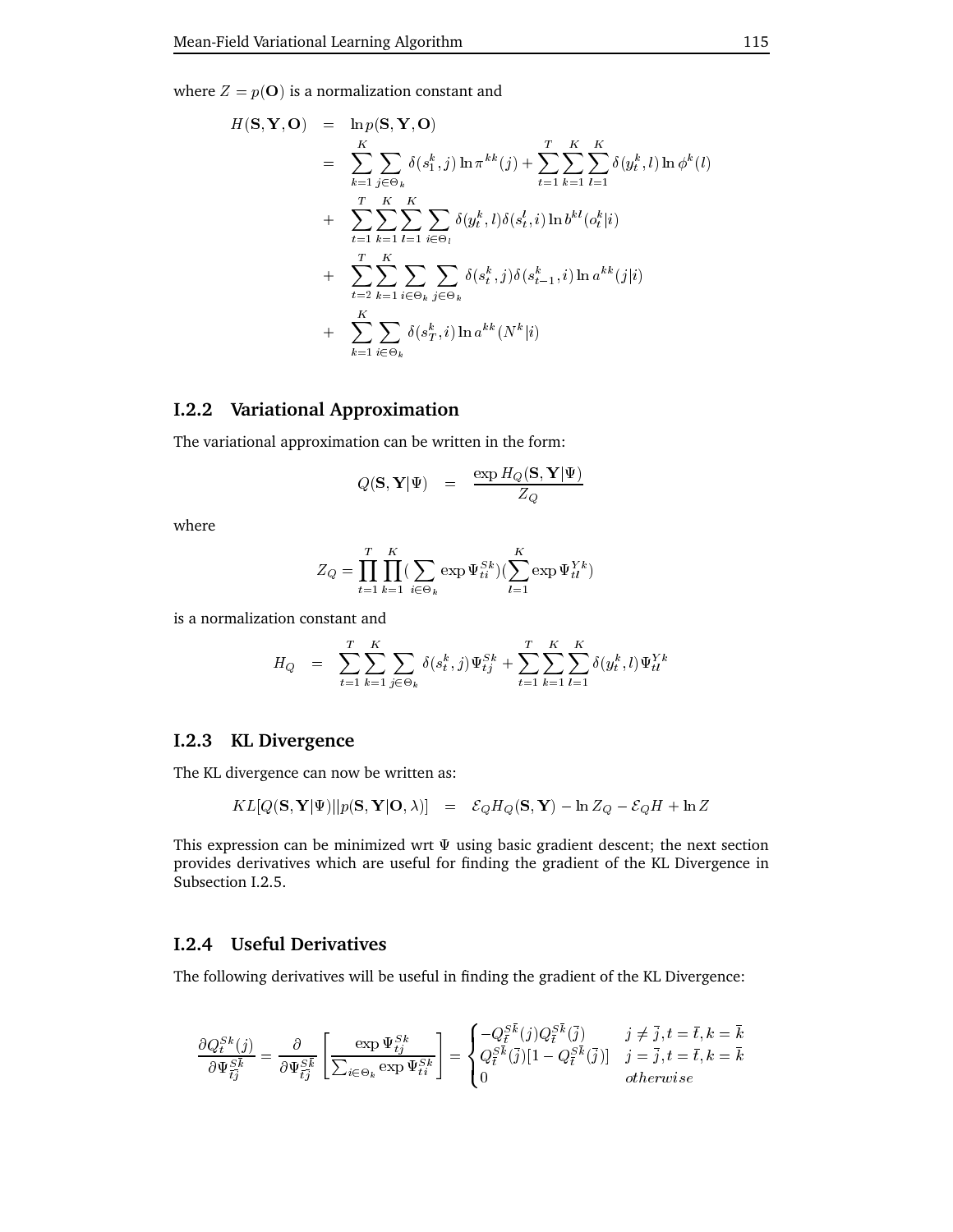$$
\frac{\partial Q_t^{Yk}(l)}{\partial \Psi_{t\overline{l}}^{Y\overline{k}}} = \frac{\partial}{\partial \Psi_{t\overline{l}}^{Y\overline{k}}} \left[ \frac{\exp \Psi_{t\overline{l}}^{Yk}}{\sum_{\nu} \exp \Psi_{t\nu}^{Yk}} \right] = \begin{cases} -Q_{\overline{l}}^{Y\overline{k}}(l)Q_{\overline{l}}^{Y\overline{k}}(\overline{l}) & l \neq \overline{l}, t = \overline{t}, k = \overline{k} \\ Q_{\overline{l}}^{Y\overline{k}}(\overline{l})[1 - Q_{\overline{l}}^{Y\overline{k}}(\overline{l})] & l = \overline{l}, t = \overline{t}, k = \overline{k} \\ 0 & otherwise \end{cases}
$$

$$
\frac{{\partial} (Q_t^{Sk}(j)\Psi^{Sk}_{tj})}{{\partial} \Psi^{S\bar{k}}_{\bar{t}\bar{j}}} \quad = \quad \begin{cases} -\Psi^{S\bar{k}}_{\bar{t}j}Q_{\bar{t}}^{S\bar{k}}(j)Q_{\bar{t}}^{S\bar{k}}(\bar{j}) & j \neq \bar{j}, t = \bar{t}, k = \bar{k} \\ Q_{\bar{t}}^{S\bar{k}}(\bar{j})(\Psi^{S\bar{k}}_{\bar{t}\bar{j}} + 1) - (Q_{\bar{t}}^{S\bar{k}}(\bar{j}))^2\Psi^{S\bar{k}}_{\bar{t}\bar{j}} & j = \bar{j}, t = \bar{t}, k = \bar{k} \\ 0 & otherwise \end{cases}
$$

$$
\frac{\partial (Q_t^{Yk}(j)\Psi_t^{Yk}(l))}{\partial \Psi_{\bar t\bar l}^{X\bar k}} \quad = \quad \begin{cases} -\Psi_{\bar t l}^{Y\bar k}Q_{\bar t}^{Y\bar k}(l)Q_{\bar t}^{Y\bar k}(\bar l) & l\neq \bar l, t=\bar t, k=\bar k\\ Q_t^{Y\bar k}(\bar l)(\Psi_{\bar t\bar l}^{Y\bar k}+1)-(Q_{\bar t}^{Y\bar k}(\bar l))^2\Psi_{\bar t\bar l}^{Y\bar k} & l=\bar l, t=\bar t, k=\bar k\\ 0 & otherwise \end{cases}
$$

### **I.2.5 Derivatives of KL Divergence**

The derivatives of expressions comprising the KL Divergence are:

$$
\mathcal{E}_{Q}H_{Q} - \ln Z_{Q} = \sum_{t=1}^{T} \sum_{k=1}^{K} \left[ \sum_{j \in \Theta_k} Q_t^{Sk}(j) \Psi_{tj}^{Sk} + \sum_{l=1}^{K} Q_t^{Yk}(l) \Psi_{tl}^{Yk} - \ln(\sum_{j \in \Theta_k} \exp \Psi_{tj}^{Sk}) - \ln(\sum_{l=1}^{K} \exp \Psi_{tl}^{Yk}) \right]
$$

and:

$$
\frac{\partial (\mathcal{E}_Q H_Q - \ln Z_Q)}{\partial \Psi_{\bar{t}j}^{Y\bar{k}}} = Q_{\bar{t}}^{Y\bar{k}}(\bar{l}) \left[ (\sum_{l=1}^K -Q_{\bar{t}}^{Y\bar{k}}(l) \Psi_{\bar{t}l}^{Y\bar{k}}) + \Psi_{\bar{t}l}^{Y\bar{k}} \right]
$$

$$
\frac{\partial (\mathcal{E}_Q H_Q - \ln Z_Q)}{\partial \Psi_{\bar{t}j}^{S\bar{k}}} = Q_{\bar{t}}^{S\bar{k}}(\bar{j}) \left[ (\sum_{j \in \Theta_{\bar{k}}} -Q_{\bar{t}}^{S\bar{k}}(j) \Psi_{\bar{t}j}^{S\bar{k}}) + \Psi_{\bar{t}j}^{S\bar{k}} \right]
$$

$$
\mathcal{E}_{Q}H = \sum_{k=1}^{K} \sum_{j \in \Theta_k} Q_1^{Sk}(j) \ln \pi^{kk}(j) + \sum_{t=1}^{T} \sum_{k=1}^{K} \sum_{l=1}^{K} Q_t^{Yk}(l) \ln \phi^k(l) + \sum_{t=1}^{T} \sum_{k=1}^{K} \sum_{l=1}^{K} \sum_{i \in \Theta_l} Q_t^{Yk}(l) Q_t^{Sl}(i) \ln b^{kl}(o_t^k|i) + \sum_{t=2}^{T} \sum_{k=1}^{K} \sum_{i \in \Theta_k} \sum_{j \in \Theta_k} Q_t^{Sk}(j) Q_{t-1}^{Sk}(i) \ln a^{kk}(j|i) + \sum_{k=1}^{K} \sum_{i \in \Theta_k} Q_T^{Sk}(i) \ln a^{kk}(N^k|i)
$$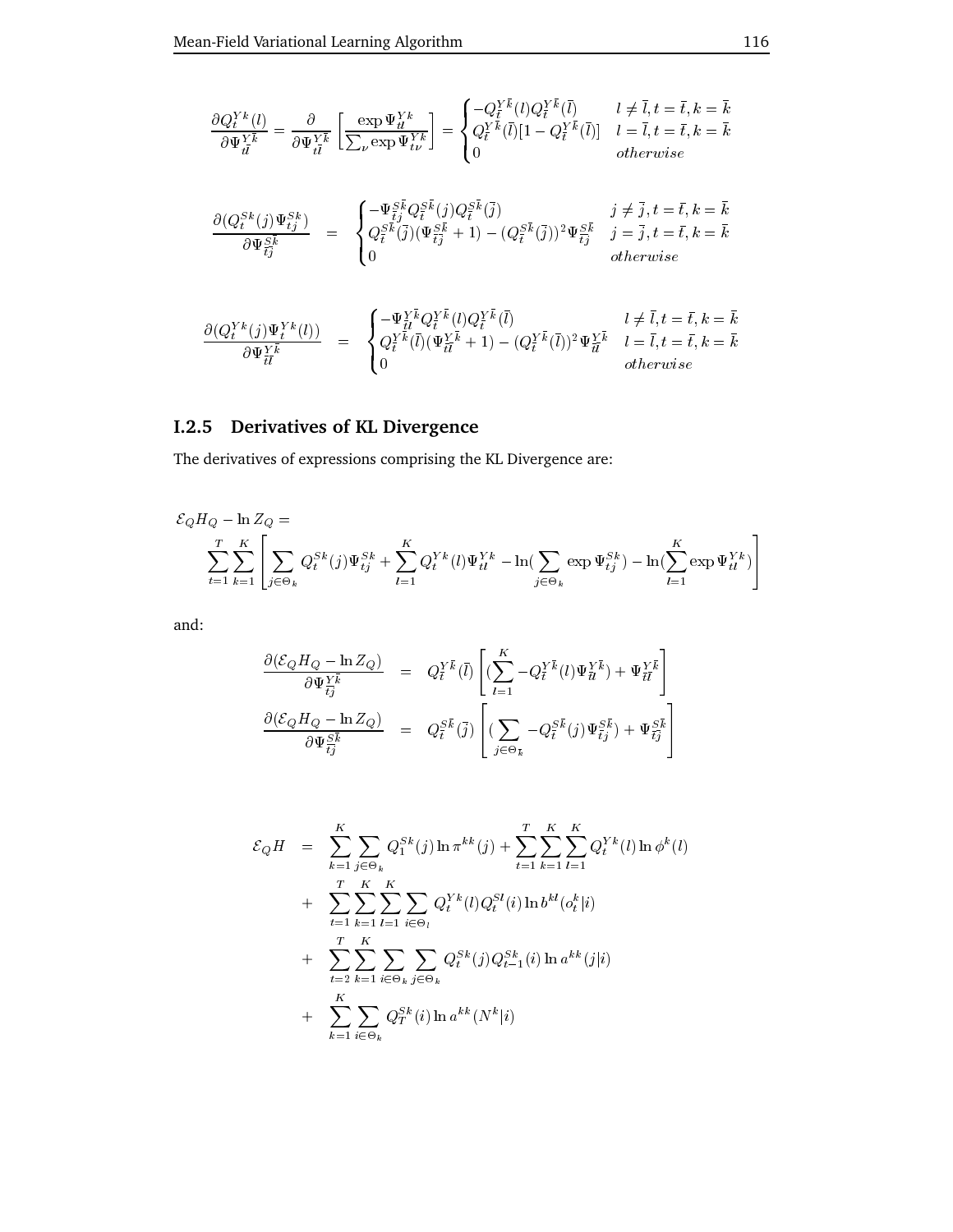$$
\frac{\partial (\mathcal{E}_Q H)}{\partial \Psi_{\bar{t}\bar{l}}^{\bar{Y}\bar{k}}} = Q_{\bar{t}}^{\bar{Y}\bar{k}}(\bar{l}) \sum_{l \neq \bar{l}} -Q_{\bar{t}}^{\bar{Y}\bar{k}}(l) \left[ \ln \phi^{\bar{k}}(l) + \sum_{i \in \Theta_l} Q_{\bar{t}}^{SI}(i) \ln b^{\bar{k}l} (o_{\bar{t}}^{\bar{k}} | i) \right] \n+ Q_{\bar{t}}^{\bar{Y}\bar{k}}(\bar{l}) (1 - Q_{\bar{t}}^{\bar{Y}\bar{k}}(\bar{l})) \left[ \ln \phi^{\bar{k}}(\bar{l}) + \sum_{i \in \Theta_{\bar{t}}} Q_{\bar{t}}^{SI}(i) \ln b^{\bar{k}\bar{l}} (o_{\bar{t}}^{\bar{k}} | i) \right]
$$

For  $1 < t < T$ :

$$
\frac{\partial (\mathcal{E}_{Q} H)}{\partial \Psi_{\tilde{t}\tilde{j}}^{\tilde{S}\tilde{k}}} =
$$
\n
$$
Q_{\tilde{t}}^{S\tilde{k}}(\tilde{j}) \sum_{i \neq \tilde{j} \in \Theta_{\tilde{k}}} -Q_{\tilde{t}}^{S\tilde{k}}(i) \left[ \sum_{k=1}^{K} Q_{\tilde{t}}^{Yk}(\bar{k}) \ln b^{k\tilde{k}}(o_{\tilde{t}}^{k}|i) + \sum_{j \in \Theta_{\tilde{k}}} Q_{\tilde{t}-1}^{S\tilde{k}}(j) \ln a^{\tilde{k}\tilde{k}}(i|j) + \sum_{j \in \Theta_{\tilde{k}}} Q_{\tilde{t}+1}^{S\tilde{k}}(j) \ln a^{\tilde{k}\tilde{k}}(j|i) \right]
$$
\n
$$
+ Q_{\tilde{t}}^{S\tilde{k}}(\tilde{j})(1 - Q_{\tilde{t}}^{S\tilde{k}}(\tilde{j})) \left[ \sum_{k=1}^{K} Q_{\tilde{t}}^{Yk}(\bar{k}) \ln b^{k\tilde{k}}(o_{\tilde{t}}^{k}|\tilde{j}) + \sum_{j \in \Theta_{\tilde{k}}} Q_{\tilde{t}-1}^{S\tilde{k}}(j) \ln a^{\tilde{k}\tilde{k}}(\tilde{j}|j) + \sum_{j \in \Theta_{\tilde{k}}} Q_{\tilde{t}+1}^{S\tilde{k}}(j) \ln a^{\tilde{k}\tilde{k}}(j|\tilde{j}) \right]
$$

And finally

$$
\frac{\partial (\mathcal{E}_Q H)}{\partial \Psi_{1\bar{j}}^{S\bar{k}}} = Q_1^{S\bar{k}}(\bar{j}) \sum_{j \neq \bar{j} \in \Theta_{\bar{k}}} -Q_1^{S\bar{k}}(j) \left[ \ln \pi^{\bar{k}\bar{k}}(j) + \sum_{k=1}^K Q_1^{Yk}(\bar{k}) \ln b^{k\bar{k}}(o_1^k|j) + \sum_{i \in \Theta_{\bar{k}}} Q_2^{S\bar{k}}(i) \ln a^{\bar{k}\bar{k}}(i|j) \right] + Q_1^{S\bar{k}}(\bar{j}) (1 - Q_1^{S\bar{k}}(\bar{j})) \left[ \ln \pi^{\bar{k}\bar{k}}(\bar{j}) + \sum_{k=1}^K Q_1^{Yk}(\bar{k}) \ln b^{k\bar{k}}(o_1^k|\bar{j}) + \sum_{i \in \Theta_{\bar{k}}} Q_2^{S\bar{k}}(i) \ln a^{\bar{k}\bar{k}}(i|\bar{j}) \right]
$$

$$
\frac{\partial (\mathcal{E}_{Q} H)}{\partial \Psi_{Tj}^{S\bar{k}}} = \frac{Q_{T}^{S\bar{k}}(\bar{j}) \sum_{i \neq \bar{j} \in \Theta_{\bar{k}}} -Q_{T}^{S\bar{k}}(i) \left[ \sum_{k=1}^{K} Q_{T}^{Yk}(\bar{k}) \ln b^{k\bar{k}} (o_{T}^{k}|i) + \sum_{j \in \Theta_{\bar{k}}} Q_{T-1}^{S\bar{k}}(j) \ln a^{\bar{k}\bar{k}}(i|j) + \ln a^{\bar{k}\bar{k}} (N^{\bar{k}}|i) \right] + Q_{T}^{S\bar{k}}(\bar{j}) (1 - Q_{T}^{S\bar{k}}(\bar{j})) \left[ \sum_{k=1}^{K} Q_{T}^{Yk}(\bar{k}) \ln b^{k\bar{k}} (o_{T}^{k}|\bar{j}) + \sum_{j \in \Theta_{\bar{k}}} Q_{T-1}^{S\bar{k}}(j) \ln a^{\bar{k}\bar{k}}(\bar{j}|j) + \ln a^{\bar{k}\bar{k}} (N^{\bar{k}}|\bar{j}) \right]
$$

### **I.3 Step 2: Maximization Step**

Using a derivation similar to that in Appendix C, the maximizing  $\lambda$  is:

$$
\hat{\phi}^{k}(l) = \frac{\sum_{t} Q_{t}^{Yk}(l|\Psi_{t}^{kK})}{T} \n\hat{\mu}_{j}^{kl} = \frac{\sum_{t} Q_{t}^{Yk}(l|\Psi_{t}^{Yk})Q_{t}^{Sk}(j|\Psi_{t}^{Sk})o_{t}^{k}}{\sum_{t} Q_{t}^{Yk}(l|\Psi_{t}^{Yk})Q_{t}^{Sk}(j|\Psi_{t}^{Sk})} \n\hat{\Sigma}_{j}^{kl} = \frac{\sum_{t} Q_{t}^{Yk}(l|\Psi_{t}^{Yk})Q_{t}^{Sk}(j|\Psi_{t}^{Sk}) (o_{t}^{k} - \hat{\mu}_{j}^{kl}) (o_{t}^{k} - \hat{\mu}_{j}^{kl})^{T}}{\sum_{t} Q_{t}^{Yk}(l|\Psi_{t}^{Yk})Q_{t}^{Sk}(j|\Psi_{t}^{Sk})}
$$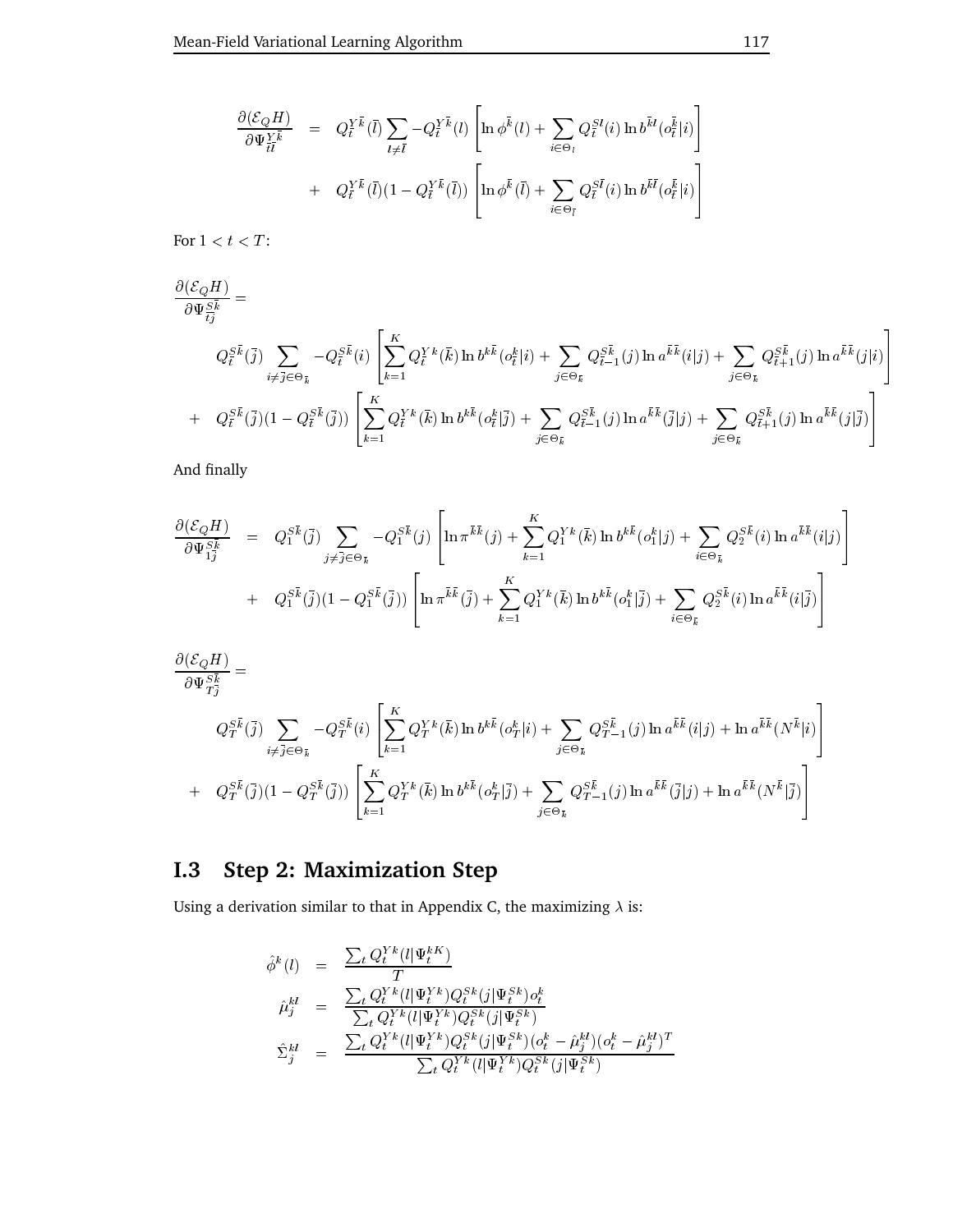# *Directed Acyclic Graphical Models (Bayesian Networks)*

**J**

This section reviews background necessary for interpreting the graphical representation of models used in this dissertation and does so without proof. More rigorous introductions to the theory and practice of graphical models are found in [75, 94, 174].

A *Directed Acyclic Graphical Model* (DAGM) or *Bayesian Network* (BN) is a graphical statement of conditional independence relations amongst a set of random variables  $\mathcal{X} =$  ${X_1, \ldots, X_N}$ . It comprises structure and implementation. The structure is a directed, acyclic graph  $G = (V, E)$ . There is a one-to-one mapping between nodes in V and the set X; E denotes the set of directed edges in G. The structure of a particular graph  $\mathcal G$ implies a set of conditional independence relationships or *Markov properties* amongst the variables in X. These Markov properties can be read directly from  $\mathcal{G}$ , using the property of *d-separation*. Two sets of variables <sup>A</sup> and <sup>B</sup> are *d-separated* by a set of variables <sup>S</sup> if and only if all paths that connect any node in  $A$  to any node in  $B$  have the following property: there is a node  $v$  in the path satisfying

- $v \in S$  and the arrows along the path do not converge at  $v$ ;
- $v \notin S$ , any descendant of v is not in S and the arrows along the path converge at v.

The d-separation of A and B by S implies that the variables in A are conditionally independent of the variables in  $B$  given the variables in  $S$ . The resulting set of conditional independence statements are often referred to as the *global* Markov properties<sup>1</sup>. Equivalently, the same set of conditional independence properties can be read from  $\mathcal G$  in terms of the *local* Markov properties: each variable in  $G$  is conditionally independent of its non-descendants given its parents.

A particular graph  $\mathcal G$  is compatible with a set of probability models, each obeying the corresponding local or global Markov properties. Thus any probability model  $p(X_1, \ldots, X_N)$ compatible with G may be factored as follows. Letting  $pa(X_i)$  denote the set of *parents*<sup>2</sup> of node  $X_i$ , then

$$
p(X_1,\ldots,X_N)=\prod_{n=1}^N p(X_n|pa(X_n))
$$

The implementation of a DAGM  $\mathcal G$  is determined by the forms assumed for the conditional probability distributions  $p(X_n|pa(X_n))$ .

A *Dynamic Bayesian Network* (DBN) is a directed graphical model of a temporal process, where the set of random variables to be modelled is  $\mathcal{X} = \{X_t^k | 1 \leq k \leq K, 1 \leq k \}$ 

the contract of the contract of the contract of the contract of the contract of the contract of the contract of

 $1A$  more precise presentation would first define the global Markov properties and then show these are equivalent to those implied by d-separation.

<sup>&</sup>lt;sup>2</sup>When an edge is directed from a node  $i$  to a node  $j$ , then node  $i$  is said to be a *parent* of node  $j$ .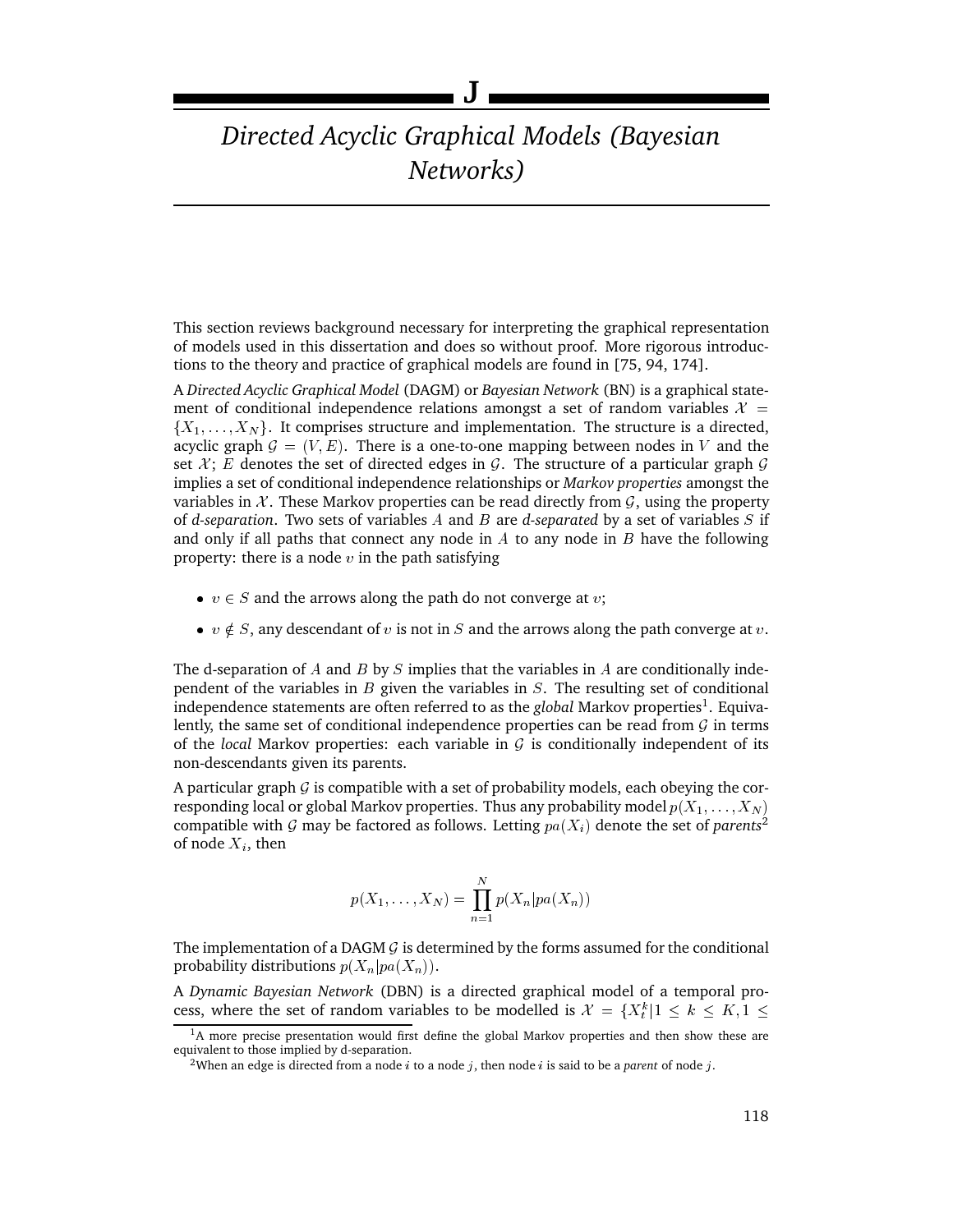$t \leq T$ . As before, conditional independence relationships can be read directly from the graphical representation and the joint distribution for these variables is given by  $\prod_{t=1}^{T} \prod_{k=1}^{K} p(X_t^k|pa(X_t^k))$ . All DBNs discussed in this dissertation satisfy the first order Markov property ie. the parents of a variable in timeslice  $t$  occur in timeslice  $t$  or  $t-1$ . Therefore, the corresponding graph can be completely specified by the nodes at  $t = 1$ ,  $t = 2$ , and the links between them: the network structure for each  $t > 2$  is formed by replicating the edges between the set of variables at  $t = 1$ ,  $t = 2$  between the new set of variables at  $t - 1$ ,  $t$ .

For speech modelling, some variables in the set <sup>X</sup> are *observed* and some are *hidden*. Nodes corresponding to observed variables are shaded.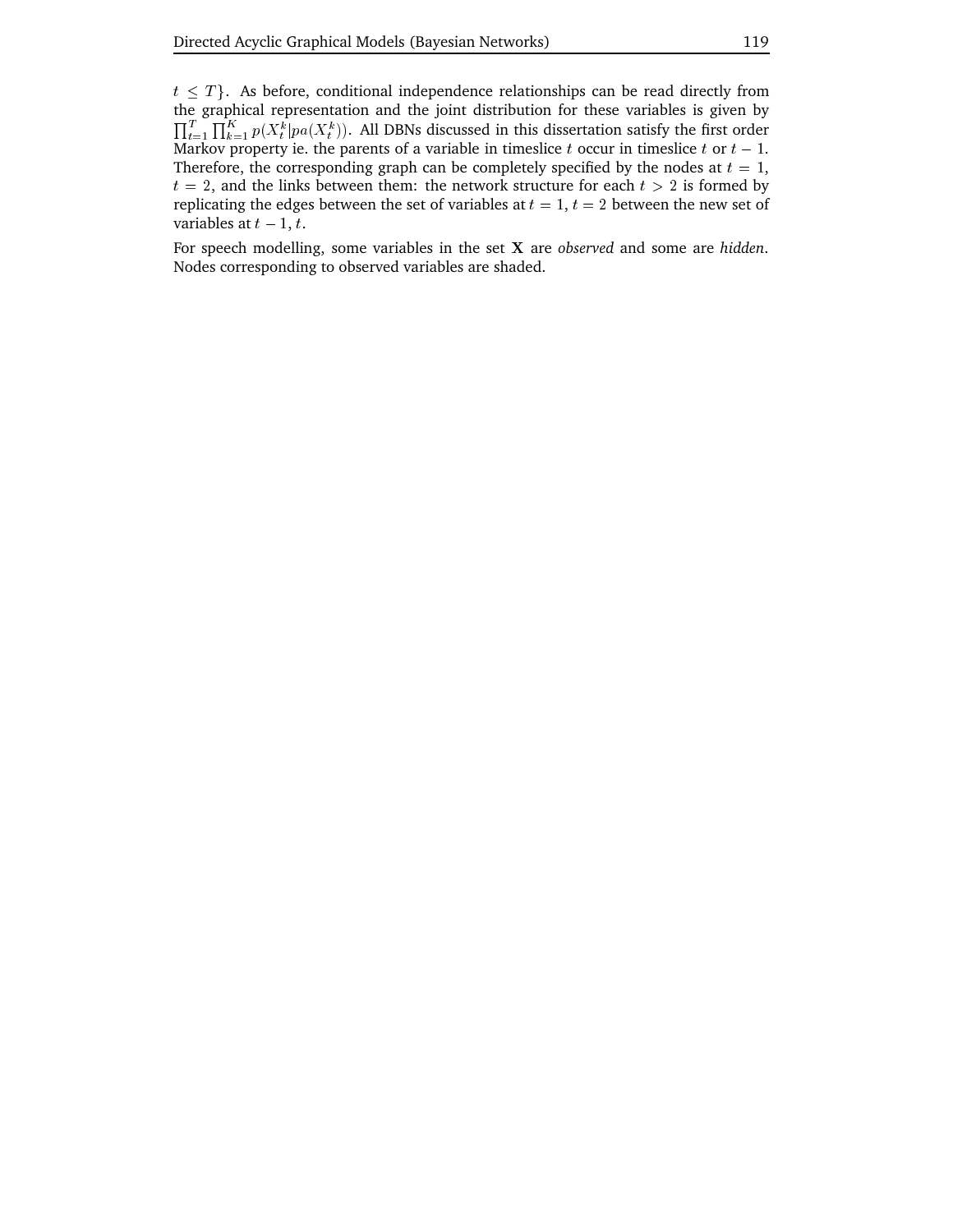## **K**

# *Switchboard Transcription Project Phone Set*

The phone set used by the Switchboard Transcription Project is reproduced below. The information was released with the transcriptions (http://www.icsi.berkeley.edu/real/stp).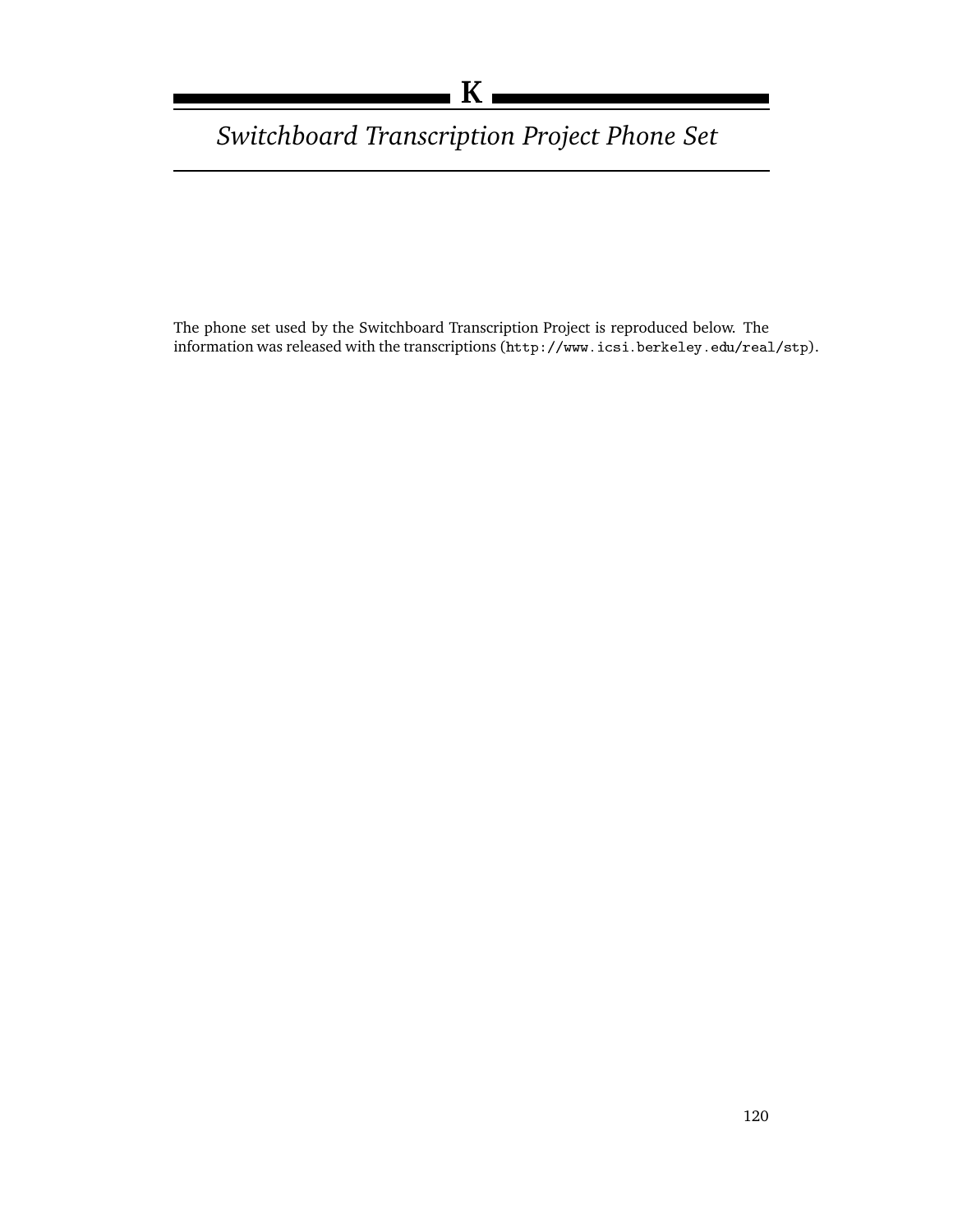| Vowels (17)            |                                                           |  |
|------------------------|-----------------------------------------------------------|--|
| iy                     | 'beat'                                                    |  |
| ih                     | 'bit'                                                     |  |
| ey                     | 'bait'                                                    |  |
| eh                     | 'bet'                                                     |  |
| ae                     | 'bat'                                                     |  |
| ux                     | high, front, rounded allophone of /uw/ as in 'suit'       |  |
| ix                     | high, central vowel (unstressed), as in 'roses'           |  |
| ax                     | mid, central vowel (unstressed), as in 'the'              |  |
| ah                     | mid, central vowel (stressed), as in 'butt'               |  |
| uw                     | 'boot'                                                    |  |
| uh                     | 'book'                                                    |  |
| ao                     | 'bought'                                                  |  |
| aa                     | 'cot'                                                     |  |
| ay                     | 'bite'                                                    |  |
| oy                     | 'boy'                                                     |  |
| aw                     | 'bough'                                                   |  |
| <b>OW</b>              | 'boat'                                                    |  |
| Liquids (4)            |                                                           |  |
| 1                      | 'led'                                                     |  |
| _dl                    | velarized l e.g., 'all' ao l_dl                           |  |
| r                      | 'red'                                                     |  |
| Glides $(2)$           |                                                           |  |
| y                      | 'yet'                                                     |  |
| W                      | 'wet'                                                     |  |
| hh w                   | 'what' - not a separate symbol but a                      |  |
|                        | concatenation of two separate transcription symbols       |  |
|                        | to distinquish from the "plain vanilla" [w]               |  |
| Syllabic resonants (6) |                                                           |  |
| er                     | 'bird'                                                    |  |
| axr                    | unstressed allophone of /er/, as in 'diner'               |  |
| el                     | syllabic allophone of /l/, as in 'bottle'                 |  |
| em                     | syllabic allophone of /m/, as in 'yes 'em' ('yes ma'am')  |  |
| en                     | syllabic allophone of /n/, as in 'button'                 |  |
| eng                    | syllabic allophone of /ng/, as in 'Washington' (uncommon) |  |
| Nasals (3)             |                                                           |  |
| m                      | 'mom' (nasal stop)                                        |  |
| n                      | 'non' (nasal stop)                                        |  |
| ng                     | 'sing' (nasal stop - only occurs in                       |  |
|                        | syllable-final position in English)                       |  |
| Affricates (2)         |                                                           |  |
| ch                     | 'church'                                                  |  |
| jh                     | 'judge'                                                   |  |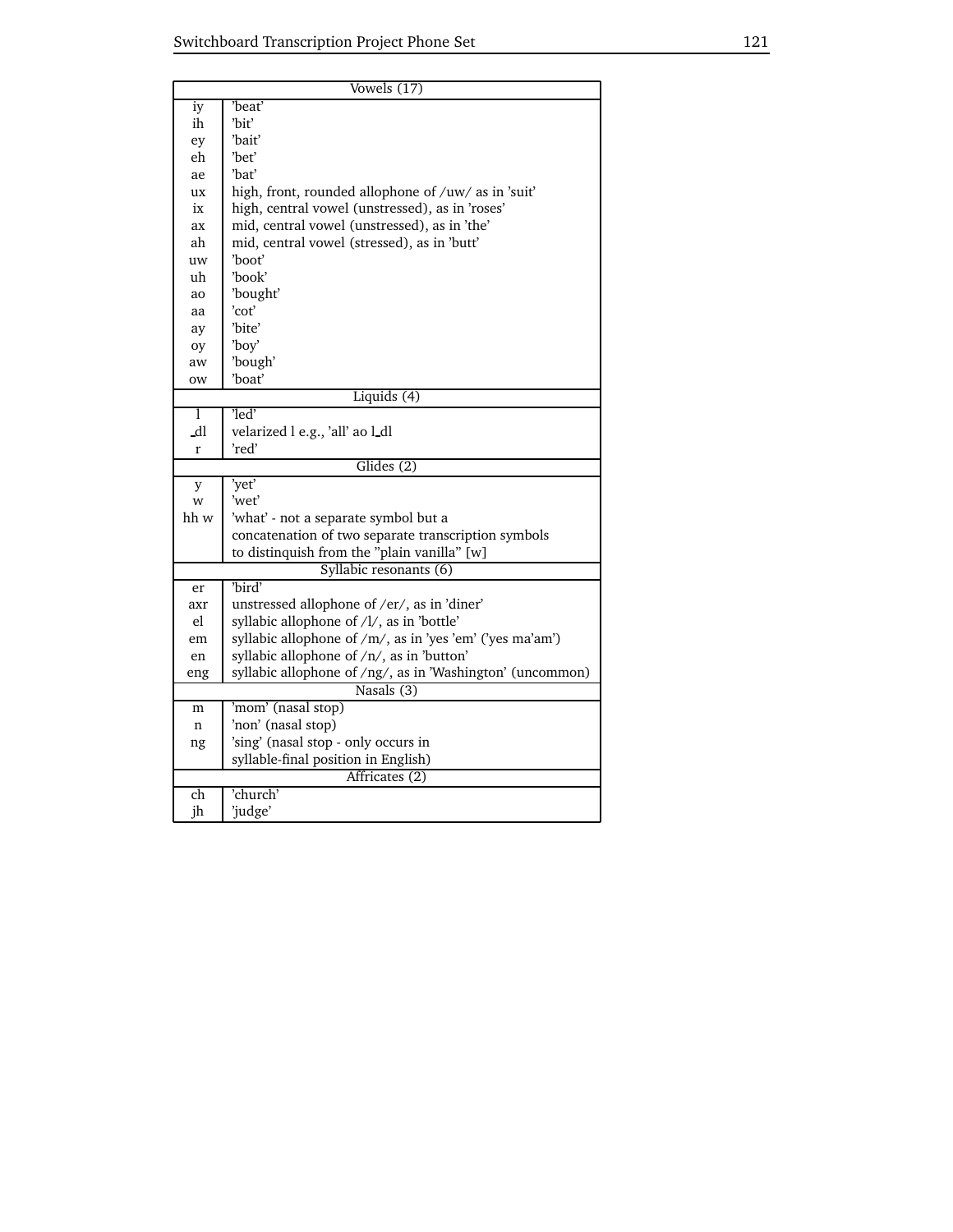| Stops $(13)$                                               |                                                                   |
|------------------------------------------------------------|-------------------------------------------------------------------|
| p                                                          | 'pop'                                                             |
| b                                                          | 'bob'                                                             |
| t                                                          | 'tot'                                                             |
| d                                                          | 'dad'                                                             |
| k                                                          | 'kick'                                                            |
| g                                                          | 'gag'                                                             |
| pcl                                                        | closure associated with stop                                      |
| bcl                                                        |                                                                   |
| tcl                                                        | "                                                                 |
| dcl                                                        | "                                                                 |
| kcl                                                        | ,,                                                                |
| gcl                                                        |                                                                   |
| q                                                          | glottal stop - allophone of $/t/$ , as in                         |
|                                                            | 'Atlanta' where the first /t/ can be realized as [q].             |
|                                                            | Also may occur between words in continuous speech,                |
|                                                            | especially at vowel-vowel boundaries, and at the                  |
|                                                            | beginning of vowel-initial utterances.                            |
| $*$ vd                                                     | voicing, either partial or complete, of a                         |
|                                                            | normally voiceless segment                                        |
|                                                            | Fricatives (9)                                                    |
| f                                                          | 'fief'                                                            |
| V                                                          | 'verv'                                                            |
| th                                                         | 'thief'                                                           |
| dh                                                         | 'they'                                                            |
| S                                                          | 'sis'                                                             |
| z                                                          | 'zoo'                                                             |
| sh                                                         | 'shoe'                                                            |
| zh                                                         | 'measure'                                                         |
| hh                                                         | 'hay'                                                             |
| vd                                                         | voicing, either partial or complete, of a                         |
|                                                            | normally voiceless segment                                        |
|                                                            | Flaps and trills (3)                                              |
| * dx d                                                     | alveolar flap (allophone of [d])                                  |
| $* dx_t$                                                   | alveolar flap (allophone of [t])                                  |
| nx                                                         | nasal flap (allophone of [n])                                     |
|                                                            | Non-speech (2)                                                    |
| silence within an utterance that does not<br>pau           |                                                                   |
|                                                            | correspond to the closure for a stop or affricate;                |
|                                                            | usually audible at sentence level                                 |
| h#                                                         | non-speech event(s)                                               |
|                                                            | Other Diacritics (3)                                              |
| assigned to the glottal stop (q) when a full closure<br>cl |                                                                   |
|                                                            | creaky voice                                                      |
| <sub>c</sub> r<br>* epi                                    | closure resulting from coarticulation                             |
|                                                            | of fricative and nasal or lateral.                                |
|                                                            | eg. t_epi, p_epi. Distinguished from the Arpabet symbolization by |
|                                                            | attachment to a specific phone segment                            |
| $*$ ?                                                      | unknown speech sound                                              |
| $*$ $\overline{\phantom{a}}$                               | unusual speech pattern - deviates significantly                   |
|                                                            | from normal e.g., weird stress, pronunciation, etc.               |
| * $#$                                                      | truncated segment (as when it has been                            |
|                                                            | prematurely cut by the the computer segmenter)                    |
|                                                            | Feature diacritics (8)                                            |
| _fr                                                        | fricated of a usually non-fricated segment                        |
| h                                                          | aspirated of a usually non-aspirated segment                      |
|                                                            |                                                                   |
| $\mathbf n$                                                | nasalized of a usually non-nasalized segment                      |
| <sub>vd</sub>                                              | voicing, either partial or complete, of a                         |
|                                                            | normally voiceless segment                                        |
| _vl                                                        | devoicing, either partial or complete, of a                       |
|                                                            | normally voiced segment                                           |
| -gl                                                        | glide portion of a dipthong (used when                            |
|                                                            | adjacent vowel nucleus)                                           |
| tr                                                         | vowel transition between preceeding and following vowel           |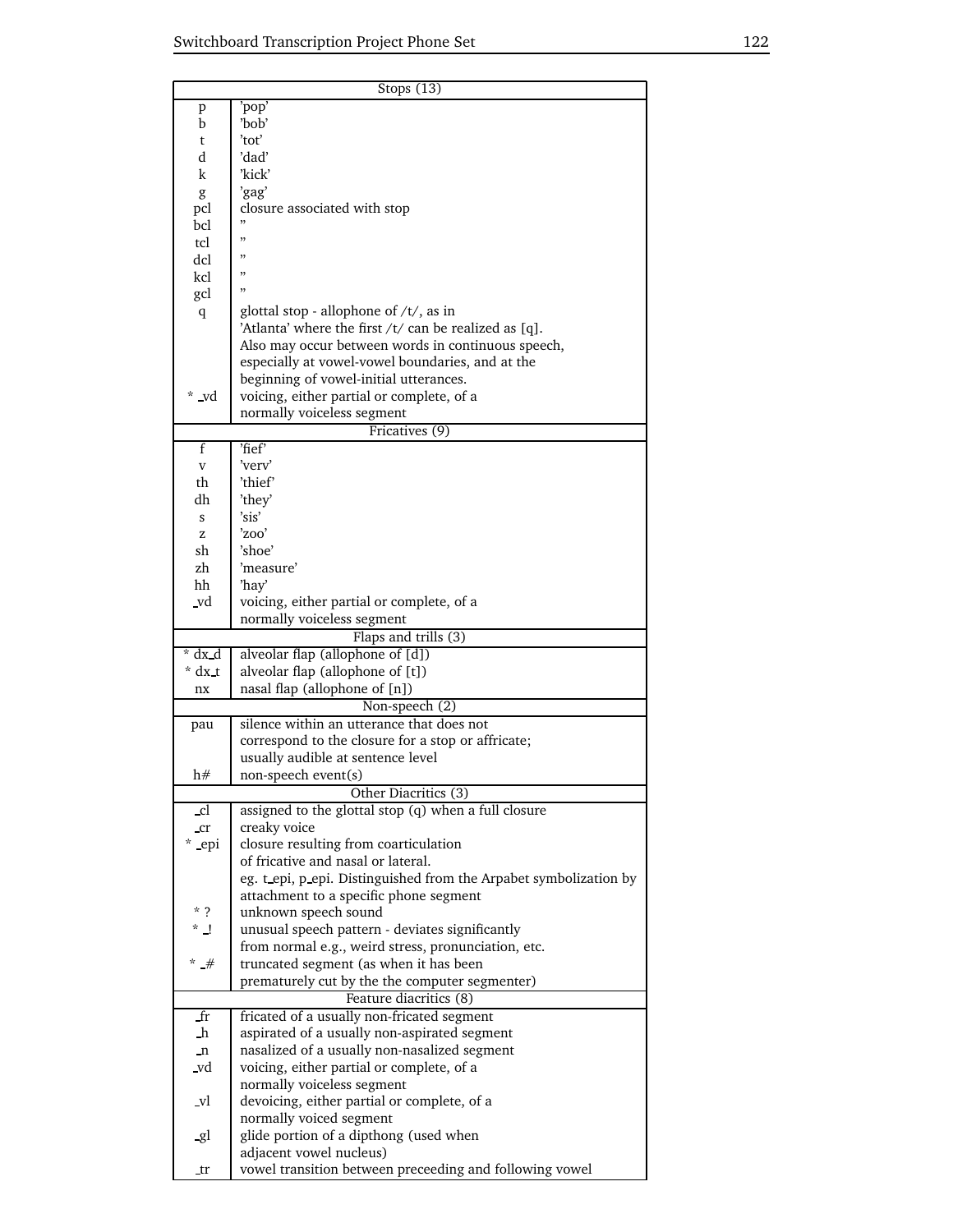### *Bibliography*

- [1] SM Ahadi and PC Woodland. Rapid speaker adaptation using model prediction. In *Proceedings of ICASSP*, pages 684–687, 1995.
- [2] AMA Ali, J Van der Spiegel, P Mueller, G Haentjens, and J Berman. An acousticphonetic feature-based system for automatic phoneme recognition in continuous speech. In *Proceedings of ISCAS*, pages 118–121, 1999.
- [3] A Andreou, T Kamm, and J Cohen. Experiments in vocal tract normalization. In *Proceedings of CAIP Workshop: Frontiers in Speech Recognition II*, 1994.
- [4] T Applebaum and B Hanson. Regression features for recognition of speech in noise. In *Proceedings of ICASSP*, page S14.26, 1991.
- [5] GM Ayers. Discourse functions of pitch range in spontaneous and read speech. In *Working Papers In Linguistics No 44*, pages 1–49. Ohio State University, 1994.
- [6] M Bacchiani. *Speech Recognition System Design Based On Automatically Derived Units*. PhD thesis, Boston University, MA, USA, 1999.
- [7] LR Bahl, PF Brown, PV de Souza, RL Mercer, and MA Picheny. Acoustic markov models used in the tangora speech recognition system. In *Proceedings of ICASSP*, pages 497–501, 1988.
- [8] LR Bahl, PF Brown, de Souza PV, and RL Mercer. A tree-based statistical language model for natural language speech recognition. *IEEE Transactions ASSP*, 37(7):1001–1008, 1989.
- [9] LR Bahl, F Jelinek, and RL Mercer. A maximum-likelihood approach to continuous speech recognition. *IEEE Transactions PAMI*, 5(2):179–90, 1983.
- [10] LE Baum, T Petrie, G Soules, and N Weiss. A maximization technique occurring in the statistical analysis of probabilistic functions of markov chains. *Annals of Mathematical Statistics*, 41(1):164–171, 1970.
- [11] J Bellegarda. Exploiting latent semantic information in statistical language modelling. *Proceedings of IEEE*, 88(8):1279–1296, 2000.
- [12] J Bernstein, G Baldwin, M Cohen, H Murveit, and M Weintraub. Phonological studies for speech recognition. In *Proceedings of the DARPA Speech Recognition Workshop*, 1986.
- [13] J Besag. On the statistical analysis of dirty pictures. *Journal of the Royal Statistical Society, Series B*, 48(3):259–302, 1986.
- [14] D Biber. *Variations Across Speech and Writing*. Cambridge University Press, 1988.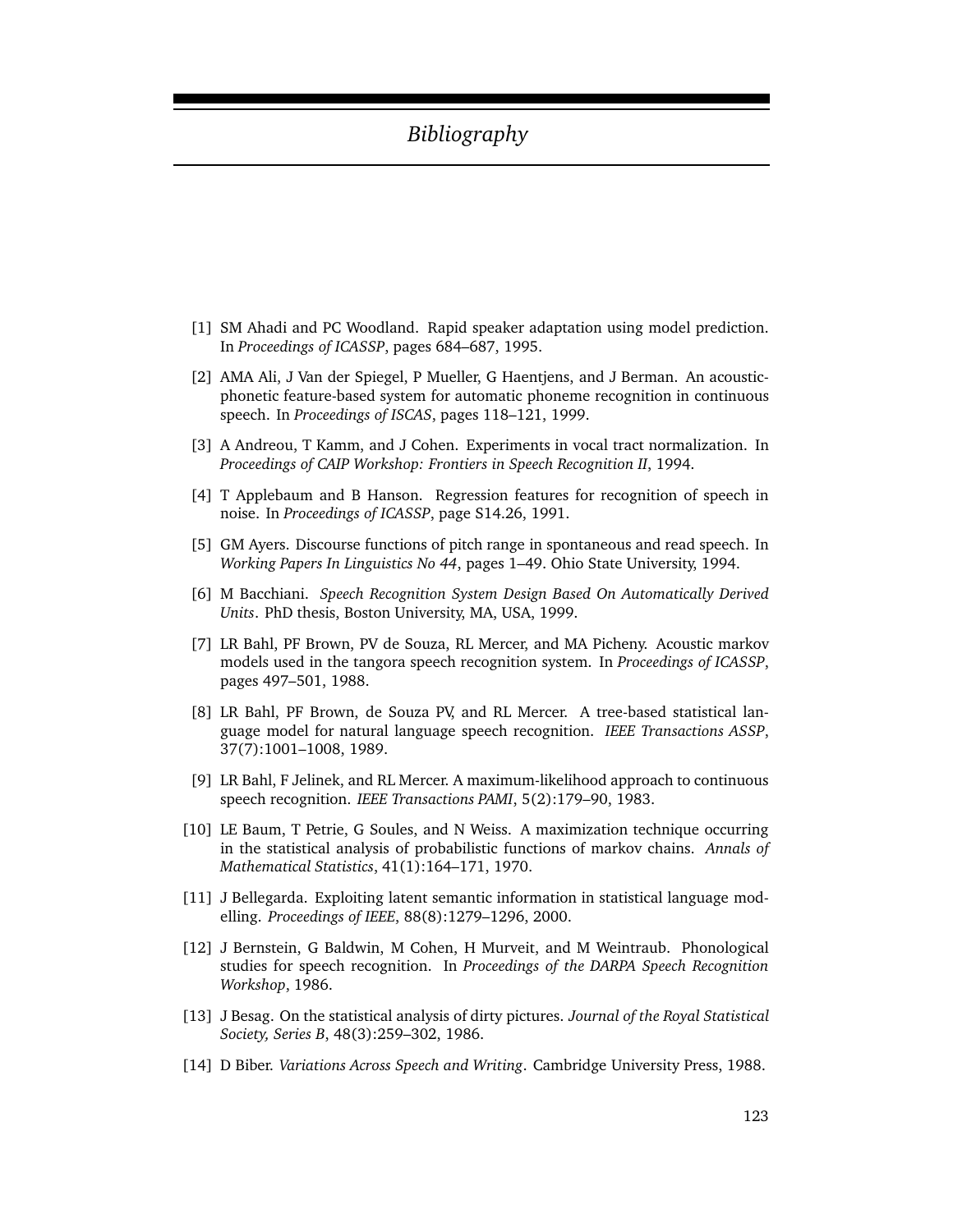- [15] E Blaauw. Phonetic differences between read and spontaneous speech. In *Proceedings of ICSLP*, pages 751–754, 1992.
- [16] H Bourlard, S Dupont, and C Ris. Multi-stream speech recognition. Technical Report IDIAP-RR 96-07, IDIAP, 1996.
- [17] M Brand, N Oliver, and A Pentland. Coupled hidden markov models for complex action recognition. In *Proceedings of IEEE CVPR*, pages 994–999, 1997.
- [18] PF Brown. *The Acoustic-Modeling Problem In Automatic Speech Recognition*. PhD thesis, IBM TJ Watson Research Center, NY, USA, 1987.
- [19] J Butzberger, H Murveit, E Shriberg, and P Price. Spontaneous speech effects in large vocabulary speech recognition applications. In *Proceedings of DARPA Speech and Natural Language Workshop*, pages 339–343, 1992.
- [20] W Byrne, M Finke, S Khudanpur, J McDonough, H Nock, M Riley, M Saraclar, C Wooters, and G Zavaliagkos. Pronunciation modelling using a hand-labelled corpus for conversational speech recognition. In *Proceedings of ICASSP*, pages 313–316, 1998.
- [21] Lin Lawrance Chase. *Error-Responsive Feedback Mechanisms for Speech Recognizers*. PhD thesis, Carnegie Mellon University, PA, USA, 1997. Also available as a technical report, CMU-RI-TR-97-18.
- [22] C Chelba. *Exploiting Syntactic Structure for Natural Language Modeling*. PhD thesis, The Johns Hopkins University, MD, USA, 2000.
- [23] Francine R. Chen. Identification of contextual factors for pronunciation networks. In *Proceedings of ICASSP*, pages 753–756, 1990.
- [24] S Chen and J Goodman. An empirical study of smoothing techniques for language modelling. *Computer Speech and Language*, 13(4):359–394, 1999.
- [25] PR Clarkson. *Adaptation of Statistical Language Models for Automatic Speech Recognition*. PhD thesis, Cambridge University Engineering Dept, Cambridge, UK, 1999.
- [26] Michael Harris Cohen. *Phonological Structures for Speech Recognition*. PhD thesis, Computer Science Division, Department of Electrical Engineering and Computer Science, University of California, CA, USA, 1989.
- [27] R Cole, Y Muthusamy, and M Fanty. The isolet spoken letter database. Technical Report CSE 90-004, OGI, 1990.
- [28] G Cooper. The computational complexity of probabilistic inference using bayesian belief networks. *Artificial Intelligence*, 42(2-3):393–405, 1990.
- [29] T Cover and J Thomas. *Elements Of Information Theory*. John Wiley and Sons, 1991.
- [30] P Dalsgaard. Phoneme label alignment using acoustic-phonetic features and gaussian probability density functions. *Computer Speech And Language*, 6:303–329, 1992.
- [31] K Daoudi, D Fohr, and C Antoine. A new approach for multi-band speech recognition based on probabilistic graphical models. In *Proceedings of ICSLP*, pages I:329–332, 2000.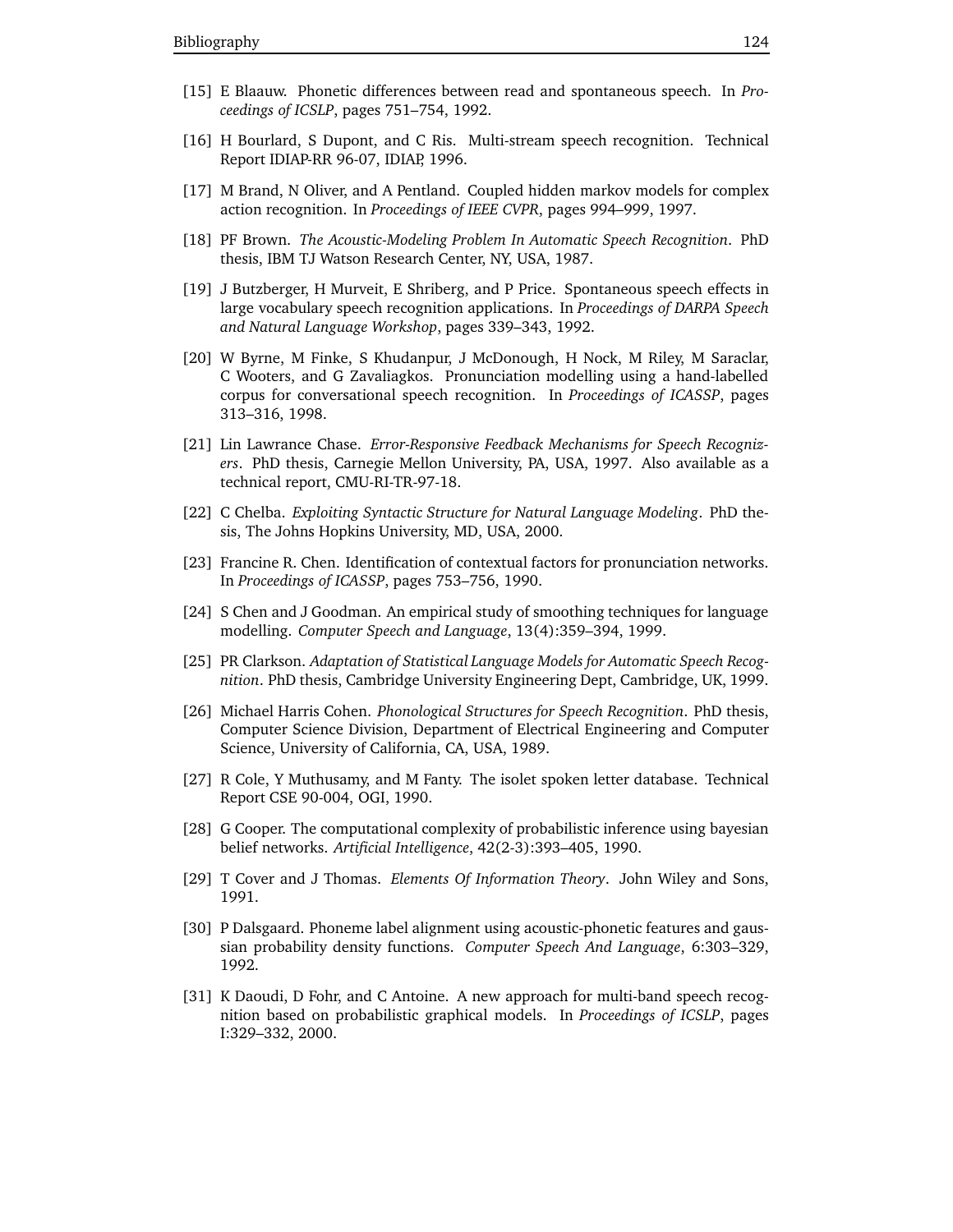- [32] SB Davis and P Mermelstein. Comparison of parametric representations for monosyllabic word recognition in continuously spoken sentences. *IEEE Transactions ASSP*, 28(4):357–366, 1980.
- [33] AP Dempster, NM Laird, and DB Rubin. Maximum likelihood from incomplete data via the em algorithm. *Journal of the Royal Statistical Society*, 39(1):1–38, 1977.
- [34] L Deng and K Erler. Structural design of a hidden markov model based speech recognizer using multi-valued phonetic features: Comparison with segmental speech units. *Journal of the Acoustical Society of America*, 92(92):3058–3067, 1992.
- [35] VV Digalakis, D Rtischev, and LG Neumeyer. Speaker adaptation using constrained estimation of gaussian mixtures. *IEEE Transactions SAP*, 3(5):357–366, 1995.
- [36] E Eide. Automatic modeling of pronunciation variations. In *Proceedings of Eurospeech*, pages 451–454, 1999.
- [37] E Eide and H Gish. A parametric approach to vocal tract length normalization. In *Proceedings of ICASSP*, pages 346–348, 1996.
- [38] E Eide, H Gish, P Jeanrenaud, and A Mielke. Understanding and improving speech recognition performance through the use of diagnostic tools. In *Proceedings of ICASSP*, 1995.
- [39] E Eide, JR Robin Rohlicek, H Gish, and S Mitter. A linguistic feature representation of the speech waveform. In *Proceedings of ICASSP*, pages 483–486, 1993.
- [40] M Eskenazi. Changing speech styles: Strategies in read speech and casual and careful spontaneous speech. In *Proceedings of ICSLP*, pages 755–758, 1992.
- [41] M Finke, J Fritsch, D Koll, and A Waibel. Modeling and efficient decoding of large vocabulary conversational speech. In *Proceedings of Eurospeech*, pages 467–470, 1999.
- [42] Michael Finke and Alex Waibel. Speaking mode dependent pronunciation modeling in large vocabulary conversational speech recognition. In *Proceedings of Eurospeech*, pages 2379–2382, 1997.
- [43] JG Fiscus. A post-processing system to yield reduced word error rates: Recognizer output voting error reduction (rover). In *Proceedings of IEEE Workshop ASRU*, 1997.
- [44] JE Fosler-Lussier. *Dynamic Pronunciation Models For Automatic Speech Recognition*. PhD thesis, ICSI, UC Berkeley, CA, USA, 1999.
- [45] J Frankel, K Richmond, S King, and P Taylor. An automatic speech recognition system using neural networks and linear dynamic models to recover and model articulatory traces. In *Proceedings of ICSLP*, pages IV:254–257, 2000.
- [46] S Furui. Speaker-independent isolated word recognition using dynamic features of speech spectrum. *IEEE Transactions ASSP*, 34(1):52–59, 1986.
- [47] M Gales, D Pye, and P Woodland. Variance compensation within the MLLR framework for robust speech recognition and speaker adaptation. In *Proceedings of ICSLP*, pages 1832–1835, 1996.
- [48] MJF Gales. *Model-Based Techniques For Noise Robust Speech Recognition*. PhD thesis, Cambridge University Engineering Dept, Cambridge, UK, 1995.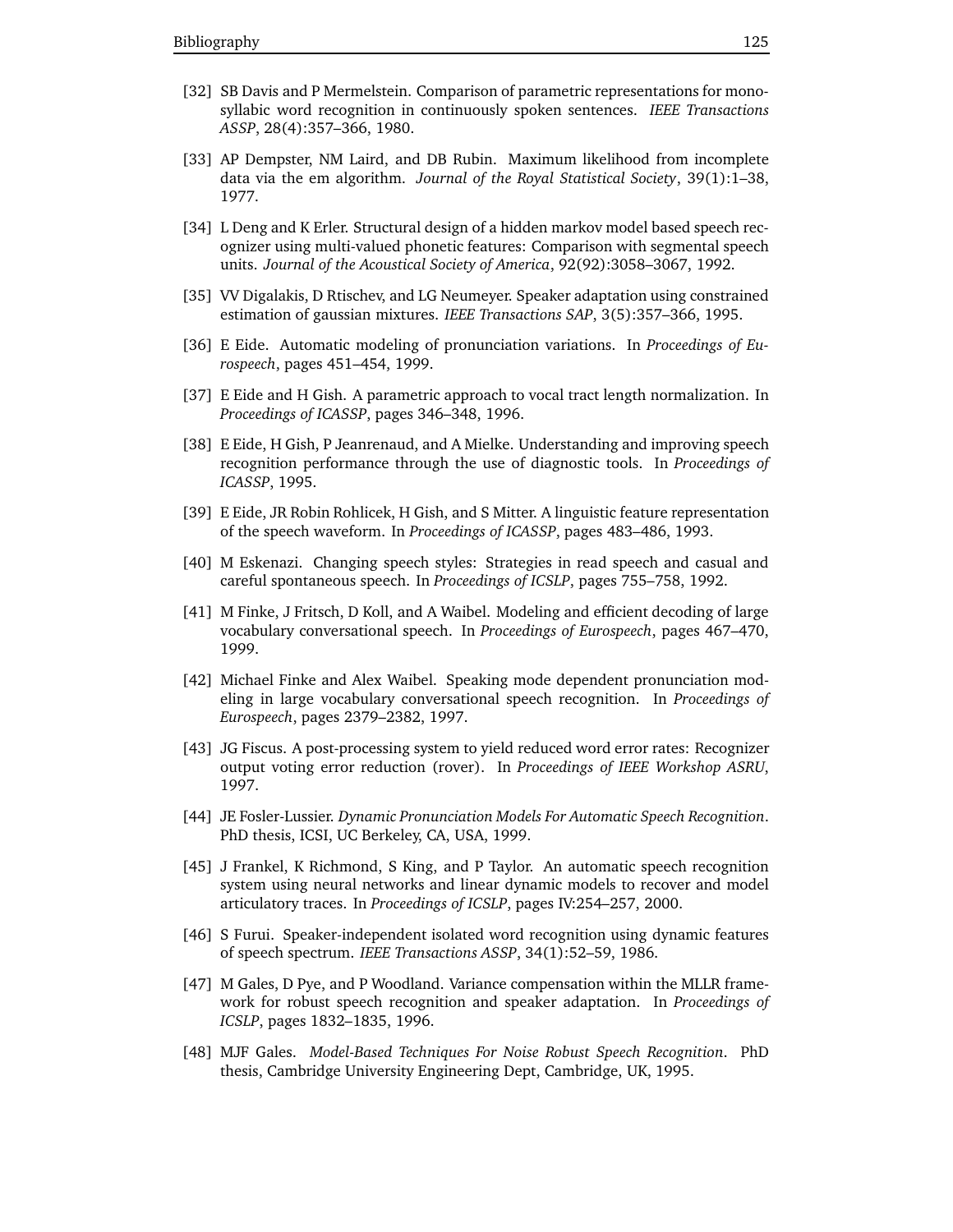- [49] MJF Gales. The generation and use of regression class trees for mllr adaptation. Technical Report CUED/F-INFENG/TR263, Cambridge University Engineering Department, 1996.
- [50] A Ganapathiraju, V Goel, J Picone, A Corrada, G Doddington, K Kirchhoff, M Ordowski, and B Wheatley. Syllable - a promising recognition unit for lvcsr. In *Proceedings of IEEE Workshop ASRU*, 1997.
- [51] J-L Gauvain and C-H Lee. Map estimation of continuous density hmm: Theory and applications. In *Proceedings of DARPA Speech And Natural Language Workshop*, 1992.
- [52] Z Ghahramani and MI Jordan. Factorial hidden markov models. *Machine Learning*, 29:245–273, 1997.
- [53] L Gillick and SJ Cox. Some statistical issues in the comparison of speech recognition algorithms. In *Proceedings of ICASSP*, pages 532–535, 1989.
- [54] John J Godfrey, Edward C Holliman, and Jane McDaniel. Switchboard: Telephone speech corpus for research and development. In *Proceedings of ICASSP*, pages 517–520, 1992.
- [55] V Goel, Byrne WJ, and Khudanpur S. Lvcsr rescoring with modified loss functions: A decision theoretic perspective. In *Proceedings of ICASSP*, pages 425–428, 1998.
- [56] JA Goldsmith, editor. *Phonological Theory: The Essential Readings*. Blackwell, 1999.
- [57] D Graff. The 1996 broadcast news speech and language-model corpus. In *Proceedings of DARPA Speech Recognition Workshop*, 1997.
- [58] S Greenberg. The switchboard transcription project. Technical report, The Johns Hopkins University (Center for Language and Speech Processing) Summer Research Workshop, 1995. http://www.icsi.berkeley.edu/real/stp.
- [59] S Greenberg, S Chang, and J Hollenback. An introduction to the diagnostic evaluation of switchboard-corpus automatic speech recognition systems. In *Proceedings of Speech Transcription Workshop*, 2000.
- [60] Steven Greenberg, Joy Hollenback, and Dan Ellis. Insights into spoken language gleaned from phonetic transcription of the switchboard corpus. In *Proceedings of ICSLP*, pages S24–27, 1996.
- [61] A Gunawardana and W Byrne. Discounted likelihood linear regression for rapid speaker adaptation. *Computer Speech and Language*, 15(1):15–38, 2001.
- [62] T Hain and PC Woodland. Dynamic hmm selection for continuous speech recognition. In *Proceedings of Eurospeech*, pages 532–535, 1999.
- [63] T Hain and PC Woodland. Modelling sub-phone insertions and deletions in continuous speech recognition. In *Proceedings of ICSLP*, pages IV:172–175, 2000.
- [64] T Hain, PC Woodland, G Evermann, and D Povey. The cu-htk march 2000 hub5e transcription system. In *Proceedings of Speech Transcription Workshop*, 2000.
- [65] H Hermansky, S Tibrewala, and M Pavel. Towards asr on partially corrupted speech. In *Proceedings of ICSLP*, pages 462–465, 1996.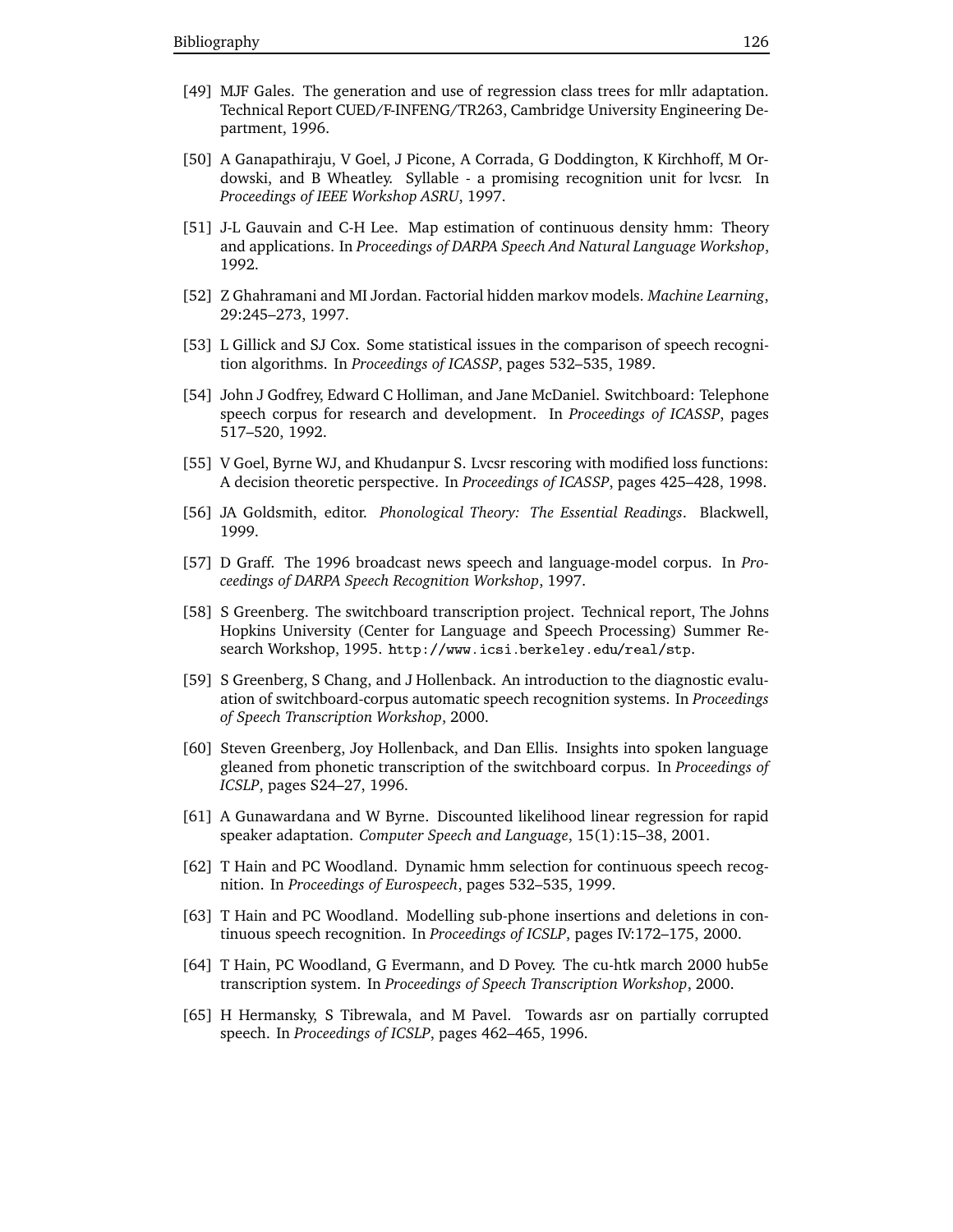- [66] Nist english broadcast news transcription (hub4) benchmark test results. ftp://jaguar.ncsl.nist.gov/csr99/bn98en official scores 990112/readme.htm, 1999.
- [67] Conversational speech transcription (hub5) benchmark test results. ftp://jaguar.ncsl.nist.gov/lvcsr/mar2001/hub5 scores 2001 03 26/readme.htm, 2001.
- [68] MA Huckvale. A comparison of neural-network and hidden-markov model approaches to the tiered segmentation of speech. In *Proceedings of Institute of Acoustics Conference on Speech and Hearing*, 1992.
- [69] MA Huckvale. Word recognition from tiered phonological models. In *Proceedings of Institute of Acoustics Conference on Speech and Hearing*, volume 16(5), pages 163–170, 1994.
- [70] JJ Humphries and PC Woodland. Using accent-specific pronunciation modelling for improved large vocabulary continuous speech recognition. In *Proceedings of Eurospeech*, pages 2367–2370, 1997.
- [71] R Iyer. Language modelling with sentence-level mixtures. Master's thesis, Boston University, MA, USA, 1994.
- [72] R Iyer. *Improving And Predicting Performance of Statistical Language Models In Sparse Domains*. PhD thesis, Boston University, MA, USA, 1998.
- [73] F Jelinek. *Statistical Methods For Speech Recognition*. The MIT Press, 1997.
- [74] F Jelinek and R Mercer. Interpolated estimation of markov source parameters from sparse data. In ES Gelsema and LN Kanal, editors, *Pattern Recognition In Practice*, pages 381–397. Elsevier Science BV, 1980.
- [75] FV Jensen. *An Introduction To Bayesian Networks*. Springer, 1996.
- [76] M Jordan, Z Ghahramani, T Jaakkola, and L Saul. An introduction to variational methods for graphical models. In Michael I. Jordan, editor, *Learning in Graphical Models*, pages 105–161. Kluwer Academic Press Press, 1998.
- [77] B-H Juang, W Chou, and C-H Lee. Minimum classification error rate methods for speech recognition. *IEEE Transactions SAP*, 5(3):257–265, 1997.
- [78] S Kapadia. *Discriminative Training of Hidden Markov Models*. PhD thesis, Cambridge University Engineering Dept, Cambridge, UK, 1998.
- [79] P Katamba. *An Introduction to Phonology*. Addison-Wesley, 1989.
- [80] S Katz. Estimation of probabilities from sparse data for the language model component of a speech recognizer. In *Proceedings of ICASSP*, pages 400–401, 1987.
- [81] P Keating. Word-level phonetic variation in large speech corpora. In Berndt Pompino-Marschal, editor, *ZAS Working Papers In Linguistics*. 1997. Available at http://www.humnet.ucla.edu/humnet/linguistics/people/keating/berlin1.pdf.
- [82] S King, T Stephenson, S Isard, P Taylor, and A Strachan. Speech recognition via phonetically featured syllables. In *Proceedings of ICSLP*, 1998.
- [83] S King and P Taylor. Detection of phonological features in continuous speech using neural networks. *Computer Speech And Language*, 14(4):333–353, 2000.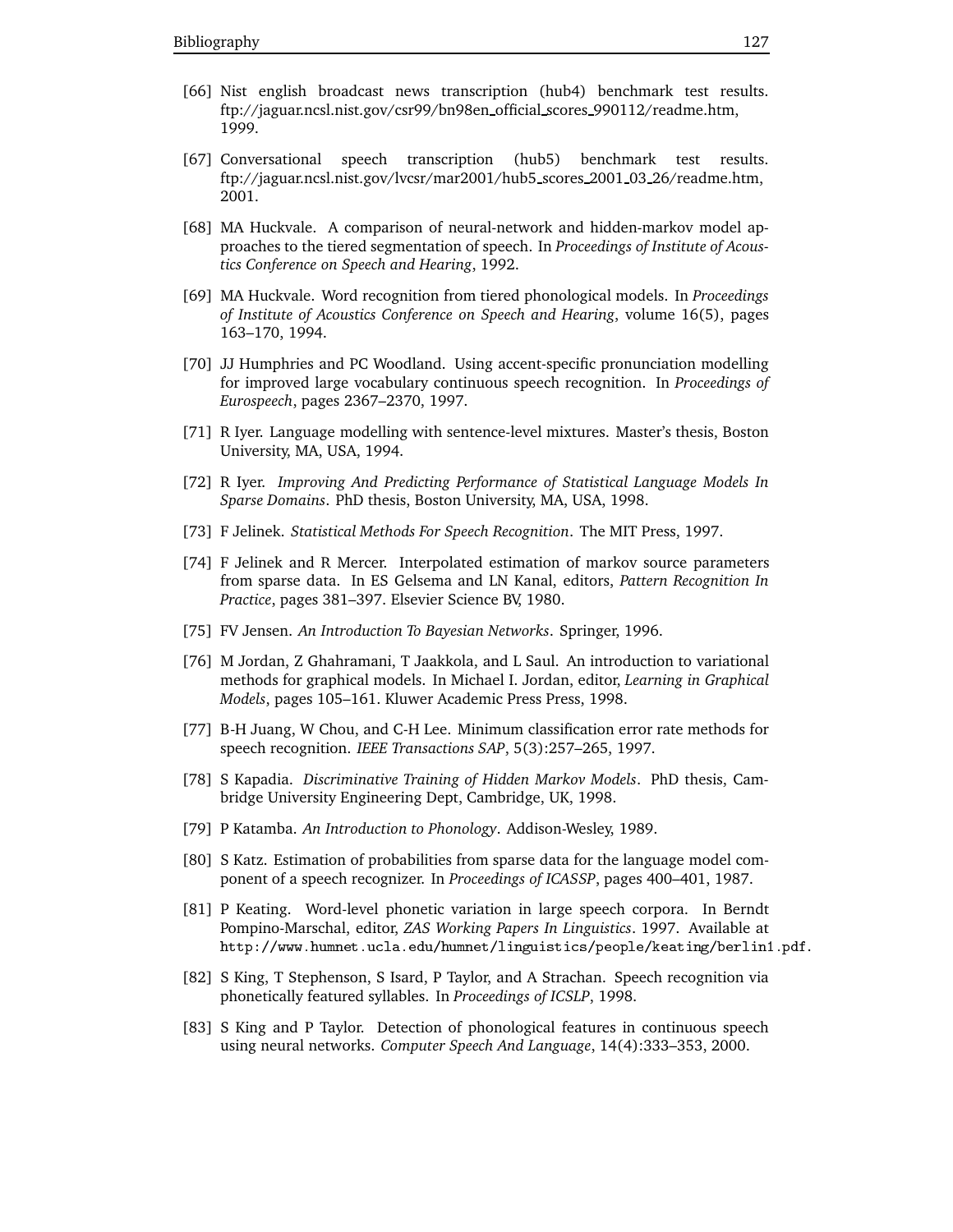- [84] P Kingsbury, S Strassel, and C McLemore. Comlex pronouncing lexicon (renamed in 1997 release as callhome american english lexicon). Available from Linguistic Data Consortium http://www.ldc.upenn.edu, 1997.
- [85] K Kirchhoff. Syllable-level desynchronization of phonetic features for speech recognition. In *Proceedings of ICSLP*, pages 2274–2276, 1996.
- [86] K Kirchhoff. Robust speech recognition using articulatory information. Technical Report 98-036, ICSI, UC Berkeley, 1998.
- [87] K Kirchhoff. *Robust Speech Recognition Using Articulatory Information*. PhD thesis, University of Bielefeld, Germany, 1999.
- [88] L Knohl and A Rinscheid. Speaker normalization and adaptation using feature map selection. In *Proceedings of Eurospeech*, pages 367–370, 1993.
- [89] R Kuhn and R De Mori. A cache-based natural language model for speech recognition. *IEEE Transactions PAMI*, 12(6):570–583, 1990.
- [90] R Kuhn and R De Mori. Corrections to 'a cache-based natural language model for speech recognition'. *IEEE Transactions PAMI*, 14(3):691–92, 1992.
- [91] G Laan. The contribution of intonation, segmental durations and spectral features. *Speech Communication*, 22:43–65, 1997.
- [92] LF Lamel, RH Kassel, and S Seneff. Speech database development: Design and analysis of the acoustic-phonetic corpus. In *Proceedings of DARPA Speech Recognition Workshop*, pages 100–109, 1986.
- [93] Lori Lamel and Gilles Adda. On designing pronunciation lexicons for large vocabulary, continuous speech recogntion. In *Proceedings of ICSLP*, pages 6–9, 1996.
- [94] SL Lauritzen. *Graphical Models*. Oxford: Clarendon, 1996.
- [95] K-F Lee. *Automatic Speech Recognition The Development of the SPHINX System*. Kluwer Academic Press, 1989.
- [96] L Lee and R Rose. Speaker normalization using efficient frequency warping procedures. In *Proceedings of ICASSP*, pages 353–356, 1996.
- [97] CJ Leggetter and PC Woodland. Maximum likelihood linear regression for speaker adaptation of continuous density hidden markov models. *Computer Speech and Language*, 9:171–186, 1995.
- [98] RG Leonard. A database for speaker-independent digit recognition. In *Proceedings of ICASSP*, pages 42.11–14, 1984.
- [99] H Levin, C Schaffer, and C Snow. The prosodic and paralinguistic features of reading and telling stories. *Language And Speech*, 25(1):43–54, 1982.
- [100] M Liberman. Proposal for research topic atthe johns hopkins university (center for language and speech processing) summer research workshop: Acoustic-phonetic feature detectors. Unpublished, 1998.
- [101] Y Linde, A Buzo, and RM Gray. An algorithm for vector quantizer design. *IEEE Transactions Communications*, 28:84–95, 1980.
- [102] B Logan and PJ Moreno. Factorial hidden markov models for speech recognition: Preliminary experiments. Technical Report 97/7, Cambridge Research Laboratory, 1997.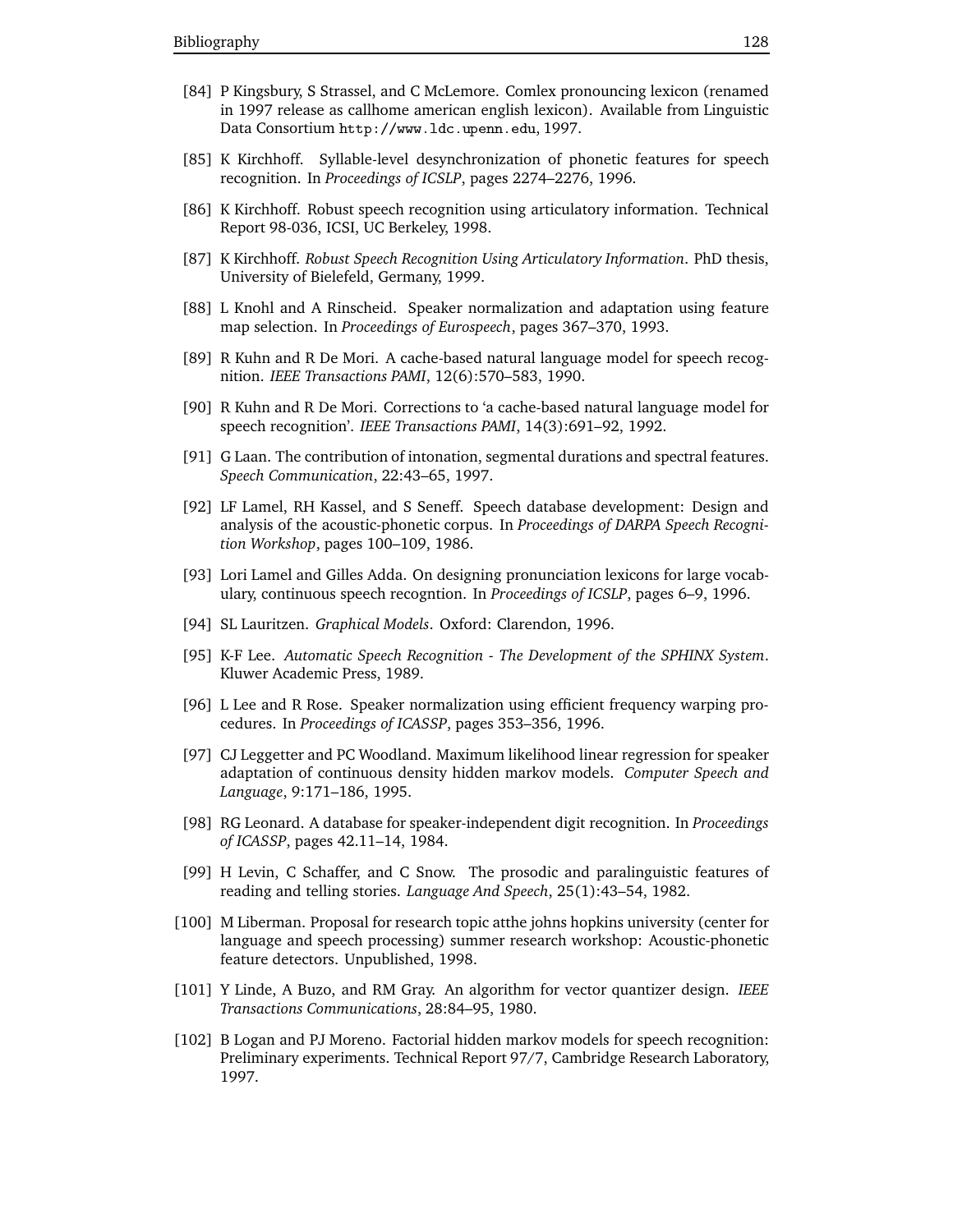- [103] X Luo. *Balancing Model Resolution And Generalizability In Large Vocabulary Continuous Speech Recognition*. PhD thesis, The Johns Hopkins University, MD, USA, 1999.
- [104] B Mak and Y-C Tam. Asynchrony with trained transition probabilities improves performance in multi-band speech recognition. In *Proceedings of ICSLP*, pages IV:149–152, 2000.
- [105] D McAllaster, L Gillick, F Scattone, and M Newman. Fabricating conversational speech data with acoustic models: A program to examine model-data mismatch. In *Proceedings of DARPA Broadcast News Workshop*, 1998.
- [106] J McDonough and W Byrne. Speaker adaptation with all-pass transforms. In *Proceedings of ICASSP*, pages 757–760, 1999.
- [107] P McMahon, P McCourt, and S Vaseghi. Discriminative weighting of multiresolution sub-band cepstral features for speech recognition. In *Proceedings of ICSLP*, pages 1055–1058, 1998.
- [108] N Mirghafori. *A Multi-Band Approach to Automatic Speech Recognition*. PhD thesis, ICSI, UC Berkeley, CA, USA, 1999.
- [109] M Mohri, FCN Pereira, and M Riley. The design principles of a weighted finite state transducer library. *Theoretical Computer Science*, 231:17–32, 2000.
- [110] Roger K Moore. Critique: The potential role of speech production models in automatic speech recognition. *Journal of the Acoustical Society of America*, 99(3):1710– 1712, 1996.
- [111] N Morgan, D Baron, J Edwards, D Ellis, D Gelbart, A Janin, T Pfau, S Shriberg, and A Stolcke. The meeting project at icsi. In *Notebook Proceedings of HLT (Human Language Technology) Conference*, 2001.
- [112] H Murveit, J Butzberger, V Digalakis, and M Weintraub. Large vocabulary dictation using sri's decipher speech recognition system: Progressive search techniques. In *Proceedings of ICASSP*, pages 319–322, 1993.
- [113] RM Neal and GE Hinton. A view of the em algorithm that justifies incremental and other variants. In Michael I. Jordan, editor, *Learning in Graphical Models*, pages 355–370. Kluwer Academic Press, 1998.
- [114] C Neti, G Potamianos, J Luettin, I Matthews, Herve Glotin, D Vergyri, J Sison, J Mashari, and J Zhou. Audio-visual speech recognition. Technical report, The Johns Hopkins University (Center for Language and Speech Processing) Summer Research Workshop, 2000.
- [115] H Ney and X Aubert. Dynamic programming search: From digit strings to large vocabulary word graphs. In C-H Lee, FK Soong, and KK Paliwal, editors, *Automatic Speech and Speaker Recognition*, pages 385–413. Kluwer Academic Press, 1995.
- [116] H Ney, U Essen, and R Kneser. On structuring probabilistic dependencies in stochastic language modelling. *Computer Speech and Language*, 8(1):1–38, 1994.
- [117] TR Niesler, EWD Whittaker, and PC Woodland. Comparison of part-of-speech and automatically derived category-based language models for speech recognition. In *Proceedings of ICASSP*, pages 177–180, 1998.
- [118] NIST. Score package. Available from http://www.nist.gov/speech/tools/index.htm.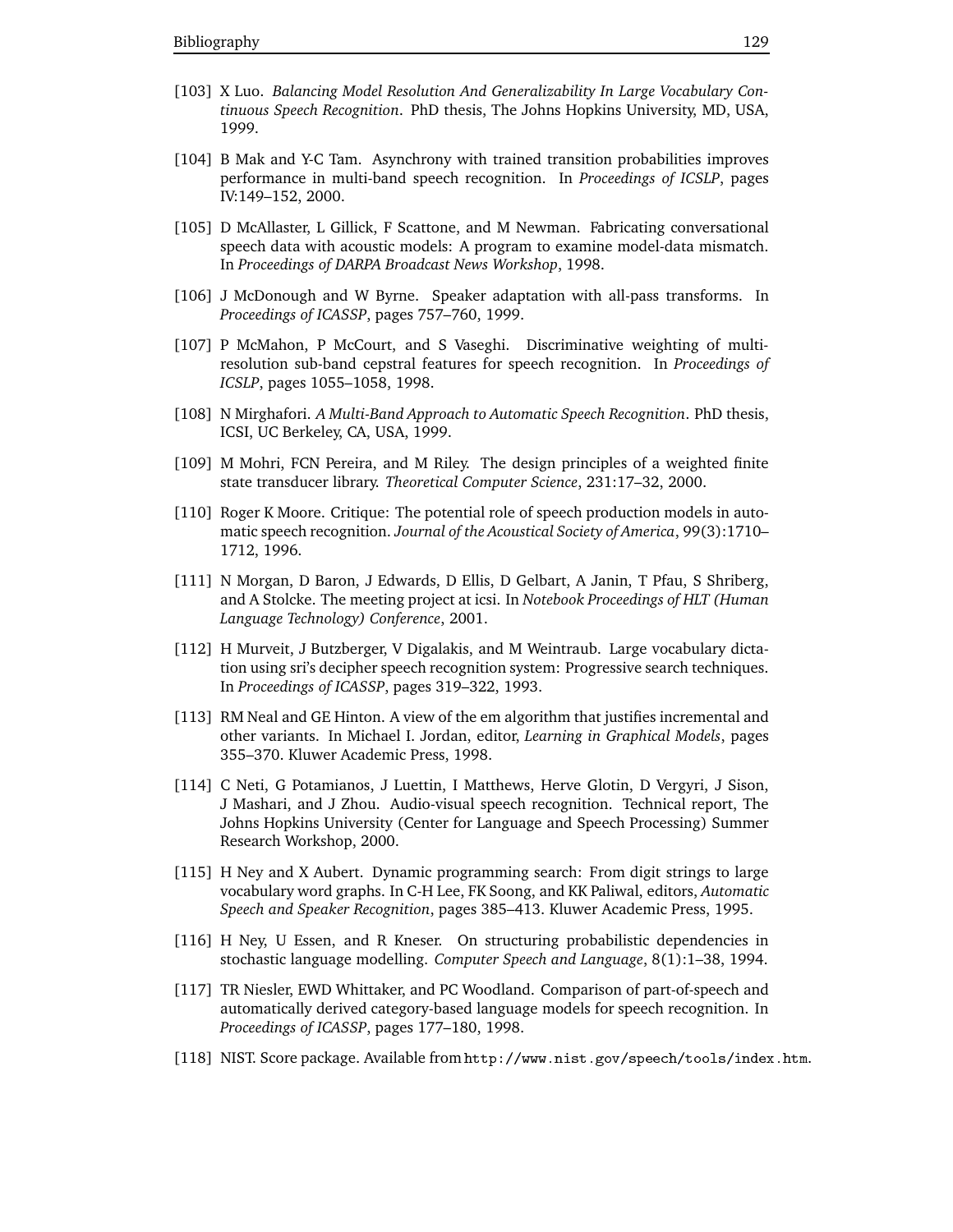- [119] P Niyogi, C Burges, and P Ramesh. Distinctive feature detection using support vector machines. In *Proceedings of ICASSP*, pages 425–428, 1999.
- [120] HJ Nock and SJ Young. Detecting and correcting poor pronunciations for multiword units. In *ESCA Workshop on Modelling Pronunciation Variation for Automatic Speech Recognition*, pages 89–95, 1998.
- [121] HJ Nock and SJ Young. Loosely coupled hmms for asr: A preliminary study. Technical Report CUED/F-INFENG/TR386, CUED, 2000.
- [122] J Odell. *The Use of Context in Large Vocabulary Speech Recognition*. PhD thesis, Cambridge University Engineering Dept, Cambridge, UK, 1995.
- [123] M Ostendorf. Incorporating linguistic theories of pronunciation variation into speech recognition models. In *Philosophical Transactions of Royal Society*, volume 358, pages 1325–1338. London, UK, 2000.
- [124] M Ostendorf, B Byrne, M Bacchiani, M Finke, A Gunawardana, K Ross, S Roweis, E Shriberg, D Talkin, A Waibel, B Wheatley, and T Zeppenfeld. Modeling systematic variations in pronunciation via a language-dependent hidden speaking mode. Technical Report ECE-97-0002, Boston University, 1997.
- [125] M Ostendorf and H Singer. Hmm topology design using maximum likelihood successive state splitting. *Computer Speech And Language*, 11:17–41, 1997.
- [126] D Pallett, J Fiscus, G Garofolo, A Martin, and M Przybocki. Broadcast news benchmark test results. In *Proceedings of DARPA Broadcast News Workshop*, 1999.
- [127] DB Paul, RP Lippmann, Y Chen, and CJ Weinstein. Robust hmm-based techniques for recognition of speech produced under stress and in noise. In *Proceedings of DARPA Speech Recognition Workshop*, 1986.
- [128] Douglas B Paul and Janet M Baker. The design for the wall street journal-based csr corpus. In *Proceedings of ICSLP*, pages 899–902, 1992.
- [129] D Pye and PC Woodland. Experiments in speaker normalisation and adaptation for large vocabulary speech recognition. In *Proceedings of ICASSP*, pages 1047– 1051, 1997.
- [130] L Rabiner and B-H Juang. *Fundamentals of Speech Recognition*. Prentice Hall, 1993.
- [131] LR Rabiner. A tutorial on hidden markov models and selected applications in speech recognition. *Proceedings of IEEE*, 77(2):257–285, 1989.
- [132] LR Rabiner and RW Schafer. *Digital Processing of Speech Signals*. Prentice-Hall, 1978.
- [133] PK Rajasekaran and G Doddington. Robust speech recognition: Initial results and progress. In *Proceedings of DARPA Speech Recognition Workshop*, 1986.
- [134] K Reinhard and M Niranjan. Diphone multi-trajectory subspace models. In *Proceedings of ICASSP*, pages 1001–1004, 1999.
- [135] HB Richards, JS Bridle, MJ Hunt, and JS Mason. Vocal tract shape trajectory estimation using mlp analysis-by-synthesis. In *Proceedings of ICASSP*, pages 1287– 1290, 1997.
- [136] F Richardson, M Ostendorf, and JR Rohlicek. Lattice-based search strategies for large vocabulary recognition. In *Proceedings of ICASSP*, pages 576–579, 1995.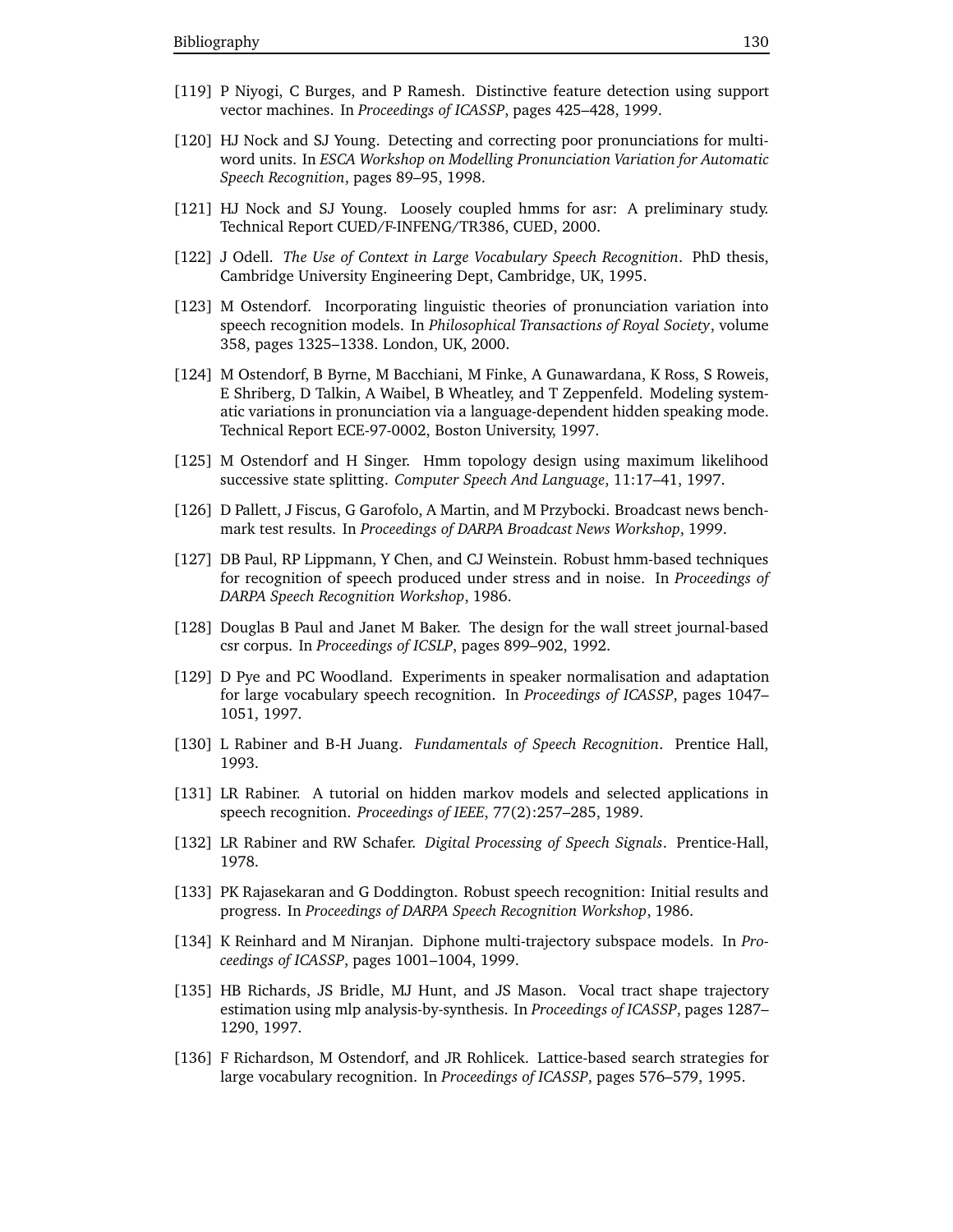- [137] M Richardson, J Bilmes, and C Diorio. Hidden-articulator markov models for speech recognition. In *Proceedings of IEEE Workshop ASRU*, 1999.
- [138] M Richardson, J Bilmes, and C Diorio. Hidden-articulator markov models: Performance improvements and robustness to noise. In *Proceedings of ICSLP*, pages III:131–134, 2000.
- [139] M Riley, W Byrne, M Finke, S Khudanpur, A Ljolje, J McDonough, H Nock, M Saraclar, C Wooters, and G Zavaliagkos. Stochastic pronunciation modelling from hand-labelled phonetic corpora. *Speech Communication*, 29:209–224, 1999.
- [140] MD Riley. Statistically-derived pronunciation networks. Technical report, AT&T Bell Labs, 1990.
- [141] Michael D Riley. A statistical model for generating pronunciation networks. In *Proceedings of ICASSP*, pages 737–740, 1991.
- [142] Michael D Riley and Andrej Ljolje. Automatic generation of detailed pronunciation lexicons. In Chin-Hui Lee, Frank K Soong, and K Paliwal, Kuldip, editors, *Automatic Speech and Speaker Recognition*, chapter 1, pages 1–17. Kluwer Academic Press, 1996.
- [143] I Roca and W Johnson. *A Course In Phonology*. Blackwell, 1999.
- [144] RC Rose, J Schroeter, and MM Sondhi. The potential role of speech production models in automatic speech recognition. *Journal of the Acoustical Society of America*, 99(3):1699–1709, 1996.
- [145] R Rosenfeld. *Adaptive Statistical Language Modeling: A Maximum-Entropy Approach*. PhD thesis, Carnegie Mellon University, PA, USA, 1994.
- [146] S Ross. *A First Course In Probability*. Prentice Hall, 1997.
- [147] M Russell. Progress towards speech models that model speech. In *Proceedings of IEEE Workshop ASRU*, 1997.
- [148] M Saraclar. *Pronunciation Modeling For Conversational Speech Recognition*. PhD thesis, The Johns Hopkins University, MD, USA, 2000.
- [149] M Saraclar, H Nock, and S Khudanpur. Pronunciation modeling by sharing gaussian densities across phonetic models. *Computer Speech And Language*, 14(2):137– 160, 2000.
- [150] LK Saul and MI Jordan. Mixed memory markov models. *Machine Learning*, 37:75– 87, 1999.
- [151] LK Saul, MG Rahim, and JB Allen. A statistical model for robust integration of narrowband cues in speech. *Computer Speech And Language*, 15(2):175–194, 2001.
- [152] R Schwartz, L Nguyen, and J Makhoul. Multiple-pass search strategies. In C-H Lee, FK Soong, and KK Paliwal, editors, *Automatic Speech and Speaker Recognition*, pages 429–456. Kluwer Academic Press, 1996.
- [153] EE Shriberg. *Preliminaries to a Theory of Speech Disfluencies*. PhD thesis, University of California at Berkeley, 1994.
- [154] T Sloboda and A Waibel. Dictionary learning for spontaneous speech recognition. In *Proceedings of ICSLP*, pages 2328–2331, 1996.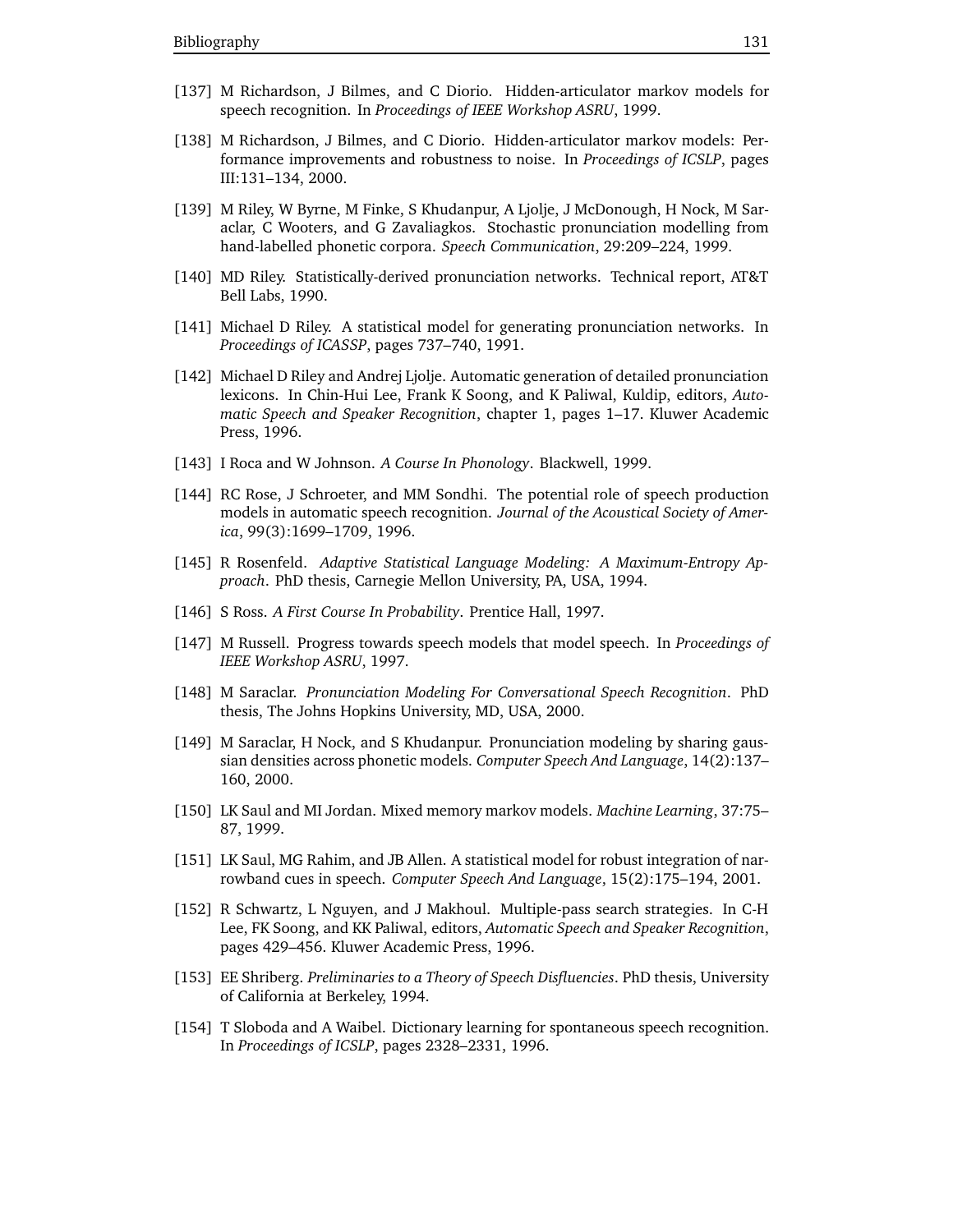- [155] P Smyth, D Heckerman, and M Jordan. Probabilistic independence networks for hidden markov probability models. Technical Report 1565, MIT, 1996.
- [156] T Stephenson. Speech recognition using phonetically-featured syllables. Master's thesis, Centre For Cognitive Science, University of Edinburgh, 1998.
- [157] T Stephenson, H Bourlard, S Bengio, and AC Morris. Automatic speech recognition using dynamic bayesian networks with both acoustic and articulatory variables. In *Proceedings of ICSLP*, pages II:951–954, 2000.
- [158] KN Stevens. From acoustic cues to segments, features and words. Plenary Lecture, Proceedings of ICSLP, 2000.
- [159] SS Stevens, J Volkmann, and EB Newmann. A scale for the measurement of the psychological magnitude of pitch. *Journal of the Acoustical Society of America*, 8(185), 1937.
- [160] H Strik and C Cucchiarini. Modeling pronunciation variation for asr: A survey of the literature. *Speech Communication*, 29:225–246, 1999.
- [161] G Tajchman, E Fosler, and D Jurafsky. Building multiple pronunciation models for novel words using exploratory computational phonology. In *Proceedings of Eurospeech*, pages 2247–2250, 1995.
- [162] Howard M Taylor and Samuel Karlin. *An Introduction to Stochastic Modeling*. Harcourt/Acadmic Press, 1998.
- [163] MJ Tomlinson, MJ Russell, RK Moore, AP Buckland, and MA Fawley. Modelling asynchrony in speech using elementary single-signal decomposition. In *Proceedings of ICASSP*, pages 1247–1250, 1997.
- [164] C Tuerk and T Robinson. A new frequency shift function for reducing inter-speaker variance. In *Proceedings of Eurospeech*, pages 351–354, 1993.
- [165] LF Uebel and PC Woodland. An investigation into vocal tract length normalisation. In *Proceedings of Eurospeech*, pages 2527–2530, 1999.
- [166] AP Varga and RK Moore. Hidden markov model decomposition of speech and noise. In *Proceedings of ICASSP*, pages 845–848, 1990.
- [167] B Vaxelaire, R Sock, and P Perrier. Gestural overlap, place of articulation and speech rate: An x-ray investigation. In *Proceedings of ICSLP*, pages II:166–169, 2000.
- [168] AJ Viterbi. Error bounds for convolutional codes and an asymmetrically optimum decoding algorithm. *IEEE Transactions Information Theory*, IT-13:260–267, 1967.
- [169] E Wade, E Shriberg, and P Price. User behaviours affecting speech recognition. In *Proceedings of ICSLP*, pages 995–998, 1992.
- [170] D Wegmann, S et McAllaster, J Orloff, and B Peskin. Speaker normalization on conversational telephone speech. In *Proceedings of ICASSP*, pages 339–341, 1996.
- [171] M Weintraub, A Stolcke, and A Sankar. Sri switchboard progress and experiments. In *Proceedings of DARPA LVCSR Workshop*, 1995.
- [172] M Weintraub, K Taussig, K Hunicke-Smith, and A Snodgrass. Effect of speaking style on lvcsr performance. In *Proceedings of ICSLP*, pages S16–S19 (addendum), 1996.